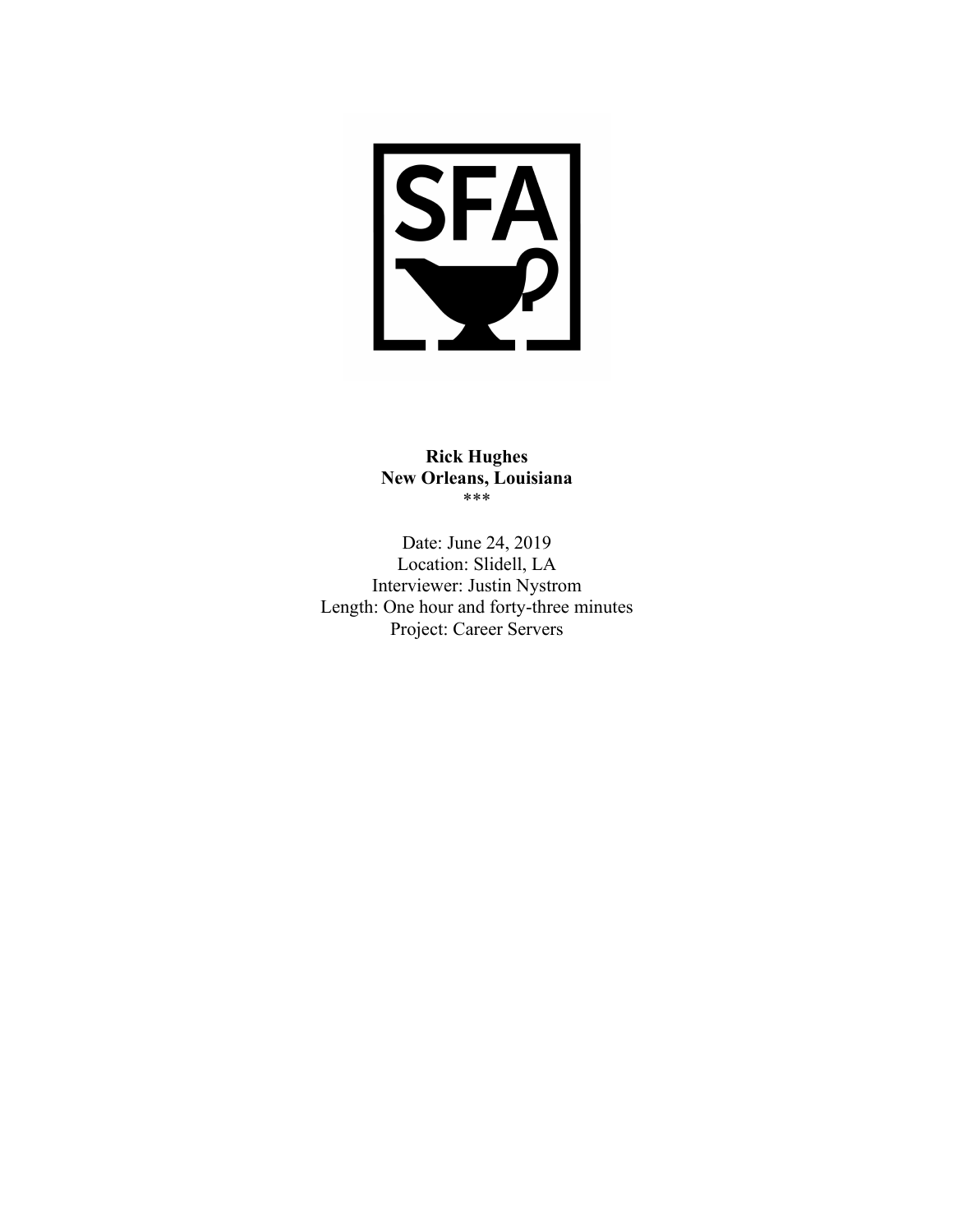**Justin Nystrom:** So today is June 24<sup>th</sup>, 2019. I'm in Slidell, Louisiana, sitting down with Rick, but not really Rick, Hughes—

 $[0:00:46.4]$ 

**Rick Hughes:** Right.

 $[0:00:47.3]$ 

**Justin Nystrom:** —and we'll talk about that in a minute. And we're here as part of the Southern Foodways Alliance's Longterm Servers Project, and my name is Justin Nystrom, and I'm with Loyola University New Orleans.

Thank you so much for taking time with me for this interview.

[0:01:04.1]

**Rick Hughes:** No problem.

[0:01:05.6]

**Justin Nystrom:** Great. So the first thing I like to do a little bit is to get a little bit of your own background and where you grew up and all that kind of good stuff. So tell me a little bit about yourself. Are you a native New Orleanian?

[0:01:19.3]

**Rick Hughes:** No.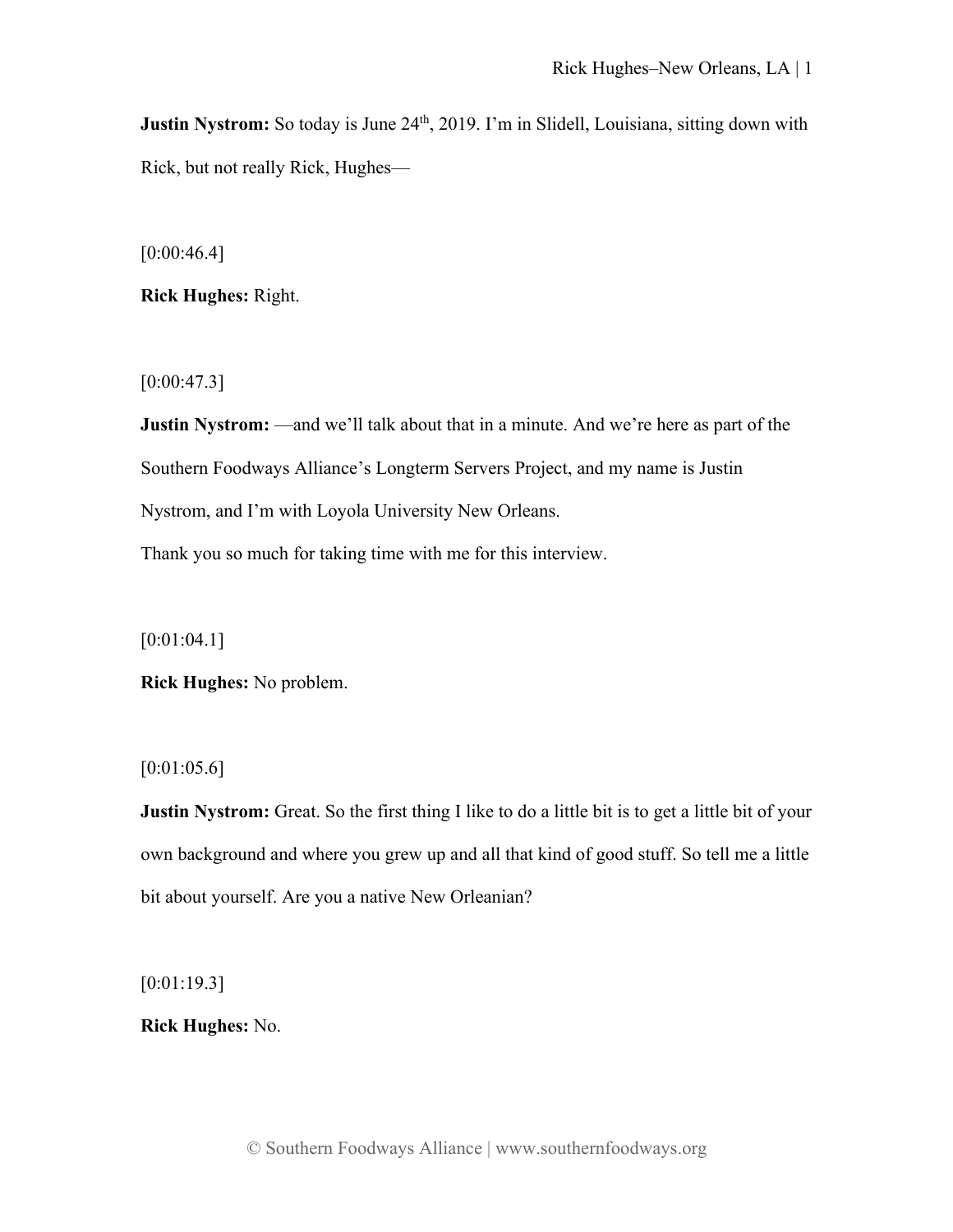[0:01:20.3]

**Justin Nystrom:** I didn't think you were. So tell me a little bit—

[0:01:22.1]

**Rick Hughes:** No, I'm an Army brat. I was born in Germany—

 $[0:01:24.1]$ 

**Justin Nystrom:** Oh, okay. Great.

[0:01:25.4]

**Rick Hughes:** —lived all over, yeah.

[0:01:27.0]

**Justin Nystrom:** Okay. Yeah, yeah, yeah. So you lived all over in your childhood. What was the first time you ever came to New Orleans?

[0:01:32.8]

**Rick Hughes:** I was working on the oil rigs, and then the business—well, I had come back and forth to New Orleans many, many times earlier when I was living in Houston, Texas. And then I was working on the rigs and the business went dead, and I wasn't, like, a high-skilled person, so I had to find something else to do. I didn't really like getting dirty. I liked, you know, waiting tables and talking to people, and so I came back to New Orleans and started, you know, really seriously waiting tables.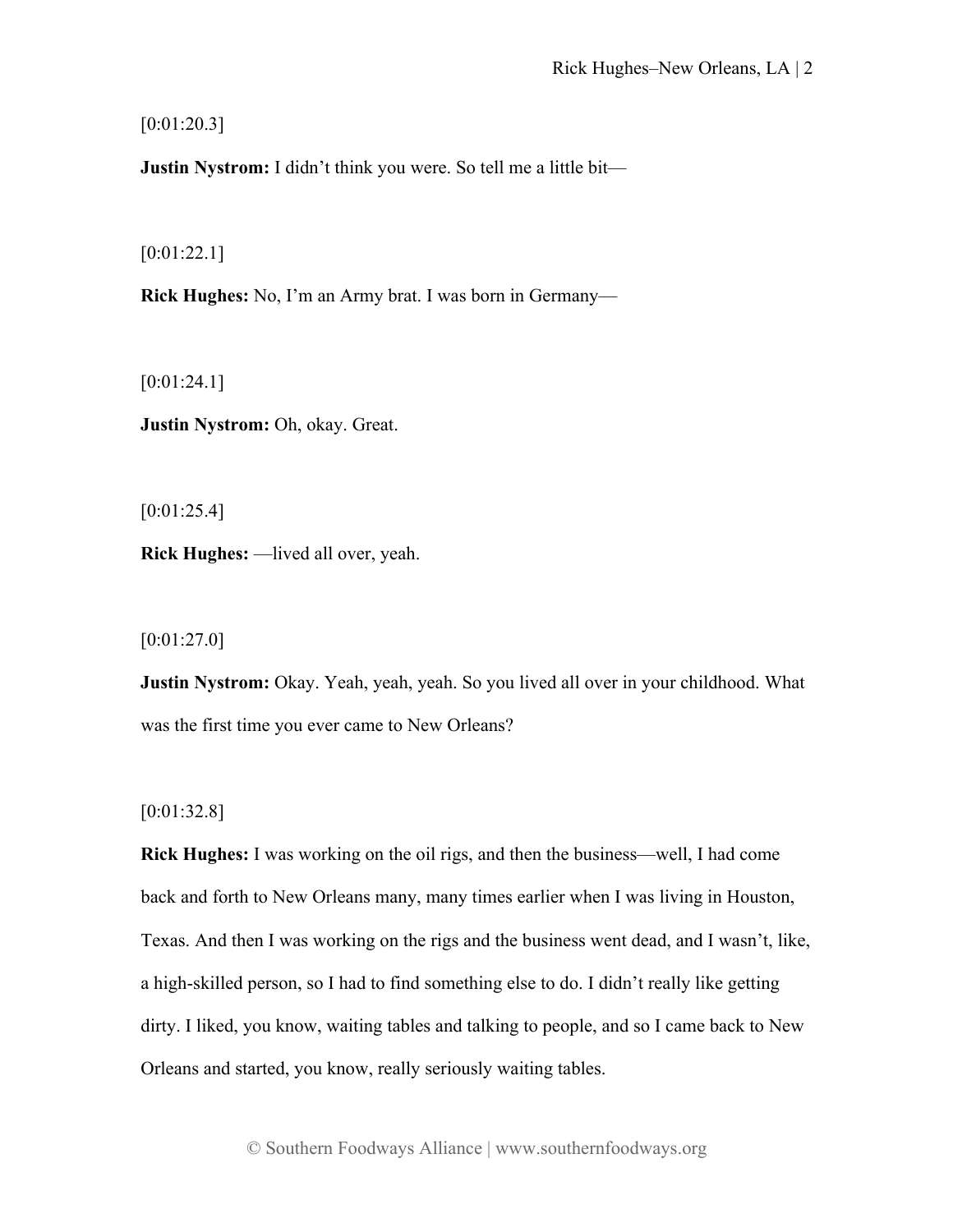$[0:02:22.7]$ 

**Justin Nystrom:** So you'd waited tables before?

 $[0:02:24.7]$ 

**Rick Hughes:** Right.

[0:02:26.2]

**Justin Nystrom:** Oh, can you tell me about what was that experience like? Where was that?

 $[0:02:28.5]$ 

**Rick Hughes:** The first time, my mother's side of the family got me a job at a place called Orsini's in New York. She was from New York. And I was a busboy. I lasted about, oh, I don't know, about three weeks there. The owners were two brothers, Elio and Armando Orsini, and Elio was, like, the greatest guy you ever wanted to meet. He was in the kitchen. And Armando was kind of a pompous ass. He walked the dining room and told everybody he was a count, and one day he bumped a table and spilled a bottle of red wine while he's talking—and he would drink a little, too, while he was talking—and I was the closest person around, and he yelled at me. And at age seventeen, my tolerance for being yelled at by a person I didn't really like, you know, I didn't—so that was my first job.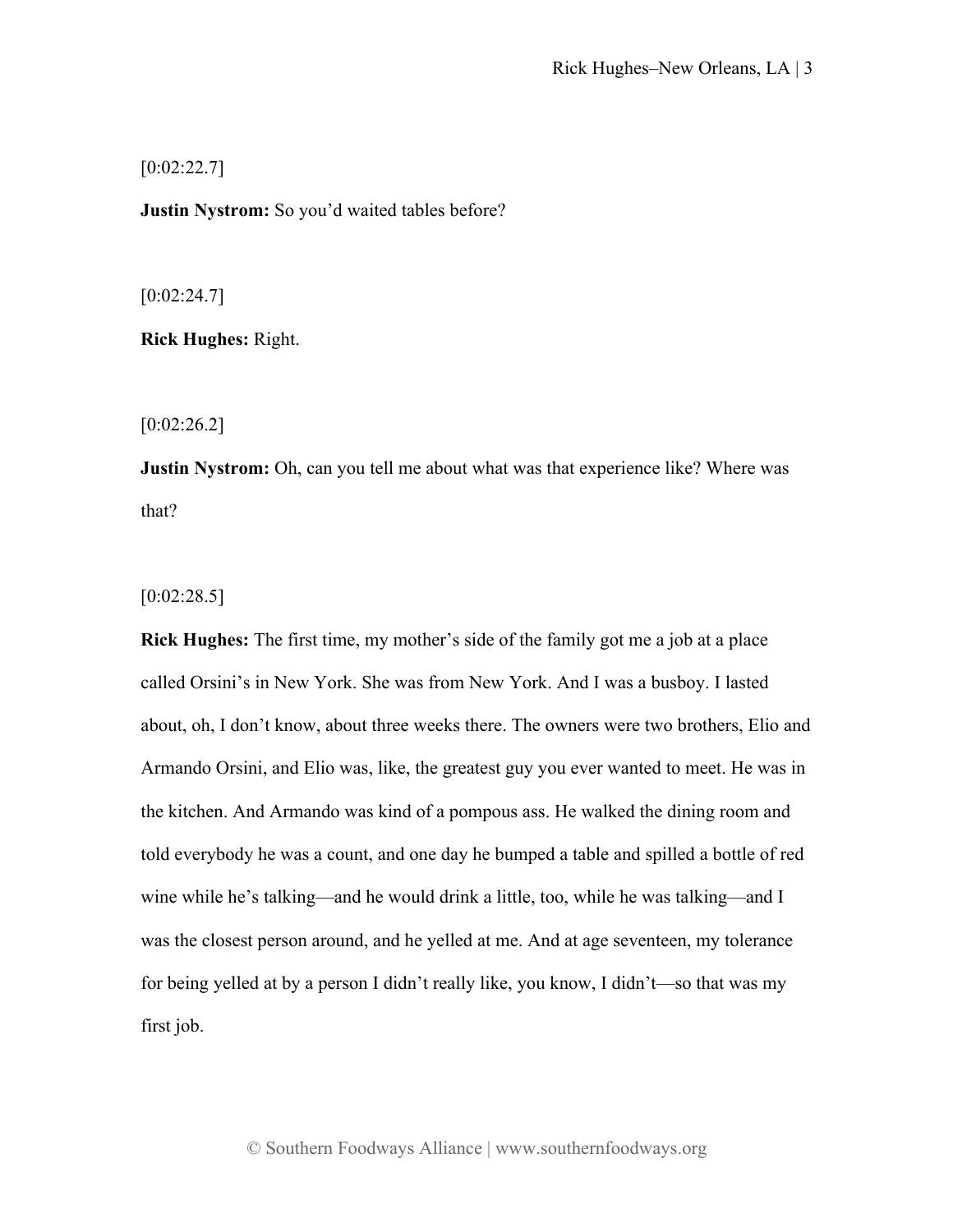$[0:03:35.5]$ 

**Justin Nystrom:** [Laughter] Which lasted all of three weeks.

 $[0:03:37.6]$ 

**Rick Hughes:** Yeah. [Laughter]

 $[0:03:39.6]$ 

**Justin Nystrom:** But you stuck with it a little bit, huh?

 $[0:03:41.4]$ 

**Rick Hughes:** Pardon?

 $[0:03:42.5]$ 

**Justin Nystrom:** You stuck with waiting or—

 $[0:03:44.5]$ 

**Rick Hughes:** Yeah, here and there, but really Brennan's was the first high-end place that I worked. I worked some other jobs. I worked during the day in New Orleans at a place called La Boucherie and then was, like, a drink waiter, ladies' night, you know.

[0:04:11.1]

**Justin Nystrom:** So what year did you come to New Orleans?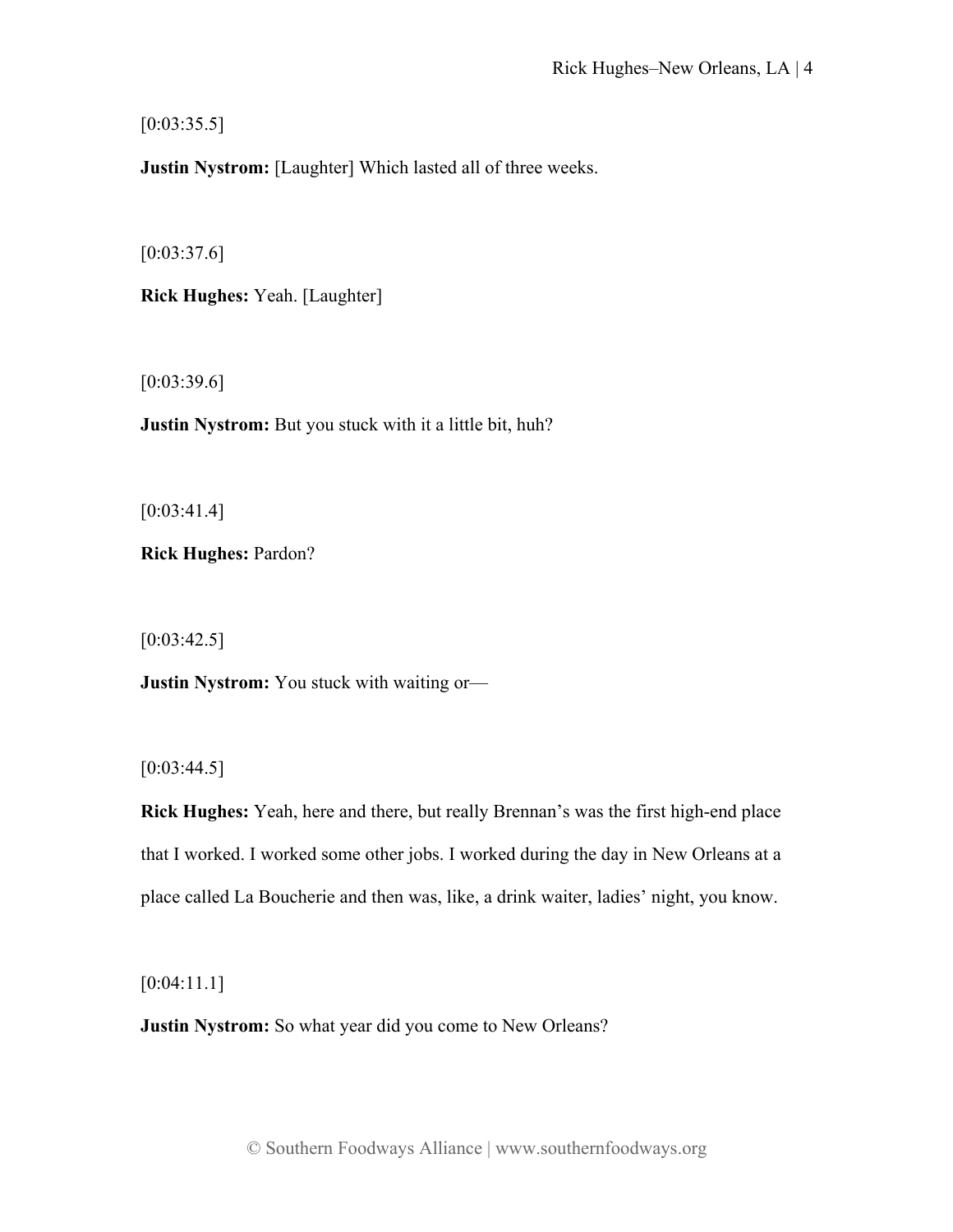[0:04:14.8]

**Rick Hughes:** God, I don't even remember.

[0:04:15.9]

**Justin Nystrom:** So, oil bust, [19]80s sometime?

[0:04:18.4]

**Rick Hughes:** Yeah. You could see it coming. It wasn't quite busted yet, but you could see it coming, and—

[0:04:29.4]

**Justin Nystrom:** Were you here for the World's Fair?

[0:04:30.3]

**Rick Hughes:** Yes.

[0:04:30.9]

**Justin Nystrom:** Okay, so before '84 then?

[0:04:33.0]

**Rick Hughes:** Oh, yeah, yeah.

[0:04:33.9]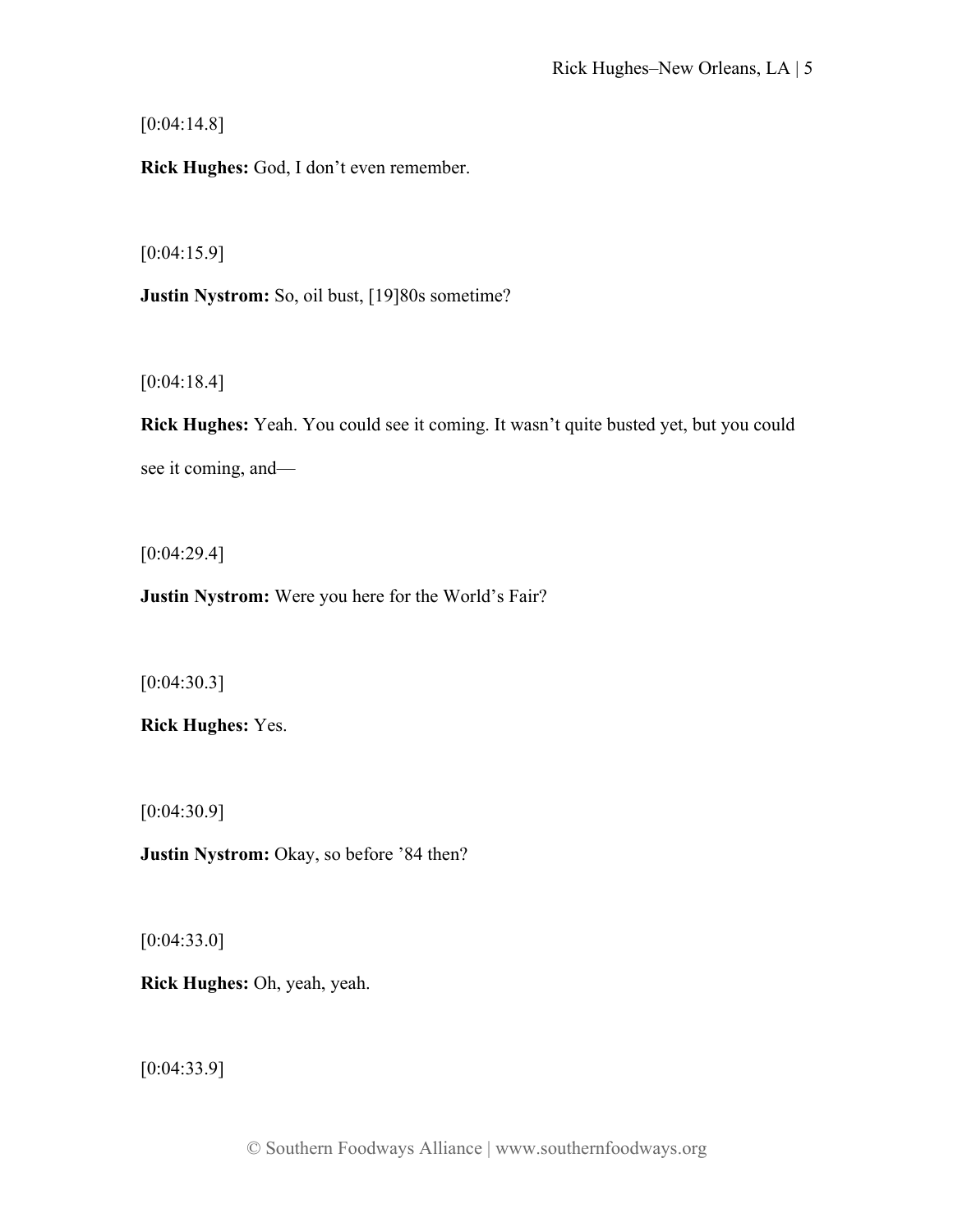#### **Justin Nystrom:** Okay.

#### [0:04:34.8]

**Rick Hughes:** Yeah, I left during the World's Fair. I was working at Brennan's and I had been there like maybe a year, year and a half, and the World's Fair came in, and they were, the first two weeks, just great people, you know, the food and beverage people. And then come all the rednecks from Mississippi and Tennessee [Laughter] and, you know, Alabama, and they weren't good at all.

But also New Orleans was trying to really gouge everyone. They put a special 15 percent tax on for the liquor. You remember that, the 15 percent tax for just the liquor? So these people would look at their bill—and you had to handwrite the bill because we didn't have computers, you know, in those days—and they would see that extra tax on there and they'd think, "Oh, well, he's already gotten his tip. He's just hiding it from me," you know.

And so I went to Florida. What I used to like doing was trying to get as many names on a résumé doing this, you know, because I love to travel, being, you know, an Army brat. So I would leave New Orleans, go to Florida and work, come on back. You know, I traveled around.

## [0:06:07.6]

**Justin Nystrom:** So I want to back up a little bit, because you came to New Orleans, you were out of the oil fields. You had enough of that. That industry was flat. And you start working at a place called La Boucherie?

© Southern Foodways Alliance | www.southernfoodways.org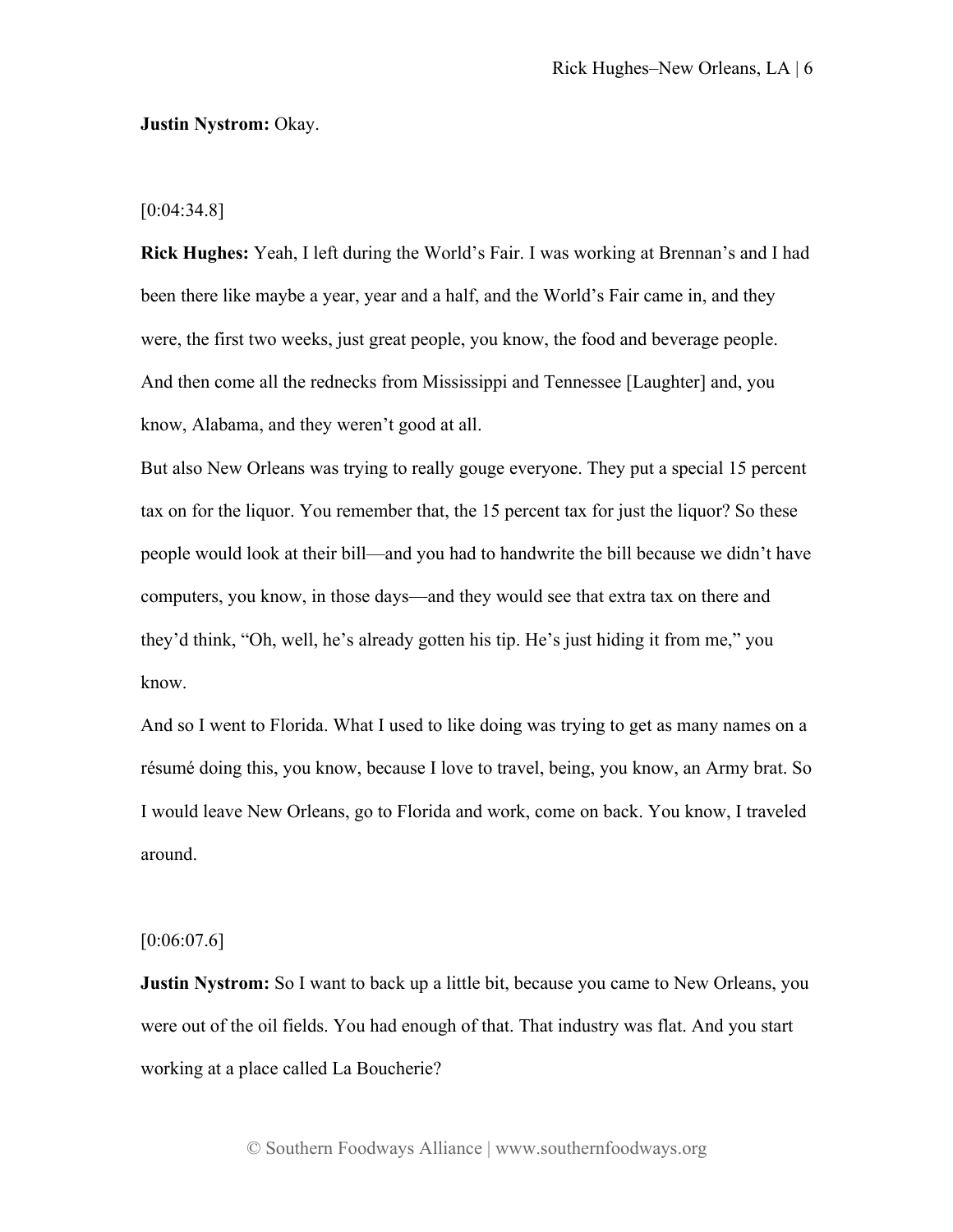[0:06:21.8]

**Rick Hughes:** Mm-hmm.

[0:06:22.6]

**Justin Nystrom:** And where was that located?

[0:06:23.7]

**Rick Hughes:** That was on Chartres.

 $[0:06:25.7]$ 

**Justin Nystrom:** Okay, in the French Quarter, then.

# [0:06:28.1]

**Rick Hughes:** Mm-hmm. And the Brennan's waiters would come in there and drink, and I'd see how much money they made, and I wasn't making, you know, anywhere near that, you know.

[0:06:38.4]

**Justin Nystrom:** Was La Boucherie a restaurant or a bar?

[0:06:39.8]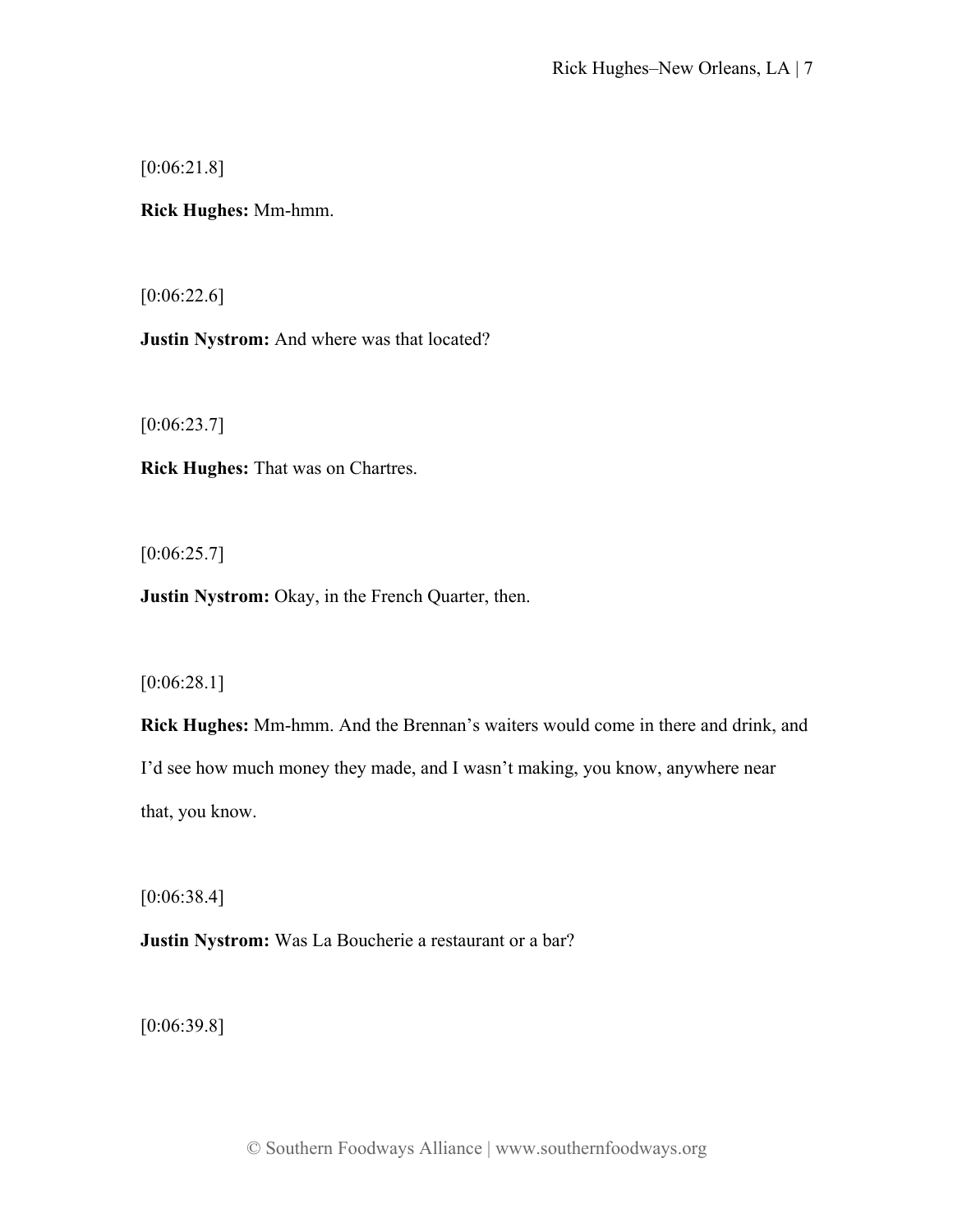**Rick Hughes:** It was both. It was mostly a bar, but it had a little—it always ran like a little luncheon place. And these waiters at Brennan's would go in for 8:00 in the morning and come out at 2:00 with, you know, 150 bucks, and back in those days, that was a lot of money.

[0:06:59.8]

**Justin Nystrom:** So this was the early [19]80s. You said this was before the World's Fair.

 $[0:07:02.3]$ 

**Rick Hughes:** Yeah, yeah, yeah.

 $[0:07:04.0]$ 

**Justin Nystrom:** Maybe '81?

 $[0:07:05.3]$ 

**Rick Hughes:** Maybe, yeah.

 $[0:07:05.8]$ 

**Justin Nystrom:** Yeah. Okay, cool. So when we were mic'ing up, you told me a really great story about how you got your job at Brennan's.

 $[0:07:11.6]$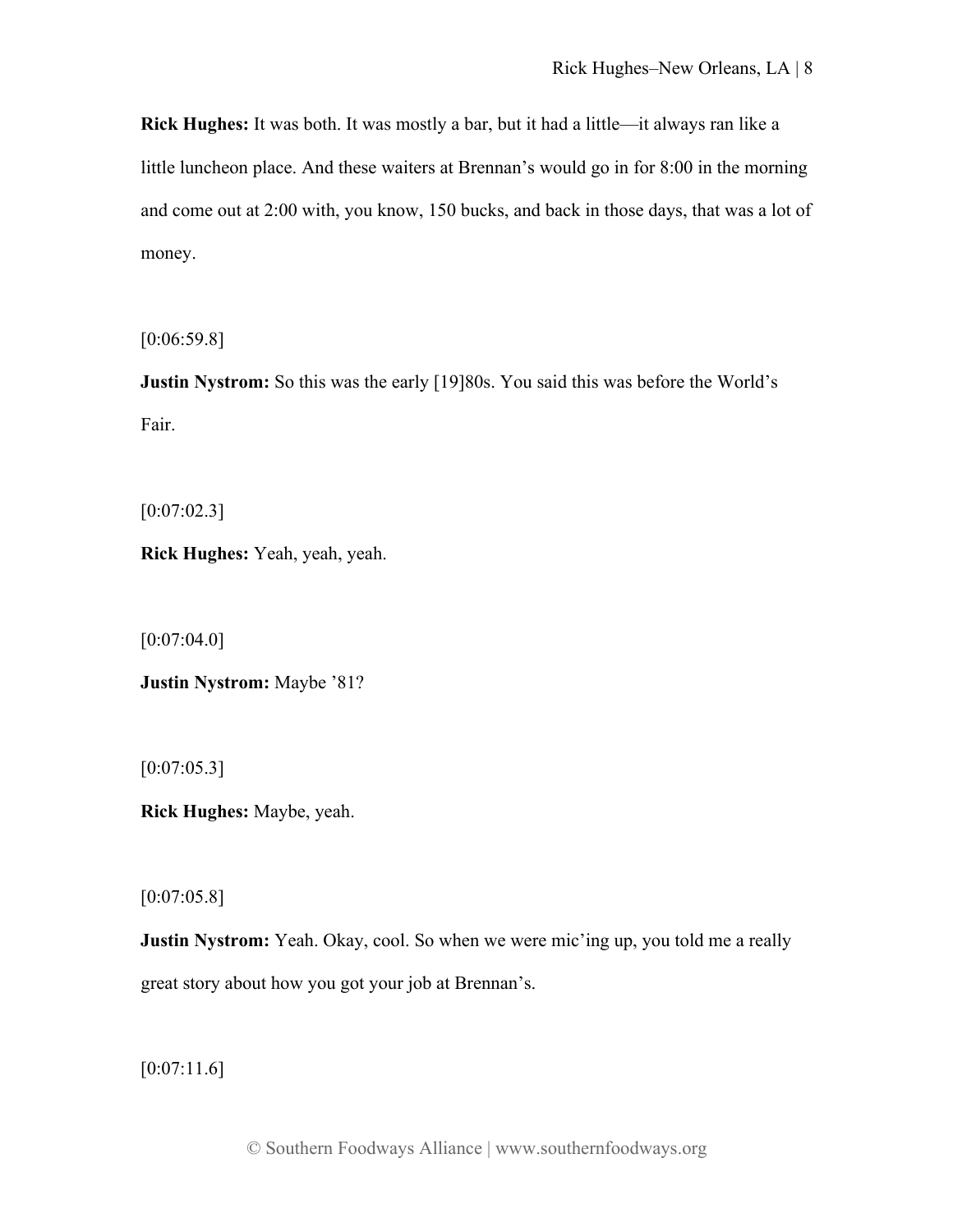**Rick Hughes:** Yeah. Because these waiters kept telling me about the money they were making, and they liked to hire people that didn't have a lot of, you know, high-end, you know, experience, and so I kept going in there and going in there, and I couldn't get hired, you know. They were always full. And I saw this obviously gay waiter go to the obviously gay dining room manager, and his name was Louis Million. He's dead now. But he says, "My friend Richard French is coming in."

And Louis says, "I'll hire him," you know.

And I could see him at the bar, and I was getting the paper from the podium. And there was a bench right alongside the wine display that was there with these hundred-year-old bottles of wine, you know, and so I went over there and I said, well, you know, like a joke or something, I go, "Richard French." And they hired me.

So I worked my butt off for, like, three days. I did things that nobody—you know, they were saying, "You're a butt-kisser," and stuff, but they didn't realize that I really wanted this job.

And so Teddy Brennan called me in his office when, I guess, Richard French came in, and he says, "What have you done?" Only Teddy had a real boisterous way of saying things.

And I said, "Well, Mr. Ted, I really wanted to work here. I *really* wanted to work here. I've always heard—and I really, really wanted to work here."

And he says, "Well, if anybody wants a job that bad, they can work at Brennan's." And so—

[0:09:24.9]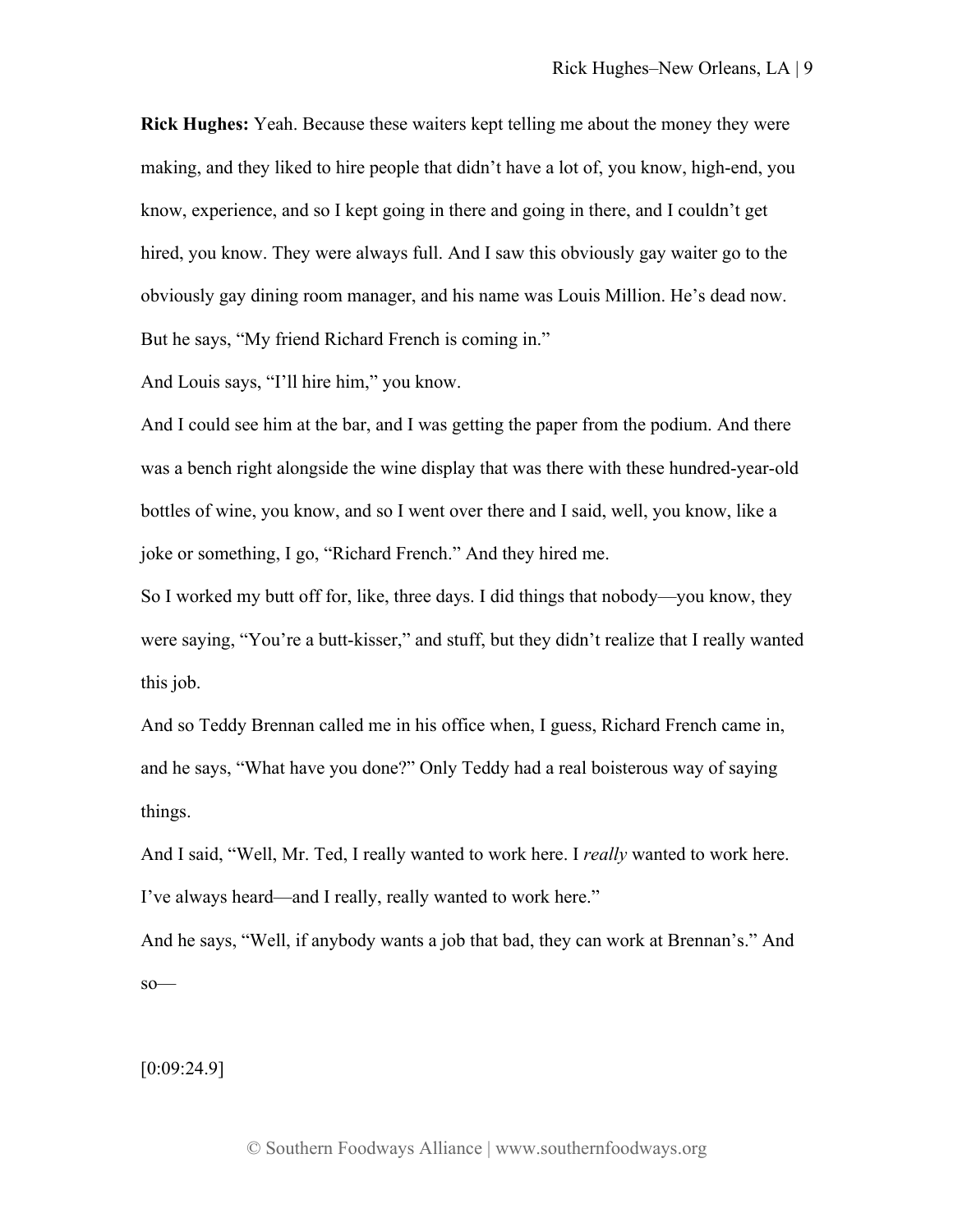**Justin Nystrom:** And so your name's not really Rick.

**[0:09:28.0]**

**Rick Hughes:** No, it's Harold Hughes.

[0:09:28.1]

**Justin Nystrom:** Harold Hughes. And so did people just keep calling you Rick after that?

[0:09:32.1]

**Rick Hughes:** Yeah. It was like a joke at first.

[0:09:35.8]

**Justin Nystrom:** But then it became your own name, right?

[0:09:39.8]

**Rick Hughes:** Right, yeah.

 $[0:09:40.7]$ 

**Justin Nystrom:** Do you prefer being a Rick to a Harold?

[0:09:43.3]

**Rick Hughes:** Yeah. Yeah, I'm fine, fine with it.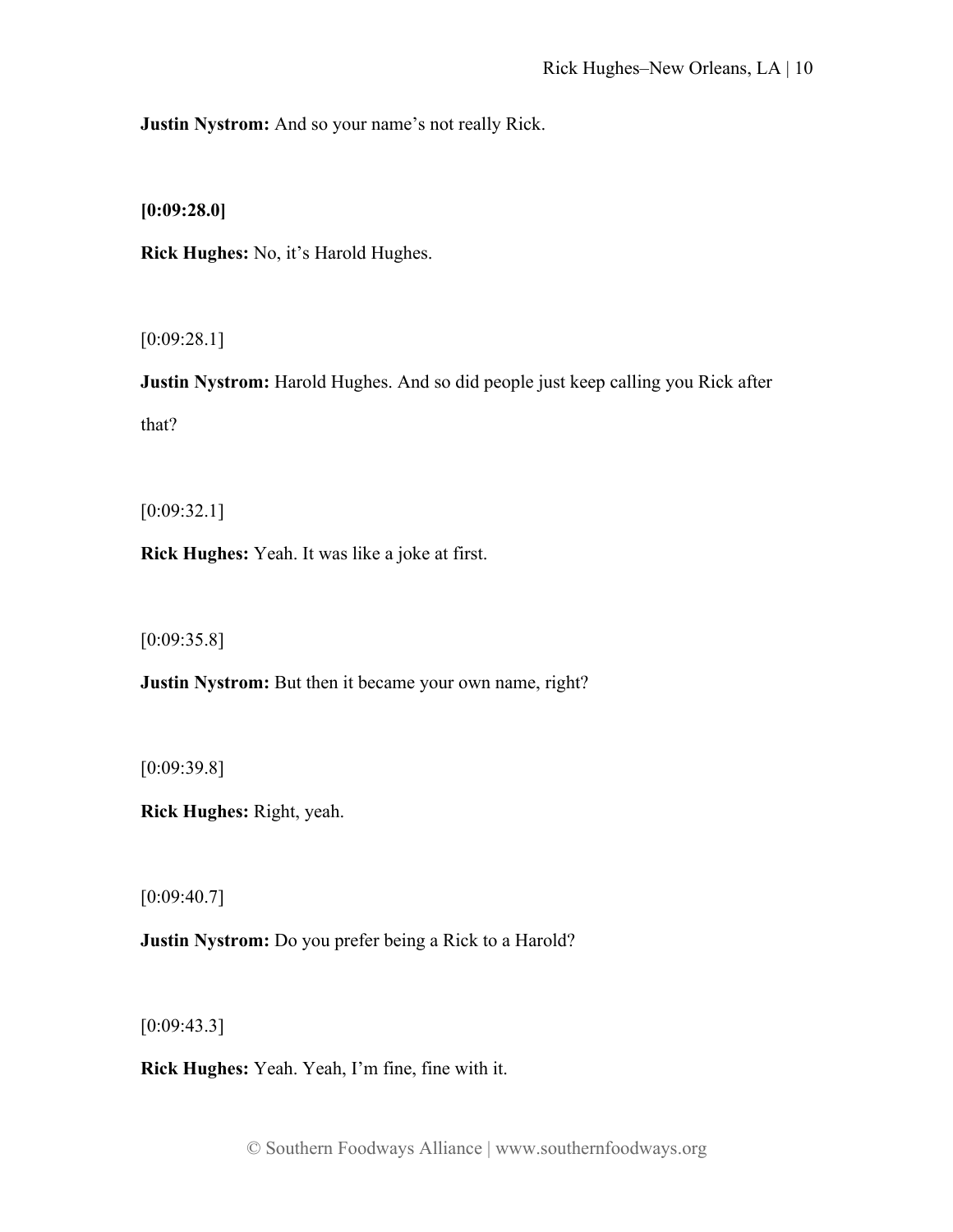$[0:09:45.7]$ 

**Justin Nystrom:** Did Richard French ever stay in the job there?

[0:09:48.9]

**Rick Hughes:** No, he didn't last.

[0:09:50.9]

**Justin Nystrom:** They came and went. So how long were you at Brennan's? You said you left at around the World's Fair for a while.

[0:09:59.8]

**Rick Hughes:** Yeah, and then I came on back and I worked at Broussard's. And then I got a job at the old Caribbean Room and I worked there twice.

 $[0:10:20.6]$ 

**Justin Nystrom:** So when you went to Florida—now, tell me a little bit about this first stint at Brennan's. What were some of the things that were new to you at that time?

[0:10:28.8]

**Rick Hughes:** Everything, everything. Food covers, carrying a tray, because I would, you know, work in these little dives, you know, where you arm it, you know.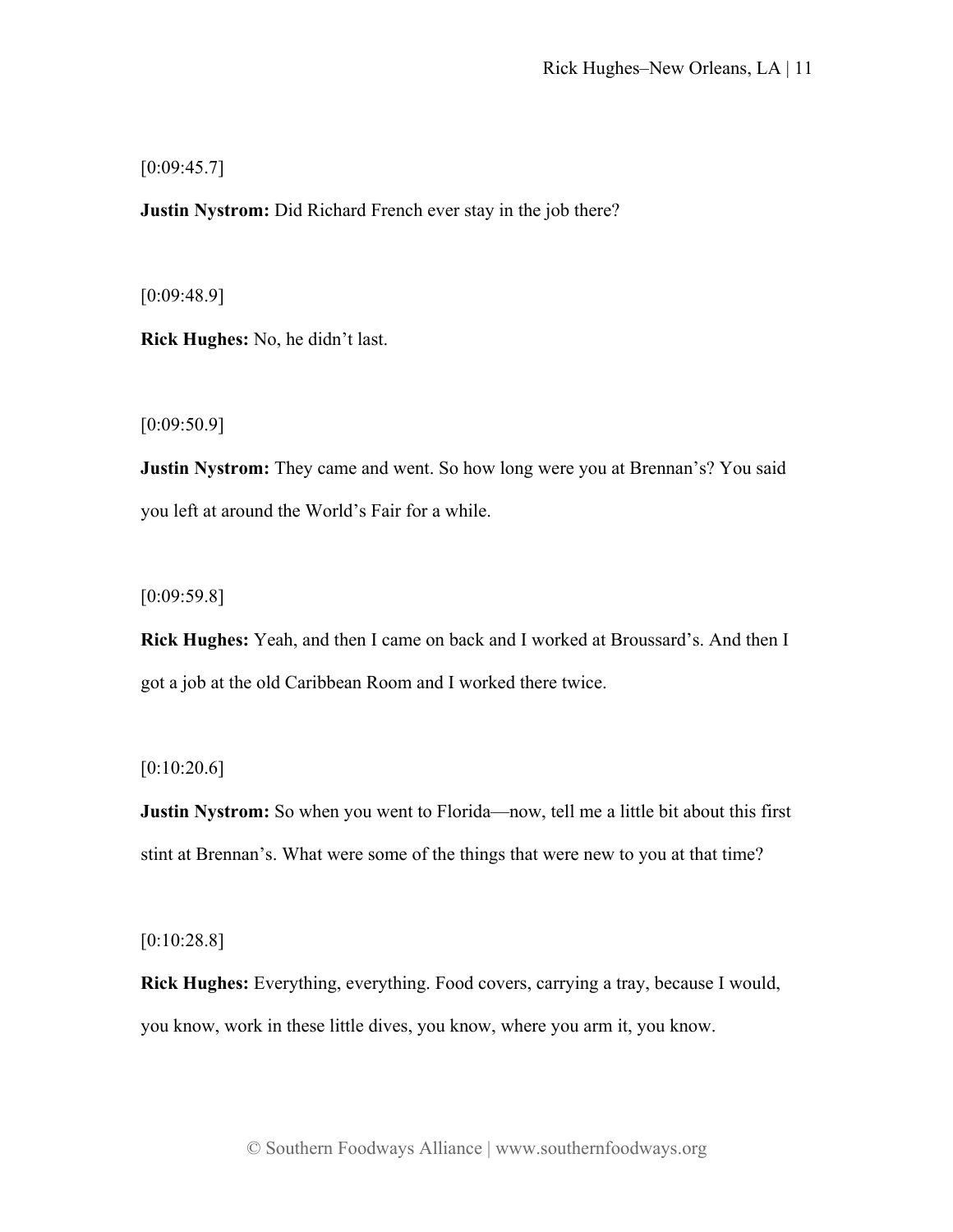$[0:10:39.1]$ 

**Justin Nystrom:** Stack it up on your arm.

 $[0:10:40.3]$ 

**Rick Hughes:** Right, yeah, and I wasn't very good at stacking either, you know.

[Laughter] I was pretty green, you know.

 $[0:10:48.5]$ 

**Justin Nystrom:** About how old were you at this time?

 $[0:10:52.1]$ 

**Rick Hughes:** I was in my twenties.

 $[0:10:54.5]$ 

**Justin Nystrom:** Mid, early, or—

 $[0:10:55.8]$ 

**Rick Hughes:** Mid, mid by that time, yeah.

 $[0:10:59.5]$ 

**Justin Nystrom:** An old saw.

[0:11:01.2]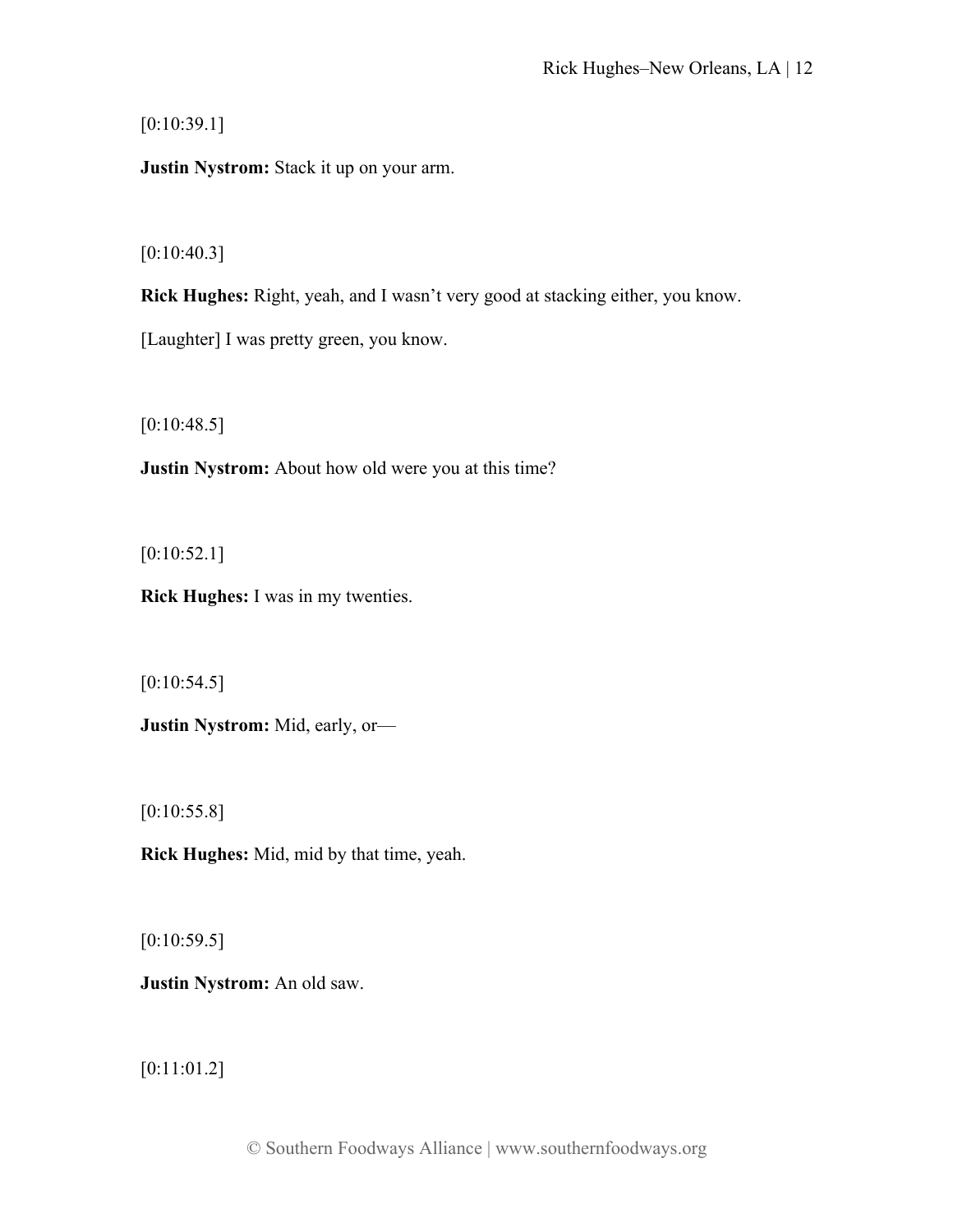**Rick Hughes:** Yeah, yeah.

[0:11:02.8]

**Justin Nystrom:** Yeah. So food covers, trays.

 $[0:11:04.5]$ 

**Rick Hughes:** Tableside cooking. You know, I had never done any of that, so I was like a really green waiter, and they put me all the way in the back, you know, because I can't wait on the VIPs or nothing, you know. So when I realized that I was going to move, you know, well, I had a friend of mine in Florida send me a list of all the high-ranking places there in Florida from Miami to Boca [Raton], and I got a letter of recommendation from Brennan's. Larry Bozun gave it to me. And I went down there, and everybody would hire you then, you know, because you have a letter of recommendation from Brennan's, but a lot of places in Florida, their service was so much better than like at Brennan's, and I ended up, you know, having to start out at the bottom there, too, you know, because—

 $[0:12:19.6]$ 

**Justin Nystrom:** When you say the service was so much better, what do you mean by that?

[0:12:23.2]

**Rick Hughes:** Well, I worked at a place called Le Café de Beaujolais that was there. It was mostly for—it was right off of A1A on the beach in [Fort] Lauderdale, and the coke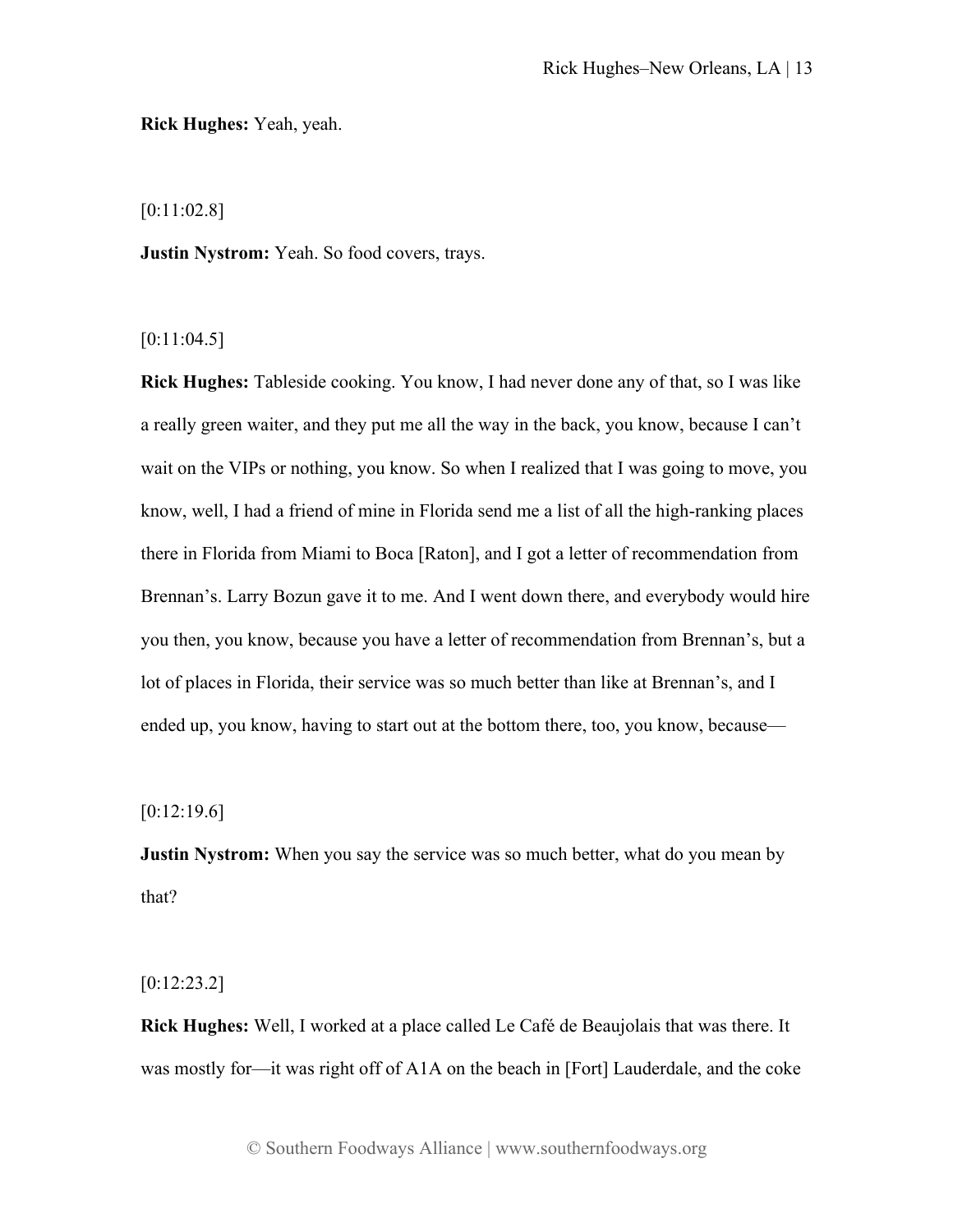dealers used to pull their Porsches up, park it on the beach, and walk over there. So we had different glasses for each kind of wine, you know, and I'd never seen that. You know, everything had to be cooked at the table, and I'd really never done that. You know, at Brennan's we'd—"Folks, Bananas Foster. Here we go." And if you were really unlucky, you might have to do a café brûlot, but you kept it hid, you know. Wasn't like Arnaud's, where we had to do it over and over and over again, you know. It was like once a week you might have to do a café brûlot. If you were working at night, you might have to do a Steak Diane, you know, but they'd already prepped everything for you. At Le Café de Beaujolais, most of it wasn't prepped. You had to actually cook it, you know [Laughter], and it was, you know, was a lot to learn.

 $[0:13:52.4]$ 

**Justin Nystrom:** What kind of things did you have to cook there?

 $[0:13:54.5]$ 

**Rick Hughes:** Well, you had to learn how to bone a fish, you know.

 $[0:13:57.7]$ 

**Justin Nystrom:** So the filet de sole d'Orly, things like that?

 $[0:14:00.5]$ 

**Rick Hughes:** Yes.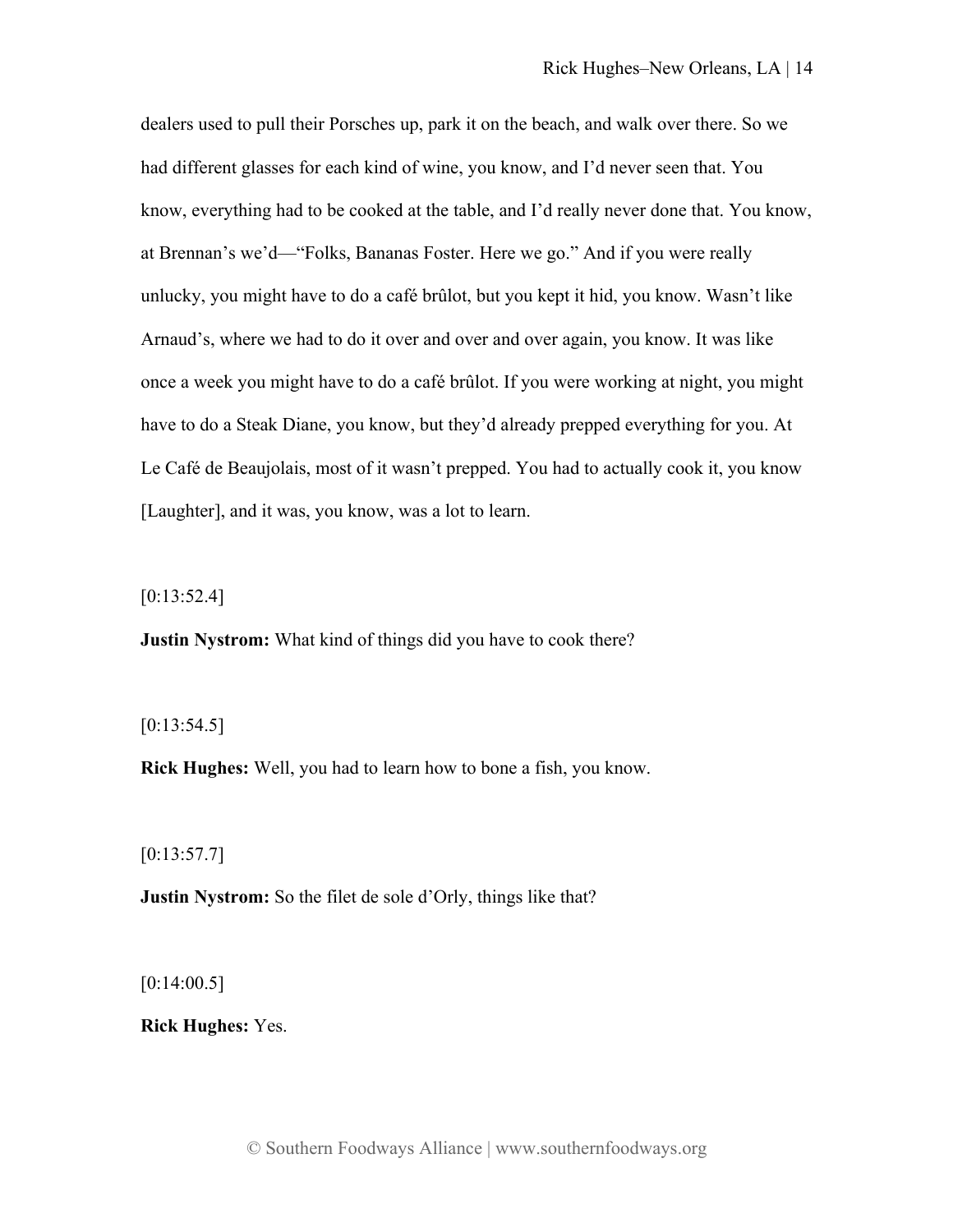[0:14:01.1]

**Justin Nystrom:** Yeah, yeah, yeah.

## [0:14:01.6]

**Rick Hughes:** And they had sweetbreads that you had to warm, and then you would have a silver platter with the little potatoes, and then you had to French them out on the thing. The Chateaubriand you had to carve, you know. I mean, everything was tableside, you know, and I'd never really done this, so I had to learn that, you know.

[0:14:38.8]

**Justin Nystrom:** How were the tips at a place like that?

[0:14:41.0]

**Rick Hughes:** Oh, great, yeah, great, yeah. But we were pooling tips, and it was a smaller place, you know, so you didn't do a lot of volume, you know.

 $[0:14:54.5]$ 

**Justin Nystrom:** When you first got to Brennan's the first time, was there anybody there that you met that you kind of stayed in touch with and kind of—

 $[0:14:59.5]$ 

**Rick Hughes:** Well, [R.] Scott [Harrington].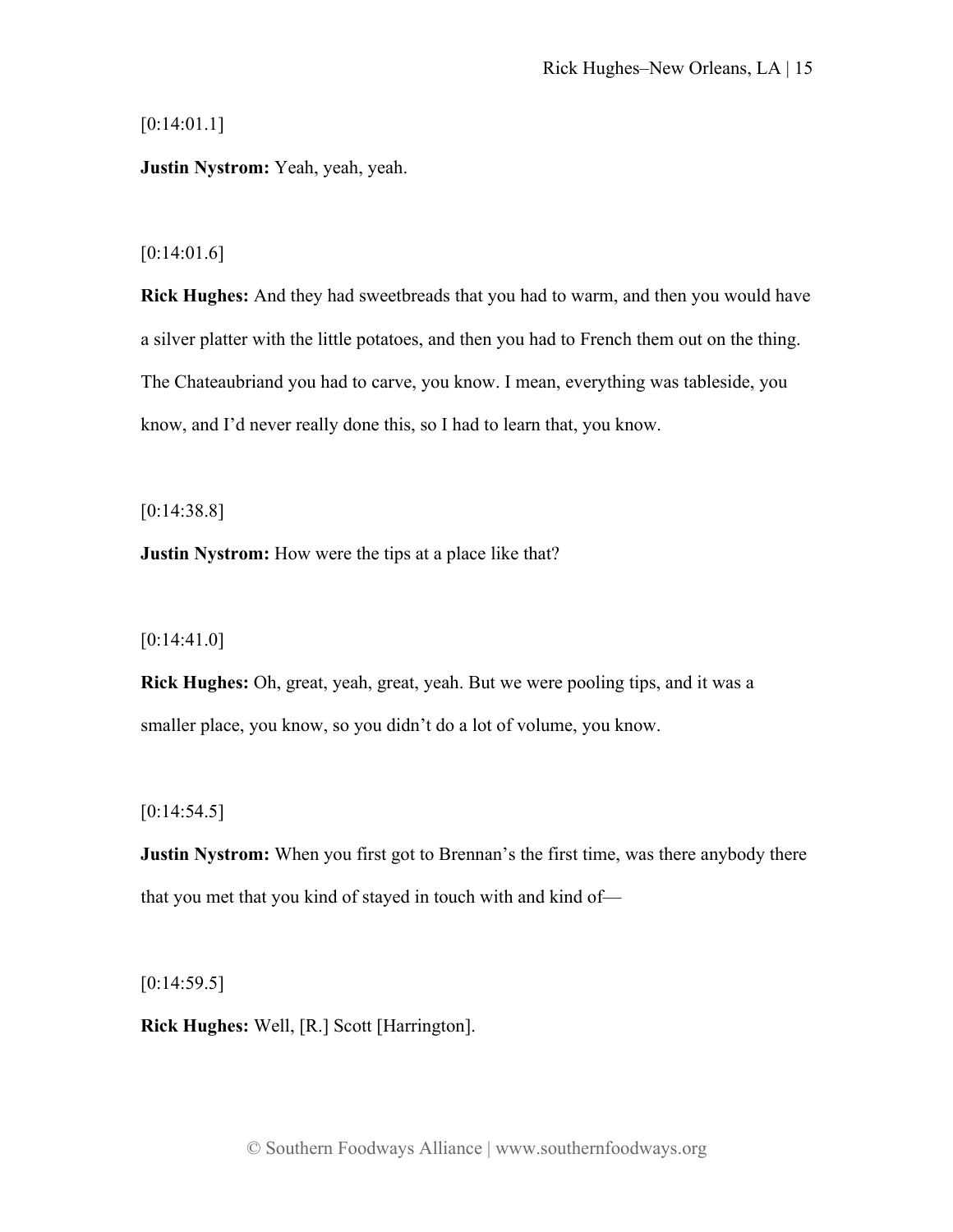$[0:15:01.4]$ 

**Justin Nystrom:** Oh, yeah. So you met Scott?

[0:15:03.1]

**Rick Hughes:** Oh, yeah.

[0:15:03.7]

**Justin Nystrom:** Scott Harrington.

 $[0:15:04.5]$ 

**Rick Hughes:** Yeah, Scott and his brother [Jeffrey Joseph Harrington] that died, you know, at Arnaud's, you know.

[0:15:09.2]

**Justin Nystrom:** Yeah, yeah, yeah. So Scott Harrington, one of our other interviewees.

[0:15:11.0]

**Rick Hughes:** Mm-hmm.

[0:15:11.7]

**Justin Nystrom:** So you met him first then—

[0:15:13.3]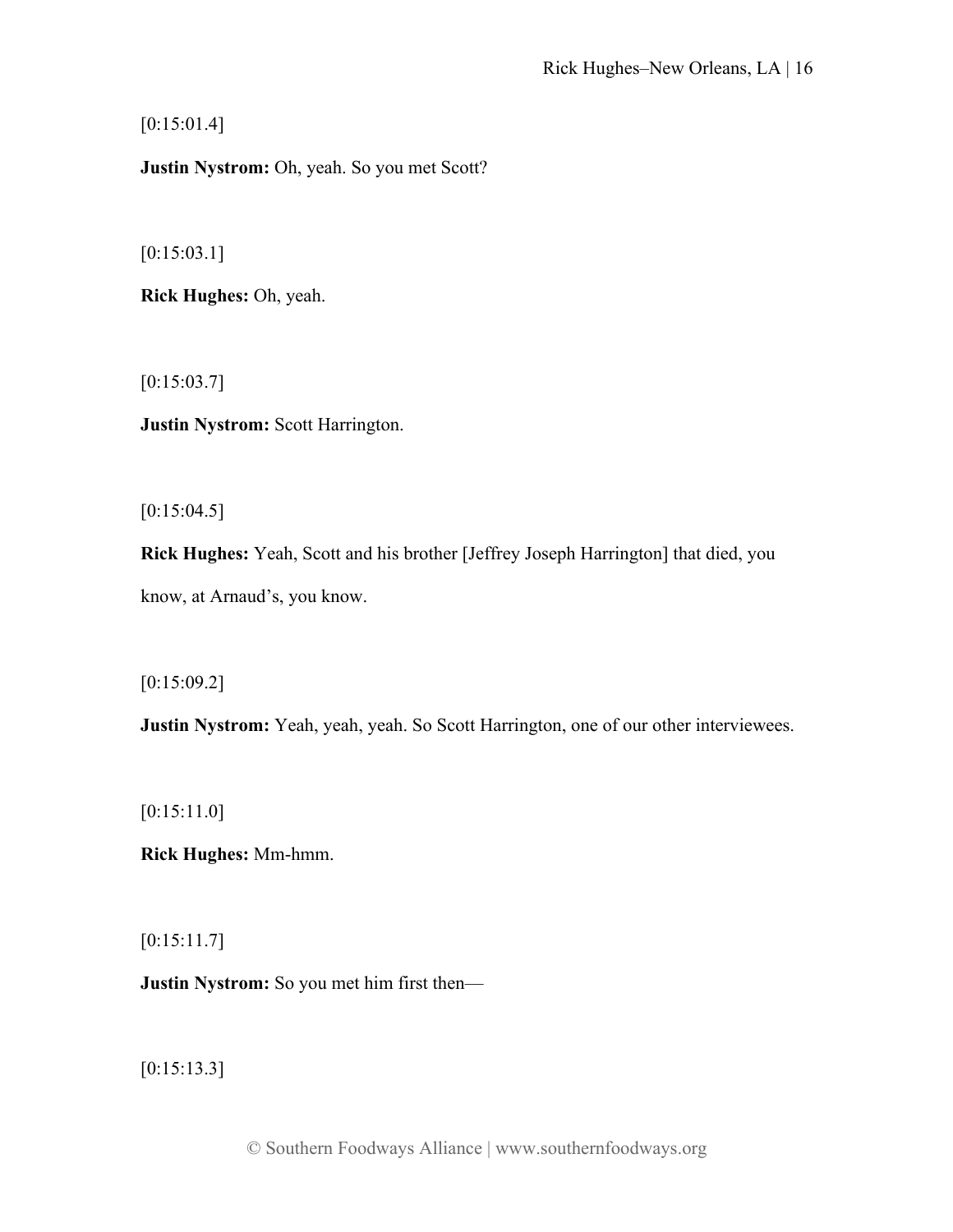#### **Rick Hughes:** Yeah.

[0:15:14.2]

**Justin Nystrom:** —and did you become friends then or—

 $[0:15:14.4]$ 

**Rick Hughes:** No, no. Brennan's then was a very ruthless place. You had to get in there early, get your silver, do your tables. And I don't know if I should even be telling you this, but we had wine buckets in the morning, we'd put water in them, and every piece of silver that would come off your table, you had to more or less wash it then in the bucket and get it back on your table, because if you missed a turn, you were going to lose at least fifty bucks. And what I mean by a turn, they used to seat us all at once. You had like a three- to four-table station. So they would put the tables down on you, you took everybody's order, and then you went in the kitchen with these tickets. You went to the app side and then gave them the app sheet, then you go to the kitchen part, you know, where the main courses are coming out. You've already put your bread in the oven. The busser's doing the coffee, water, and tea, and the tea was Lipton bags in one of those white things with the mirror things in there. And the guests would say, "Well, what kind of tea is it?"

And I'd say, "We proudly serve Lord Lipton for your dining satisfaction." [Laughter] And I never got any feedback off it. "Oh, it's wonderful."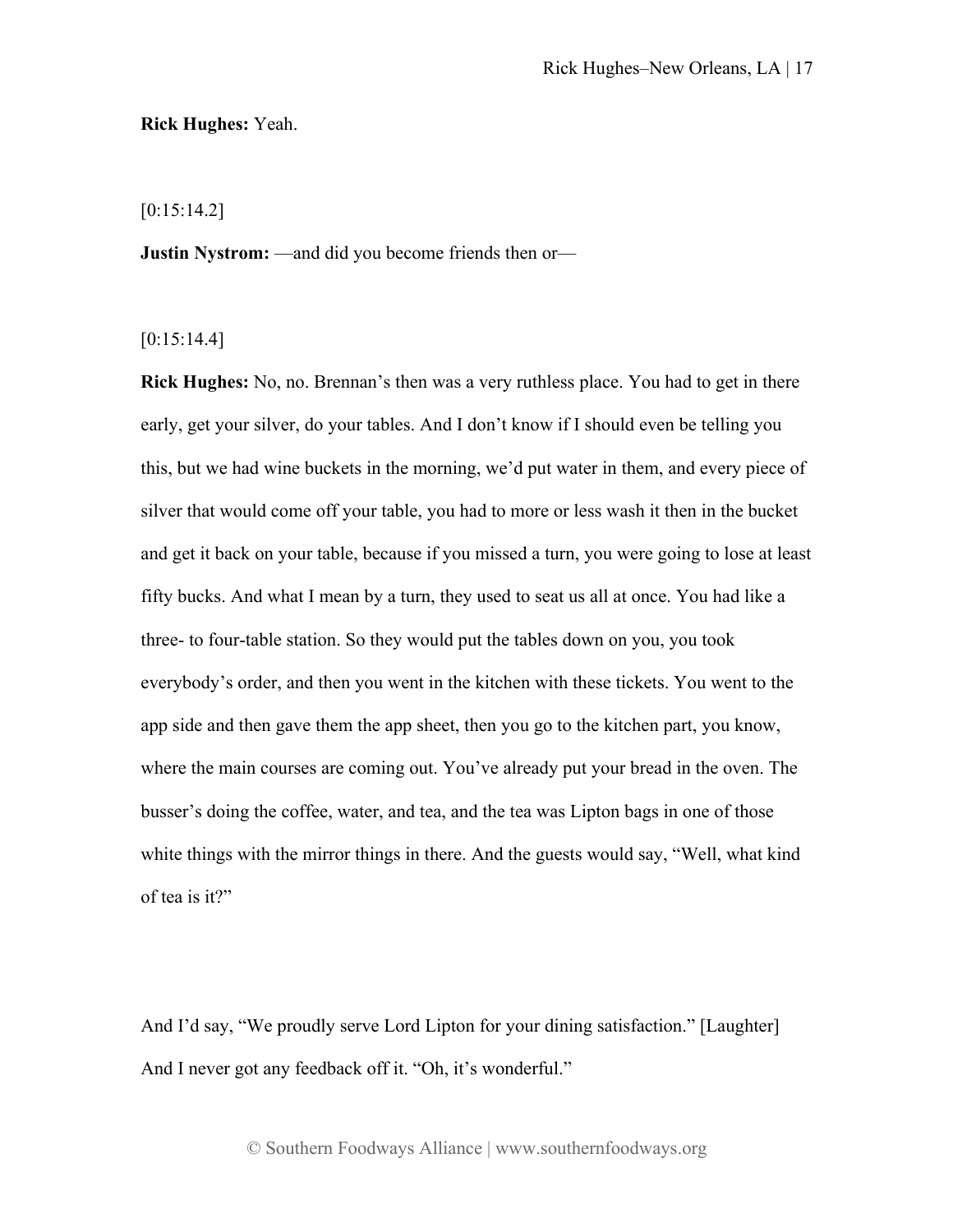I said, "Yeah, it's brewed especially for the Brennans," you know. [Laughter] But it was more of a slaughterhouse, you know, then. You know, they had really good food, but New Orleans, in those days, did such a huge convention thing that, I mean, you know, 20,000 people, you know, and then right after that, 40,000 people, you know, some smaller ones would come, and then another 30,000 people, you know, I mean, just over and over and over again, you know. And you had all this money and all these people coming, you know, and there was days that, like, you would do five turns on your station, and it was just, like, frantic, you know, hurry up, you know. And if a waiter couldn't handle it, you know, he was in trouble, you know.

#### [0:18:18.2]

**Justin Nystrom:** Yeah, we talked about sort of the, before, the scarcity of silverware.

#### [0:18:21.7]

**Rick Hughes:** Yeah. And Scott and his brother were masters at this, and I was pretty good about hiding silver, especially if I was working the previous night. There was all these little stash places, and you'd get silverware and you'd stash it so you didn't have to come in quite as early, because when the doors would open at the back of the kitchen, the waiters would come slamming in there for the silverware. And if you already had some, yes, you'd go and grab some, but you knew you already had it, and anybody come in late, they were in trouble, you know, because there was no silver. Nobody's going to give you their silver. They're just not going to do it, you know. It was *brutal*, you know. [Laughter] You couldn't let it go back to the kitchen, like on the tray. If you were going

© Southern Foodways Alliance | www.southernfoodways.org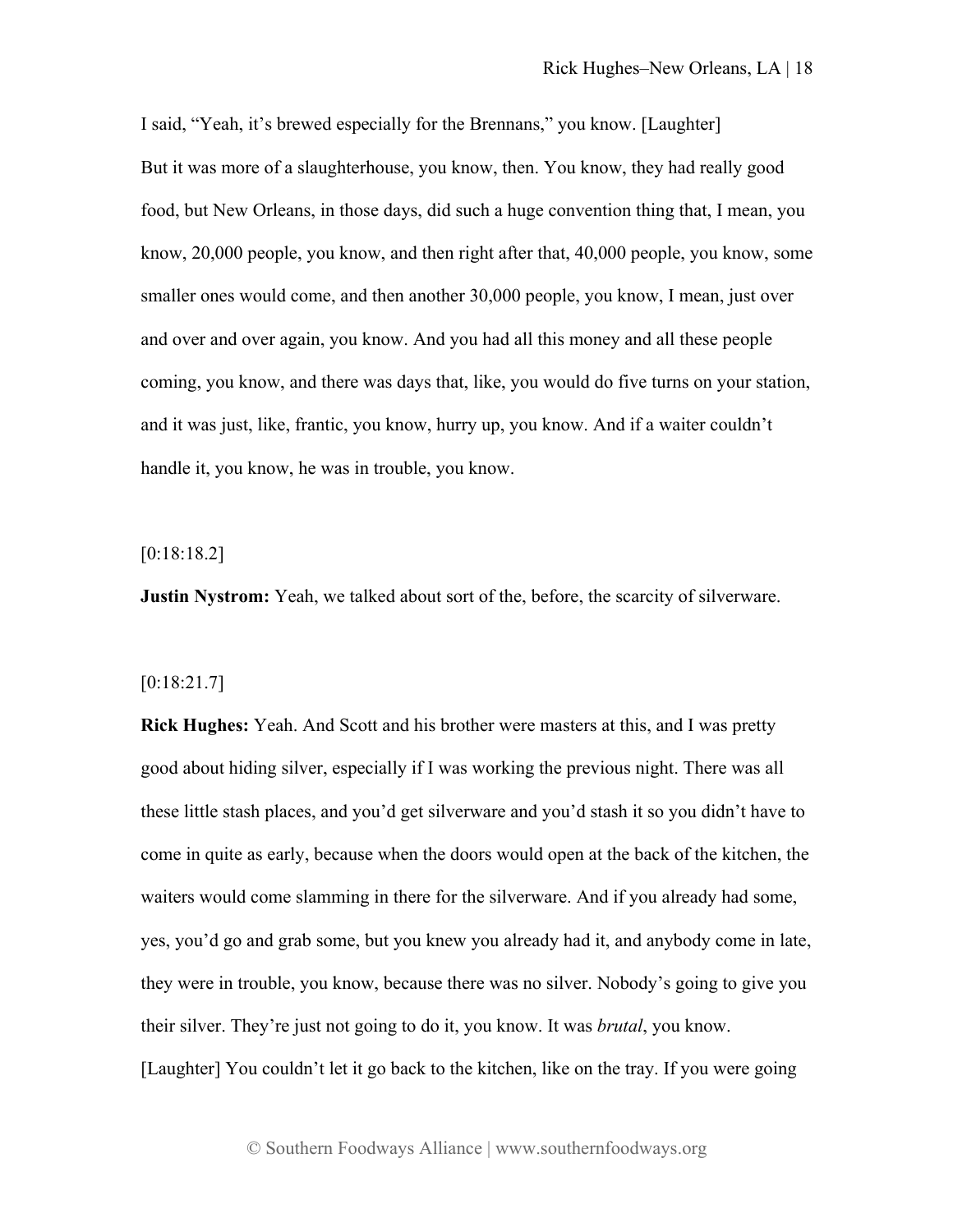to wash it, you had to bring it back in the kitchen, watch it being washed, and grab it, because if you didn't, somebody was going to take it from you. [Nystrom laughs.] It was the most brutal silverware thing I've ever seen in my life.

 $[0:19:45.7]$ 

**Justin Nystrom:** Now, did you find silverware is an issue at other restaurants you've worked at?

 $[0:19:49.5]$ 

**Rick Hughes:** The Caribbean Room, the only thing that I found then was the bouillon spoons, we always ran out of the bouillon spoons. And there I worked in the C Room, the actual old Caribbean Room, and they had the A Room, which had the atrium, you know, and the little fountain, and that was the guys that had been there like twenty-five years, you know, were working there.

But my station was the left-hand side of the Caribbean Room, and we would put our spoons down, because you would have your tables fully silvered, you know, salad fork, regular fork, you know, butter pat on the butter plate, a knife, bouillon spoon, and a cocktail fork. You had to have, you know, those down. Well, if there was like a big party or something, these other waiters would come and say, "Well, I got the party. You've got to give it to me." And they would take all your spoons, and you couldn't do nothing. So, of course, after working at Brennan's, I learned to hide spoons, you know, but, you know, that's just staying, you know, alive [Laughter], you know, in the business.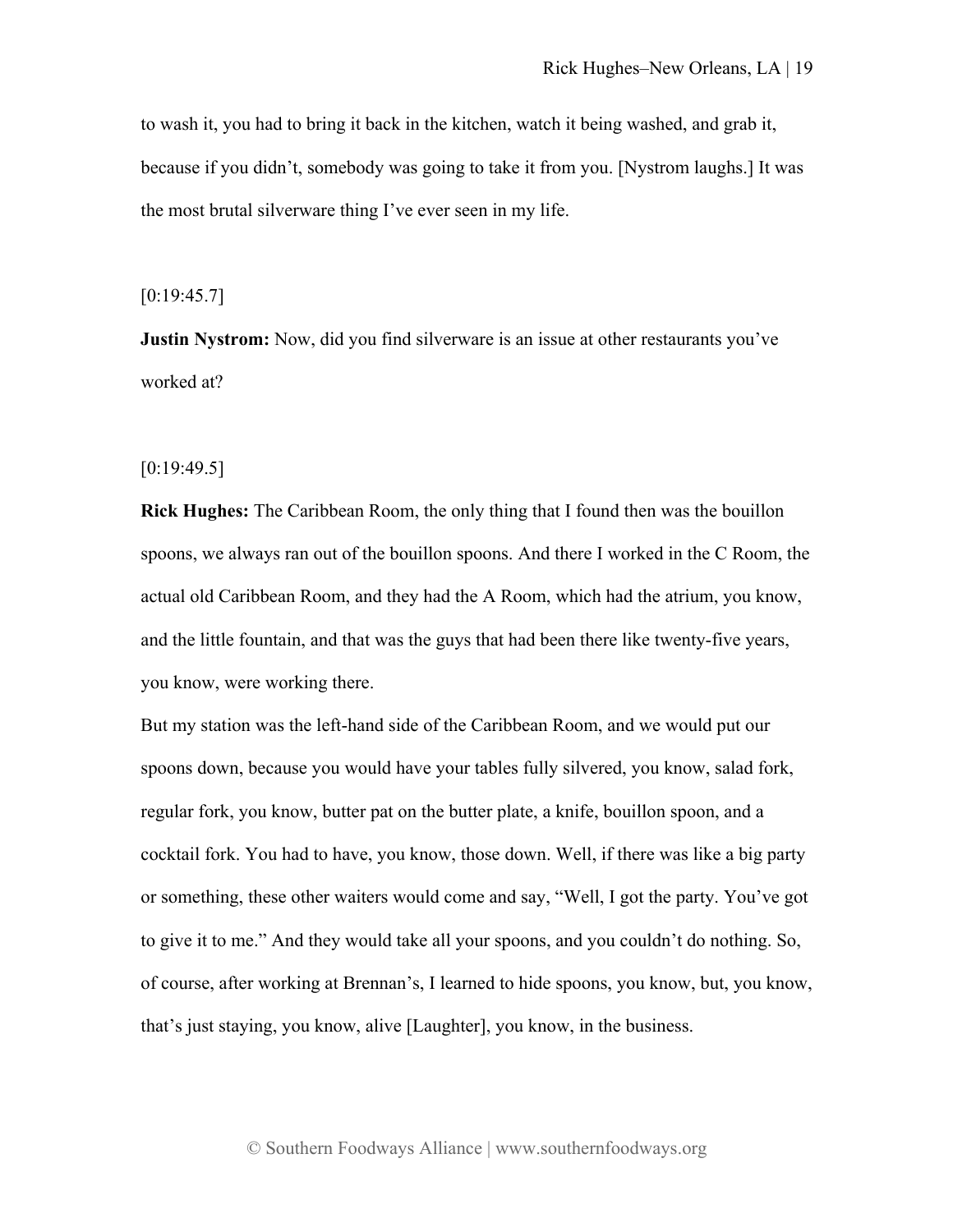[0:21:33.3]

**Justin Nystrom:** So when you were at this place in Florida, you learned a lot, I guess.

[0:21:39.7]

**Rick Hughes:** Right.

 $[0:21:40.5]$ 

**Justin Nystrom:** Yeah, and did you feel like you were able to bring that back? Did that make you better at your job?

 $[0:21:43.6]$ 

**Rick Hughes:** Oh, yeah, of course, yeah, yeah. I could do a lot of things, yeah. I could do a lot of things that, like, people didn't know about, because New Orleans, you know, basically, then was a place where just heavy, heavy business came, you know, over and over and over again, whereas if you work a place that, you know, is really fine dining, you have to learn a lot, yeah.

 $[0:22:16.5]$ 

**Justin Nystrom:** So when you came back to New Orleans, did you come back to Brennan's or did you work somewhere else?

[0:22:19.8]

**Rick Hughes:** I went to Broussard's.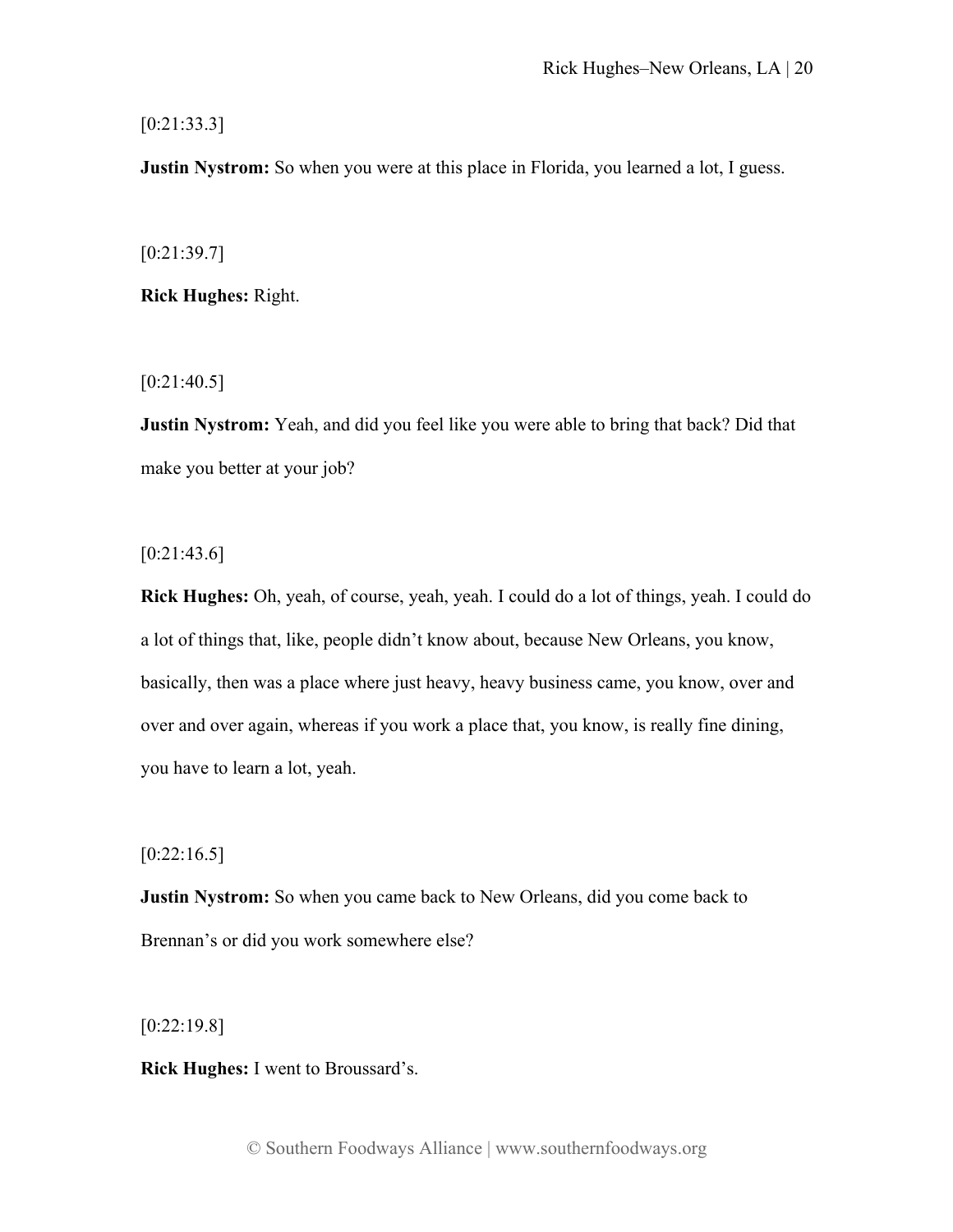[0:22:22.2]

**Justin Nystrom:** Yeah, so tell me about coming to Broussard's. Did you know anyone at Broussard's?

[0:22:25.4]

**Rick Hughes:** No, but, you know, after working at Brennan's, you can work at all those little places.

[0:22:33.8]

**Justin Nystrom:** So who had Broussard's at that time?

 $[0:22:35.7]$ 

**Rick Hughes:** It was just Gunter Preuss, and George Huber just bought it.

 $[0:22:43.7]$ 

**Justin Nystrom:** Yeah, because it was Joe Segreto and Joe C. Marcello right before that, right?

[0:22:48.3]

**Rick Hughes:** Right, yeah.

[0:22:49.1]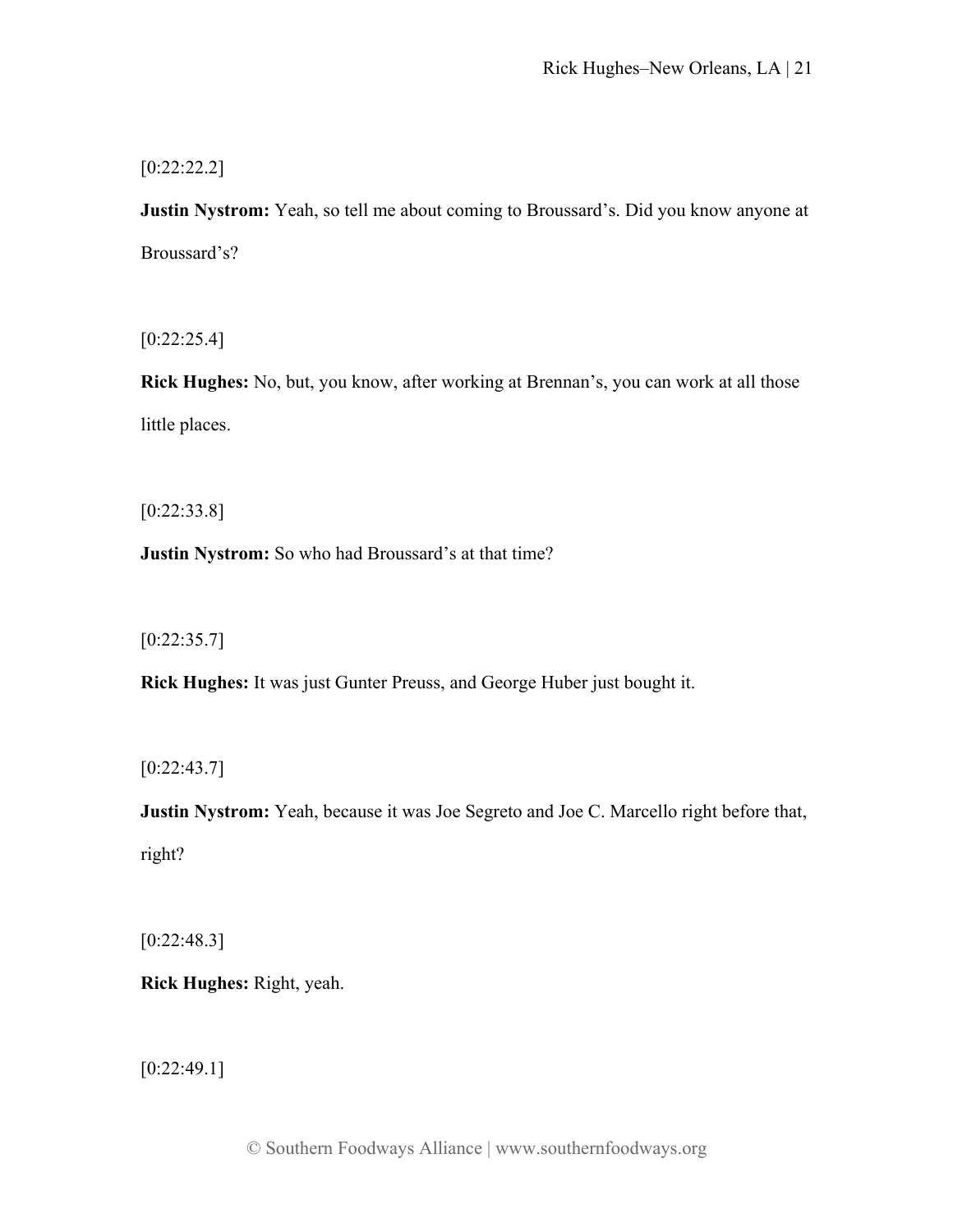**Justin Nystrom:** Yeah, yeah, yeah, yeah.

[0:22:49.9]

**Rick Hughes:** And the new owners were very bitter because the Mafia people had taken everything out of there, you know, which you've got to figure they would, you know, but—

[0:23:02.7]

**Justin Nystrom:** Tell me about that. I don't know—I think I've heard that story, but what was missing?

 $[0:23:08.7]$ 

**Rick Hughes:** Everything that they were promised, I guess, and what are you going to do? Go up to them and say, "I want it back"?

Well, "We didn't take it," you know. I mean, it's, you know-

[0:23:20.3]

**Justin Nystrom:** Like the furniture, I guess, or—

[0:23:22.5]

**Rick Hughes:** Everything, yeah, the plates, everything.

[0:23:25.0]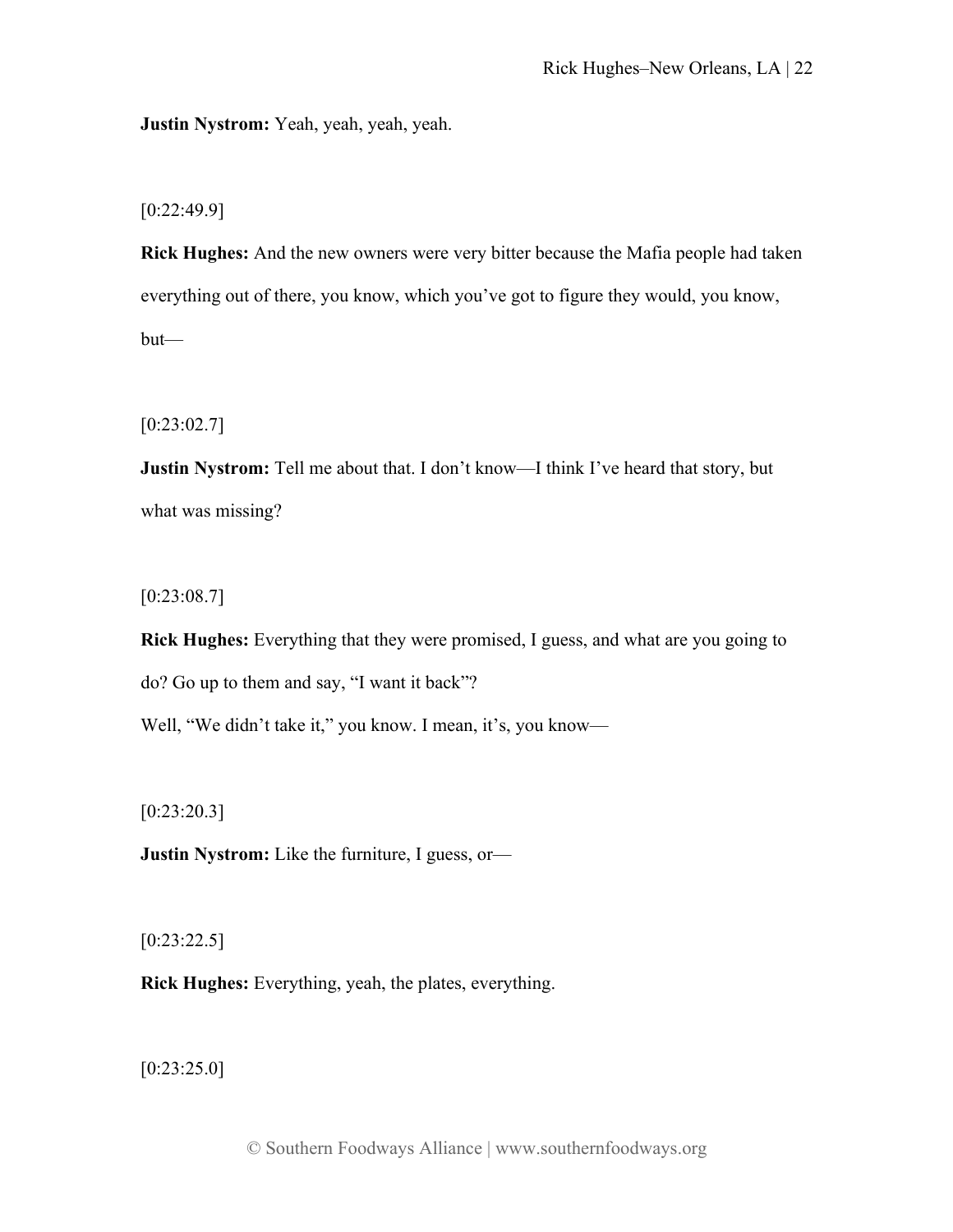**Justin Nystrom:** Silverware, certainly, right?

[0:23:26.3]

**Rick Hughes:** Oh, probably, yeah.

 $[0:23:27.5]$ 

**Justin Nystrom:** They were probably rolling it and stashing it somewhere. [Laughter]

 $[0:23:29.6]$ 

**Rick Hughes:** I don't know what they were doing with it.

[0:23:32.7]

**Justin Nystrom:** So you got to Broussard's, and this was—had a pretty good run under Marcello and Segreto and Gunter Preuss. What were some of the things that were new to you about Broussard's, or was this sort of an opportunity for you to put what you'd learn in Florida into practice?

[0:23:51.1]

**Rick Hughes:** No, no, there not, no. No, there, it was kind of like Brennan's, you know, they had nice food, nice people, you know. You just had to work, you know.

[0:24:08.8]

**Justin Nystrom:** Were there more regulars at Broussard's or—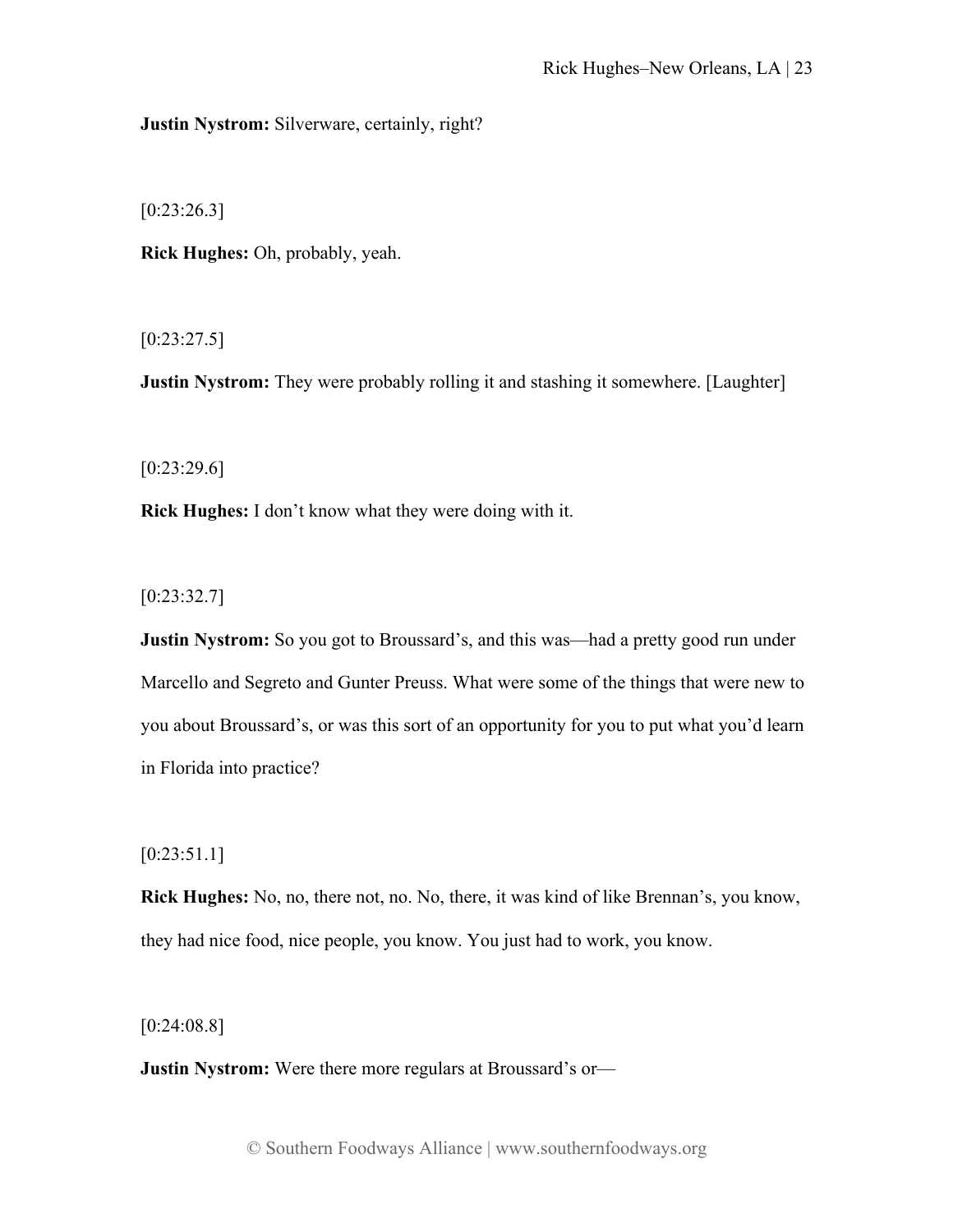[0:24:11.3]

**Rick Hughes:** No. No, it was tourists.

[0:24:13.1]

**Justin Nystrom:** Yeah, yeah, yeah, yeah.

 $[0:24:14.0]$ 

**Rick Hughes:** Tourists, yeah. The only place that I've ever really had regulars, the old Caribbean Room and Christian's.

[0:24:24.3]

**Justin Nystrom:** Okay. Yeah, yeah, yeah. Yeah, we'll talk about those. I definitely want to talk about that Caribbean Room. I mean, so Broussard's did anything to kind of, you know, set it apart as a place to work or—

[0:24:36.8]

**Rick Hughes:** I had a guy steal my shoes once there, you know.

 $[0:24:42.7]$ 

**Justin Nystrom:** [Laughter] What happened?

[0:24:43.8]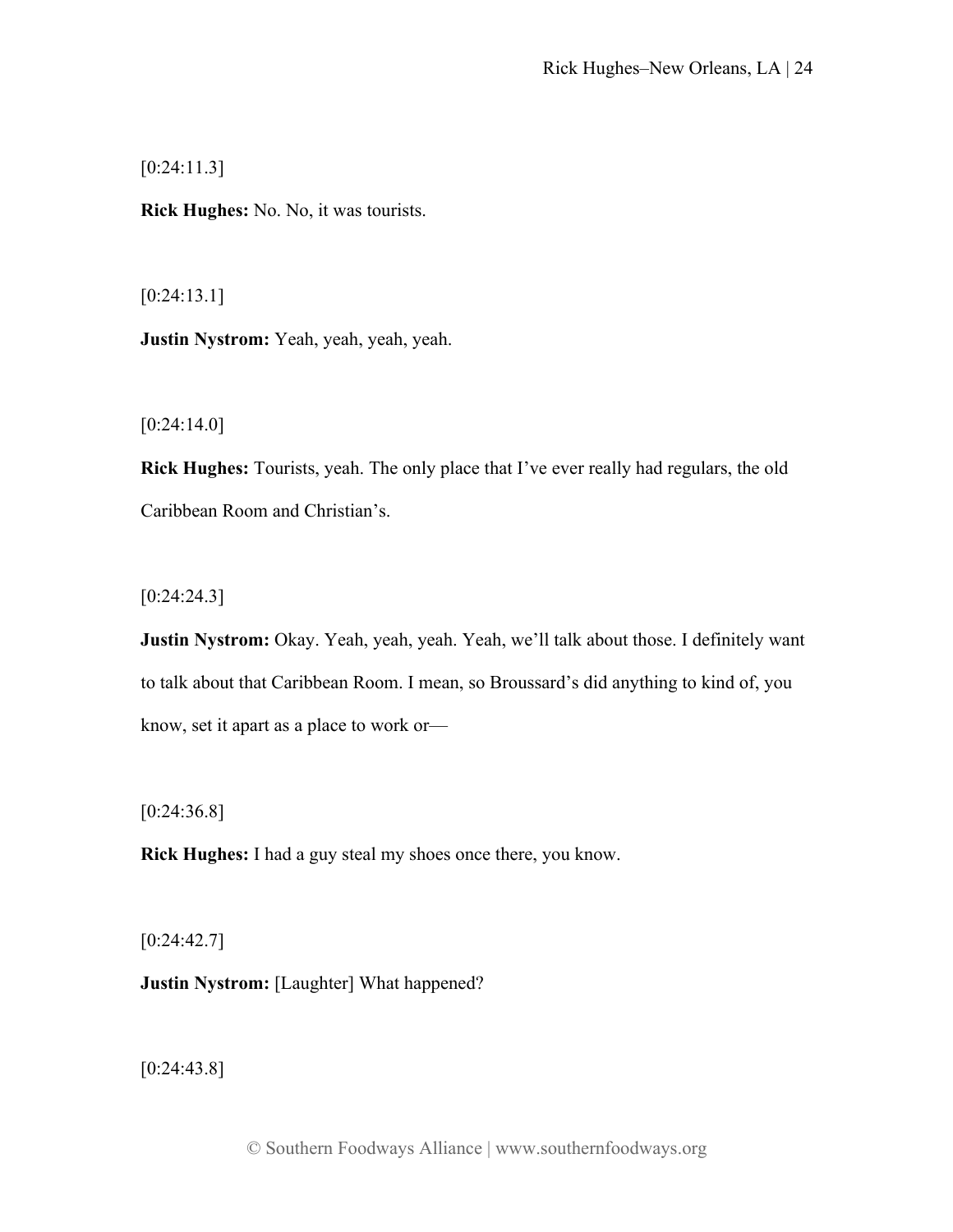**Rick Hughes:** They used to let us leave our shoes and jacket and stuff there and come in with the street clothes, you know. There was a lot of people that would rob a waiter at night, you know. So I left my jacket and my shoes, and somebody stole my shoes. And I was kind of a big, rough person then, and I made kind of a scene about it, but I had to go out and buy some more shoes, you know, was the thing about it, but—

 $[0:25:34.3]$ 

**Justin Nystrom:** Were waiters generally fearful of getting robbed when they left work?

 $[0:25:38.6]$ 

**Rick Hughes:** Some were, yeah.

 $[0:25:40.7]$ 

**Justin Nystrom:** Yeah, yeah, yeah. Was that a kind of thing that happened, you think, or you knew people that it happened to?

 $[0:25:44.6]$ 

**Rick Hughes:** I was never robbed as a waiter, you know, but I can remember times seeing little guys on the back—let me see—on Dauphine watching me as I was walking down Bourbon, and you could see them go, you know, because in those days, they could rob you and run right in that project, you know. If they could get in there, the cops weren't going in there, you know.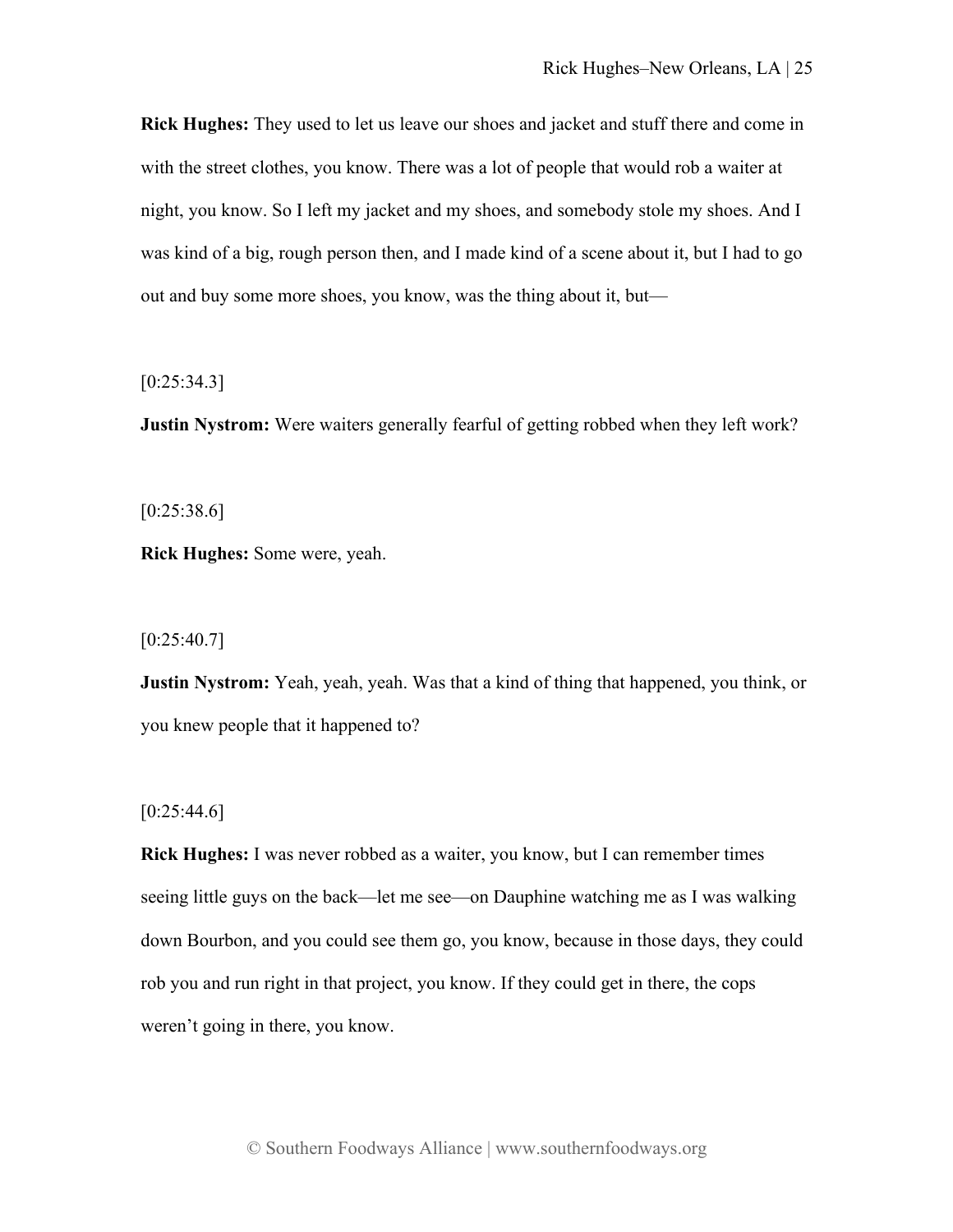$[0:26:18.5]$ 

**Justin Nystrom:** Yeah. That was a pretty—this is the [19]80s—this is a pretty a highcrime time for New Orleans.

[0:26:22.4]

**Rick Hughes:** Yes, it was, yeah.

[0:26:22.9]

**Justin Nystrom:** Yeah, yeah. Was that something that kind of like people working in restaurants were generally aware of? Were they worried about—

[0:26:28.6]

**Rick Hughes:** Oh, *yeah*, yeah. Everybody was, yeah.

[0:26:31.1]

**Justin Nystrom:** Yeah, yeah. Did that affect life in the Quarter a lot for people coming in there, you think, or—

 $[0:26:37.5]$ 

**Rick Hughes:** It made people scared, you know. I knew, you know, I wasn't going to go in certain areas at certain times, you know. I mean, you know, you just didn't do it.

[0:26:50.4]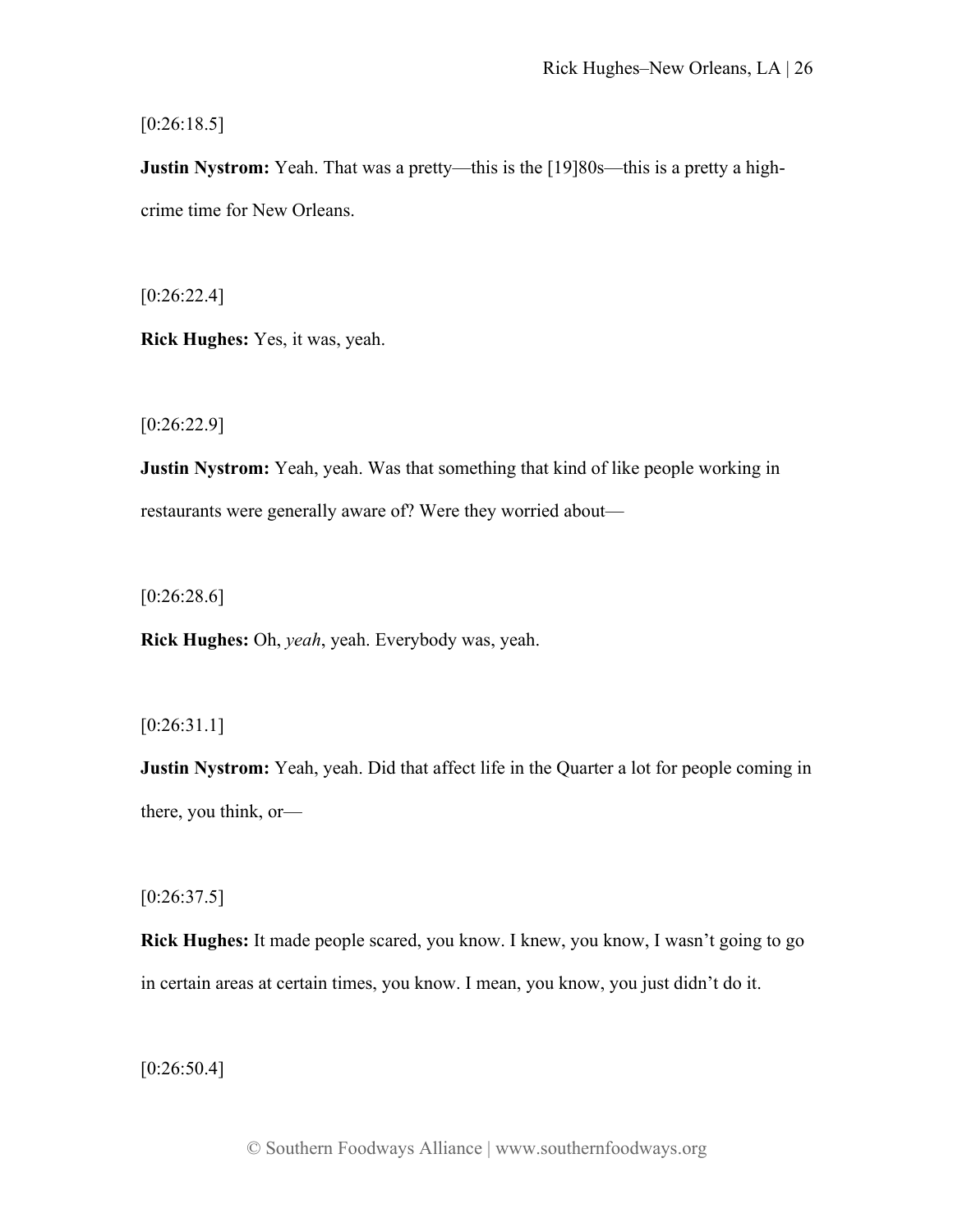**Justin Nystrom:** Yeah. So you left for the World's Fair. What year did you come back, about, when you start at Broussard's?

## $[0:26:56.3]$

**Rick Hughes:** I wasn't keeping track. [Nystrom laughs.] Honestly, I wasn't. I was, like, "young, dumb, and full of cum," you know. [Nystrom laughs.] I mean, I just was traveling. You know, I love fishing, you know, so I would fish there, you know, I would work, I would come on back, I'd fish here, I'd work, you know.

[0:27:20.1]

**Justin Nystrom:** So the attraction to New Orleans was?

[0:27:22.9]

**Rick Hughes:** I just liked it. You know, it was cheap, you know, at the time, you know. You could always find a job, always. I mean, you could just—you know, I can remember times that there'd be signs all over the place, "Waiters wanted," "Waiters wanted," you know. Those days are gone, you know. They're gone. You know, I mean, it was just like so easy, and, you know, if you paid more than \$200-a-month rent, you were living in a nice, nice place, you know.

[0:28:01.6]

**Justin Nystrom:** And were you living in the Quarter at the time or—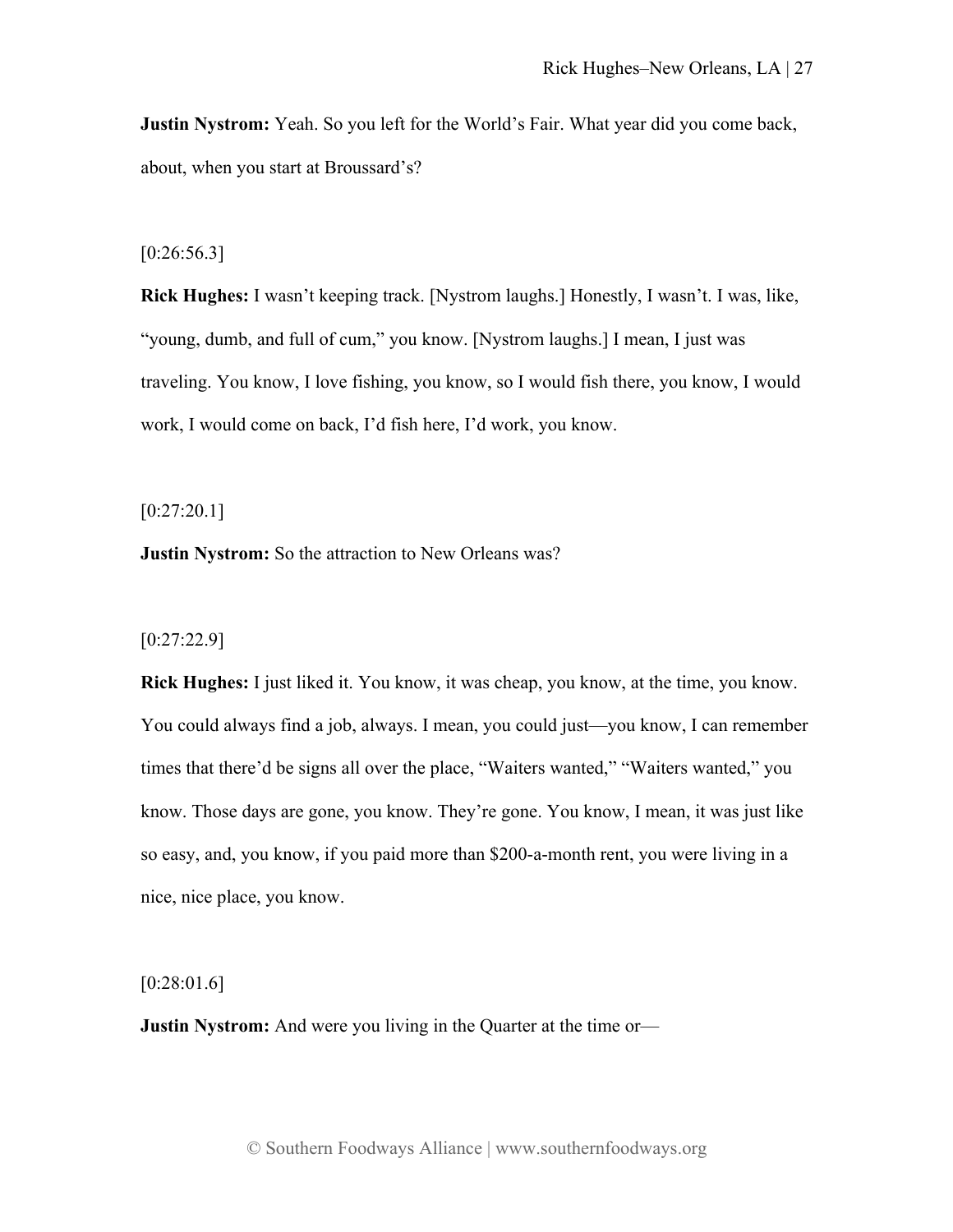[0:28:04.8]

**Rick Hughes:** I lived in the Quarter when I was working at Broussard's, and I was shocked—this dancer and I were living down at a place called the Beauregard House [Beauregard-Keyes House] all the way down, you know, where—

[0:28:22.3]

**Justin Nystrom:** Sure.

[0:28:22.7]

**Rick Hughes:** Yeah, and we had to pay \$500 a month then for a little one-bedroom place. And we lived right over the manager, and the manager was this guy from *Soldier of Fortune* or something. I mean, he was on the cover. And, you know, being waiters and a dancer, you know, we'd have friends, you know, and if we got a little noisy, the next day, that guy was like, "Hey, you can't be making this damn noise." We're like, "Whoa, whoa, dude. Yeah, okay." We ended up moving, you know. I mean, it was just, you know, crazy, you know.

[0:29:01.6]

**Justin Nystrom:** So you stayed out of the Quarter then?

 $[0:29:03.7]$ 

**Rick Hughes:** Yeah.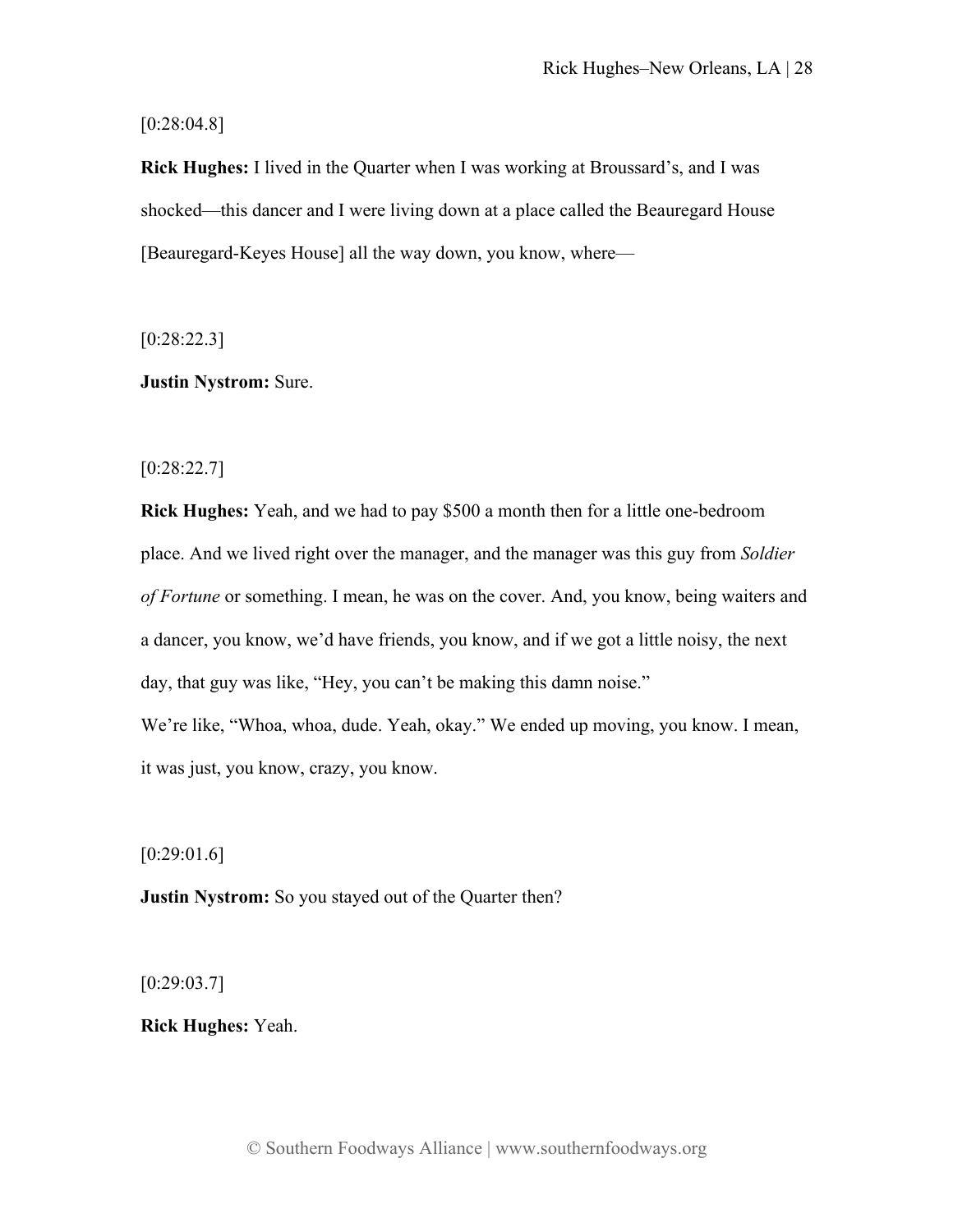[0:29:04.3]

**Justin Nystrom:** Yeah, yeah. What neighborhood would you live in?

[0:29:06.8]

**Rick Hughes:** Mostly the Irish Channel, yeah.

[0:29:09.6]

**Justin Nystrom:** Yeah. That's changed a lot.

[0:29:11.8]

**Rick Hughes:** Yeah. Yeah, it sure has. I haven't been there in years, but—

[0:29:16.0]

**Justin Nystrom:** When did you decide that you wanted to—I mean, maybe this wasn't a conscious decision. Was it a conscious decision that you were going to become a professional waiter then, that this was going to be your—you were going to make a career out of it?

[0:29:28.4]

**Rick Hughes:** Yeah, Brennan's, at Brennan's.

[0:29:32.1]

**Justin Nystrom:** So right in that first stint at Brennan's, you said, "This is for me"?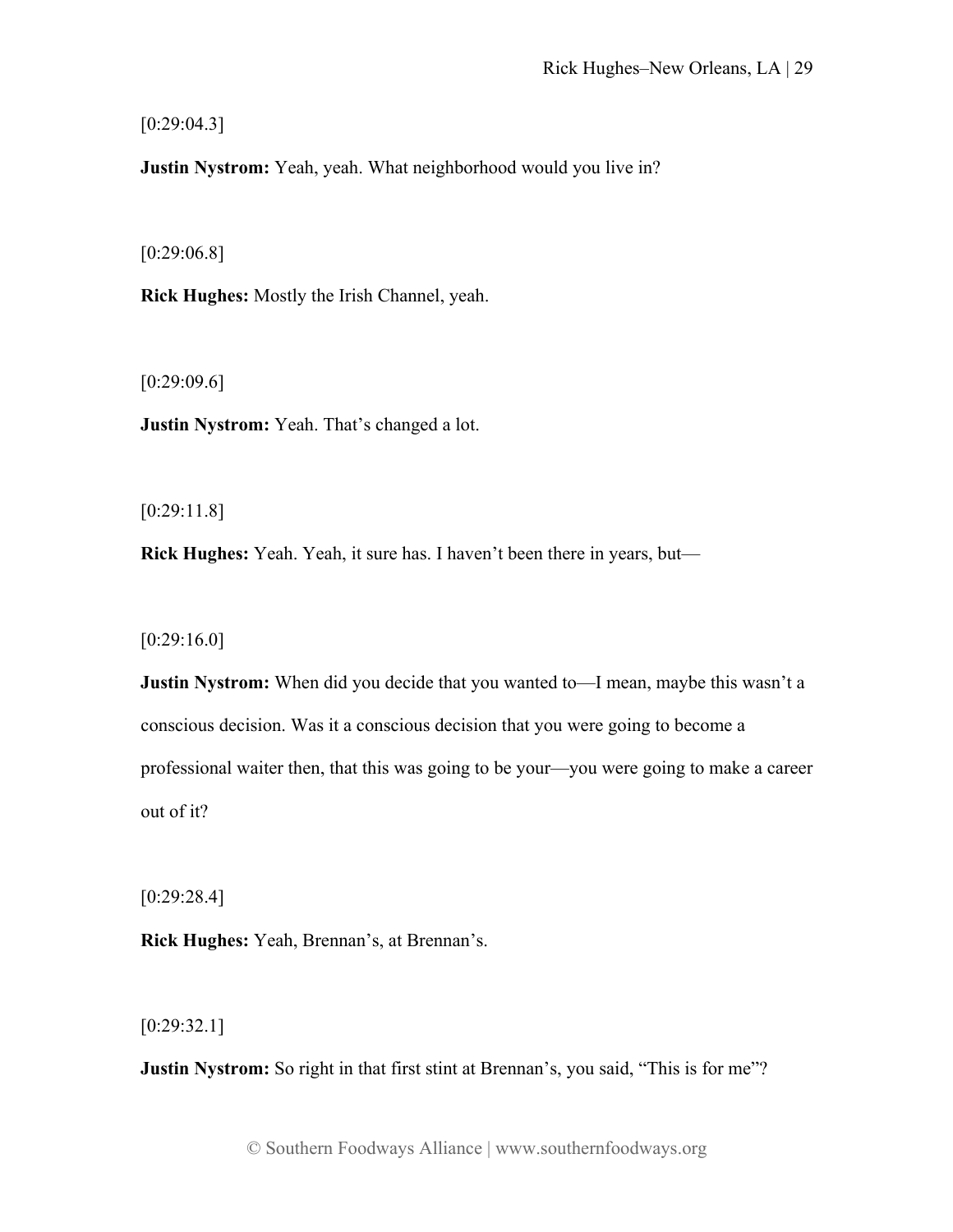[0:29:35.8]

**Rick Hughes:** Right. Yes, sir.

[0:29:37.3]

**Justin Nystrom:** And that was based on sort of the mobility of—

[0:29:39.4]

**Rick Hughes:** Yeah, because you could go anywhere and always get a job, you know, making, you know—then, you got paid every day, you know. You didn't have all these taxes, you know. You know, whatever you made, you just made, and the check was just lagniappe, you know.

I can remember at Brennan's, they used to have these things called Tauck Tours. Now, everyone calls me Rick Tauck because, you know, the Tauck Tours, nobody wanted to work them because you had to wait for your check to get paid on that, but it was one turn, and there was times that I would have like a seven-, eight-hundred-dollar monthly check coming from working Tauck Tours, you know. And in those days, the minimum wage was, like, what, a dollar something, you know. And so, like, you know, this is like paradise to me, you know.

And so anyway, there was this one busser, Jerry Weathersby, and he hated working the Tauck tours, and so I told him, "Jerry Tauck, he don't give a fuck." [Laughter] And, "Yeah, I don't give a fuck!" And it just kept coming.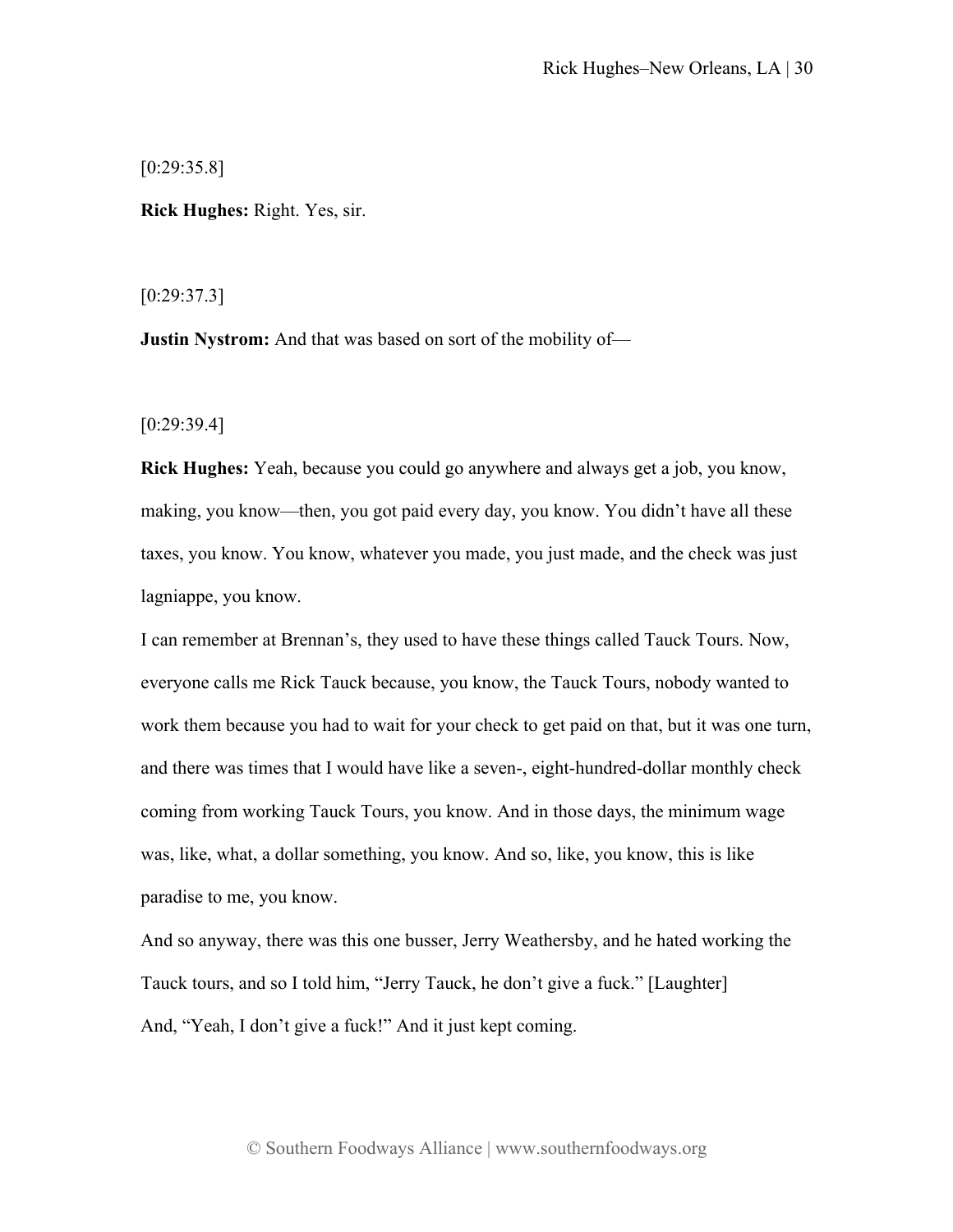Now everybody calls *me* Tauck, you know. [Laughter] You ask Scott, he'll say Tauck, yeah.

[0:31:16.1]

**Justin Nystrom:** Well, so it was just the wait for the money? It wasn't the clientele, necessarily, or—

[0:31:21.9]

**Rick Hughes:** Well, they could be a pain in the ass, you know, mostly, like, Jewish people, you know, a little demanding, but, I mean, you're getting your money, and some of them would give you extra money, you know, cash on the side, and I was good at being able to sell them the regular coupon menu, you know, where they would all get basically the same thing, you know. And the regular menu for groups was a spiced baked apple and double cream followed by Eggs Hussarde and Bananas Foster. And, you know, I would say, "This is the meal we're famous for, and you have to try it," you know. [Laughter] And then it'd go "boom, boom, boom," quick, you know, and then you're out, you know.

 $[0:32:24.7]$ 

**Justin Nystrom:** They're on their bus and they're—

 $[0:32:26.7]$ 

**Rick Hughes:** Yeah, and you're setting up for whatever, you know.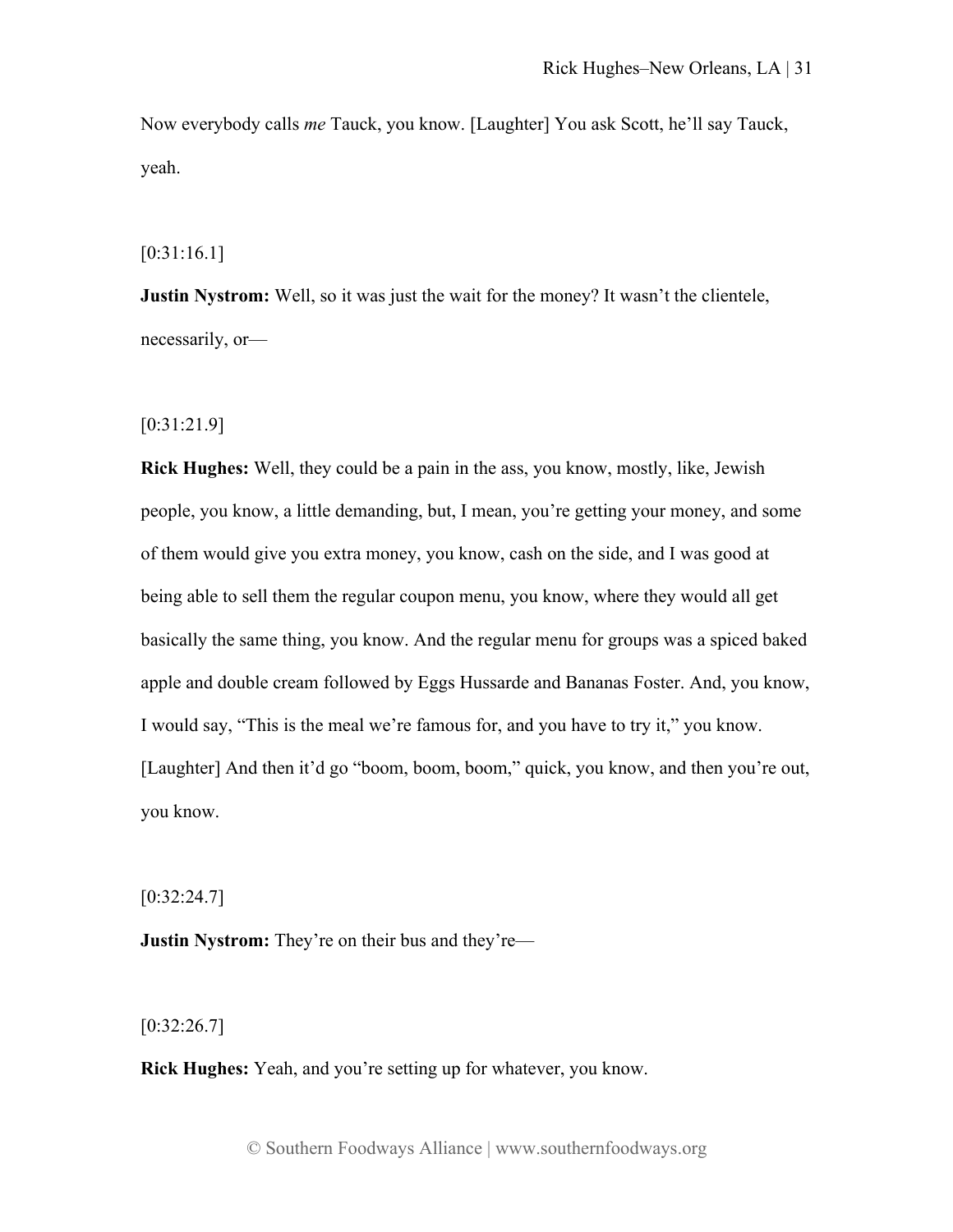[0:32:31.3]

**Justin Nystrom:** Going to your secret hiding place for your silverware.

[0:32:33.4]

**Rick Hughes:** Yeah, that's it, yeah. [Laughter]

[0:32:37.9]

**Justin Nystrom:** So how long did you stay at Broussard's?

 $[0:32:40.6]$ 

**Rick Hughes:** Not very long. The Governor [Edwin W.] Edwards trial came up, and they sent the jury, the grand jury, to Broussard's for a lunch there. Felix [Gallerani] was the dining room manager. He owns a place up on the Riverbend now [former Café Volage]. I forgot the name of it. I could find it for you, but—

[0:33:08.8]

**Justin Nystrom:** Felix's last name?

[0:33:12.4]

**Rick Hughes:** I don't remember his last name.

[0:33:14.1]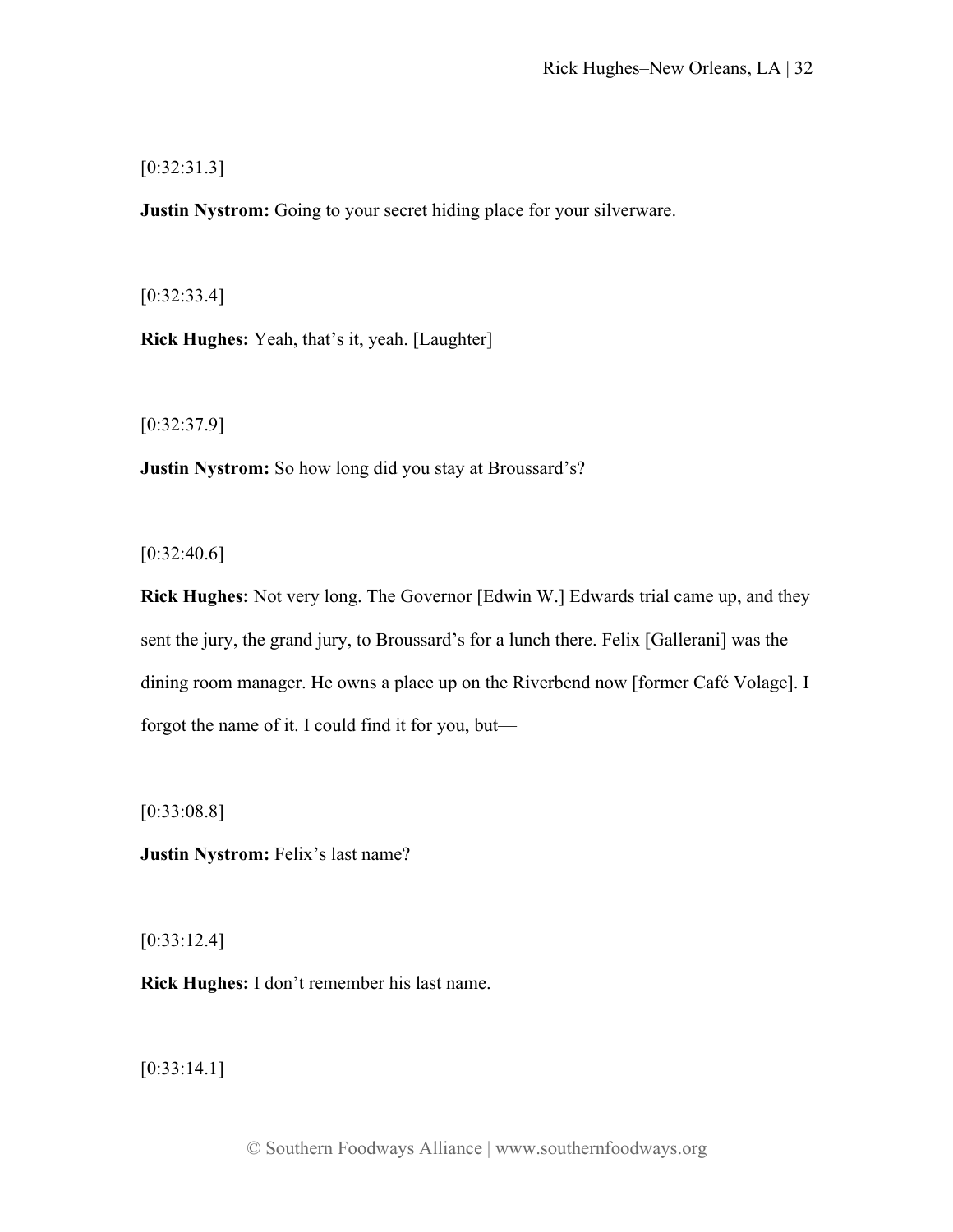## **Justin Nystrom:** Okay.

 $[0:33:15.5]$ 

**Rick Hughes:** But he was famous because you had to tip him, you know, to get any tables, and it was he and Rafael Gordon and I did the grand jury for Governor Edwards' thing. It was, like, 5,000-dollar lunch. They called the police on us, you know.

[0:33:41.8]

**Justin Nystrom:** Wow.

 $[0:33:44.1]$ 

**Rick Hughes:** Yeah. So then I was working at the Pontchartrain [Laughter], and this is months, months later, you know, because I left right after that.

[0:33:57.4]

**Justin Nystrom:** So if you don't mind me—explain to me what that meant. So the grand jury luncheon for Edwards, and—

 $[0:34:03.6]$ 

**Rick Hughes:** The DA and the judge, because the grand jury returned an indictment on Governor Edwards—this is before he was reelected back in late [19]80s or early [19]90s.

[0:34:21.0]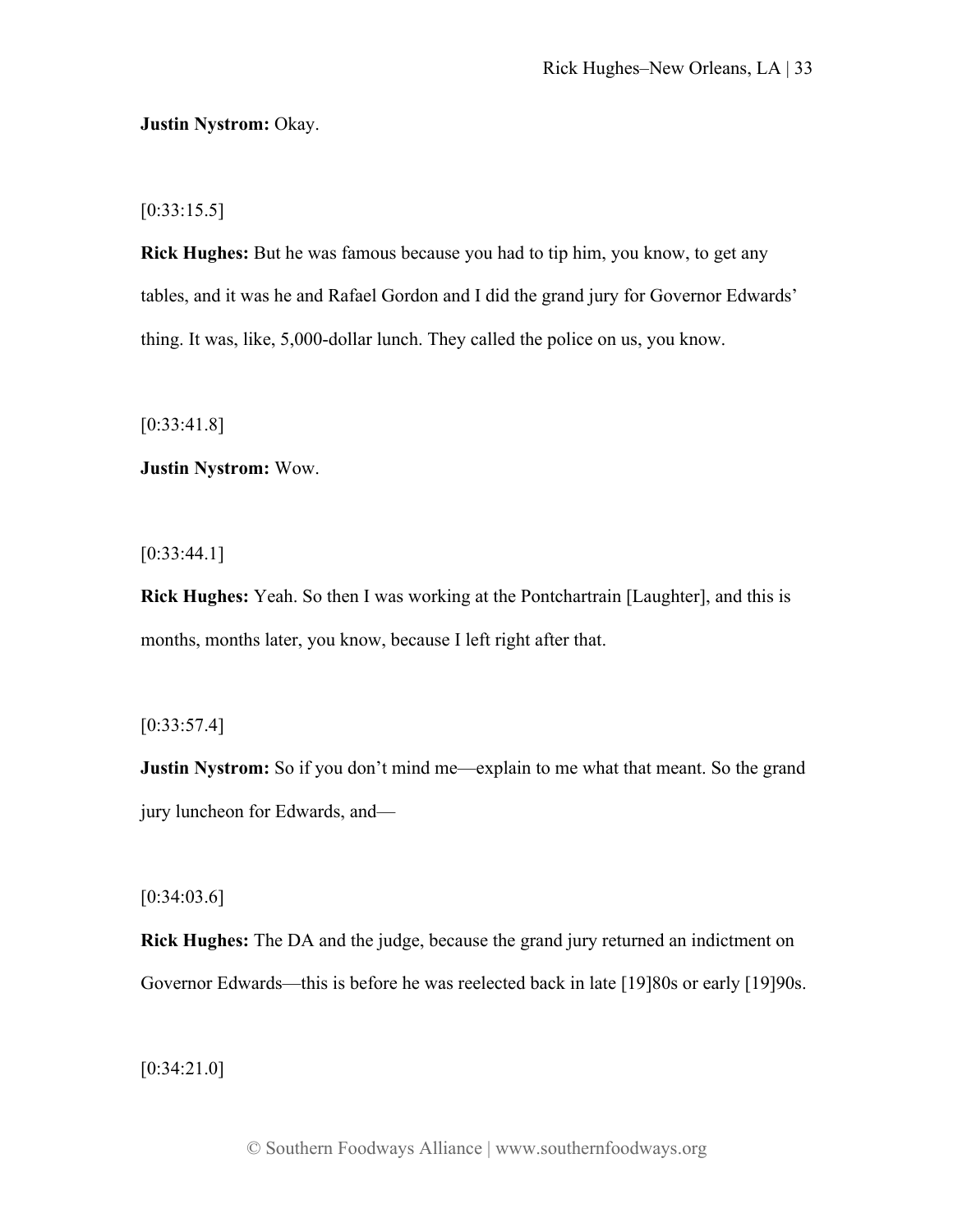**Justin Nystrom:** Okay, yeah, yeah.

[0:34:22.0]

**Rick Hughes:** This was earlier.

[0:34:23.9]

**Justin Nystrom:** Okay.

[0:34:24.7]

**Rick Hughes:** They told them that they could go to lunch anywhere, and they picked Broussard's. Well, Broussard's didn't even *have* a lunch, so we gave them the dinner menu, and then we got them drinking the Dom Pérignon and stuff [Laughter], and before you know it, you know, I was selling them Felix's stogies—you know, he had these big nasty stogies—so they could take pictures. You know, they were all drunk now, sitting on one another's laps. You know, they could take pictures, you know.

 $[0:35:00.2]$ 

**Justin Nystrom:** So they got a lot of trouble for this?

 $[0:35:02.7]$ 

**Rick Hughes:** Yes. And I think the judge and the DA had to pay the bill back, so there was all this stuff in the papers and stuff, and I was tired of giving Felix money anyway, so I managed to get on at the Caribbean Room in the Pontchartrain Hotel.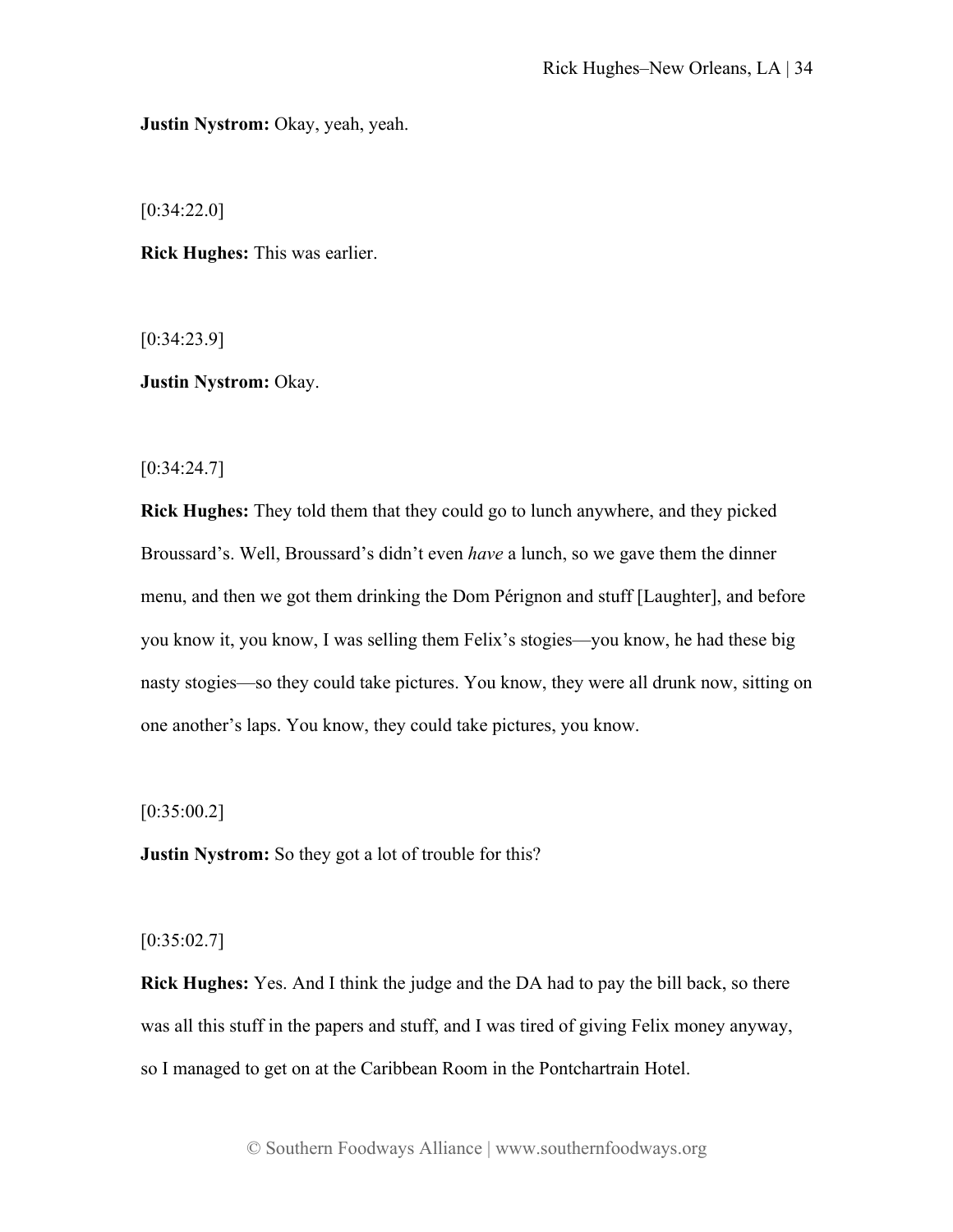$[0:35:25.4]$ 

**Justin Nystrom:** Who was the maître d' at the Pontchartrain at that time?

 $[0:35:27.6]$ 

**Rick Hughes:** Oh, that was Douglas Lamont for like—he was there till he died, I guess.

 $[0:35:36.5]$ 

**Justin Nystrom:** Tell me a little bit about Douglas.

[0:35:38.3]

**Rick Hughes:** Well, he was this very elegant guy, that he was *wonderful* with the guests. He was. He was *wonderful* with the guests. He could be kind of a pain, you know. I could be coming out of the kitchen with a tray of food—and the Caribbean Room was one of the most unusual places I ever saw. They had like those doors that open up for you, and they were huge. I mean, they went *way* up, I mean, like, you know, probably fourteen, fifteen feet high, or twelve anyway, and the whole door would just open up. Well, you come out with a tray of food and you want to give it to your guest, and Doug'd say, "Hey, Rick. I need a glass of chardonnay. I need it now." And so you had to put the food down, go to the Bayou Bar, get him a glass of chardonnay, bring it back to him on a tray, so you had to have a little—you know, so he could relax his nerves.

[0:36:59.4]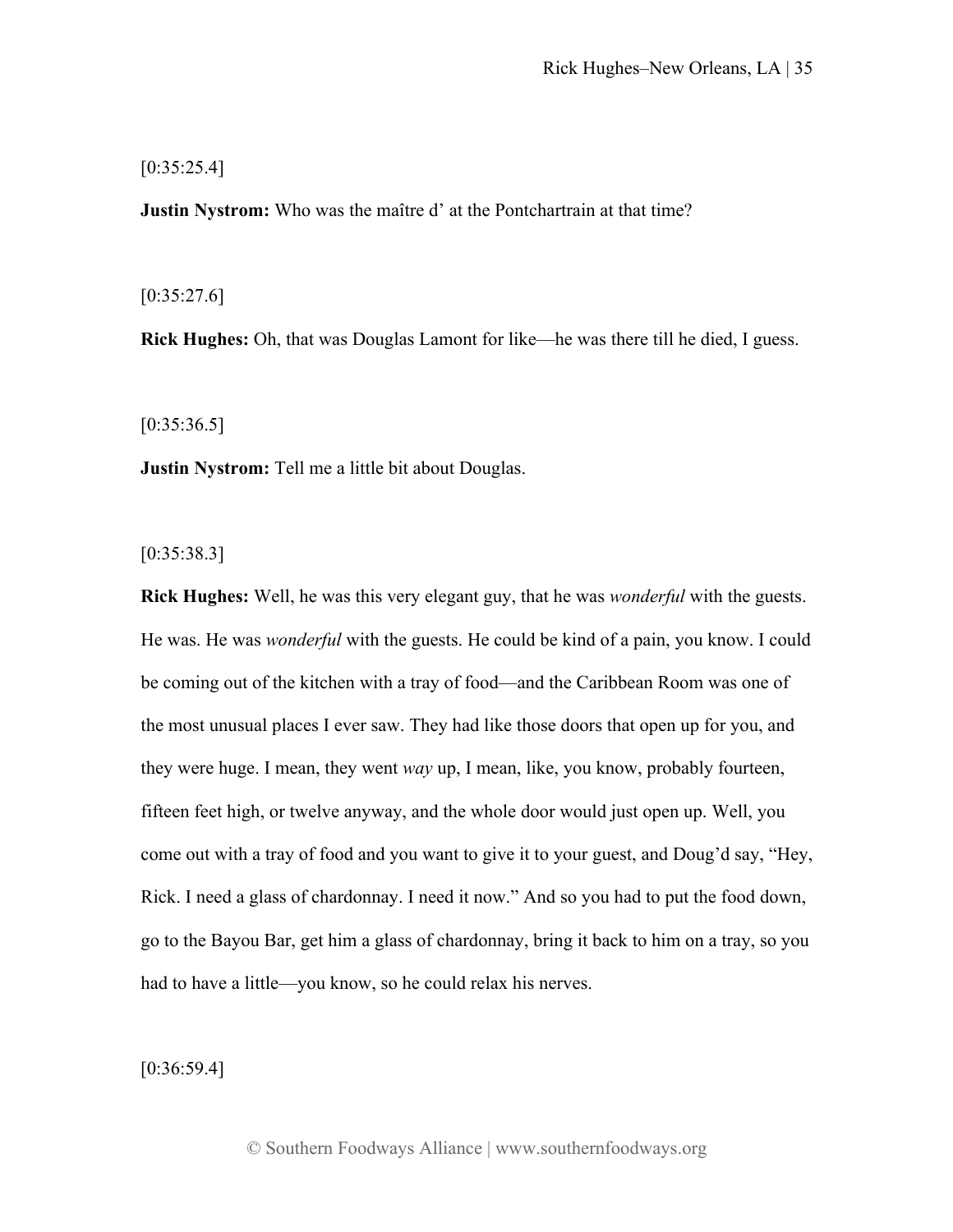**Justin Nystrom:** [Laughter] Just for him?

[0:37:01.4]

**Rick Hughes:** Just for him. Then you could go on and do your guests.

 $[0:37:05.4]$ 

**Justin Nystrom:** So he was kind of a prima donna a little bit?

 $[0:37:10.3]$ 

**Rick Hughes:** Yes, he was, but, I mean, he handled the people. The Aschaffenburgs loved him, you know, kind of like Charles at Arnaud's, you know.

[0:37:23.0]

**Justin Nystrom:** So it was Lyle, Lyle Aschaffenburg, I guess, who was the—

 $[0:37:25.6]$ 

**Rick Hughes:** Yeah.

[0:37:26.3]

**Justin Nystrom:** Yeah, yeah, yeah. Those were the owners of the Pontchartrain Hotel—

 $[0:37:28.5]$ 

**Rick Hughes:** Mm-hmm.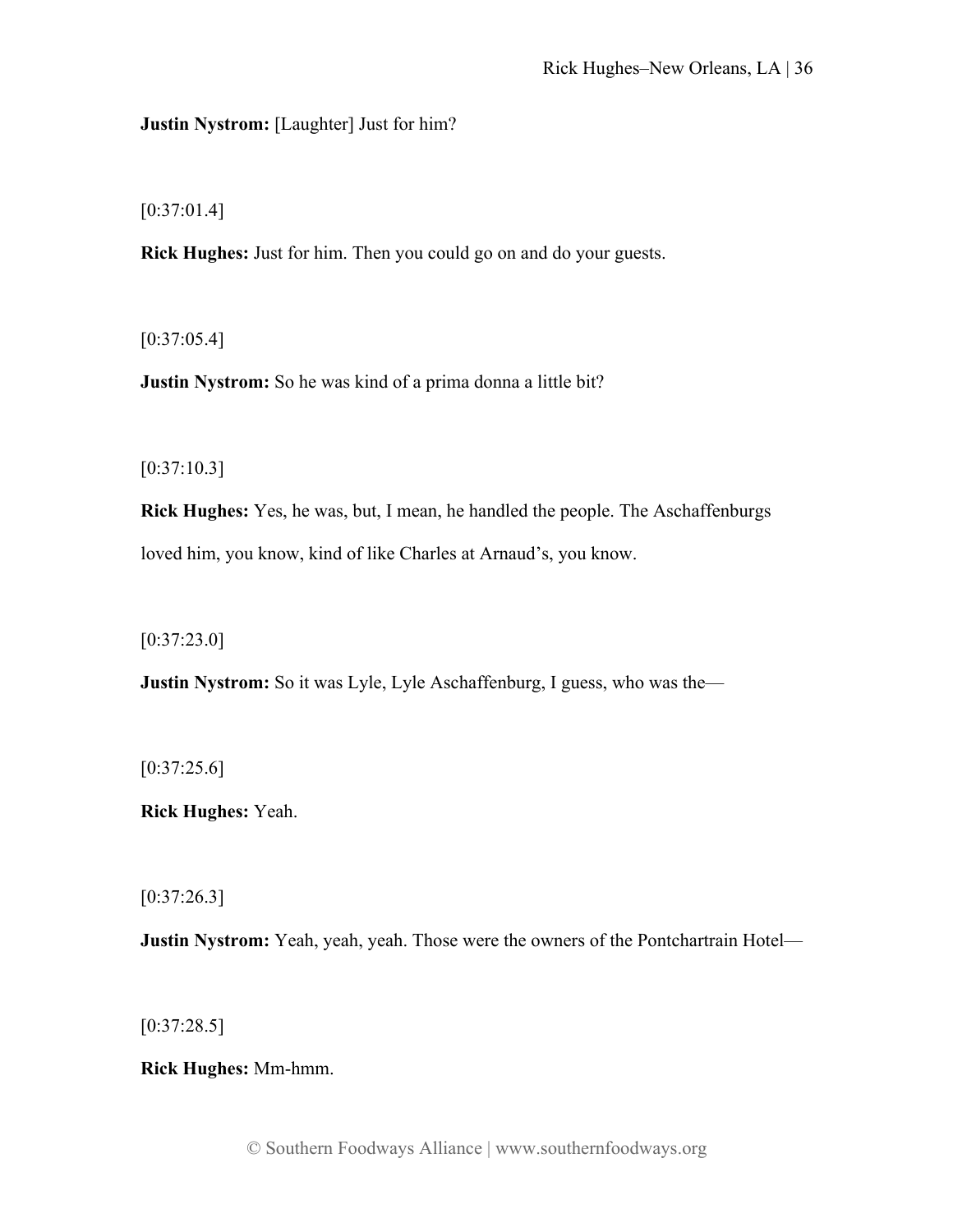[0:37:29.3]

**Justin Nystrom:** —where the Caribbean Room was located.

[0:37:29.3]

**Rick Hughes:** Well, Albert was the owner when I was there.

[0:37:34.8]

**Justin Nystrom:** Okay, okay. Yeah, yeah, yeah.

[0:37:36.9]

**Rick Hughes:** Yeah.

[0:37:38.1]

**Justin Nystrom:** So tell me a little bit more about—who was the chef at the Pontchartrain Hotel?

[0:37:42.8]

**Rick Hughes:** That's Louis Evans.

 $[0:37:44.1]$ 

**Justin Nystrom:** Yeah, yeah, yeah.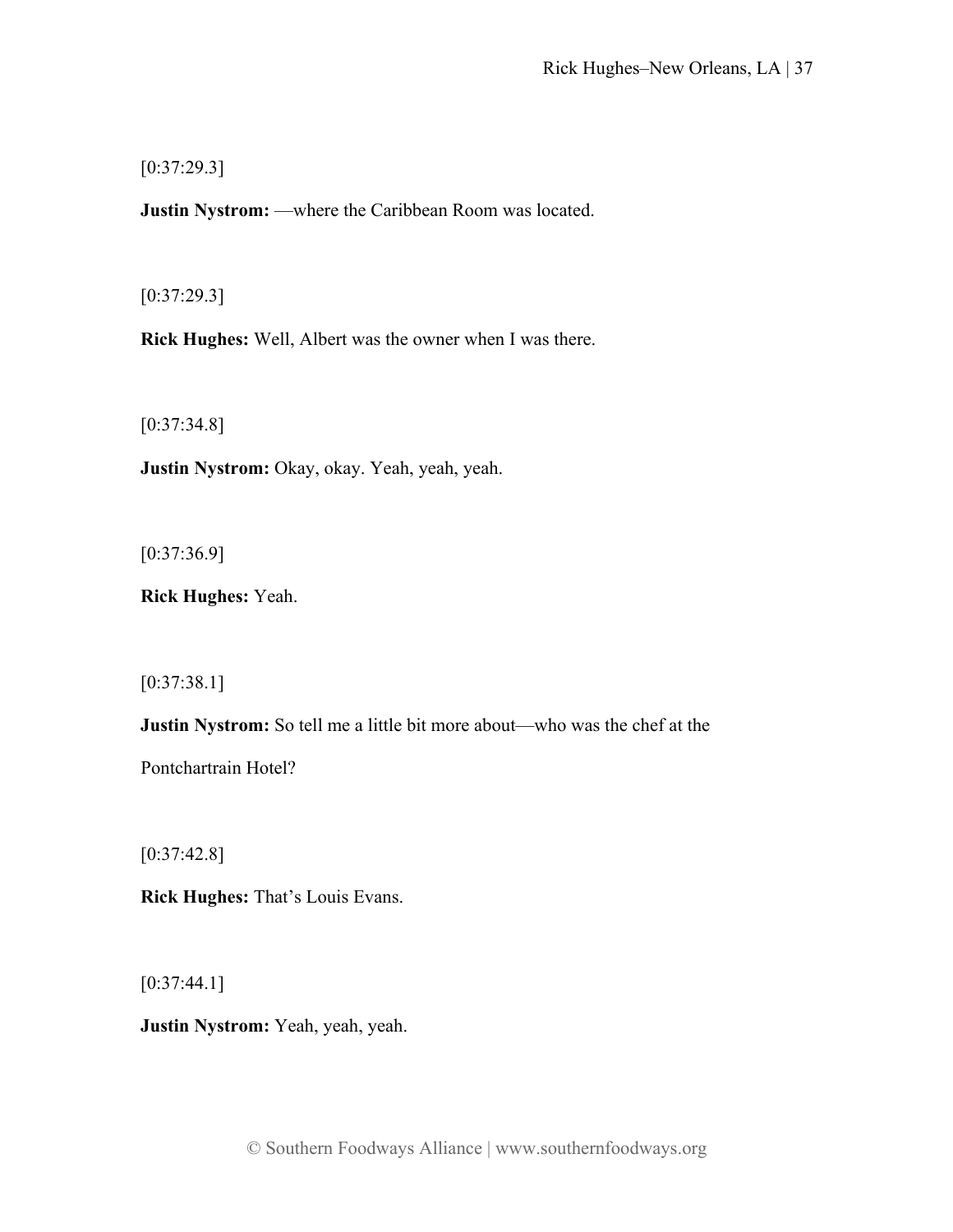$[0:37:44.8]$ 

**Rick Hughes:** He was there for years.

 $[0:37:46.8]$ 

**Justin Nystrom:** Yeah, yeah, successor of Nathaniel Burton, correct?

 $[0:37:50.0]$ 

**Rick Hughes:** Yes, I believe so.

[0:37:51.7]

**Justin Nystrom:** Yeah, yeah. Were people aware of Louis Evans when they went there?

 $[0:37:57.0]$ 

**Rick Hughes:** Not as much as they were later on, you know. You know, black chefs didn't get a lot of, you know, recognition. It was mostly, like, French chefs. And the Caribbean Room had started off with a really elegant French chef, and then the people, the locals, didn't want that. They wanted, you know, good solid Creole food. You know, we had to bring out a basket of melba toast, hot blueberry muffins, all these crackers, and this huge basket of goodies with butter, and bring it to them before they got *anything*, you know. You pour the water, you go and grab that for them and put it on down, then you go get them a drink.

[0:39:02.6]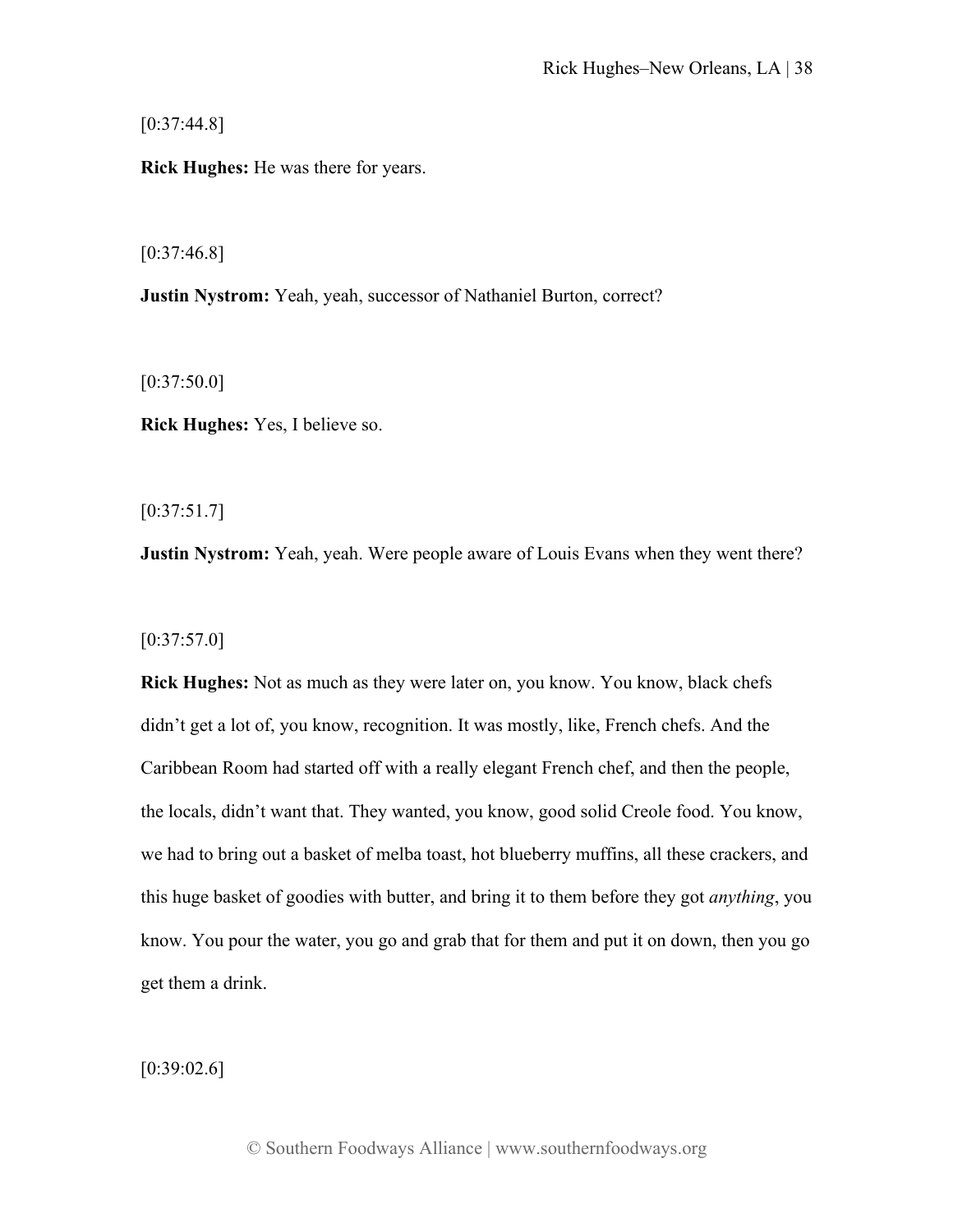**Justin Nystrom:** At lunch, I guess, or—

[0:39:04.0]

**Rick Hughes:** At anytime, lunch, dinner.

[0:39:07.0]

**Justin Nystrom:** So blueberry muffins at dinner?

[0:39:08.8]

**Rick Hughes:** Yes, yes, yes. And then when they ordered their food, well, then you bring them a loaf of hot French bread, you know.

[0:39:21.3]

**Justin Nystrom:** Did anybody finish their meal after all that?

[0:39:26.1]

**Rick Hughes:** Yeah, yeah. I mean, most of those people were locals. You could, like, almost go look on the book, see the names, and know pretty much how your day or night would be, you know.

[0:39:44.1]

**Justin Nystrom:** So tell me a little bit about the Caribbean Room crowd. Who were some of the people that you waited on?

© Southern Foodways Alliance | www.southernfoodways.org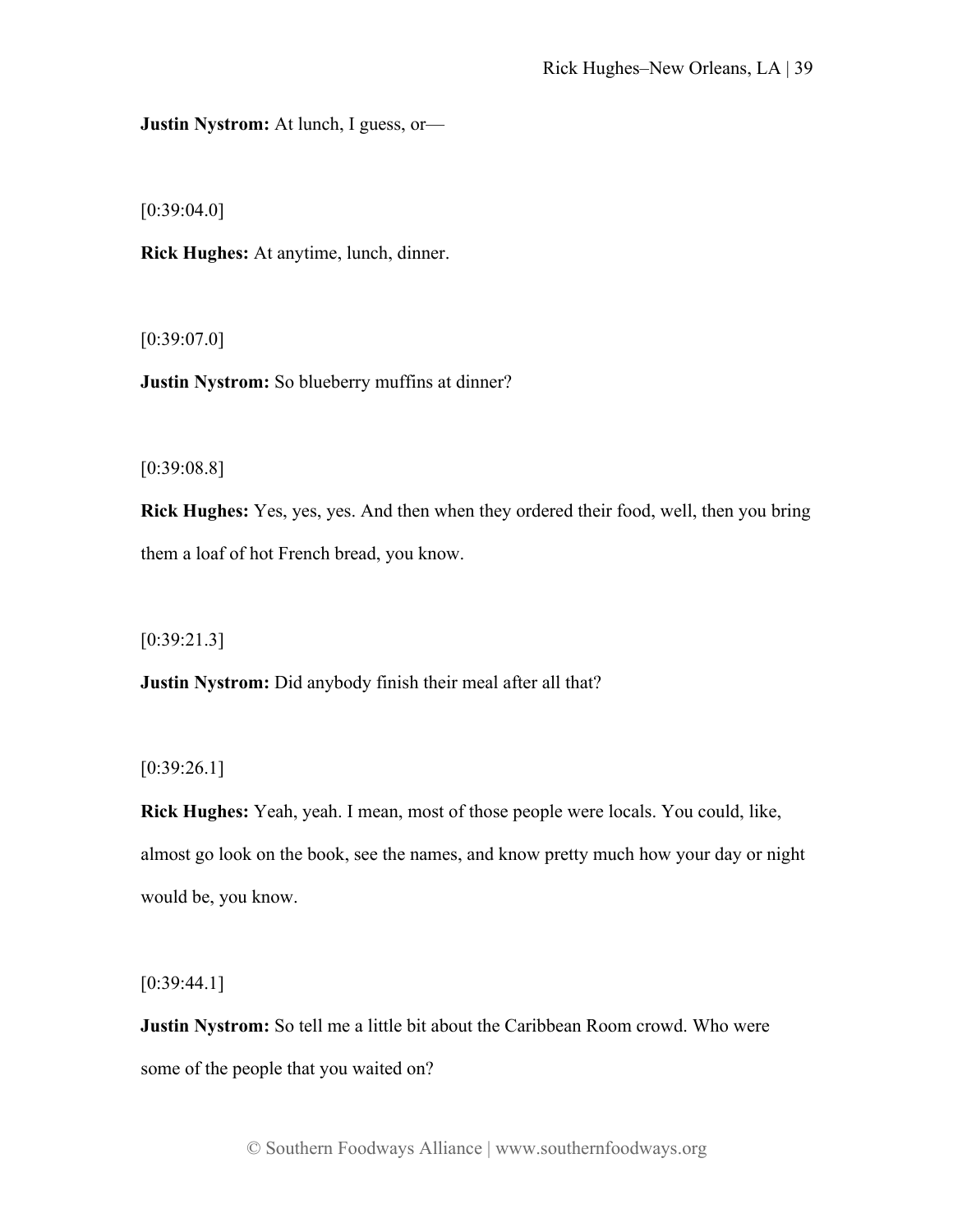[0:39:48.4]

**Rick Hughes:** Well, one of the best was Mrs. Richardson. She lived there. She made sure that every Christmas, that everybody, *everybody* in the whole place, the whole—you know, from the car parkers, they got an envelope, everybody, and it depended upon how many years you were there. God, I can't even imagine how much Douglas would have got, you know. I mean, he must have, you know, like, danced, you know, whenever he was getting his [Laughter], because, I mean, she was a really kind lady. That's the main person that I—

 $[0:40:36.2]$ 

**Justin Nystrom:** And when you say lived there, she lived in the Pontchartrain Hotel [unclear]?

 $[0:40:38.7]$ 

**Rick Hughes:** Yes, sir, yes, sir. She lived there. Mrs. Katz, I believe it was either her or Miss Besthoff, lived there, you know, from K&B [drugstores]. Maybe both of them did. I don't know. But it was wealthy, wealthy people.

 $[0:41:01.5]$ 

**Justin Nystrom:** Were celebrities still coming to the Caribbean Room?

[0:41:05.0]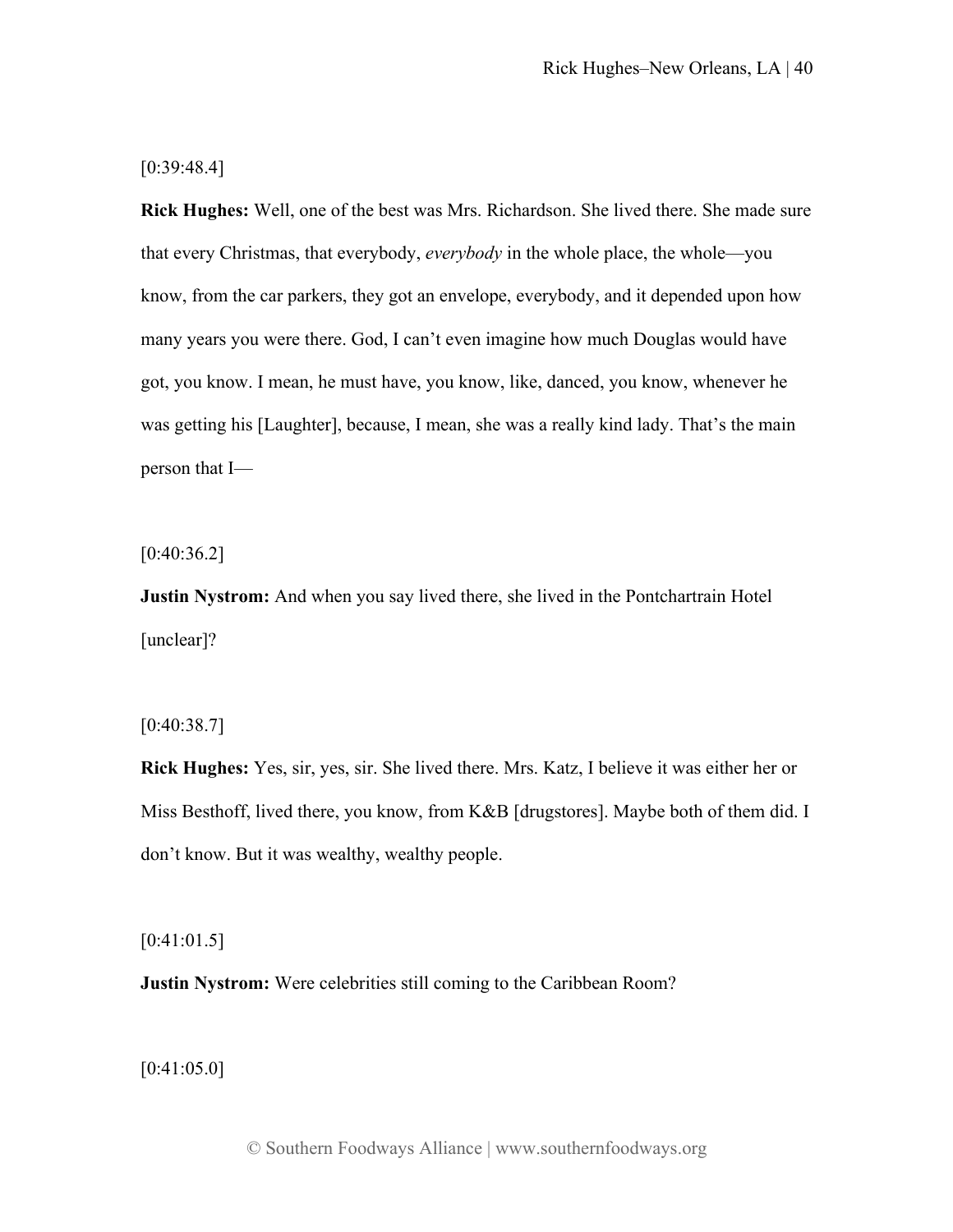**Rick Hughes:** Oh, yes, sir, yes, sir.

[0:41:06.9]

**Justin Nystrom:** Who were some of the people you'd see in there?

[0:41:08.6]

**Rick Hughes:** Well, one was Betty White, you know, from *The Golden Girls*, and she wouldn't go anywhere else. She told the people in the papers, "Why do I have to go anywhere else? I've got the best food in New Orleans," you know, because in those days, the Caribbean Room was *the* place, you know. I waited on more movie stars and stuff at Brennan's and at Arnaud's, and at Christian's, I waited on Joe Pesci, but, you know—

[0:41:54.2]

**Justin Nystrom:** Yeah, yeah, yeah, yeah. So how long did you stay at Caribbean Room?

 $[0:41:57.7]$ 

**Rick Hughes:** The first time, I stayed like a year and a half, and then my father got really ill and I went to visit him and I worked two jobs there when I was there.

 $[0:42:15.9]$ 

**Justin Nystrom:** Where was "there"?

[0:42:16.9]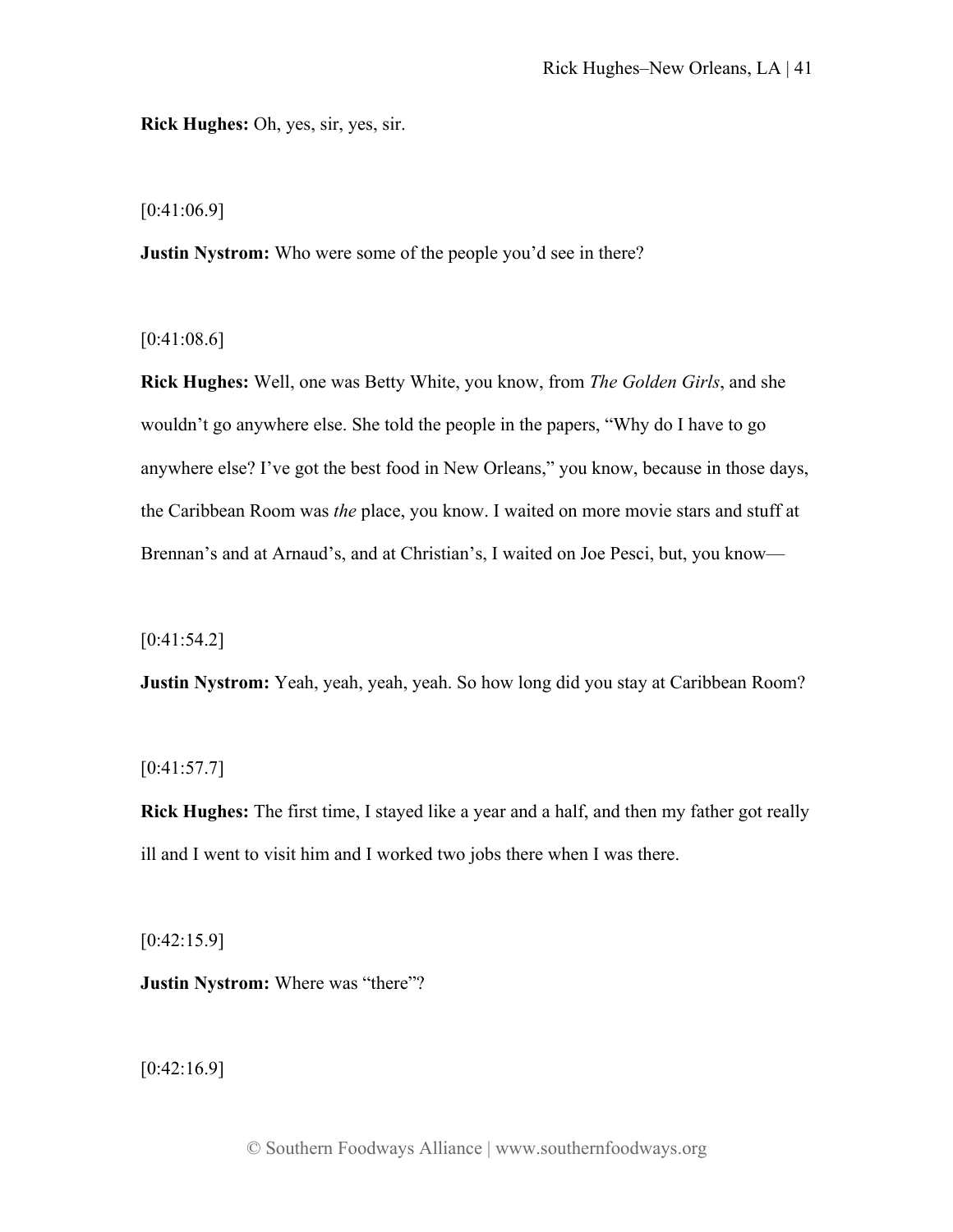**Rick Hughes:** St. Louis.

[0:42:19.4]

**Justin Nystrom:** Okay. Not known for its fishing or—

[0:42:22.7]

**Rick Hughes:** No. But my father, you know, lifer in the Army, he was dying of cancer.

[0:42:31.0]

**Justin Nystrom:** Yeah, yeah. So you took care of him then?

[0:42:33.1]

**Rick Hughes:** Well, I just was up there, you know. We weren't close.

[0:42:38.1]

**Justin Nystrom:** Yeah, yeah, yeah. So after the stint in St. Louis, you came back to New Orleans?

[0:42:43.3]

**Rick Hughes:** To the Caribbean Room.

 $[0:42:45.0]$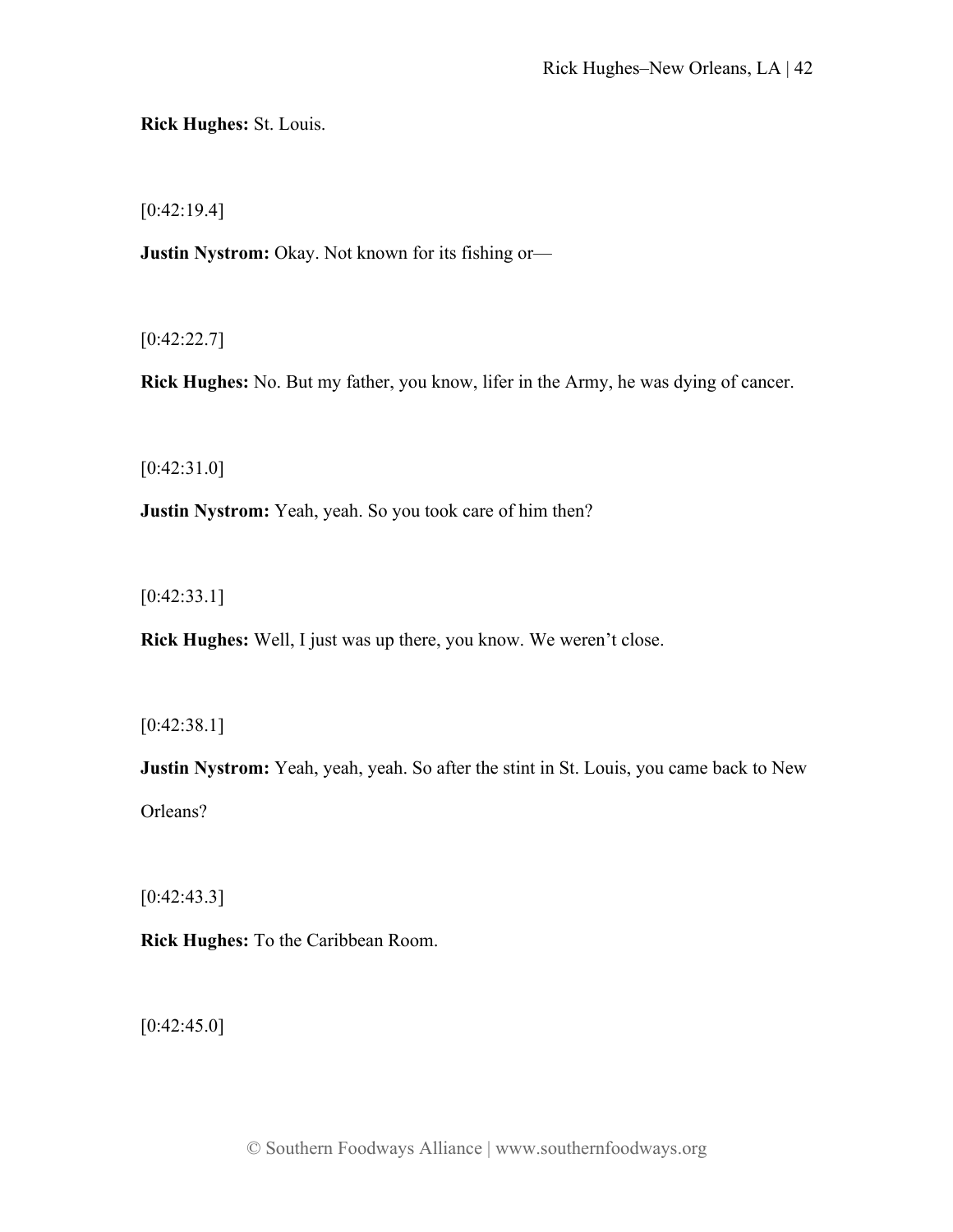**Justin Nystrom:** Back to the Caribbean Room. Okay, yeah. And then you decided—

what was the point you decided you were going to move on?

 $[0:42:49.5]$ 

**Rick Hughes:** Kind of, yeah. Yeah, I would get tired of it and I'd, you know—

 $[0:42:56.2]$ 

**Justin Nystrom:** So they didn't say, "Rick, or whatever your real name is, it's time for you to go"? [Laughter]

 $[0:43:01.7]$ 

**Rick Hughes:** No, no. I wasn't fired.

 $[0:43:04.0]$ 

**Justin Nystrom:** Uh-huh, yeah, yeah. So where did you go from there?

 $[0:43:07.0]$ 

**Rick Hughes:** I think I went to Louis XVI for a short while.

[0:43:18.6]

**Justin Nystrom:** Yeah, tell me about that, because that was kind of an unusual restaurant for New Orleans at the time, right?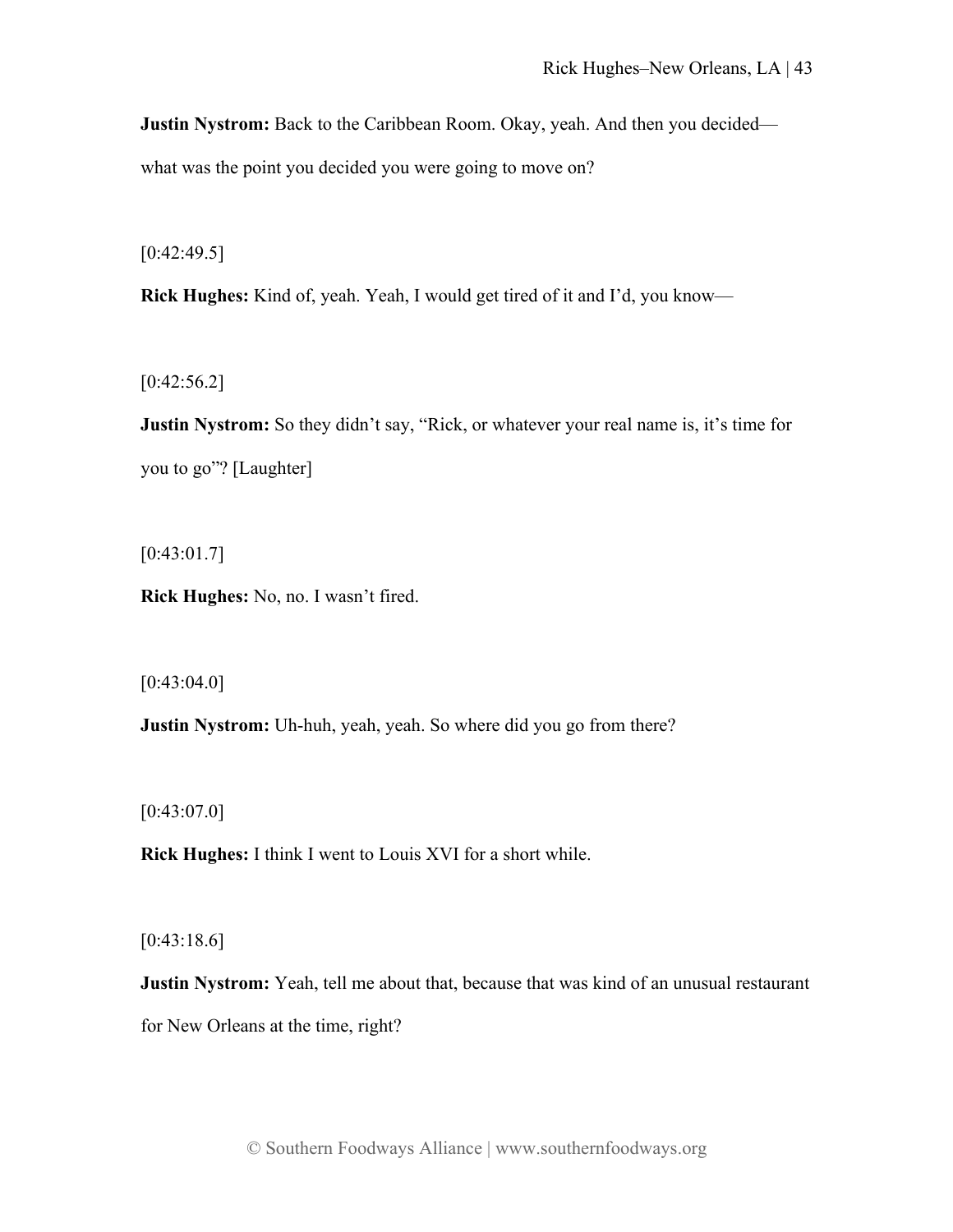[0:43:22.0]

**Rick Hughes:** Not really. It was more of a pain in the ass. You had to do about two hours of work when you went in, you know, setting it up, because at the time, it was in the St. Louis Hotel or something, and you had to do about two hours of work setting up, and then you had to bring your own knife and all this other stuff so that the captain could carve the Chateaubriand and do all the tableside stuff. You were more or less a flunky, you know, I mean, unless you were the captain, and I wasn't the captain, so—

 $[0:44:08.5]$ 

**Justin Nystrom:** How was the structure at the Caribbean Room? Was that a [unclear]?

[0:44:12.4]

**Rick Hughes:** You had in between a four- to a six-table station. You worked it on your own. They had captains there, but the captains there were more or less just chair pullers and get the drinks. You could actually order the captain out of your room, and then you paid the captain and Uncle Doug, you know, 10 percent of your tips. You know, Doug was just there to meet people, you know, and go over and schmooze them, you know. He wasn't doing any work, you know.

[0:44:49.9]

**Justin Nystrom:** He wasn't bringing out water or—

[0:44:51.2]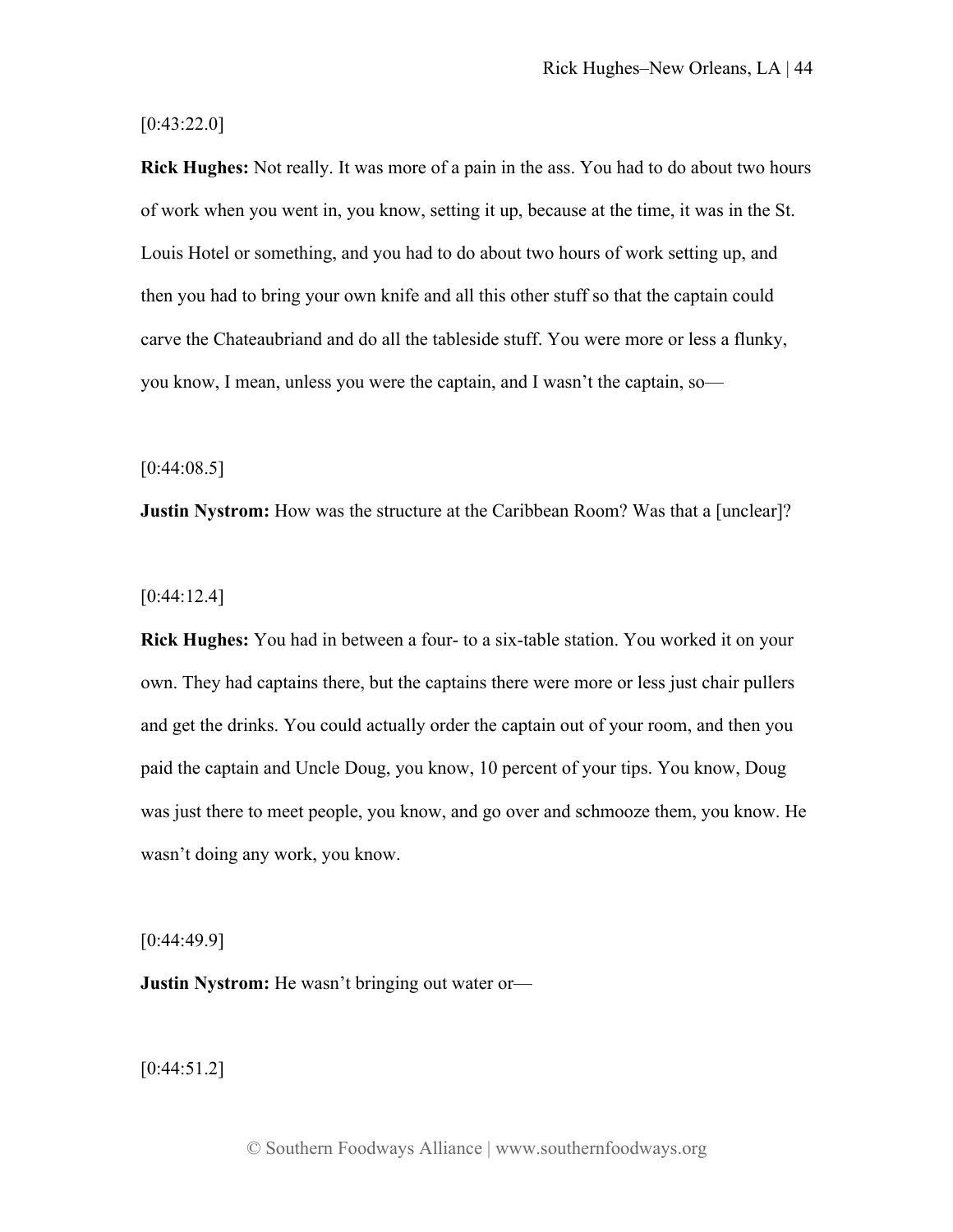**Rick Hughes:** Oh, no, no, no, no, no. [Laughter] He would tell you, "Jump," and you'd tell him, "How high?" you know, because, you know, he was *it* there, you know.

 $[0:45:02.7]$ 

**Justin Nystrom:** Supreme, yeah, yeah, yeah.

 $[0:45:04.2]$ 

**Rick Hughes:** Yeah. He wasn't a bad guy, though.

 $[0:45:06.1]$ 

**Justin Nystrom:** But you had a lot of independence, though, within your station?

[0:45:08.8]

**Rick Hughes:** Right. You could actually drink. The managers could see you. They didn't care as long as you never got drunk and acted stupid. You could—I used to smoke then, and, you know, you went behind the—actually, *everybody* smoked back in those days. And, I mean, they had a room for us to go up and get a bath, sleep, you know, in between lunch and dinner when it's slow. You know, it was really a good, good job. If I'd been older, I would have probably stayed until it ended. You know, I mean, it was a really good job.

 $[0:45:57.5]$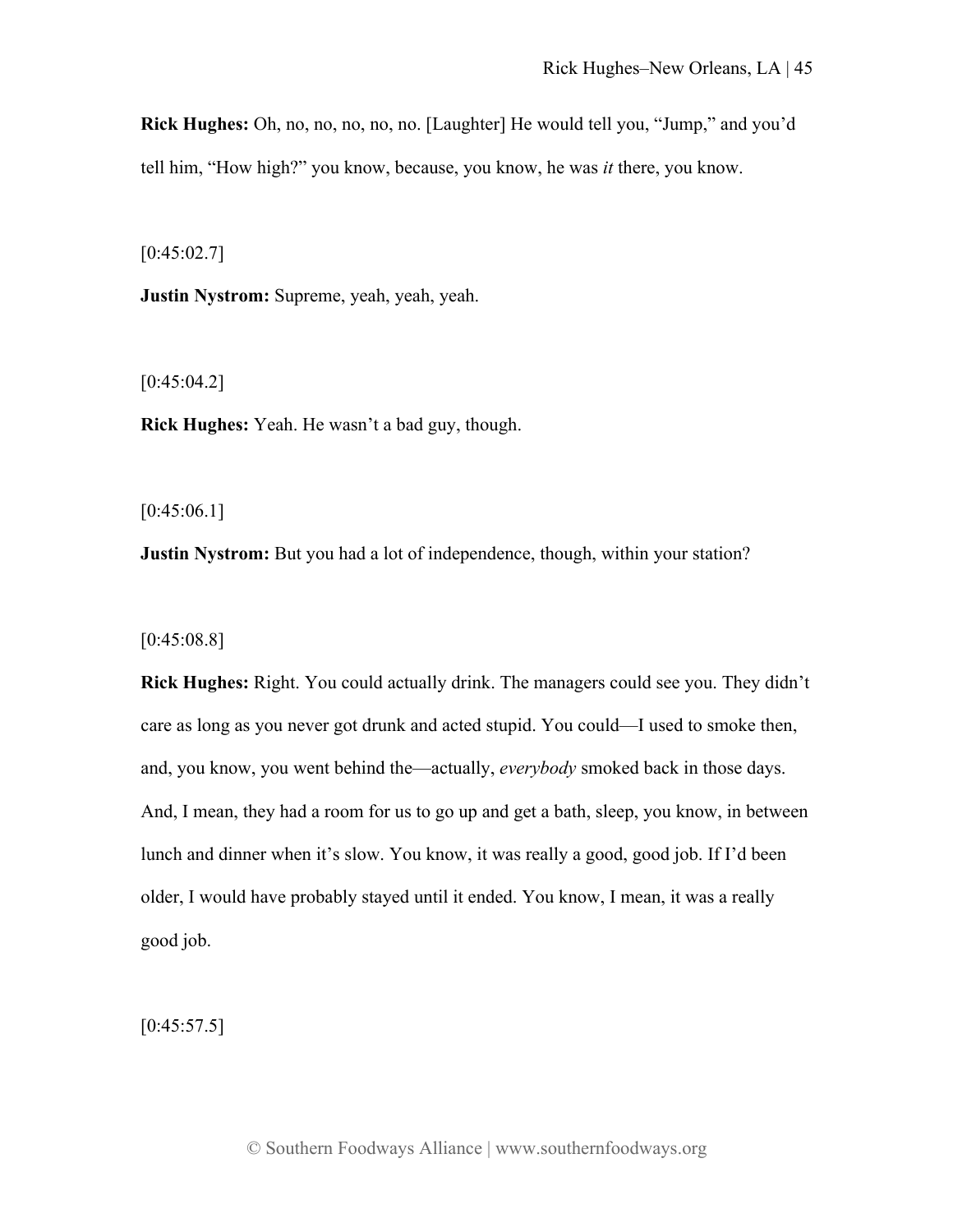**Justin Nystrom:** So then Louis XVI had this illusion of being a great place to work.

They aspired—very fine-dining restaurant, right?

 $[0:46:02.7]$ 

**Rick Hughes:** Right, but it really—

 $[0:46:04.4]$ 

**Justin Nystrom:** It didn't turn out so well for you there?

[0:46:06.9]

**Rick Hughes:** No, no. I mean, they had great food. You know, I didn't like it, you know, and I figured it out quick that I didn't like it.

[0:46:18.1]

**Justin Nystrom:** Didn't like starting at the bottom and all this other—

 $[0:46:20.3]$ 

**Rick Hughes:** No. By that time, I didn't want to do that, you know. They didn't have any bussers. You know, you had to do it all, you know, and you were basically a busboy and food runner there if you weren't the captain.

 $[0:46:42.7]$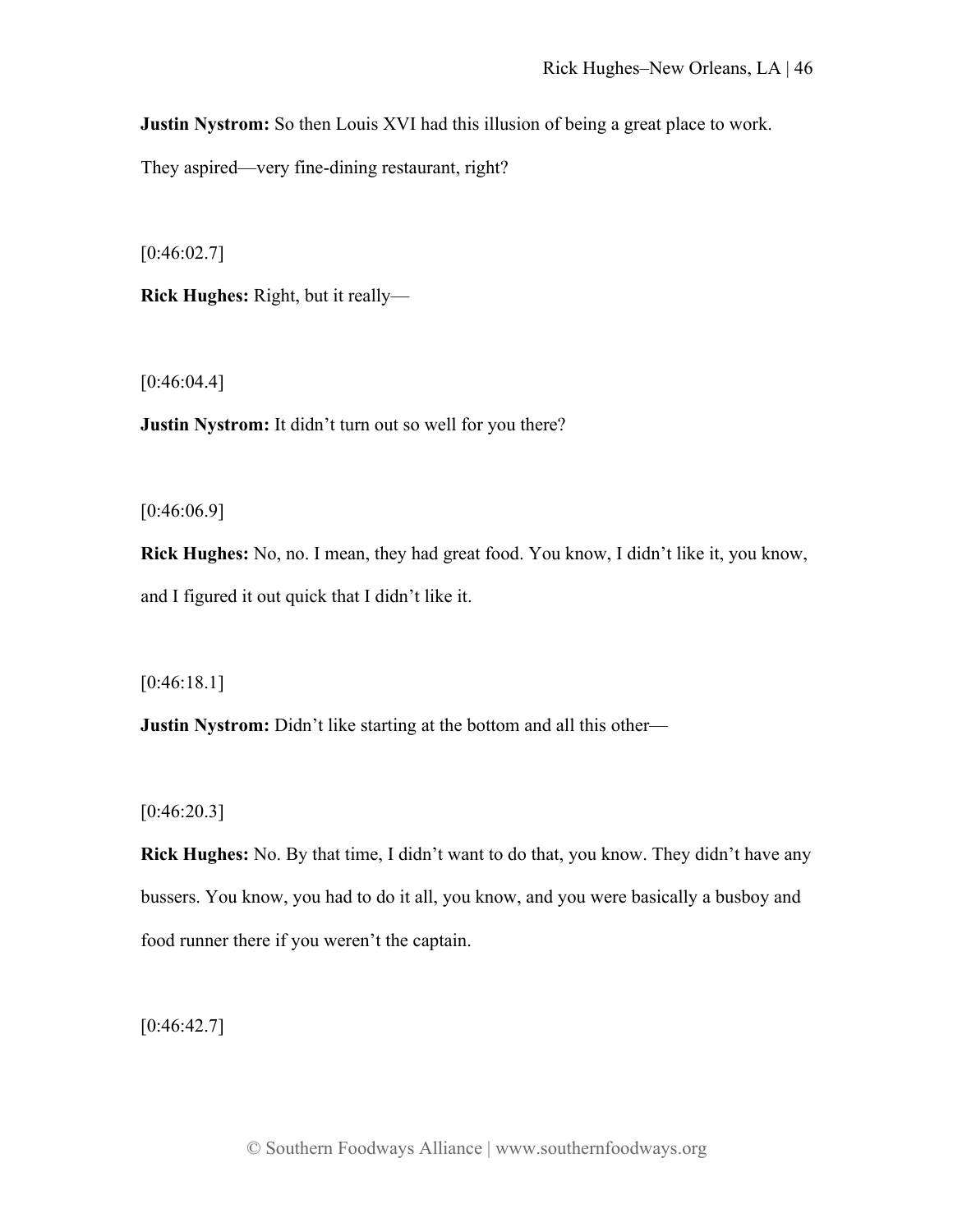**Justin Nystrom:** Yeah, yeah, yeah. So you leave Louis XIV. Where to next? Sixteenth. I'm sorry. I got my French kings mixed up.

[0:46:50.8]

**Rick Hughes:** I am trying to remember where I went. I think I went back to Brennan's then. Was it then or—I went back to Brennan's. No, I went to Christian's then.

 $[0:47:13.7]$ 

**Justin Nystrom:** Okay, because Christian's, which I think is now the site of a restaurant called Vessel, if I'm not mistaken.

 $[0:47:18.3]$ 

**Rick Hughes:** I don't know what it's called. I heard it was called the Renovation or R'evolution or something, and—

 $[0:47:25.7]$ 

**Justin Nystrom:** Oh, yeah, yeah, yeah, okay. I'm thinking of a different place.

[0:47:28.2]

**Rick Hughes:** Yeah. It was in an old church behind Schoen Funeral Parlor, and the reason they called it Christian's is the owner, Chris Ansel, was part of the Galatoire family. And Mr. Schoen is part of that family, too, you know, the guy that owns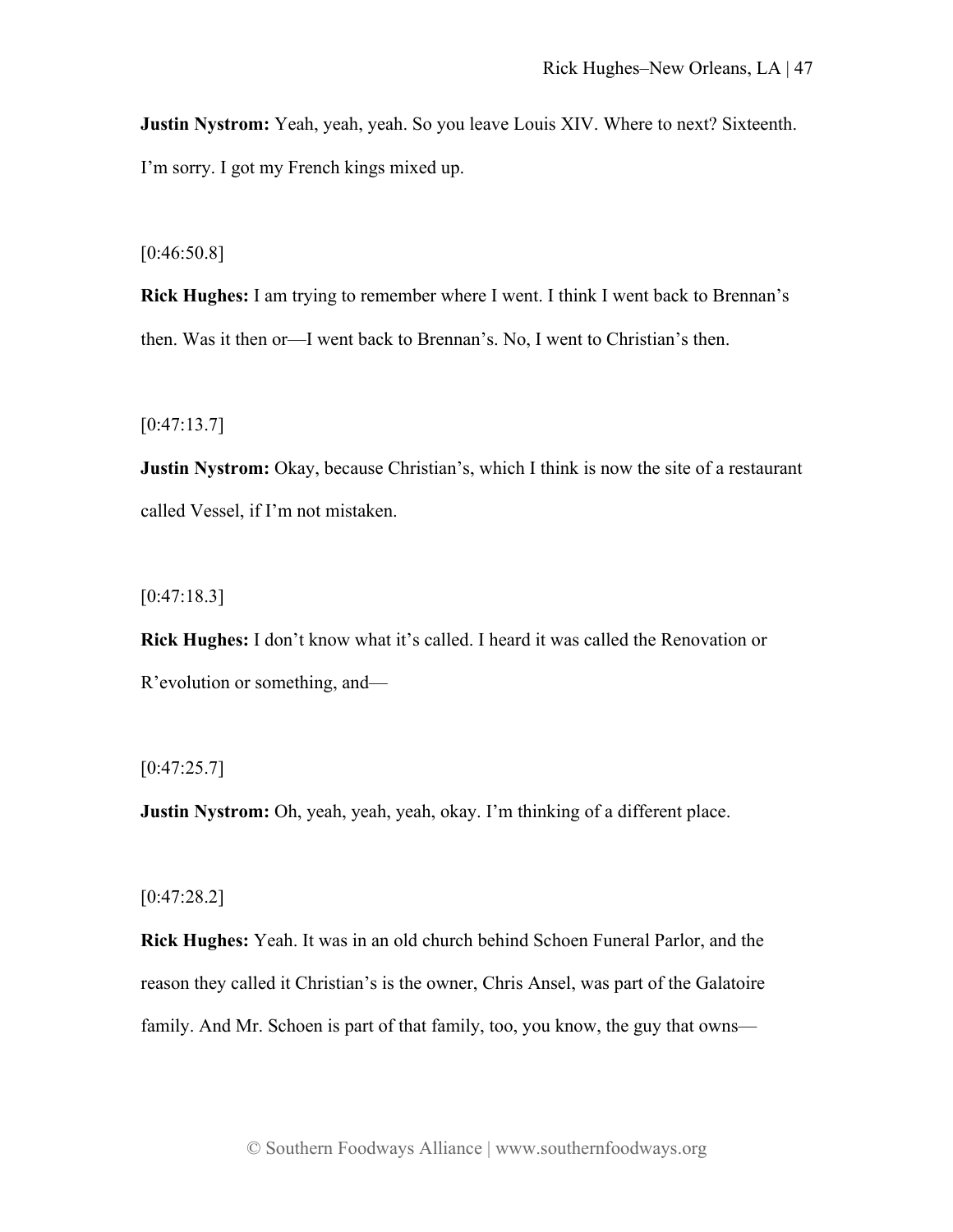[0:47:48.2]

**Justin Nystrom:** The funeral home on Canal Street, yeah.

 $[0:47:49.5]$ 

**Rick Hughes:** Right, yeah, yeah. And they were very, very, very, very nice, he and his partner, Hank Bergeron, nice, nice guy. We used to call him the special man, Mr. Hank.

[0:48:04.1]

**Justin Nystrom:** Like the commercial.

 $[0:48:05.0]$ 

**Rick Hughes:** Yeah, yeah.

 $[0:48:05.1]$ 

**Justin Nystrom:** Yeah, yeah, yeah, yeah, yeah.

 $[0:48:05.9]$ 

**Rick Hughes:** Because whenever Chris would go home, Chris and Sonya, his wife, whenever they would leave, well, then Mr. B, who was kind of pushed to the back because Chris, you know, was really the guy running it, he would be drinking his JB and water—well, he quit drinking that the last time I worked there, but—and he'd say, "Rick, those are my friends. Café brûlot, let 'em have it," you know. And we'd be like, "The special man's going," you know. [Laughter]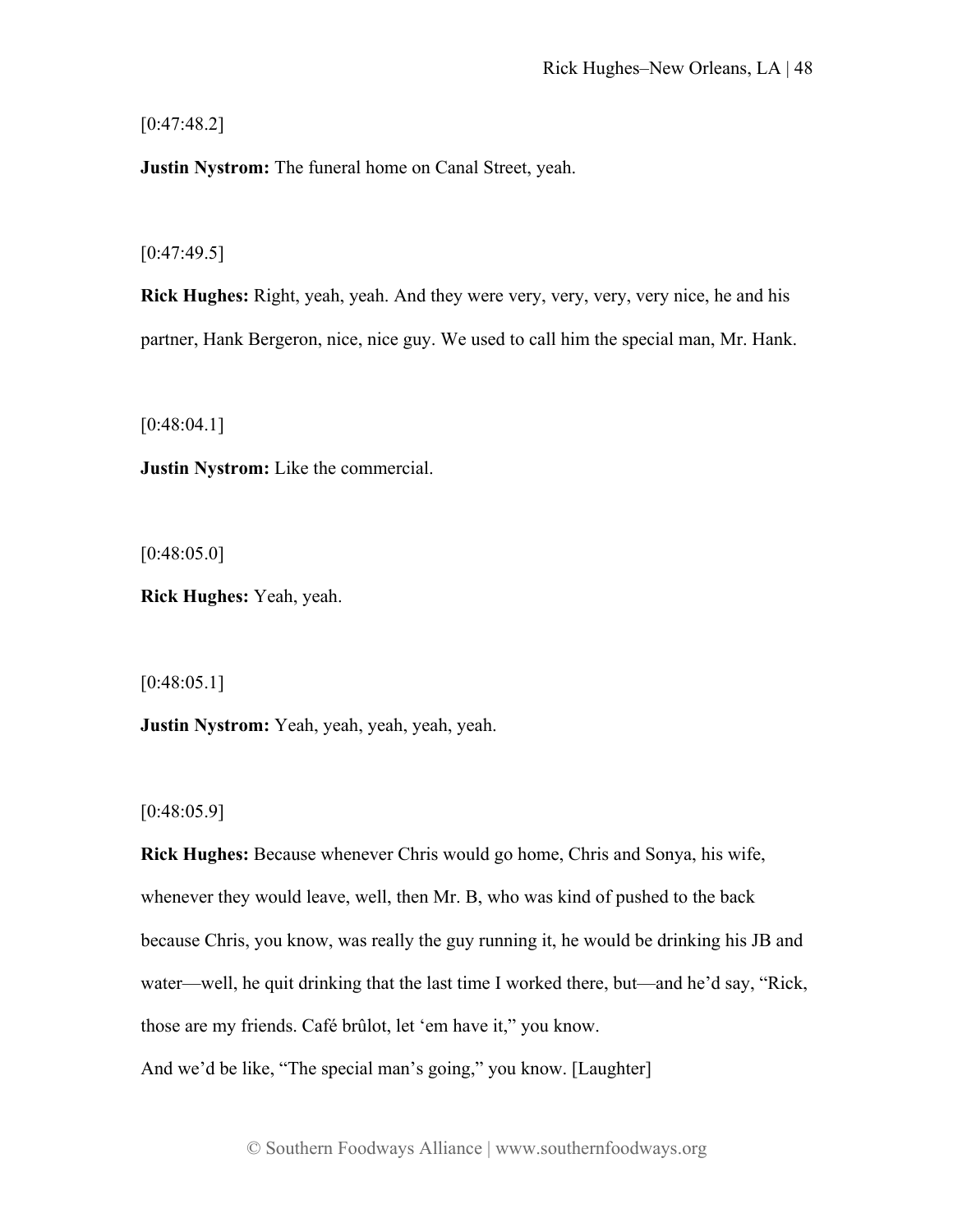$[0:48:44.5]$ 

**Justin Nystrom:** "Let 'em have it."

 $[0:48:45.6]$ 

**Rick Hughes:** "Let 'em have it." [Laughter]

[0:48:46.4]

**Justin Nystrom:** Yeah, yeah.

 $[0:48:47.0]$ 

**Rick Hughes:** "Give it to 'em, Rick," you know.

[0:48:48.2]

**Justin Nystrom:** Yeah, yeah.

[0:48:48.8]

**Rick Hughes:** So you'd have to make the café brûlot for them, but it was like a cheating brûlot, you know. You already had the orange/lemon peel thing on there. You just got some liquor from the thing, heated the bowl, ran it out there, you know, poured the liquor in it, lit with a lighter, and then [demonstrates] pour your coffee and, you know, and you're gone, and it was easy, but—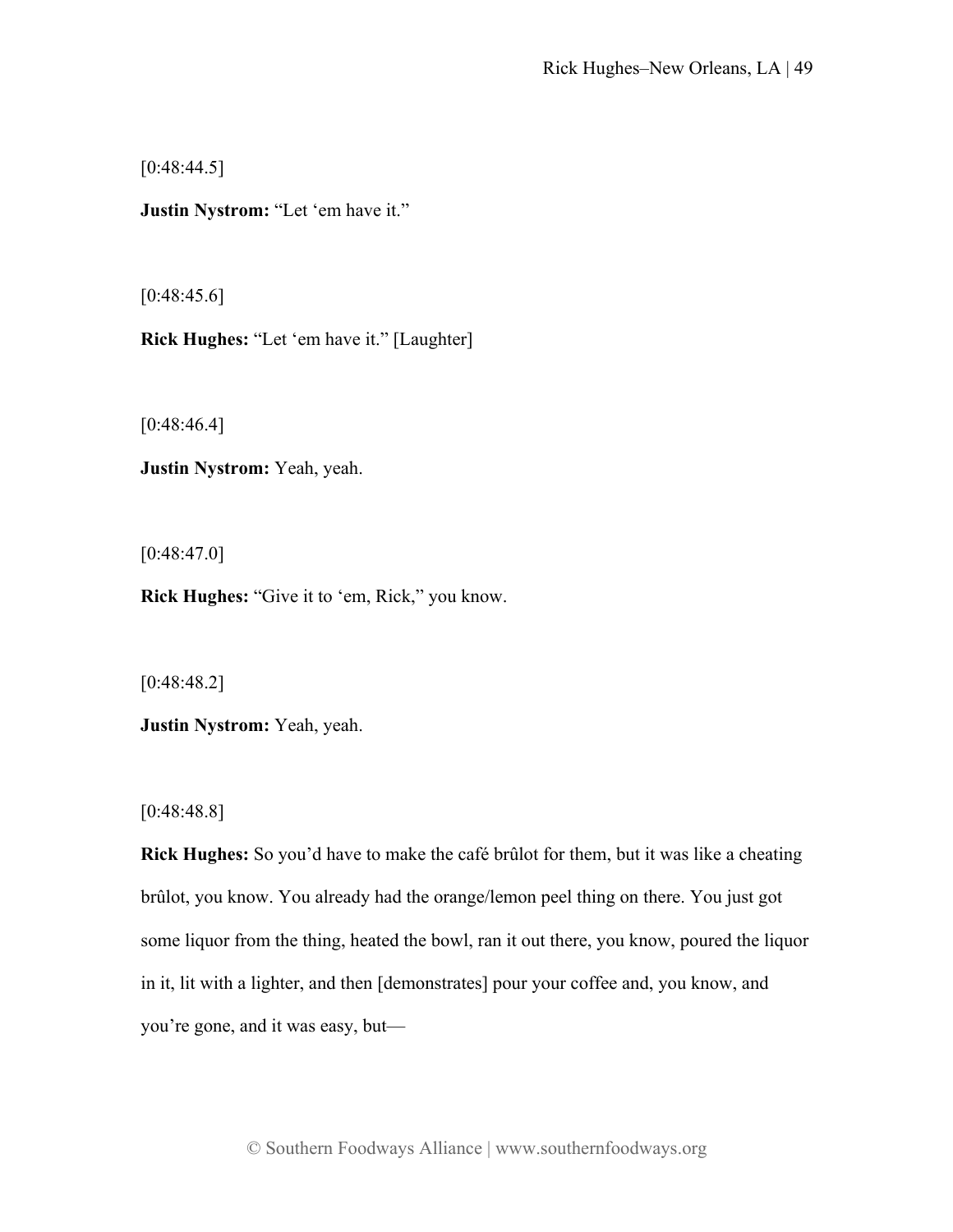## [0:49:11.6]

**Justin Nystrom:** What kind of food did they serve at Christian's?

### [0:49:14.7]

**Rick Hughes:** They had the best soft-shell crab I've ever seen in my life. They would hickory-smoke it while it was alive, and they told me that it actually came out, you know, boiling smoke at times. And then they would flash-fry it and then put it over French-fried parsley, and it was *delicious*, with lemon butter sauce. It was just *wonderful*. You know, I mean, you've—you know, just the best that I've ever seen in my life. But Chef Roland Hewitt was there, and he was the French chef that Chris stole from Galatoire's when he left Galatoire's. And he was just a great chef, I mean, really, he was. He was in *Great Chefs of New Orleans* more than any other chef, I mean, you know that show that they had? And, I mean, he was just great.

They had a dish on the menu, we called it "Fish A." It was a filet of sheephead, which before then, I wouldn't even—I'd cut them off a lot, and, "Get out of here." But it was coated with the breadcrumbs. They'd panéed it off and then they'd put it in the oven with mushrooms and artichoke bottoms and lemon butter sauce. I mean, you'd almost eat your fingernails off your hand getting at it. You know, it was just that good.

# $[0:50:54.0]$

**Justin Nystrom:** I'm a big fan of sheepshead, yeah. Ugly fish, but delicious.

 $[0:50:56.7]$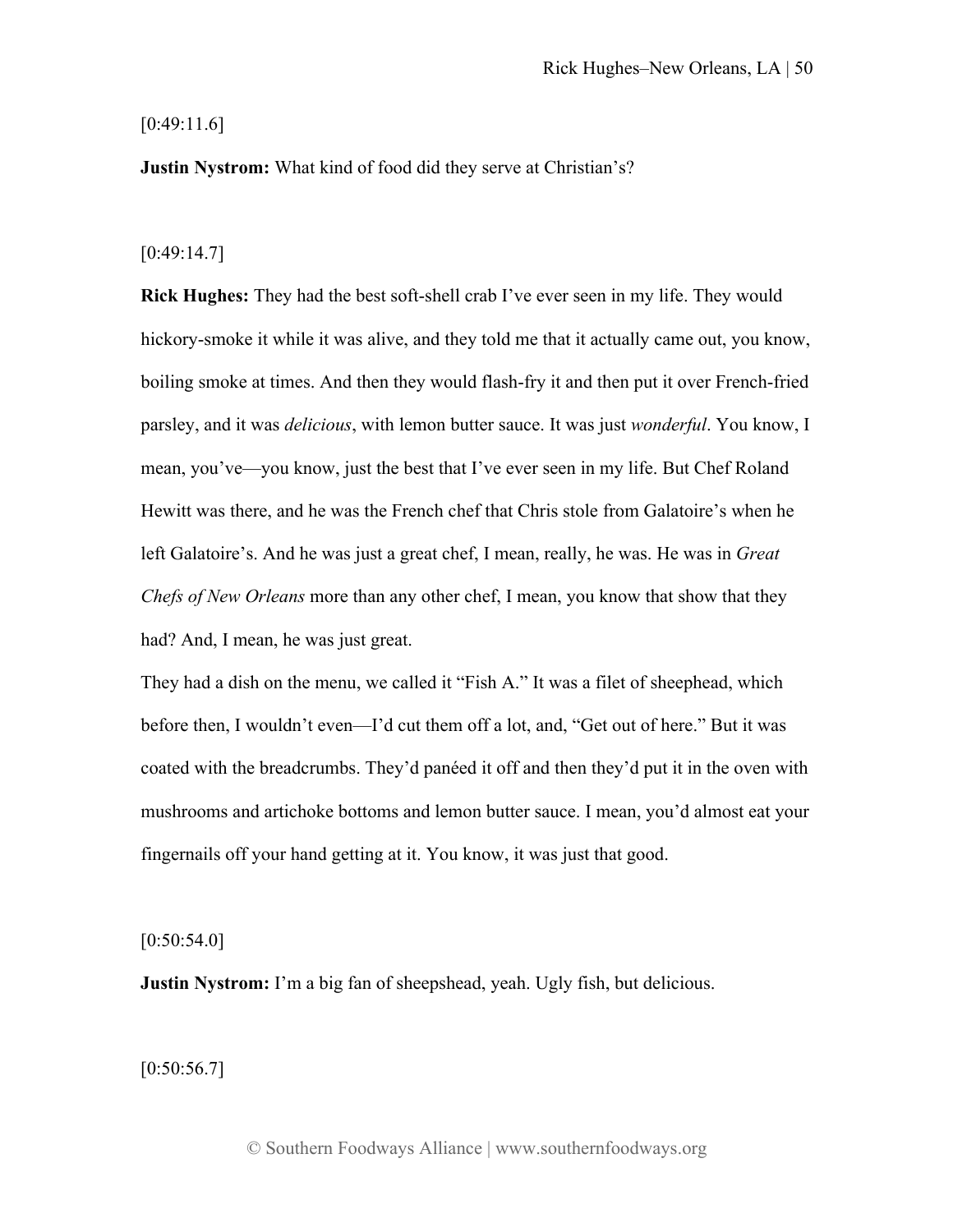**Rick Hughes:** Yeah. But, yeah, I mean, you know, they had some really good food, and it was a real easy place to work, because you had a six-table station. They had pews on the outer parts of the building, you know, and they had all these little tables there. And you would bring out their hot apps and their salad, and you put the salad down right alongside of it, so all you were worried about was the main course now. And you had your own private busser, and he would get 20 percent. I would, of course, pay him more because then the best would always come to me, you know, and he just wasn't allowed to put the main courses down, you know. The waiter or captain had to do that, you know. And it was a wonderful job, yeah.

 $[0:52:19.3]$ 

**Justin Nystrom:** How many tables might you have?

 $[0:52:20.3]$ 

**Rick Hughes:** Six, usually.

[0:52:22.2]

**Justin Nystrom:** Yeah, yeah. Is that pretty standard?

 $[0:52:24.1]$ 

**Rick Hughes:** Depends upon where you're at. Working at Brennan's, we had a threetable station.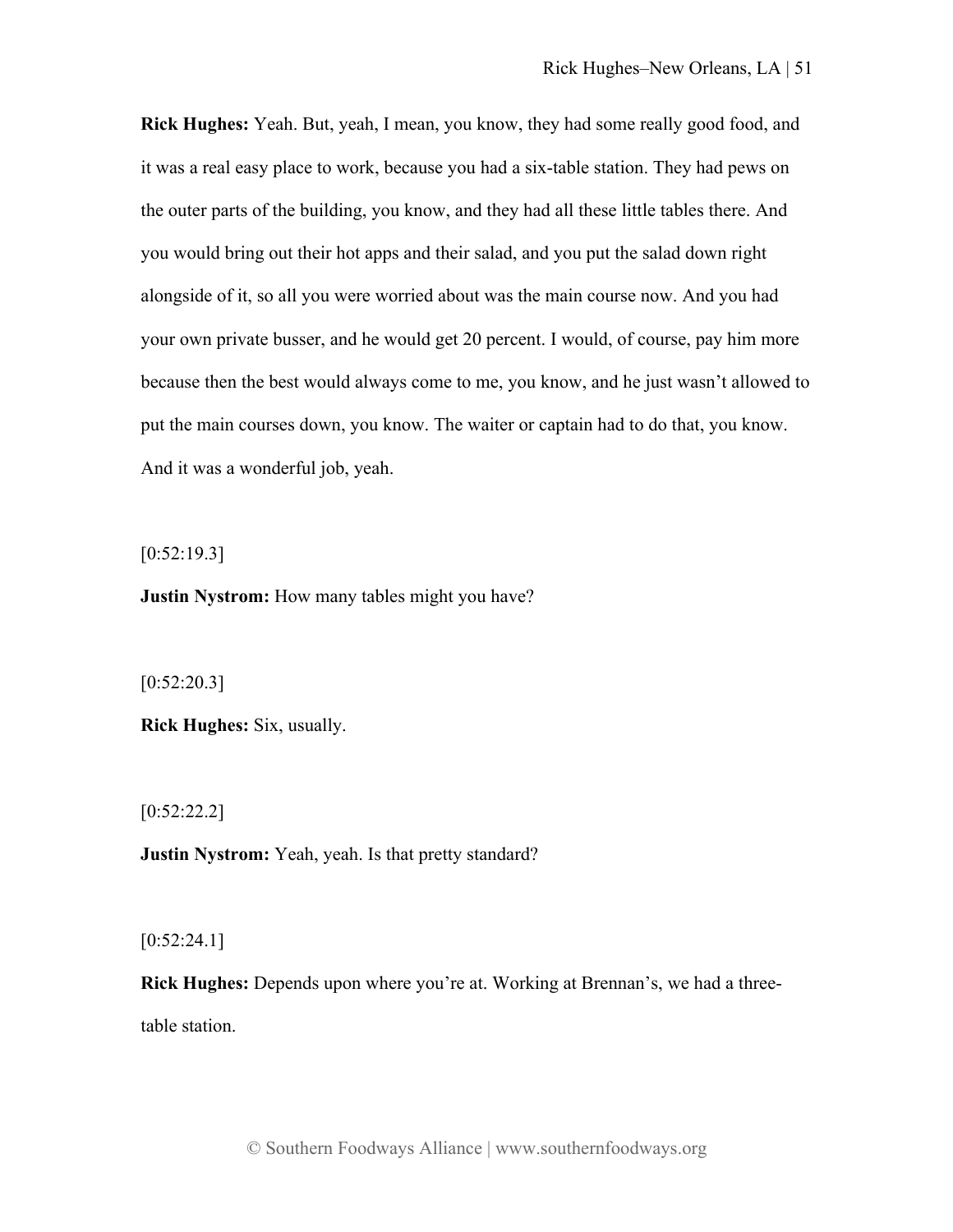$[0:52:32.6]$ 

**Justin Nystrom:** And you'd turn.

 $[0:52:34.7]$ 

**Rick Hughes:** Yeah, you'd just keep turning them over. We did volumes at Christian's, too, but just not like Brennan's or Arnaud's, you know, never, you know.

[0:52:48.9]

**Justin Nystrom:** Interesting, interesting. So you worked at Christian's, and I'm guessing we're getting close to the time of the storm by this time, right?

 $[0:52:58.1]$ 

**Rick Hughes:** No, this was years ago.

 $[0:53:00.5]$ 

**Justin Nystrom:** Oh, okay, so—

 $[0:53:00.5]$ 

**Rick Hughes:** Yeah, this was years ago.

[0:53:03.0]

**Justin Nystrom:** So where did you go—how long did you stay at Christian's?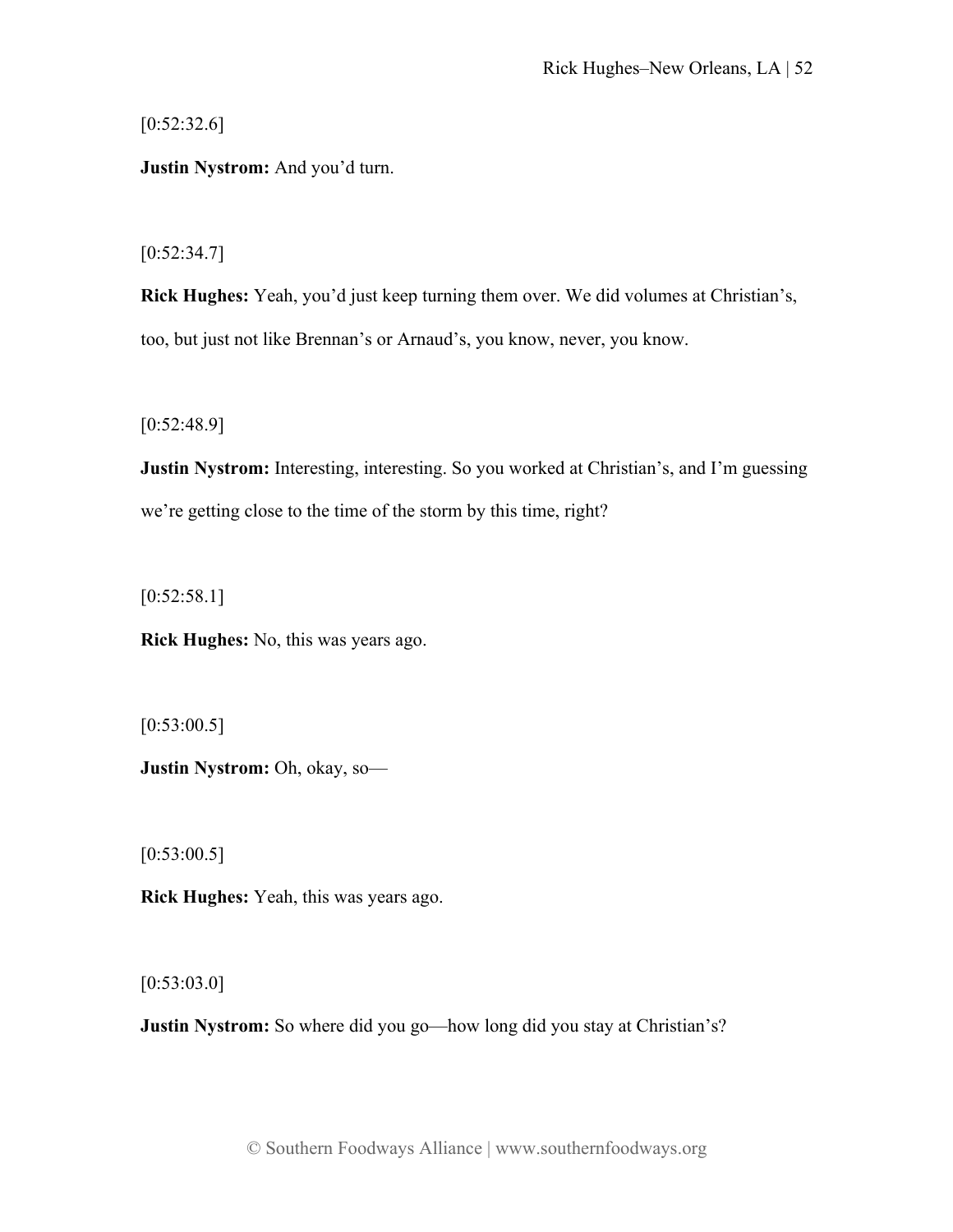$[0:53:05.8]$ 

**Rick Hughes:** God, I don't even remember, but I worked there more than once. I worked there several times.

 $[0:53:17.4]$ 

**Justin Nystrom:** And during this time, are you going back to Florida and other places too?

 $[0:53:20.6]$ 

**Rick Hughes:** I did, yeah. I went to Key West once, Asia [spouse] and I, when Asia and I met. That was like 1990.

[0:53:26.8]

**Justin Nystrom:** Okay.

 $[0:53:29.0]$ 

**Rick Hughes:** And we went to Key West for a year and then we came on back. I went back to Christian's and I was there a while, and then I got in an argument with Chris and then, you know—my fault—and I went back to Brennan's and I was there for seven years. You know, I was starting to mellow out then, you know, starting to get that wanderlust gone.

 $[0:54:10.2]$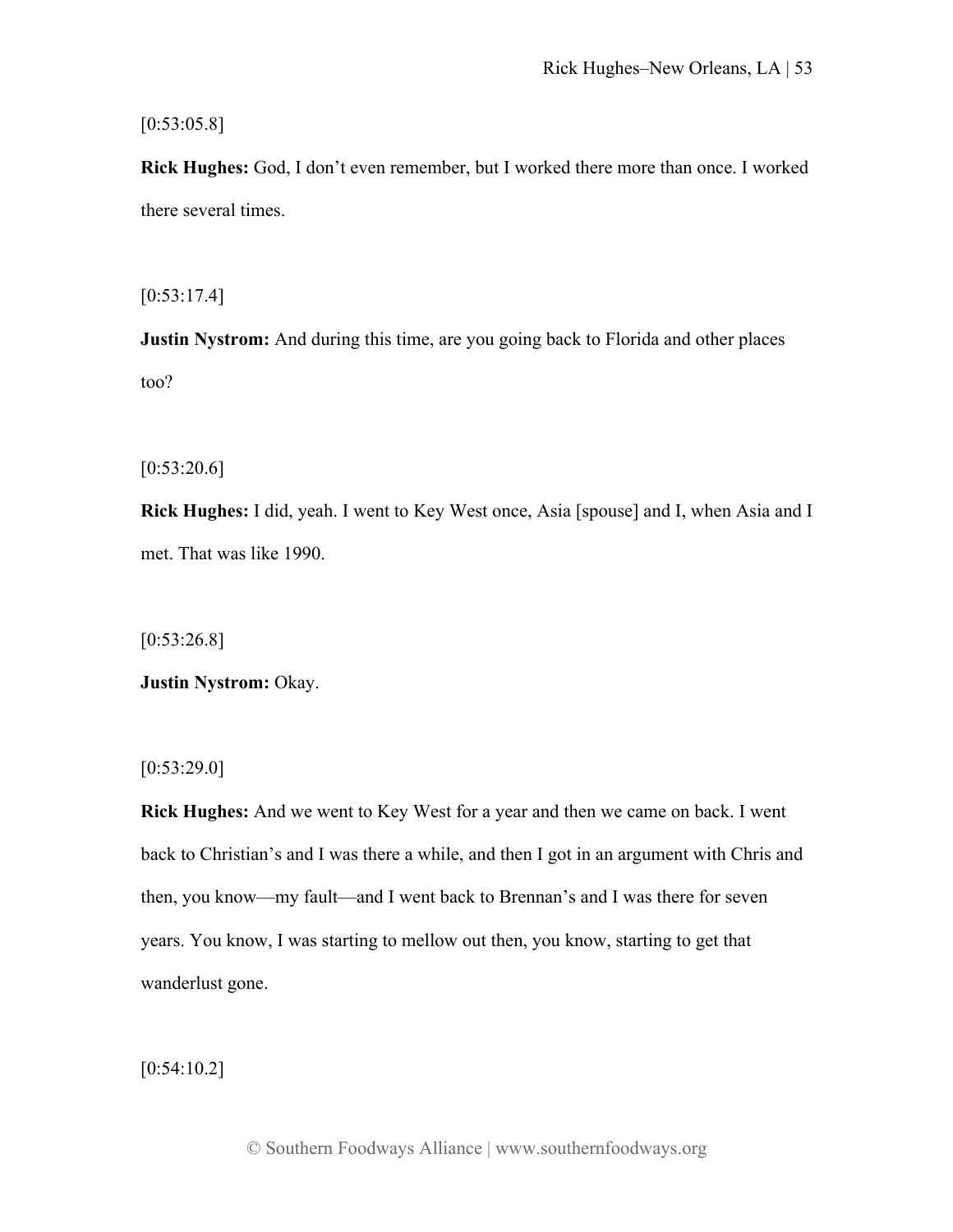**Justin Nystrom:** Yeah, yeah, yeah, yeah.

[0:54:11.9]

**Rick Hughes:** And then I left Brennan's and went to Smith & Wollensky.

 $[0:54:20.1]$ 

**Justin Nystrom:** Okay, the steakhouse chain, yeah, yeah, yeah, yeah.

[0:54:22.8]

**Rick Hughes:** Mm-hmm.

[0:54:24.1]

**Justin Nystrom:** What year was that? That was on Poydras, right?

 $[0:54:26.6]$ 

**Rick Hughes:** Yeah.

 $[0:54:27.5]$ 

**Justin Nystrom:** Yeah, yeah, I recall. It's kind of where that Walk-On's or something was.

[0:54:31.3]

**Rick Hughes:** I believe it is now, but I haven't been there in years in that area.

© Southern Foodways Alliance | www.southernfoodways.org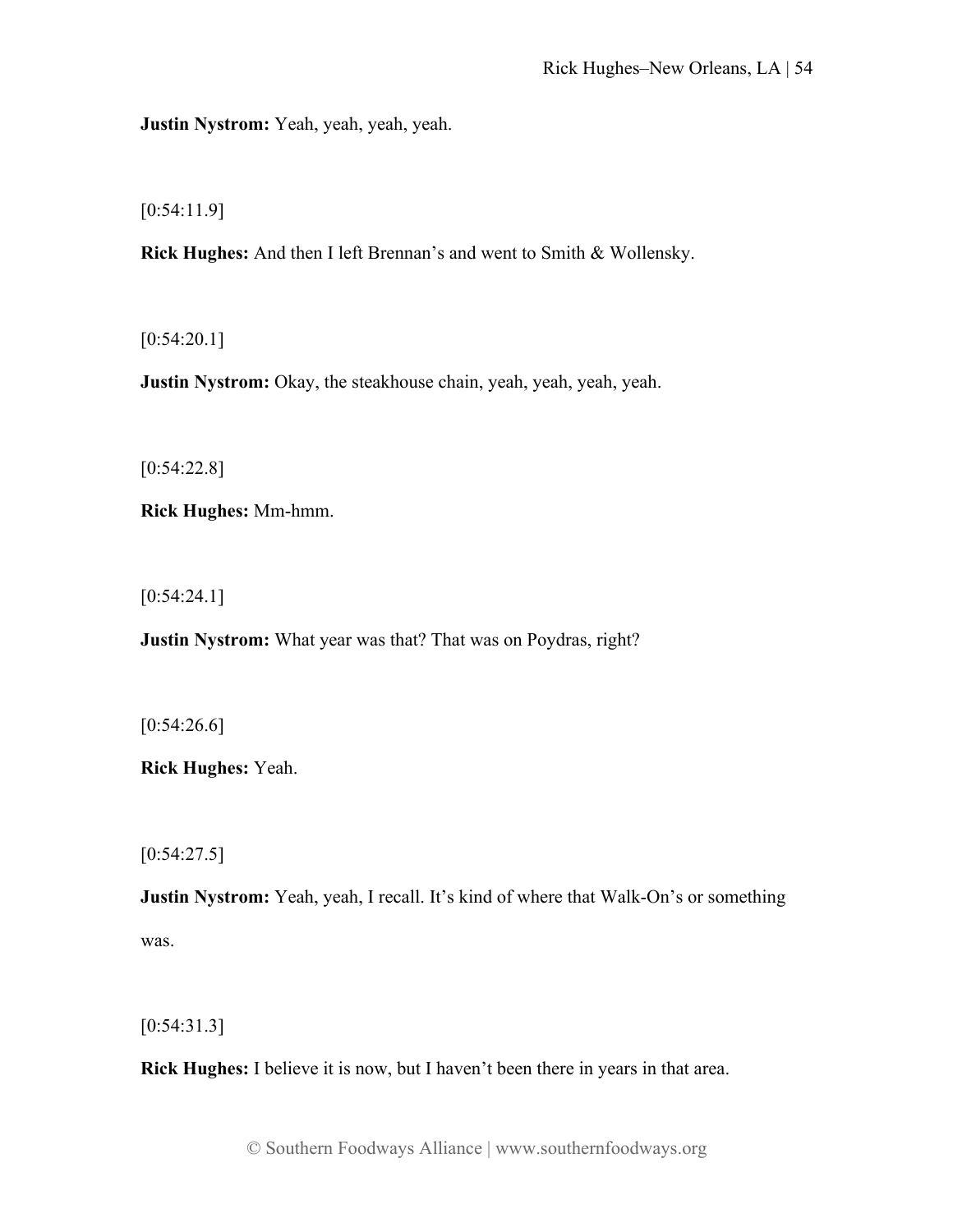[0:54:34.1]

**Justin Nystrom:** The location was a Maylie's was that not—

[0:54:36.9]

**Rick Hughes:** Yes, yes, it was—

 $[0:54:37.5]$ 

**Justin Nystrom:** —famously—

[0:54:38.0]

**Rick Hughes:** —the old Maylie's, and the grandson of the Maylies was the chef there.

[0:54:47.2]

**Justin Nystrom:** Oh, I didn't know that. Yeah, yeah, yeah, yeah.

[0:54:49.4]

**Rick Hughes:** Yeah.

 $[0:54:50.2]$ 

**Justin Nystrom:** Maylie's being a nineteenth-century restaurant that was there for like a century or thereabouts.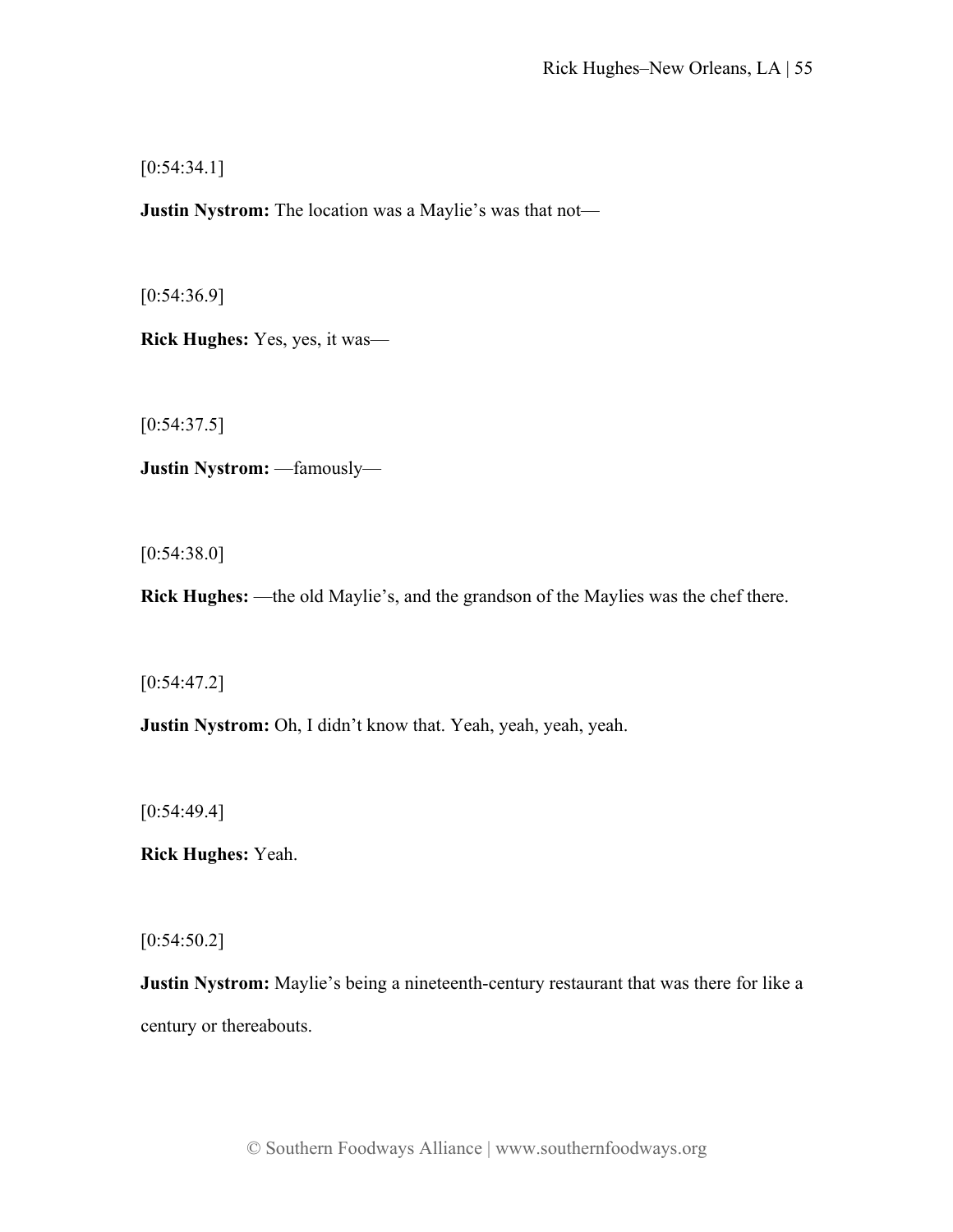$[0:54:50.2]$ 

**Rick Hughes:** Yeah, mm-hmm.

 $[0:54:55.1]$ 

**Justin Nystrom:** Yeah, yeah, yeah, yeah, yeah. So going to the steakhouse on Poydras Street, very different from some of your other places, I would guess, huh?

 $[0:55:02.6]$ 

**Rick Hughes:** Yeah, kind of, but not really, you know. You know, once you've worked one high-end place, you can—

 $[0:55:10.7]$ 

**Justin Nystrom:** But in terms of the customer, right?

 $[0:55:13.1]$ 

**Rick Hughes:** Yeah. At this time here, I was getting where I was, like, number-one waiter wherever I worked, you know, and the GM, Allie, this little Jewish guy from New York, he said, "Rick, I want my guests, when they come in, I want them just be hit with a wall of noise. I want just laughter and everybody having fun," you know. So I would go fish and learn all these dirty jokes, you know, from people that I'd be out there fishing with, and certain guests, you know, I would tell them the jokes. Everybody would be laughing, you know. It was a good job.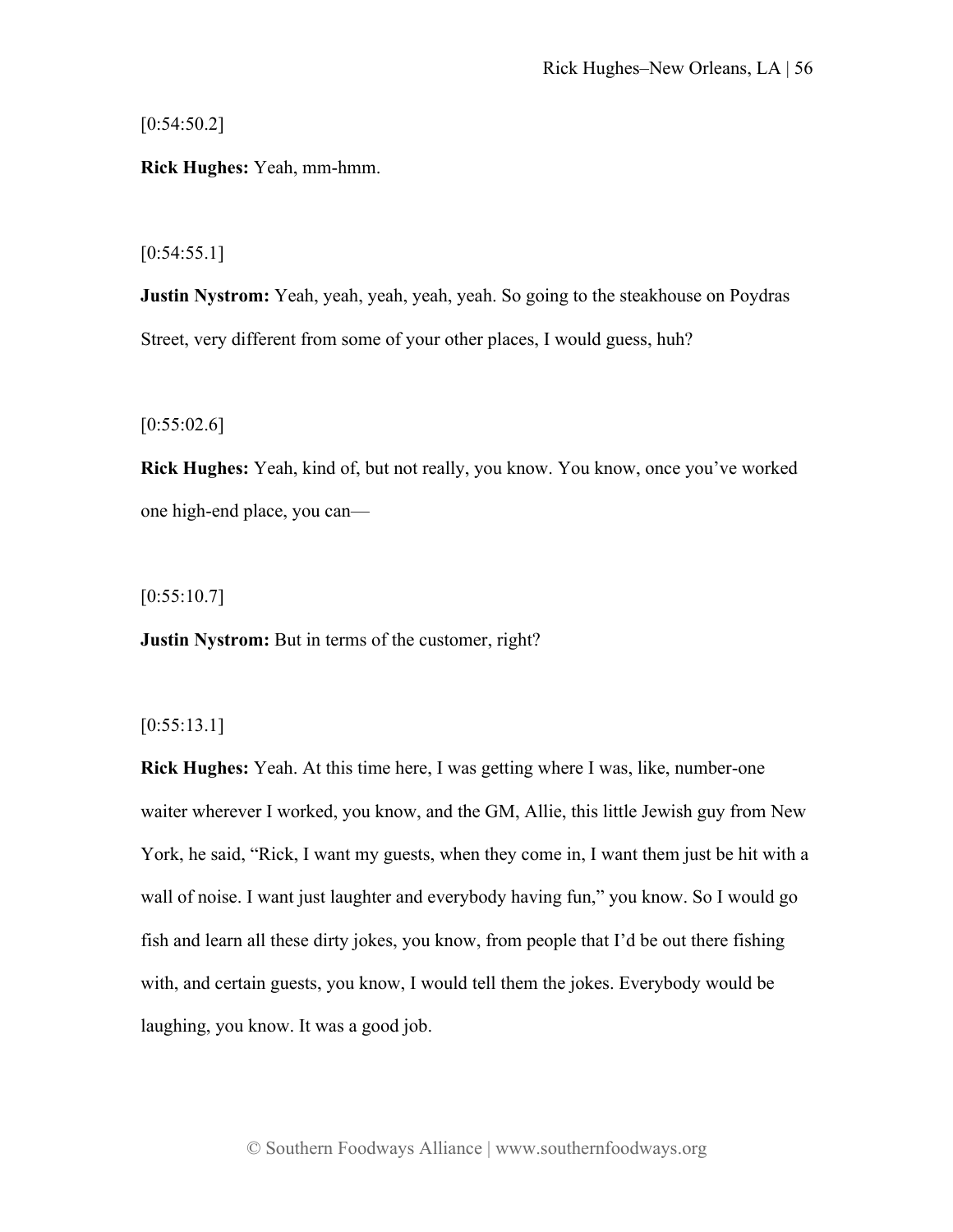$[0:56:10.0]$ 

**Justin Nystrom:** Mm-hmm. And so you stayed there—

[0:56:13.2]

**Rick Hughes:** Four years.

 $[0:56:14.6]$ 

**Justin Nystrom:** Four years. So a pretty good run at Smith & Wollensky's.

[0:56:16.6]

**Rick Hughes:** Yeah.

[0:56:17.1]

**Justin Nystrom:** Yeah, yeah, yeah.

[0:56:17.8]

**Rick Hughes:** I got too full of myself, I believe, you know. You know, I mean, if you work in a place and they allow you to get away with a lot of things, then after a while, it's almost like you feel that you're so valuable, you know, and—

[0:56:42.9]

**Justin Nystrom:** Well, like what?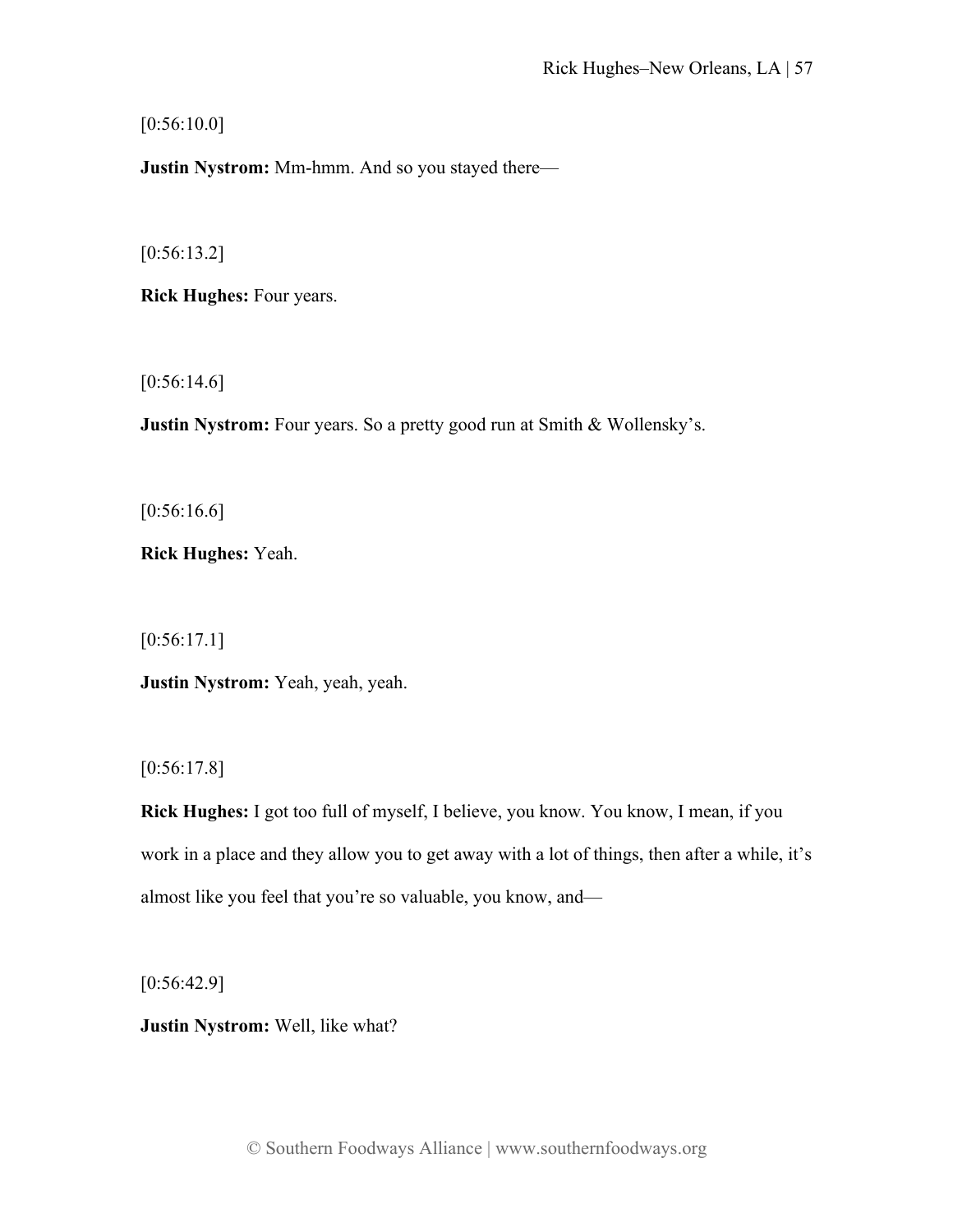$[0:56:44.4]$ 

**Rick Hughes:** Well, like whatever you wanted to do, you know. Yeah, well, whatever, you know. I mean, one of the things that angered me was I sold a 3,000-dollar bottle of wine to these guests, and they wouldn't let me tell them the price, so I told them the bottle—you know, it was a 15-liter bottle of Taittinger, and it was a group of twenty people, and I said, "It's 15 liters of champagne," you know, I mean, you know. And I had just—I had staples in my elbow, and I remember this, the cork was so hard to get off, you know, but they were like, "Yeah, open it."

You know, I brought it to them, I says, "Are you sure you want it?" You know, we had to put it on a rolling gueridon, you know, to bring it in there. You know, I mean, it's *huge*, you know.

And the guy says, "Open it."

And so I remember the cork was like [demonstrates] this to get the thing off, and I'm turning the bottle, because with champagne, you've got to do the bottle, not the cork. And at last, I got it out, and we had to pour it into wine decanters to serve it because, you know, there's no way you can, you know—and we had one of those dish bins wrapped with tablecloths filled with ice to put it in, you know, because you can't, you know—and then at the end, the guy hands me his card. Well, the bill for the table's like \$6,000, and they were a drug company people, and the guy's card wouldn't take it. So I had to bring it back, and this other guy hands me a card. Well, his won't take it either. You know, they're using the cards from these places.

And so the ladies start crying, you know, "Oh, look how much the bill is!" you know. And then I'm like, "Oh, god. What have I gotten myself into?" you know. [Laughter]

© Southern Foodways Alliance | www.southernfoodways.org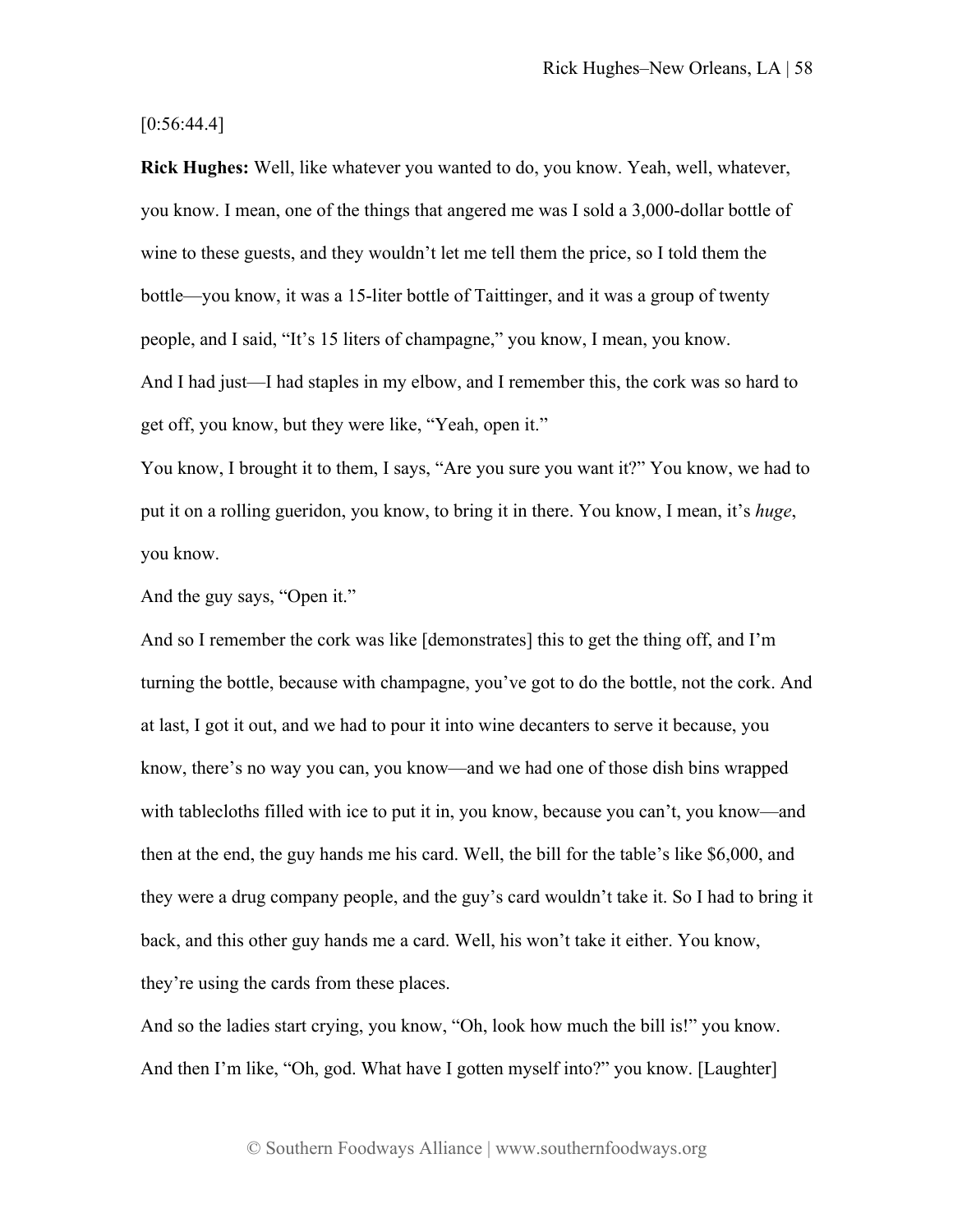And then the managers were like, "Well, Rick, you didn't tell them the price?"

I said, "No, he wouldn't let me tell him the price."

The other waiters are saying, "No, they wouldn't—," you know. [Nystrom laughs.]

You know, "But, Rick, you should have told them the price," you know.

So we got in an argument about that, you know, and I was so full of myself, you know,

that it was like, you know, "I'll just go somewhere else." And I did. I went back to

Christian's after.

 $[0:59:56.3]$ 

**Justin Nystrom:** They took you back in?

 $[0:59:58.1]$ 

**Rick Hughes:** Oh, yeah.

[0:59:58.1]

**Justin Nystrom:** Yeah, yeah, yeah, yeah.

 $[0:59:59.3]$ 

**Rick Hughes:** Yeah.

[1:00:00.2]

**Justin Nystrom:** Would you say that, like, somebody of your level of experience is a rare commodity?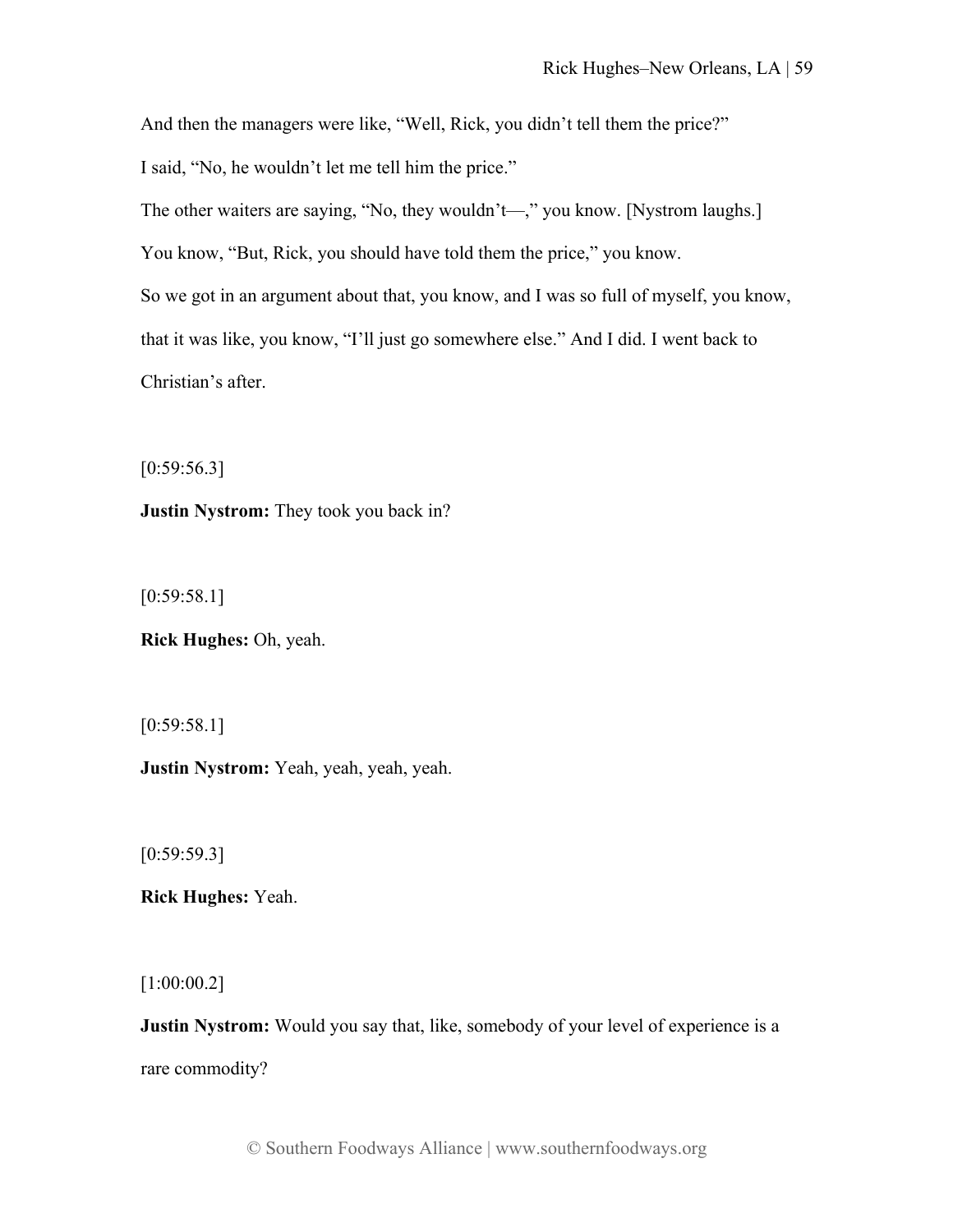[1:00:05.5]

**Rick Hughes:** Nowadays, yeah.

[1:00:12.0]

**Justin Nystrom:** Back when you were, you know, first starting waiting, what did the other waiters look like? Was it mostly men?

[1:00:17.8]

**Rick Hughes:** Oh, yeah. Yeah, you didn't see any women in high-end places. I mean, it just—

[1:00:24.6]

**Justin Nystrom:** And white men, I guess.

[1:00:27.0]

**Rick Hughes:** Mostly, yeah. At the Caribbean Room, the black people had to be bussers starting off, but once I got there, they had a few black waiters—

[1:00:44.4]

**Justin Nystrom:** Okay.

[1:00:45.5]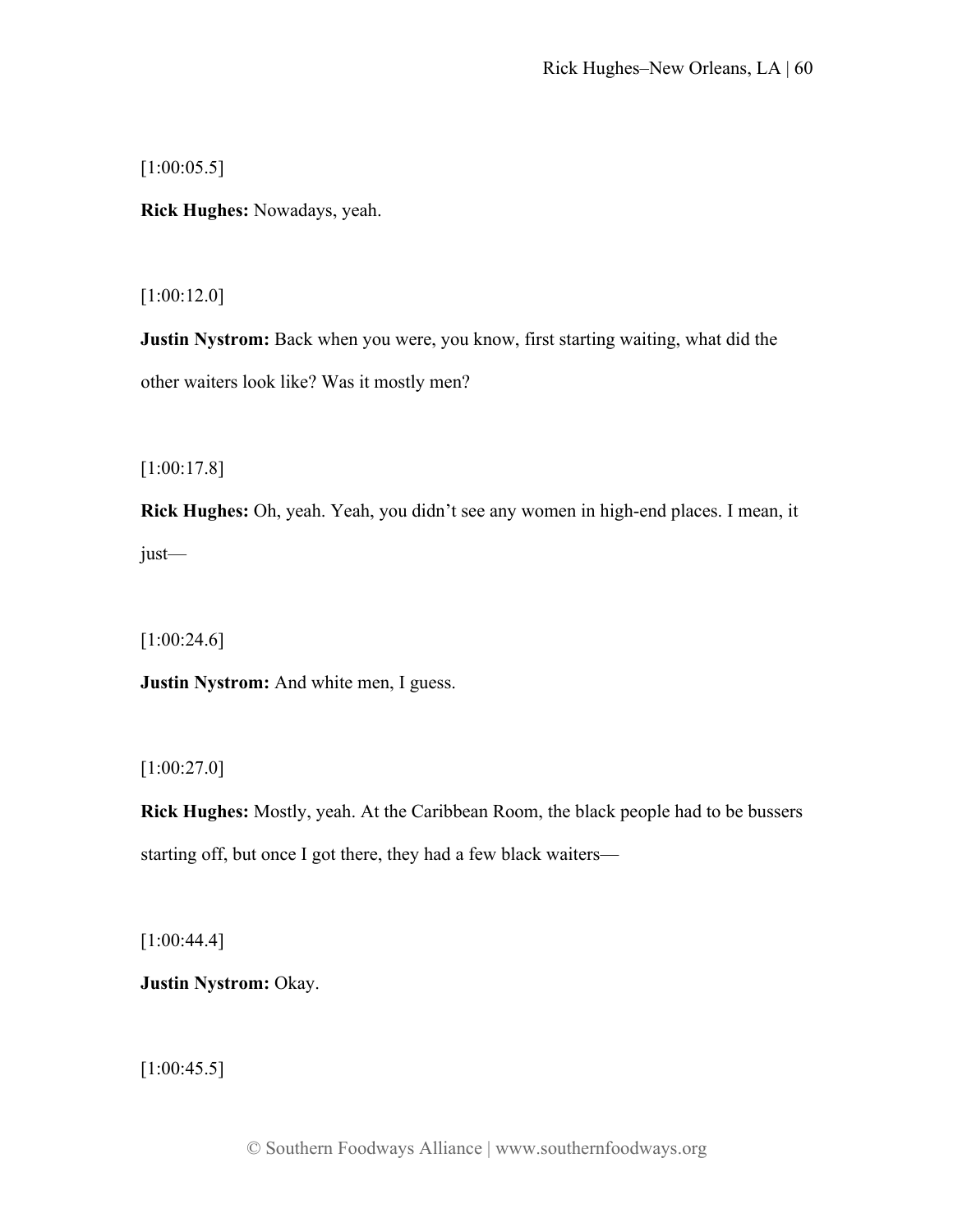**Rick Hughes:** —but they weren't highly thought of, you know, by the locals.

[1:00:50.4]

**Justin Nystrom:** Which is ironic because, of course, like, the Boston Club or whatever there—

[1:00:55.3]

**Rick Hughes:** Right, it's all black there, yeah, yeah.

 $[1:00:57.6]$ 

**Justin Nystrom:** Yeah, yeah, yeah, yeah. And they're *very* highly thought of.

[1:01:00.7]

**Rick Hughes:** Right, yeah.

[1:01:02.1]

**Justin Nystrom:** Okay. So there's sort of this racial politics of the dining room. How did that change? When did you start to see that changing?

[1:01:08.8]

**Rick Hughes:** Probably the [19]90s. The [19]90s, it started to really change.

[1:01:18.4]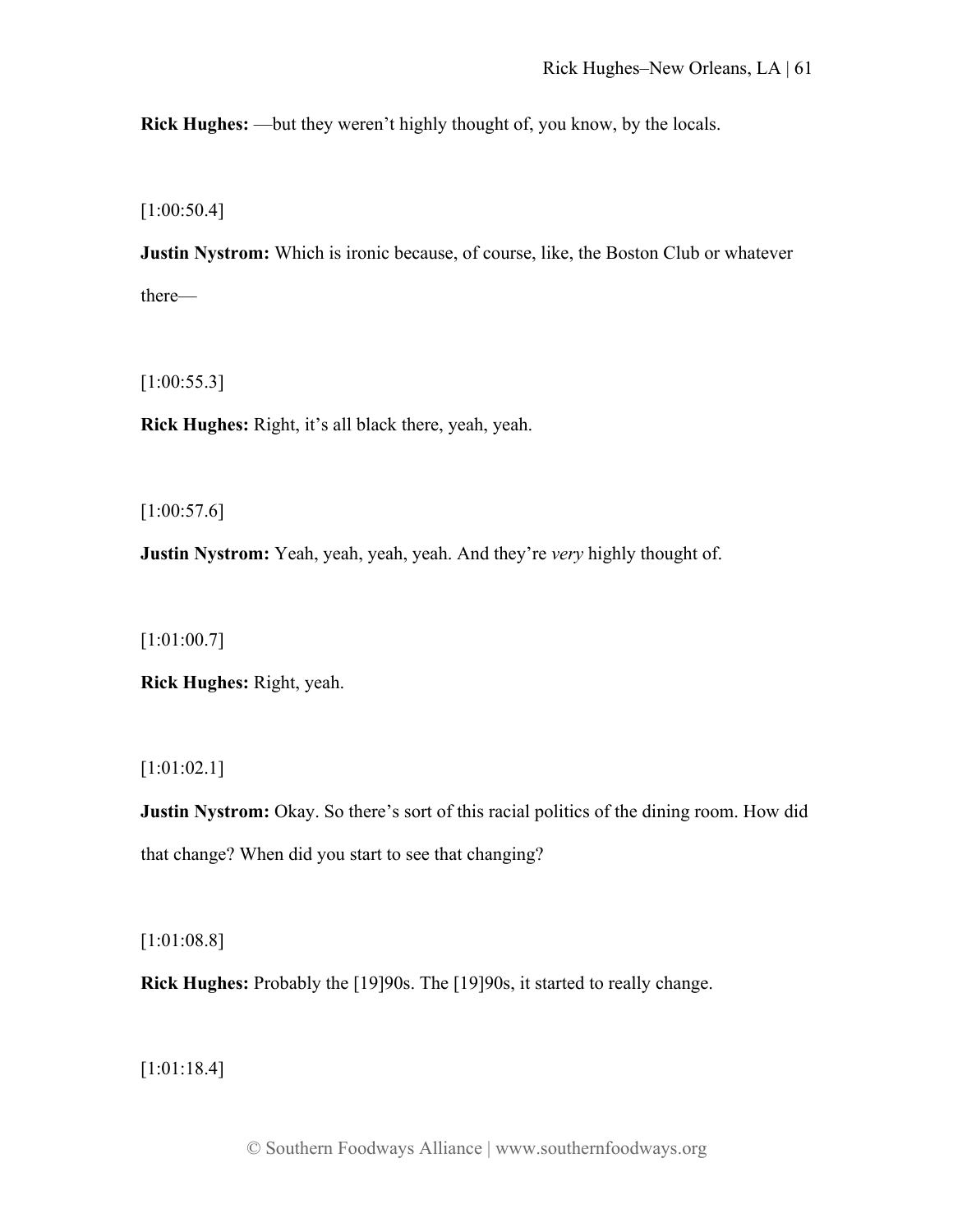**Justin Nystrom:** Yeah, more women or—

[1:01:20.1]

**Rick Hughes:** Yeah. You started seeing more black captains, more women, women as captains, you know. You know, some of them are very, very, very, very good, you know, the women.

[1:01:36.0]

**Justin Nystrom:** Yeah, yeah.

[1:01:37.2]

**Rick Hughes:** *Very* good.

[1:01:37.6]

**Justin Nystrom:** But would you say there's still a smaller percentage still today, of, like, career waiters?

[1:01:47.3]

**Rick Hughes:** I would say you would probably see a lot more black people as career waiters now than maybe white people.

[1:02:01.5]

**Justin Nystrom:** Okay. So you'd say it's shifted?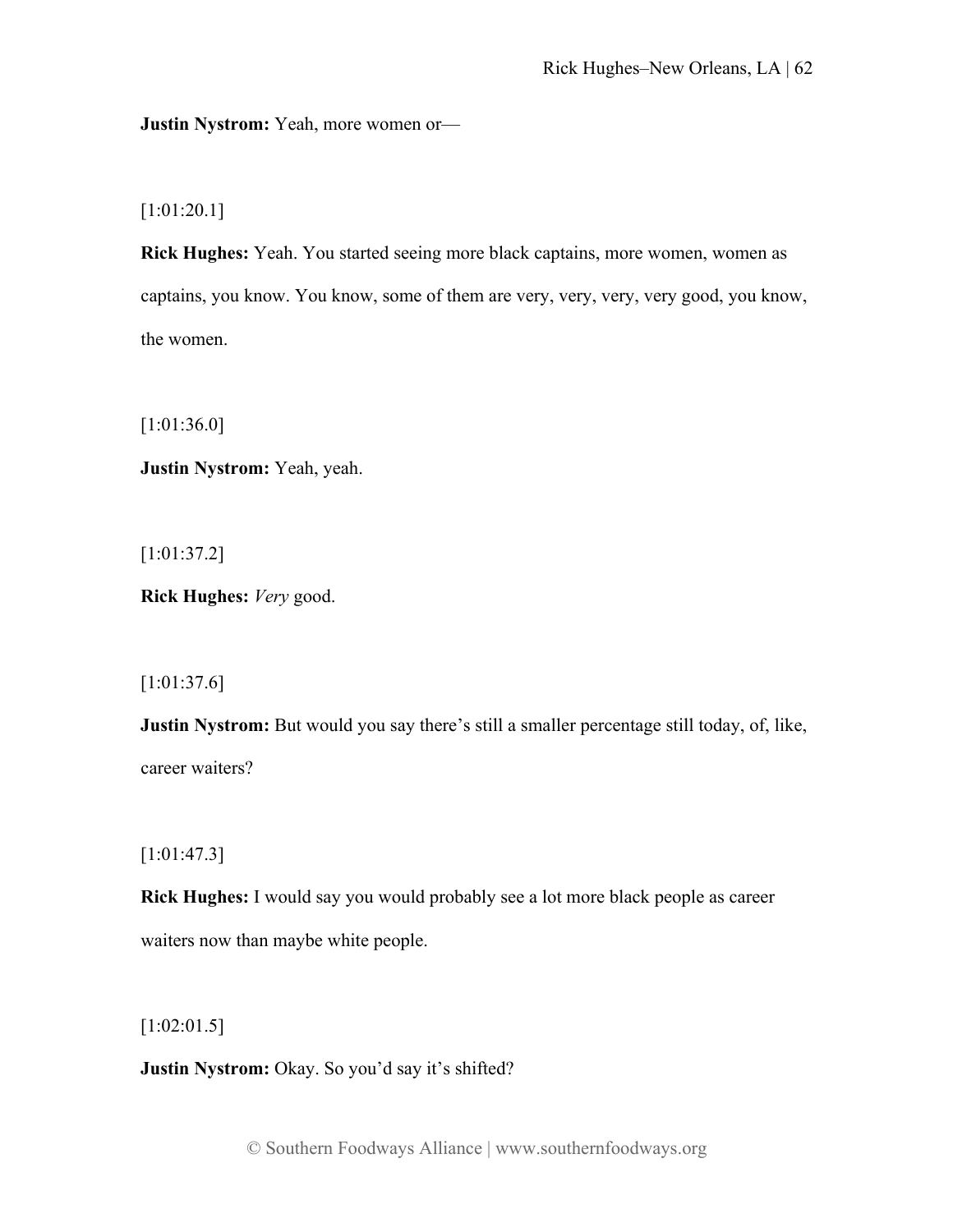[1:02:03.5]

**Rick Hughes:** Yeah.

[1:02:04.4]

**Justin Nystrom:** Yeah, yeah.

[1:02:05.6]

**Rick Hughes:** Because now they have an equal bite at the apple, you know.

[1:02:10.7]

**Justin Nystrom:** And so that would be, like, at Brennan's and also—

[1:02:14.7]

**Rick Hughes:** Everywhere now, yeah.

[1:02:16.9]

**Justin Nystrom:** Yeah, yeah. Interesting, interesting. I want to talk about—kind of shift some gears—sort of the economics of being a waiter. Do you prefer "waiter" or "server," just out of curiosity?

[1:02:25.0]

**Rick Hughes:** I don't care as long as they tip. [Nystrom laughs.] Yeah, I mean, honestly.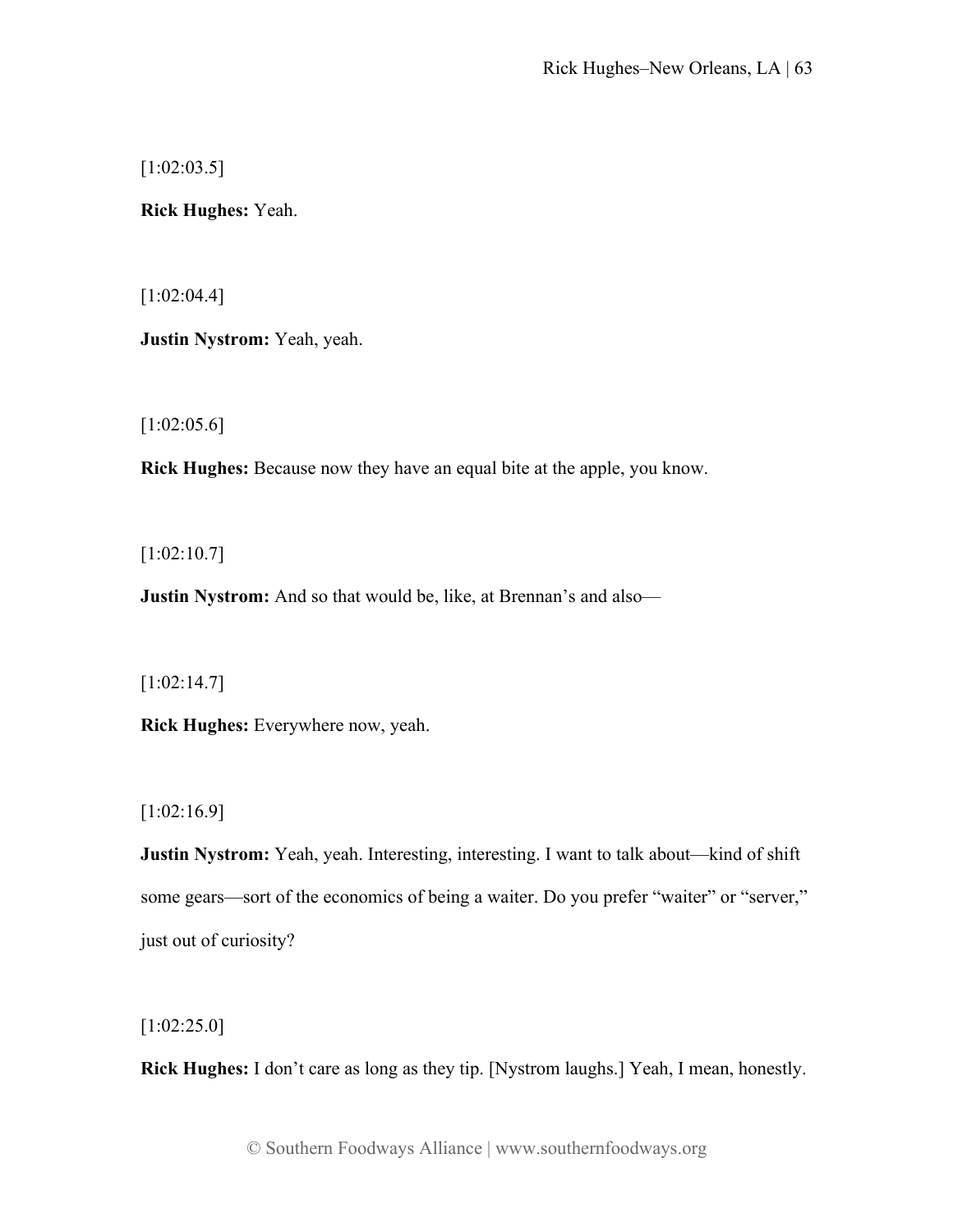[1:02:29.8]

**Justin Nystrom:** Yeah, I've had a few interviewees say, you know, "I'm a waiter. I'm not a server; I'm a waiter," you know. But they had stronger feelings.

[1:02:38.4]

**Rick Hughes:** I don't care.

[1:02:39.1]

**Justin Nystrom:** Yeah, yeah, yeah.

[1:02:39.9]

**Rick Hughes:** Yeah.

[1:02:40.2]

**Justin Nystrom:** Yeah, yeah. Interesting. So, you know, it was funny, when I interviewed Scott, he called me the next morning and said, "And another thing." And he said, "Ask about Ronald Reagan's tax law." So tell me a little bit about, like—because you were saying, you know, you got paid, and you got paid that time, and, of course—

[1:03:03.3]

**Rick Hughes:** It wasn't Ronald Reagan. That was Bob Dole, the one-armed bandit.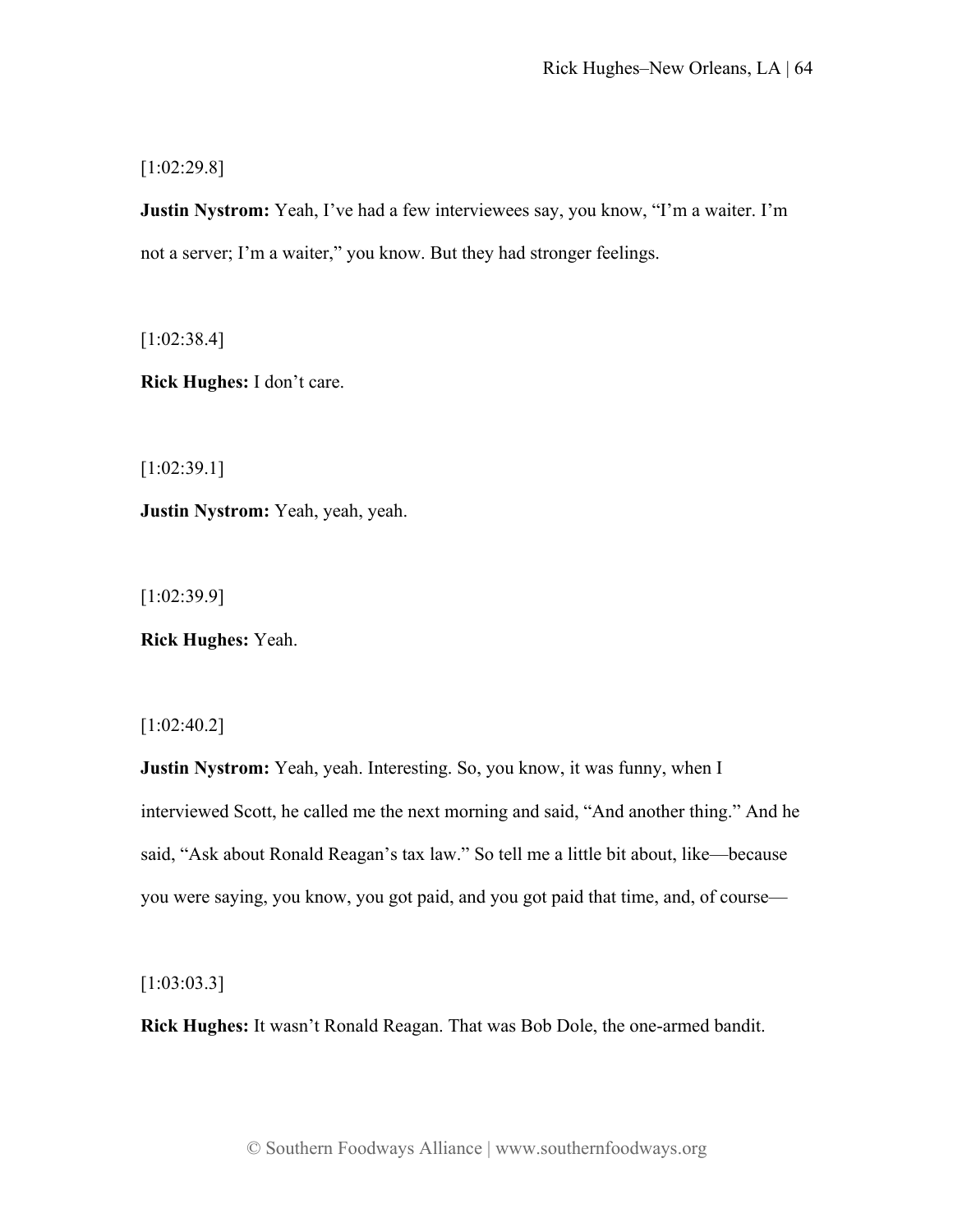## [1:03:06.7]

**Justin Nystrom:** Ah, okay. [Laughter] So tell me about Bob Dole.

### [1:03:09.2]

**Rick Hughes:** He got his fame by putting the tax on us so that they wouldn't have to take it out of the wealthier people, you know, which, you know, we need to pay tax. I mean, we had gotten away with it, you know, for years. Of course, it would be nice if we were paid more than \$2 an hour. But he came out with this hidden underground economy that was, you know, that was just like the Mafia or something, you know. They don't pay any taxes, you know. Well, I can remember a guy that worked at Joe's Crab Shack in Miami, which was a famous place for these stone crabs. The IRS got him for a hundredthousand-dollar bill, and he went and hijacked a bus and then ended up killing himself on the bus.

[1:04:22.4]

**Justin Nystrom:** Do you need to grab a water? Do we need to pause?

[1:04:24.1]

**Rick Hughes:** No, no.

[1:04:24.4]

**Justin Nystrom:** Okay, okay, okay.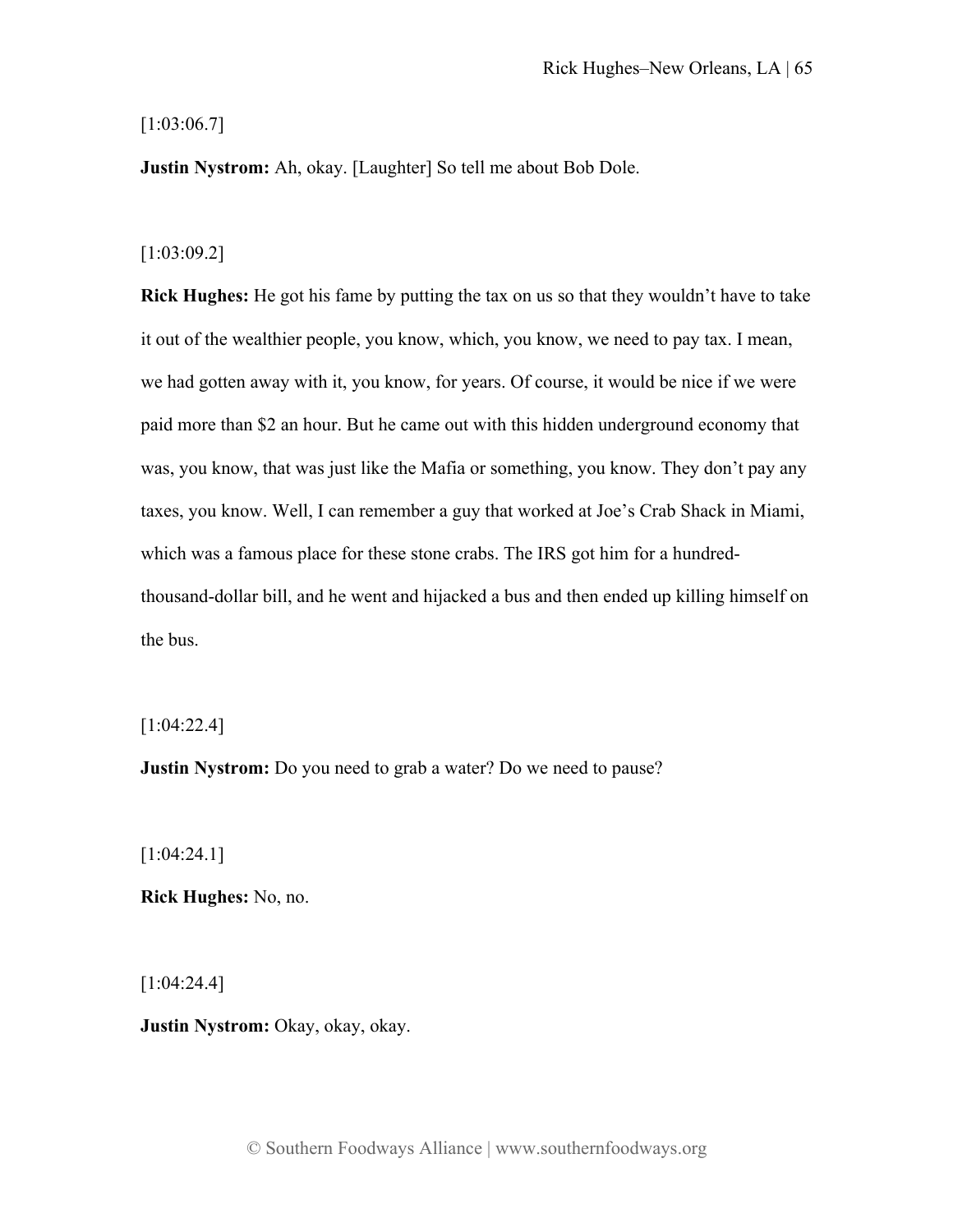[1:04:25.0]

**Rick Hughes:** No, I'm fine.

[1:04:25.9]

**Justin Nystrom:** Okay.

[1:04:26.5]

**Rick Hughes:** You need a cold one?

[1:04:27.5]

**Justin Nystrom:** No, no, no. I'm fine. I just—you had a little bit of a cough and I thought—

# [1:04:30.7]

**Rick Hughes:** No, that's something—you know, I used to smoke very, very heavily, and the heart doctor had me put on a medicine, and it was actually causing me—it was much worse than what it is now, and I dropped it, but I probably have a touch of COPD or whatever it is, yeah.

[1:04:55.6]

**Justin Nystrom:** Okay. And so I just didn't mean to interrupt.

[1:04:57.8]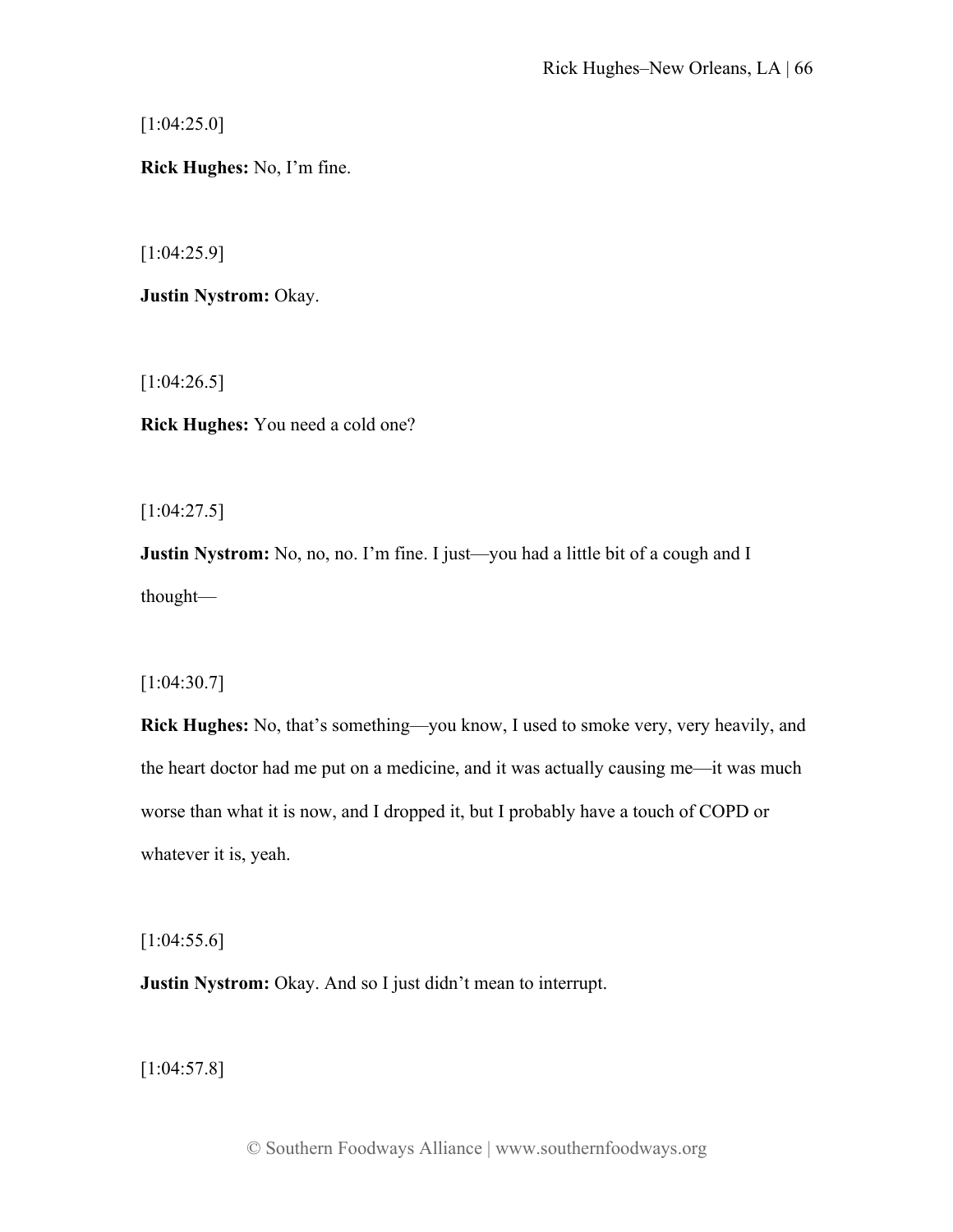**Rick Hughes:** No.

[1:04:58.4]

**Justin Nystrom:** Yeah, yeah. So Scott said, you know, that you had a kind of a personal experience with this tax law, I guess, and he—

[1:05:07.1]

**Rick Hughes:** Who, me?

[1:05:07.9]

**Justin Nystrom:** Yeah.

[1:05:08.5]

**Rick Hughes:** Oh, yeah. I got audited, you know, and I had to pay—

[1:05:13.6]

**Justin Nystrom:** What a nightmare, yeah.

[1:05:14.4]

**Rick Hughes:** Yeah. Well, I mean, you know, the worst part is every month they hit you with this letter, you know, threatening you, you know, if you don't come up with this payment, you know. I'm going to pay you, you know. I mean, if I don't pay you exactly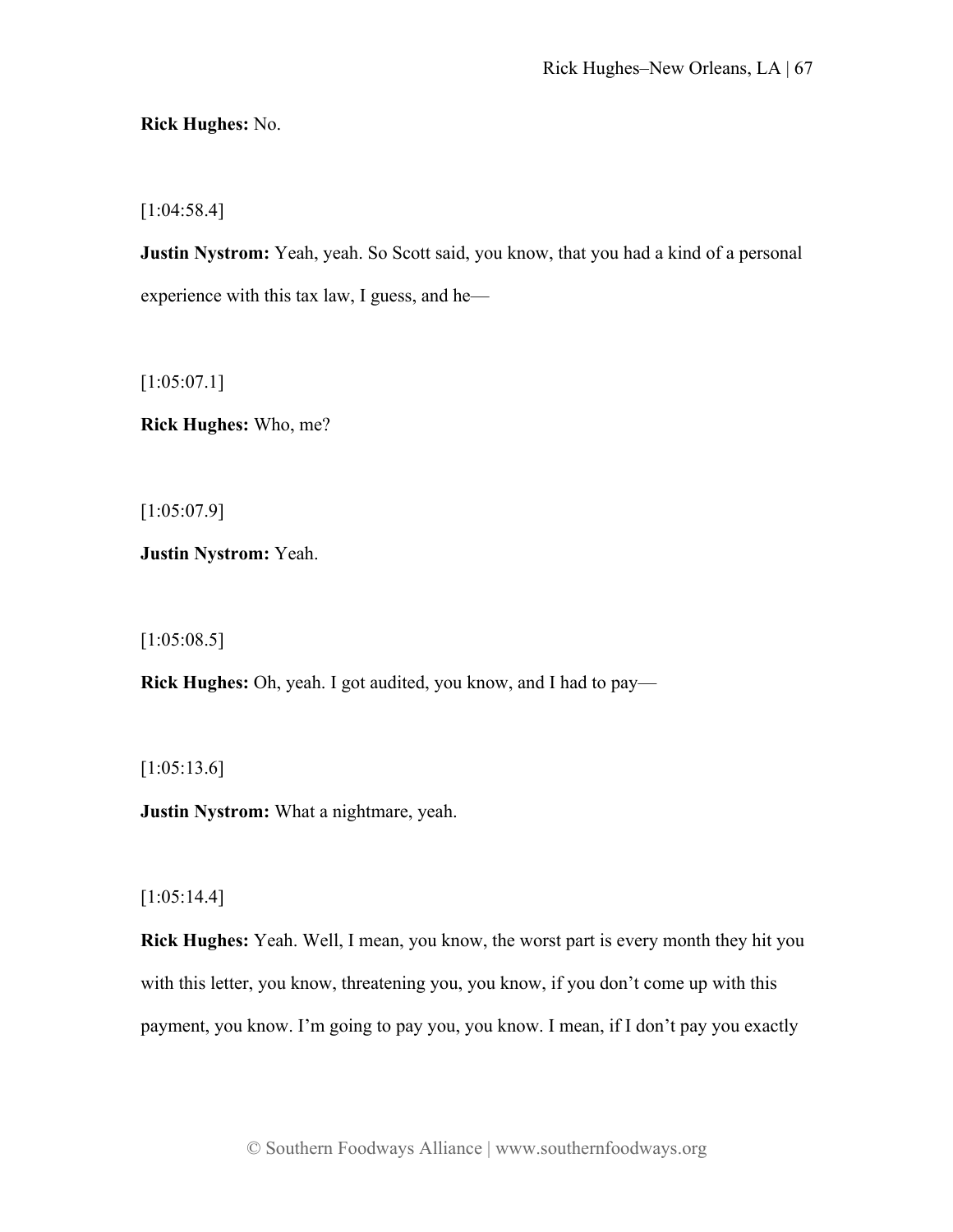on the day, it's because the rent came or, you know, whatever. But, yeah, you know, Scott is one of the hardest workers you'll ever see. He really is.

[1:05:44.4]

**Justin Nystrom:** Yeah, yeah, yeah, yeah. He seems to, like, *love* work.

[1:05:48.5]

**Rick Hughes:** Yeah. He's one of the hardest workers you'll *ever* see. He can have a very strong opinion and he can get very bossy, but he's my friend, and we've been friends for years, you know.

[1:06:02.6]

**Justin Nystrom:** Yeah, yeah, yeah. So you had a lot of good times together at Brennan's, I guess.

[1:06:05.7]

**Rick Hughes:** Yeah, yeah. Well, you really were ruthless at Brennan's. He and I became closer at Arnaud's.

[1:06:16.0]

**Justin Nystrom:** Oh, okay. Yeah, tell me about that. So you and his brother as well, right?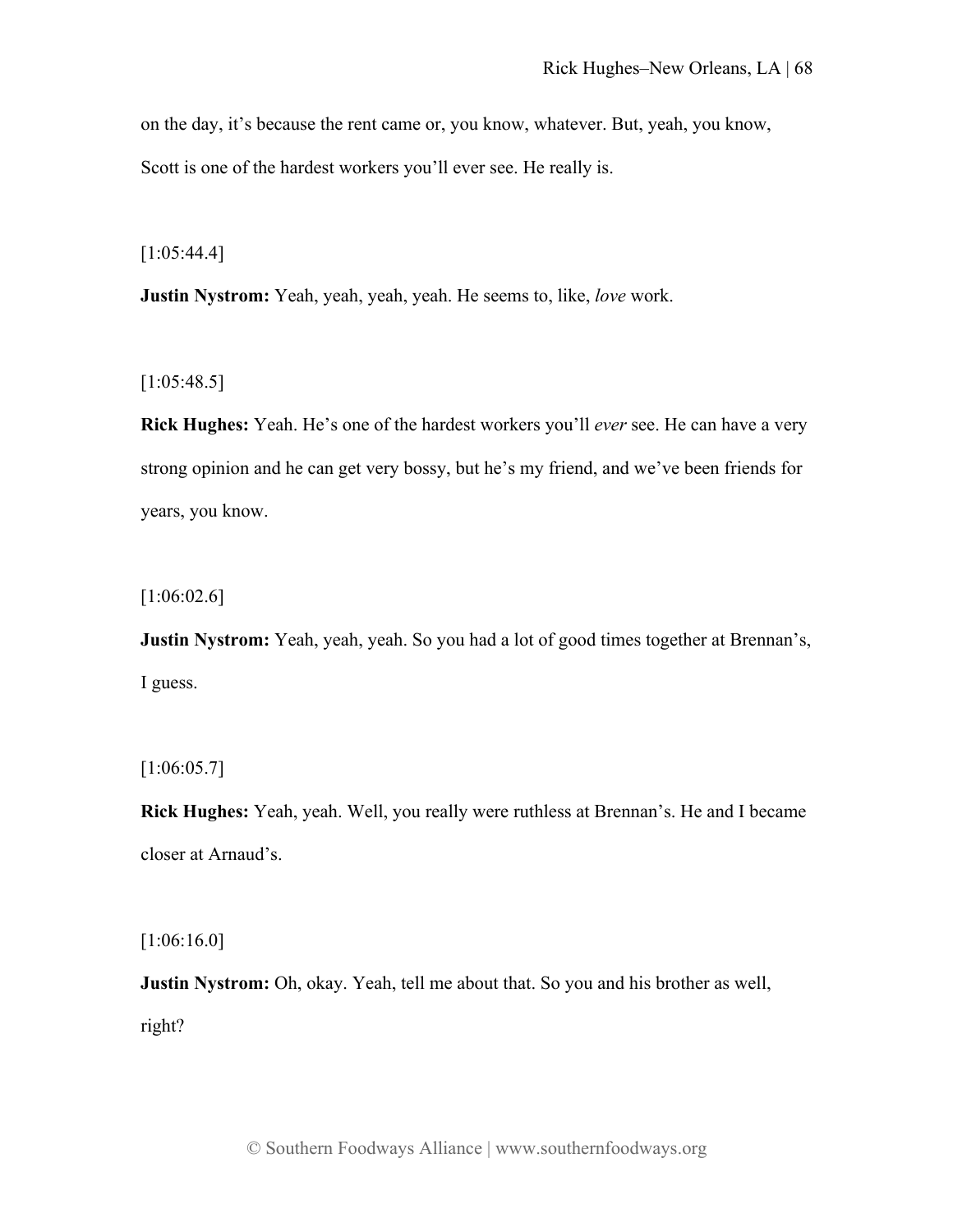[1:06:20.3]

**Rick Hughes:** Right. Well, his brother, after the storm, we had gone to Mississippi, and so Asia and I bought some land and a trailer and were staying there, and Jeff, Scott's brother, and his wife were living in Picayune. So Asia was working at—then it was called Casino Magic. Well, after the storm, it became Hollywood. And so when they were getting ready to open, they needed waiters for their high-end dining room, so Jeff and I went there and got the job and we worked together there.

Then I got lured to the Silver Slipper for a while, and I hated it there, but it was my own fault, you know. So I came back and went to Arnaud's, and Arnaud's, the first day that I was putting apps in, Arnaud's called me back and told me, "Of course I'll hire you, Rick," you know.

So I went back the next day. I hadn't even moved yet. You know, I hadn't even moved back to New Orleans yet. And they told me, "Take as long as you want," you know. "Whenever you're ready to work, just come on in and go to work."

So Asia and I moved, and I went to work at Arnaud's. I was on station one for, like, seven years, but Scott and Jeff, when Brennan's closed, they needed a job, and I said, "Well, you know, Scott, if you come here, you will make about 40,000 a year." And he's like, "Ah, you're blowing smoke up my butt," and stuff.

I was like, "No, man. I mean, that's, you know—."

So he came and he realized I was, you know, telling him the truth. So he was my front waiter for, like, I guess, about a year and a half, two years, and then he moved as a captain with his brother in the back room. And I just kept getting more and more stress because you're waiting on all these people, all these VIPs, and you have these notes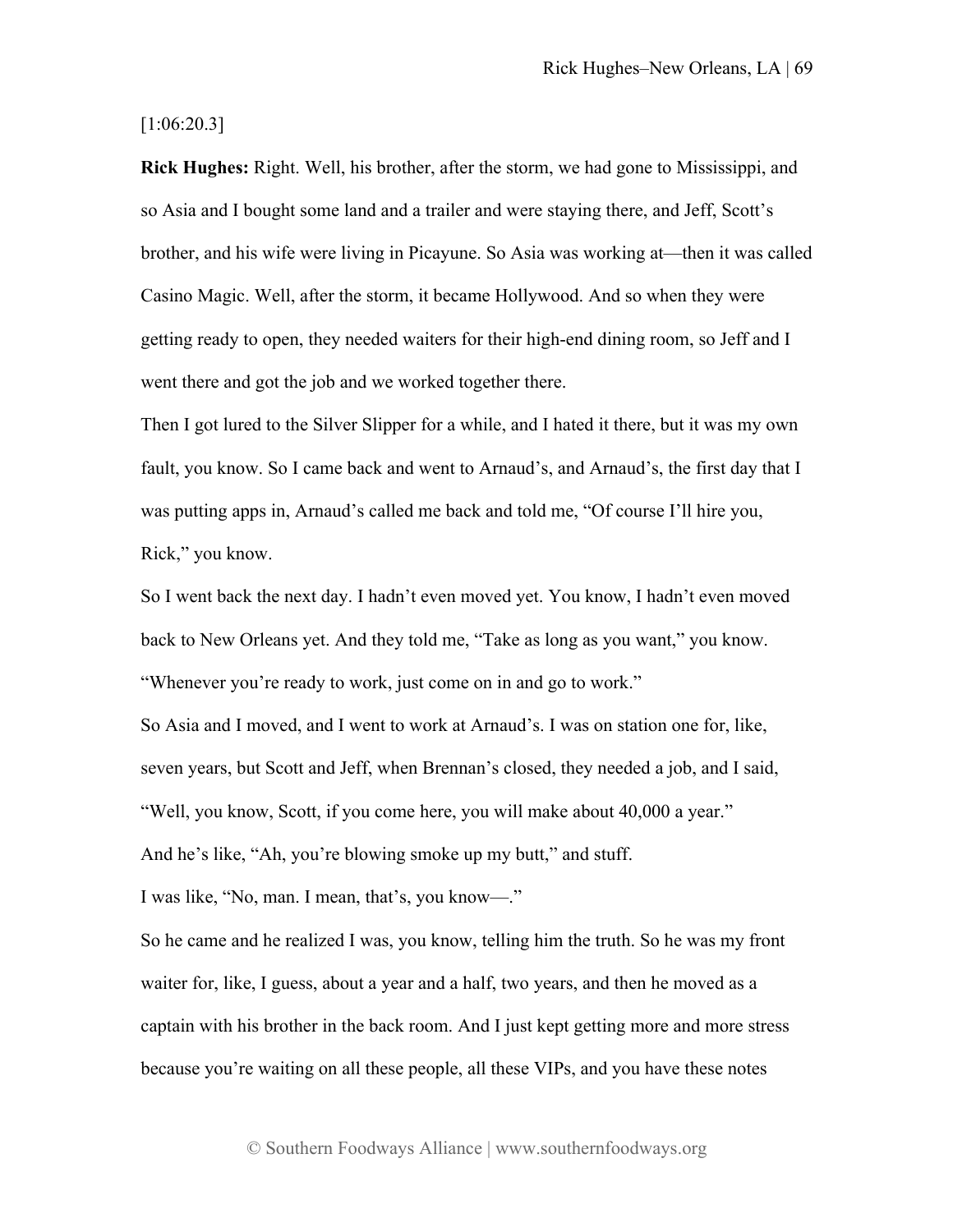called "see notes," which is "See this note. This one wants this. This one wants this done like this, this one like this."

The owners are *wonderful* people, I mean, just, like, the nicest owners you ever met, you know, and they were so nice to me, I started being overwhelmed, you know, because most owners, you know, you're like a chair or something, you know, I mean, better than that, but, you know, like a dog or something, you know. You know, I can remember every Thanksgiving, I had to wait on the Brennan's family, Mr. Pip and his sons and stuff, and I would get taken off of my very lucrative station and I'd have to go wait on them in the back room. And at the end of the day, they'd say, "Well, Rick, you want this food?" you know, that they didn't eat, you know.

And I'd be like, "No." And I'd be thinking, "No, I'm not your dog," you know. But Arnaud's was totally, totally different. I mean, you know, they were up there, but, you know, the management, everybody was just—you know, as long as you did your job, they were just great. And one day, it was Mother's Day and I was teaching Scott the ropes to be a captain, and I had this party, the Kolbs, that it was a party of twelve. They had Baked Alaska. Well, I was having Scott do all the paperwork and also coordinating these notes that I would have, so I'd hand them to him. Now, if it was me, you know, I'm a real nervous person anyway, I'd look at it like five or six times during the day, but he had it, and we were slam-dunked.

You know, I had to wait on [Tom] Benson, you know, like twice a year. You know, they'd put Benson and his very, very nice wife and the head priest that he had following him around all the time. But those were the kind of people that we had to wait on all the time, you know, anybody important, you know.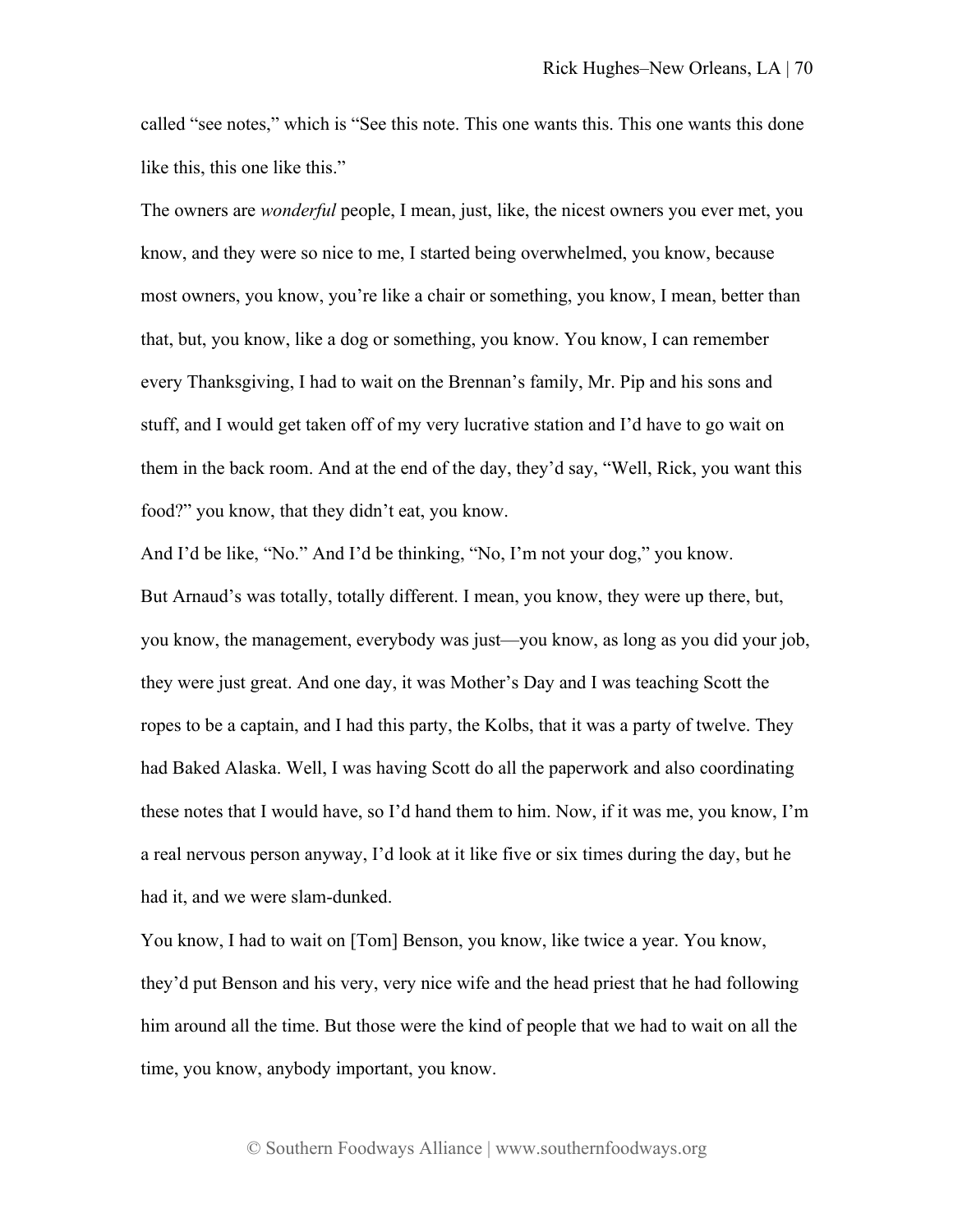Scott and I forgot about these people's Baked Alaska, and so Charles yells, "Rick!" you know, once they left, because Miss Katy [Casbarian] had known it, and I felt so bad about it that I just—and then I screwed up something else. This is after years of being on that area.

And then it was to the point that I just knew that I was going to do something wrong, you know, and I kept telling Charles, "Charles, pull me off this area. I really like everybody here. I don't *want* to do this," you know. And he wouldn't at first. And at last, he did, you know, and I went in the back with Scott.

But Scott left Arnaud's and got the job at Gabie's [Gabrielle's Restaurant], and he kept saying, "You know, Rick, these waiters here are stupid. They're *horrible*. They're just *worthless*. Come over and put in your app," you know. And by that time, I was ready to get out, not that anything that *they* had done. You know, it was *me*, you know, and I needed a fresh start, and so I kept going on by there, and at last, she gave me a shot, you know. And I've been there now, you know, a year, year and a half or something.

# [1:14:08.1]

**Justin Nystrom:** Mm-hmm, mm-hmm. It's a small place, of course.

### [1:14:09.7]

**Rick Hughes:** Yeah, but it's not all that stress, you know. You know, I had front waiter, back waiter, food runner, host, bartender, manager in the room, and you had to kind of manage everything but the manager, you know.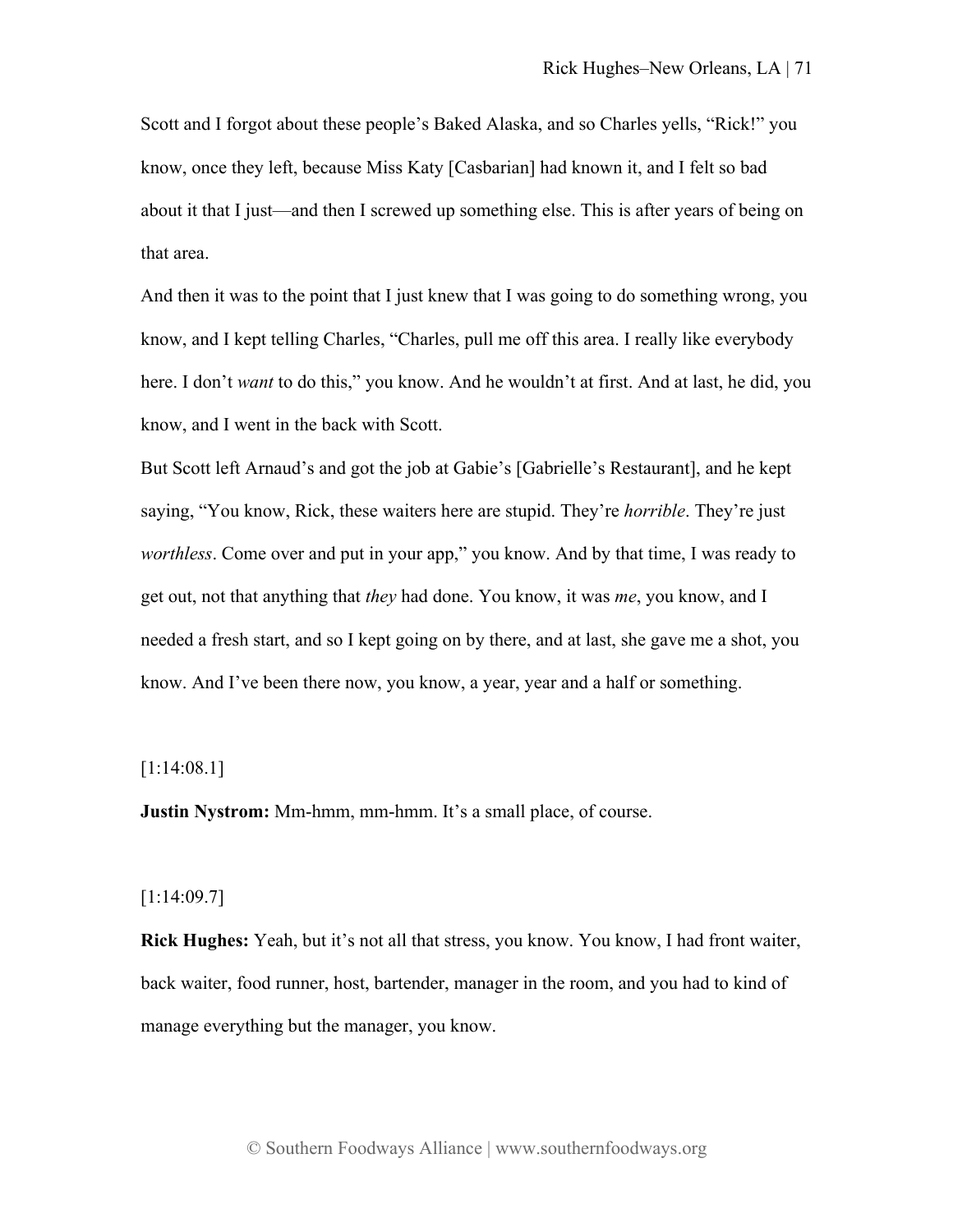[1:14:30.3]

**Justin Nystrom:** And, of course, Scott's brother dies on the job. He told me the story.

[1:14:33.6]

**Rick Hughes:** Right, yeah.

[1:14:35.2]

**Justin Nystrom:** Yeah, yeah. I mean, that had to have a pretty big impact on everyone.

[1:14:38.4]

**Rick Hughes:** Oh, yeah. Oh, yeah. He's waiting for Scott to do the paperwork at the end of the night and collapses, you know.

[1:14:50.2]

**Justin Nystrom:** Would you say that stress affected a lot of the people working there?

[1:14:54.3]

**Rick Hughes:** Oh, everywhere, yeah, everywhere, you know. I mean, if you get overwhelmed, it causes stress.

[1:15:05.3]

**Justin Nystrom:** Did you find a lot of people dealing with that stress in maybe negative ways or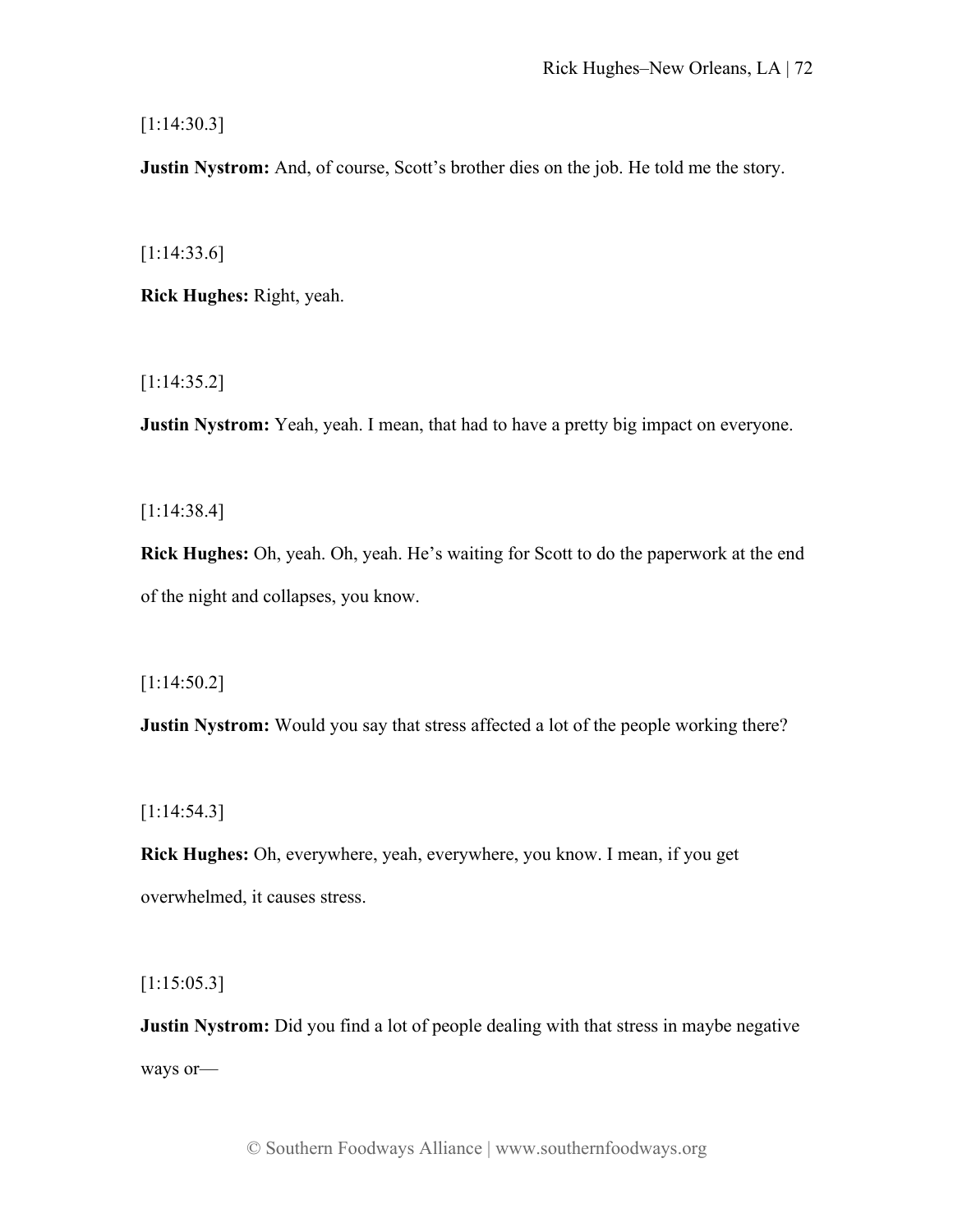[1:15:10.8]

**Rick Hughes:** You mean like drugs and alcohol?

[1:15:12.8]

**Justin Nystrom:** Yeah.

[1:15:13.3]

**Rick Hughes:** Yeah, lots! [Laughter]

[1:15:16.0]

**Justin Nystrom:** I wasn't trying to lead you.

[1:15:18.2]

**Rick Hughes:** Yeah, they had drugs and alcohol. You bet, yeah.

[1:15:23.5]

**Justin Nystrom:** Yeah, where was that—I mean, were there particular moments when that was a particularly bad thing? Is there an ebb and flow to it or is it just sort of constant?

[1:15:31.4]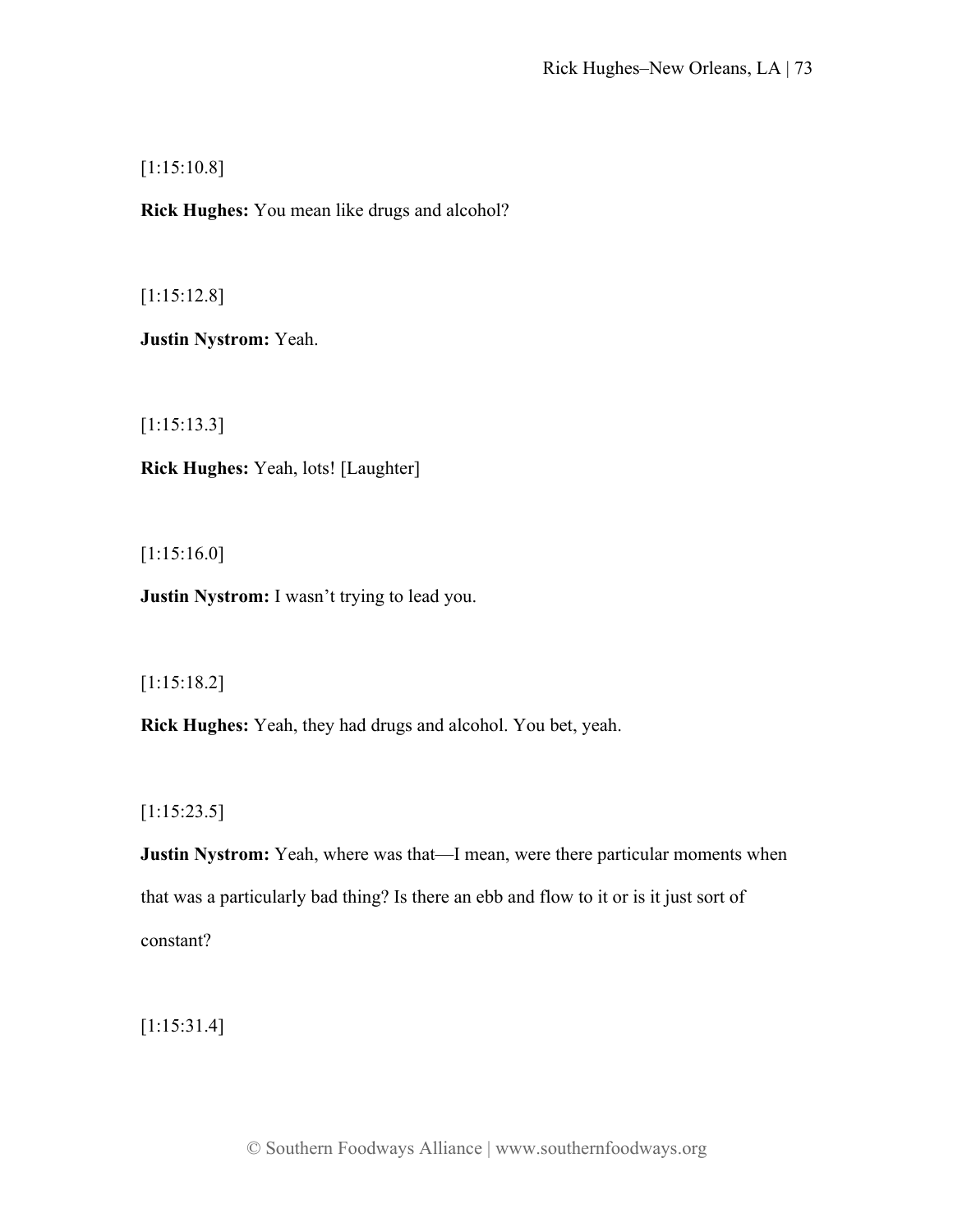**Rick Hughes:** When I worked at Commander's Palace, there were—I forgot to tell you about that.

[1:15:37.2]

**Justin Nystrom:** Yeah, tell me.

[1:15:39.1]

**Rick Hughes:** In the kitchen, they had—this is in between Christian's and some other place, maybe Broussard's, maybe.

[1:15:52.1]

**Justin Nystrom:** About what time frame?

 $[1:15:52.6]$ 

**Rick Hughes:** When Emeril [Lagasse] was chef.

[1:15:56.3]

**Justin Nystrom:** Okay, yeah.

[1:15:57.3]

**Rick Hughes:** And in the kitchen, you go in the kitchen and the dish people are like, "Man, I got powder. I got rocks. I got this. You'd like it." You know, I mean, this is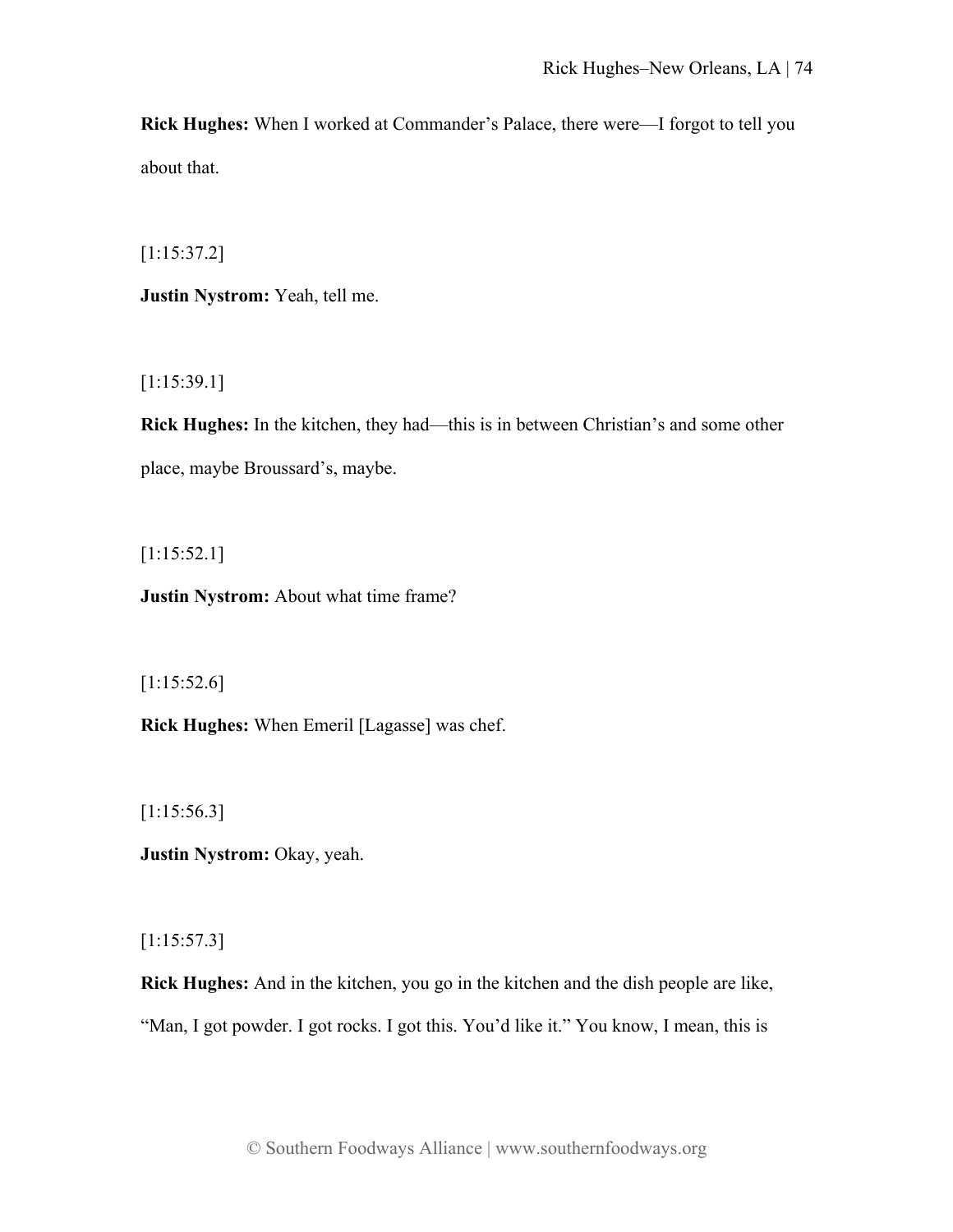Commander's Palace, world-famous, you know, beautiful, beautiful place, you know.

And I hated Commander's Palace. I just did.

[1:16:23.4]

**Justin Nystrom:** Was it just the way it was run or—

[1:16:25.6]

**Rick Hughes:** You had to work four doubles every week, and—

[1:16:32.2]

**Justin Nystrom:** A double being a shift, a meal shift?

[1:16:37.9]

**Rick Hughes:** A lunch and then dinner, yeah.

[1:16:40.8]

**Justin Nystrom:** Yeah, yeah, yeah, yeah.

[1:16:41.4]

**Rick Hughes:** And so if they were going to just leave it as that, that would mean you would have one day to rest, one day to do your shopping stuff—I was single—one day to, you know, hook up, you know. But it never was that, and, I mean, you worked *hard* at Commander's. And then you'd be finishing your last shift and there'd be a manager,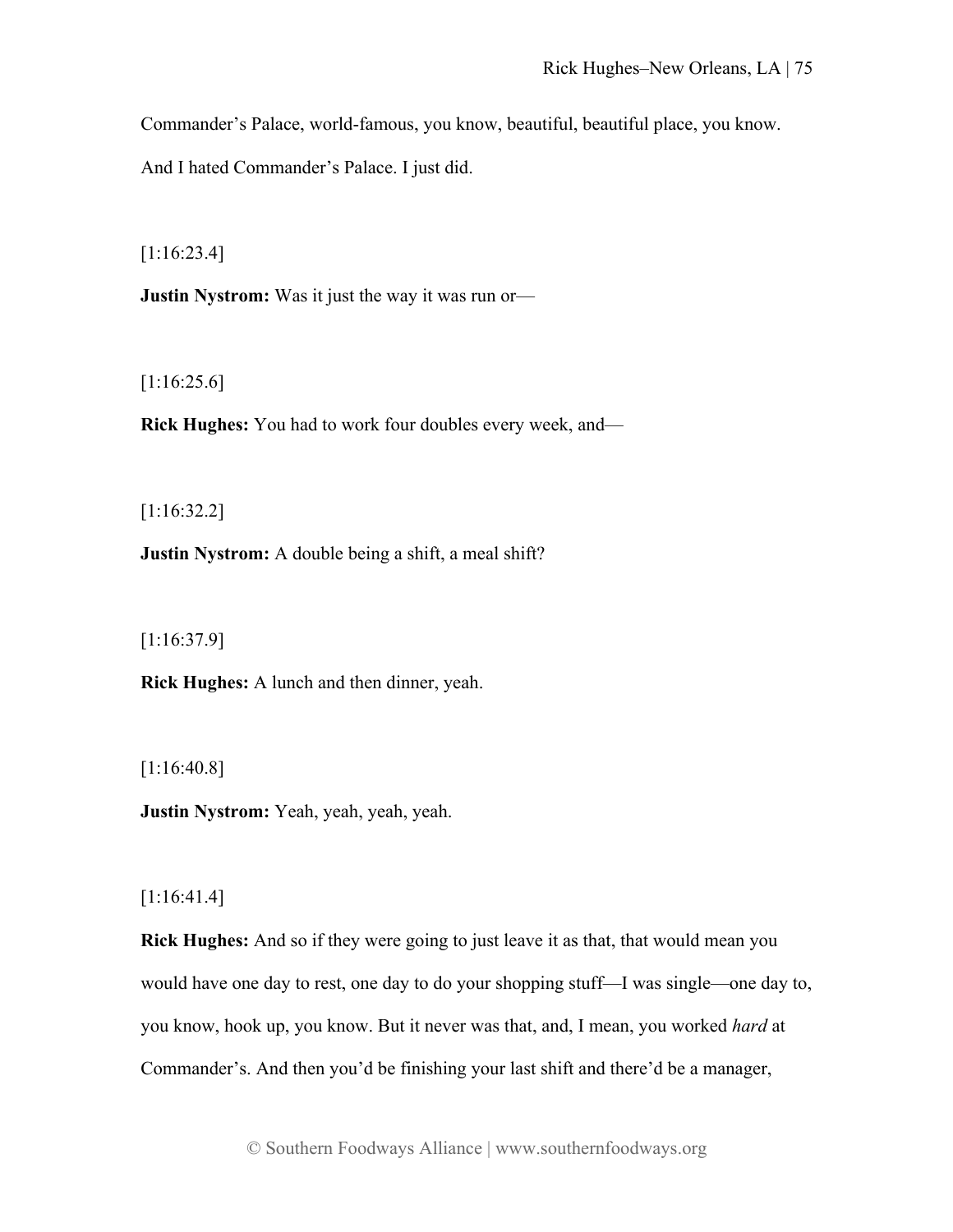"Rick, Rick, Rick, can you please come in tomorrow? The captain in the Garden Room isn't going to be there."

And you'd say, okay, well, the Garden Room, I'm going to make \$200. You know, "Yeah, I'll come in and do it."

And you come in and they say, "Well, Rick, that captain showed up. We need you for open patio," which means you have to set up that whole patio, all the dishes, and then if a bird craps on the table, you've got to change the whole thing out, and you *might* make eighty or ninety dollars, you know. And your whole team is like, "Oh, man, please get us out of here," you know?

And I just got to the point that I hated it. I had a front—I mean a back waiter. I had the only woman, at the time, waitress. Her name was Miss Doritha. And I would split tips evenly with them, you know. She'd tell me—you know, the captain was allowed to take ten, ten more dollars or something. And also I would share my side tips, which most of the captains wouldn't, and so I'd throw that in the pot too.

But I had a back waiter, his name was Kyle, and he was always lifting weights, which I used to do that, too, but he'd come in with these little skinny shirts, you know, and he was about that tall [demonstrates]. And I believe he was taking steroids, because he was bald and he was, like, in his twenties, you know, and he was, you know, already starting to bald. But he thought he was something. And I had this beautiful newlywed deuce, young guy and *beautiful* wife, just beautiful, you know, and they order a nice bottle of wine. I open it for them, pour it, and then Kyle comes up and he goes to the lady, says, "Ma'am, that wine matches your red, red lips."

And I says, "Mr. Kyle, could you come here for a minute?"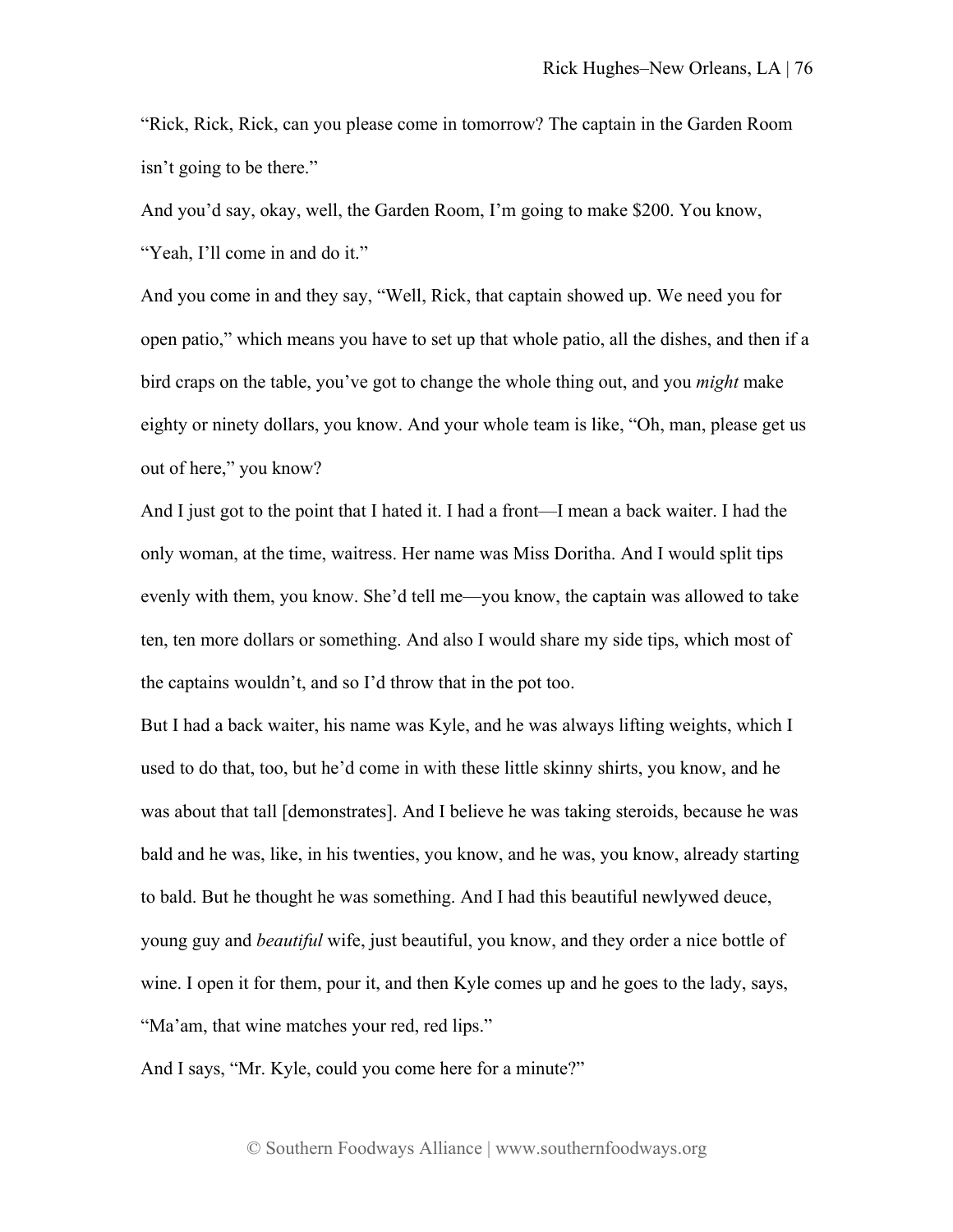And I brought him to the side and I said, "Motherfucker, don't you *ever* talk to any of my guests anymore. Don't even *talk* to them. You're not allowed to talk to them," you know. And so I went up, and the following day, I went to the manager and, you know, told him. And I said, you know, "He's a kid. He doesn't know any better, but can I make a nametag that says 'Lips'?"

And so when the guy came in, you know, and he has a jacket on the thing and he's walking around doing this [demonstrates]. I went and switched the tags. It took him several days to realize why everybody was, "Hey, Lips. Hey, Lips," you know. [Nystrom laughs.] I mean, he was that dumb, you know?

[1:20:36.8]

**Justin Nystrom:** Yeah, yeah, yeah. That's great, that's great. So Commander's didn't work out so well?

## [1:20:41.8]

**Rick Hughes:** I didn't like it. It was a wonderful place, wonderful food, you know. There was a lot of drugs going on there. At that time, there was probably everywhere.

[1:20:55.1]

**Justin Nystrom:** Yeah, yeah. And this would have been, if Emeril were there, the [19]80s?

[1:20:57.8]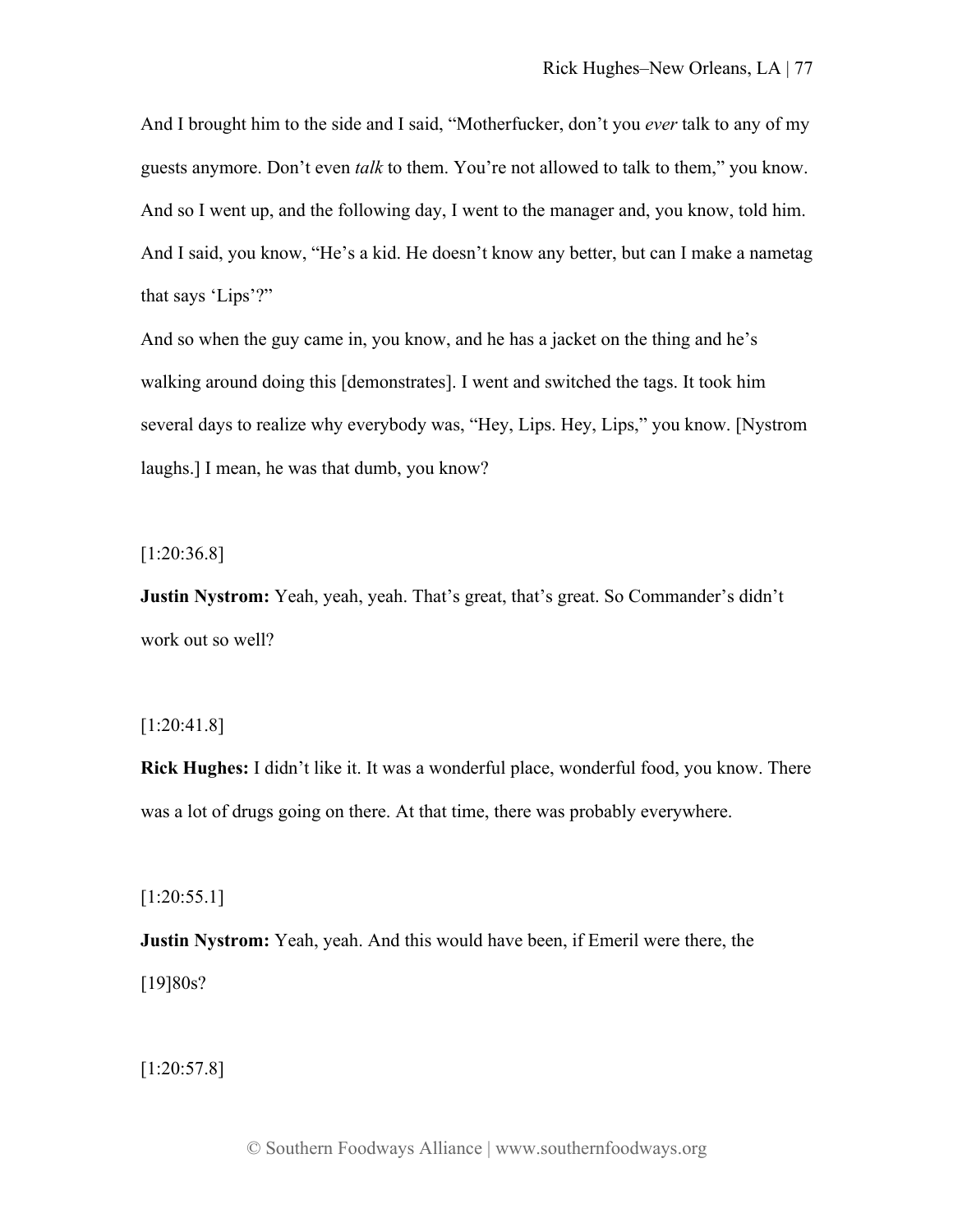**Rick Hughes:** Yeah.

[1:20:58.8]

**Justin Nystrom:** Yeah, yeah, yeah, yeah, yeah.

[1:21:00.4]

**Rick Hughes:** Yeah, he might have even—yeah.

[1:21:04.3]

**Justin Nystrom:** Yeah, yeah. So tell me about seasons in New Orleans. We all know that summer can really be a drag.

[1:21:15.0]

**Rick Hughes:** Summer is a drag now, right now.

[1:21:18.4]

**Justin Nystrom:** Yeah, yeah.

[1:21:20.2]

**Rick Hughes:** It really depends on the place. Like, Arnaud's does really good up until July, and then July and August is bad. Last year at Gabie's, we did great during the summer. I mean, you know, now that everybody's tried it, now it's not, you know, the place that we have to go and try because it's new, so this summer sucks, you know.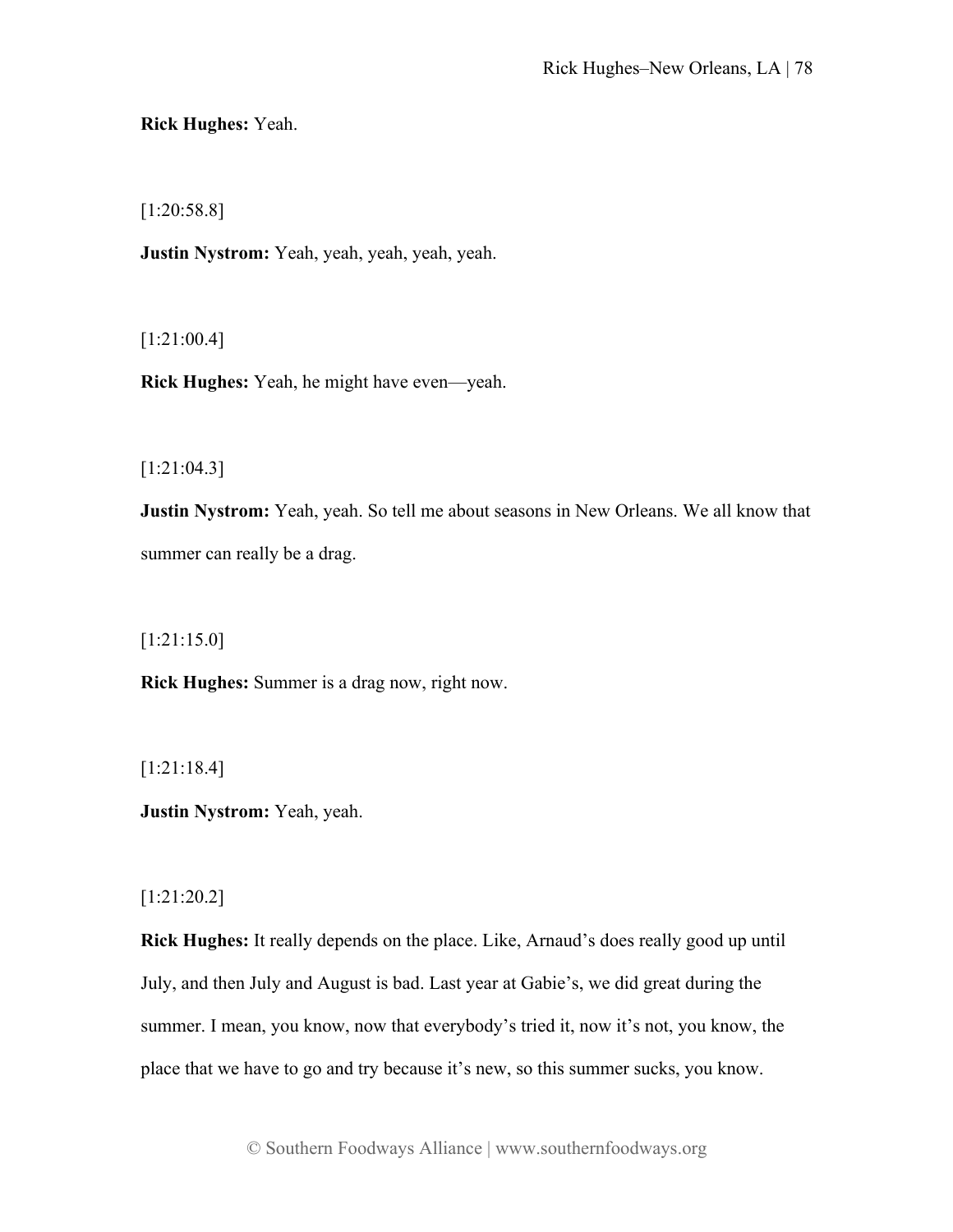## [1:21:56.4]

**Justin Nystrom:** Yeah, yeah, yeah.

## [1:21:58.3]

**Rick Hughes:** But, you know, I actually make more money at Gabrielle's than I did number-one station at Arnaud's. One night at Arnaud's, Charles comes to me as we're closing and said, "Rick, you can't leave. Your team has to stay here." And Asia had already gotten off of work and she was waiting on me. So it was the incoming and the outgoing NBA commissioners. They were in New Orleans for that, and so they couldn't make it there till like 11:30. It was twelve people. And then Carmelo Anthony, his bodyguards, his wife, and his son come in, too, and I've got to wait on them too. This is like—so they don't even get—and the kitchen had to stay there too. So they didn't even get started till, you know, after midnight, you know, so we got out of there at like 2:00 in the morning. Poor Asia's laying on a bench somewhere, you know.

[1:23:12.0]

**Justin Nystrom:** Enough of that, huh?

# [1:23:15.1]

**Rick Hughes:** Yeah. No, I mean, you know, it was one of those rare things, you know.

[1:23:21.3]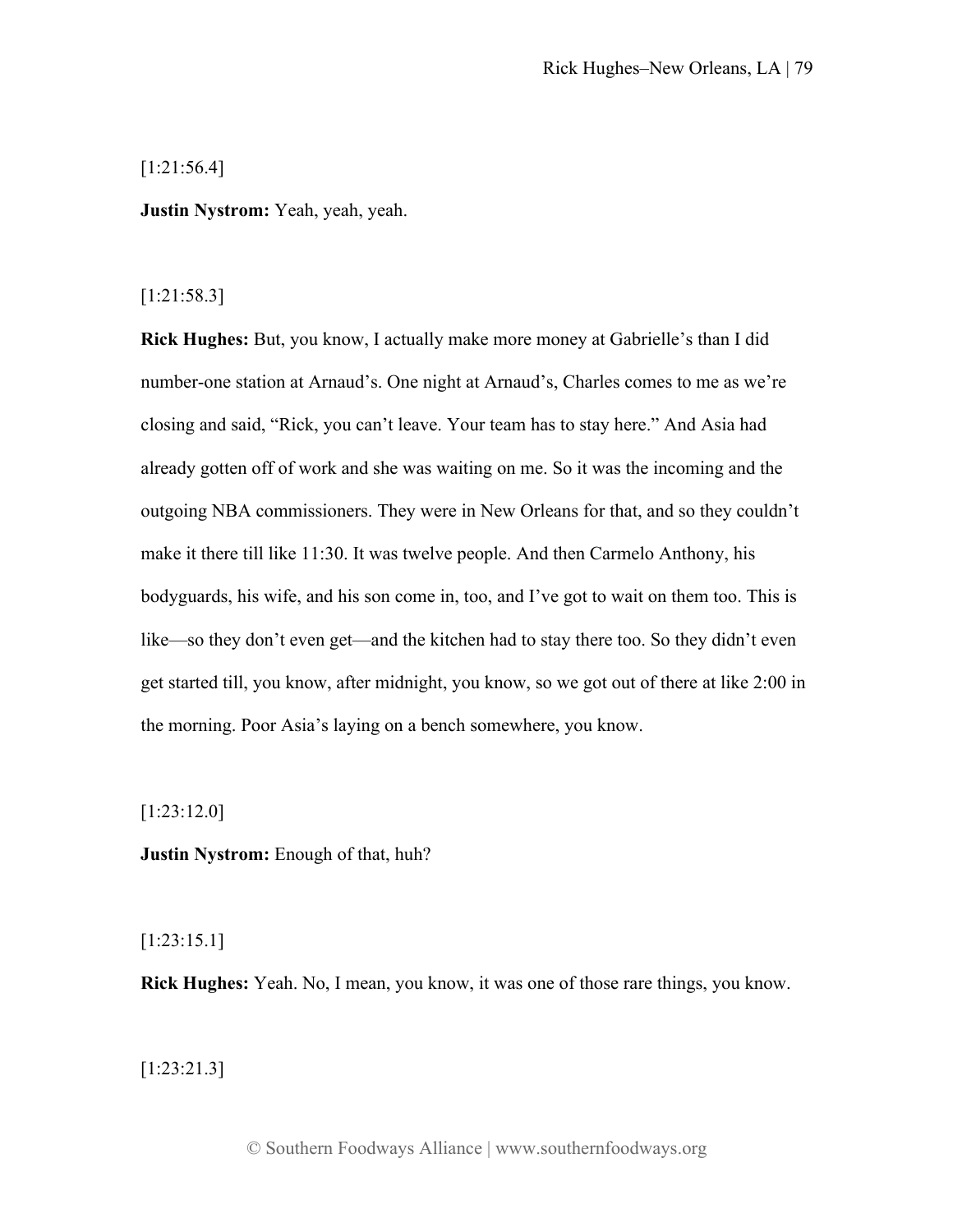**Justin Nystrom:** So, now, what about Jazz Fest? How are your feelings about Jazz Fest?

[1:23:27.9]

**Rick Hughes:** I mean, the people are good, but they just come in late, you know. They all come in late because they've been out there, you know. And Essence Fest doesn't bother me. We don't get many of them, you know, in any of the places that I've worked.

[1:23:49.8]

**Justin Nystrom:** Because that was very controversial, because a lot of places used to close for Essence Fest, right?

[1:23:53.0]

**Rick Hughes:** Right. And they're not bad, you know, people at all. The one where it is bad is the Bayou Classic, and it's not the kids; it's the people coming from the bad areas of town to mingle with those kids. That's what makes it bad, you know. But Essence Fest, usually, you know, the people are nice. They're educated, you know. I've always found that an educated black person will tip you just as good as a white person, better than most, you know, if they're, you know, educated. If they're not, they won't, you know. They don't realize that ten dollars on a two-hundred-dollar meal isn't good, you know. [Laughter]

[1:24:46.4]

**Justin Nystrom:** Yeah, yeah. So Mardi Gras—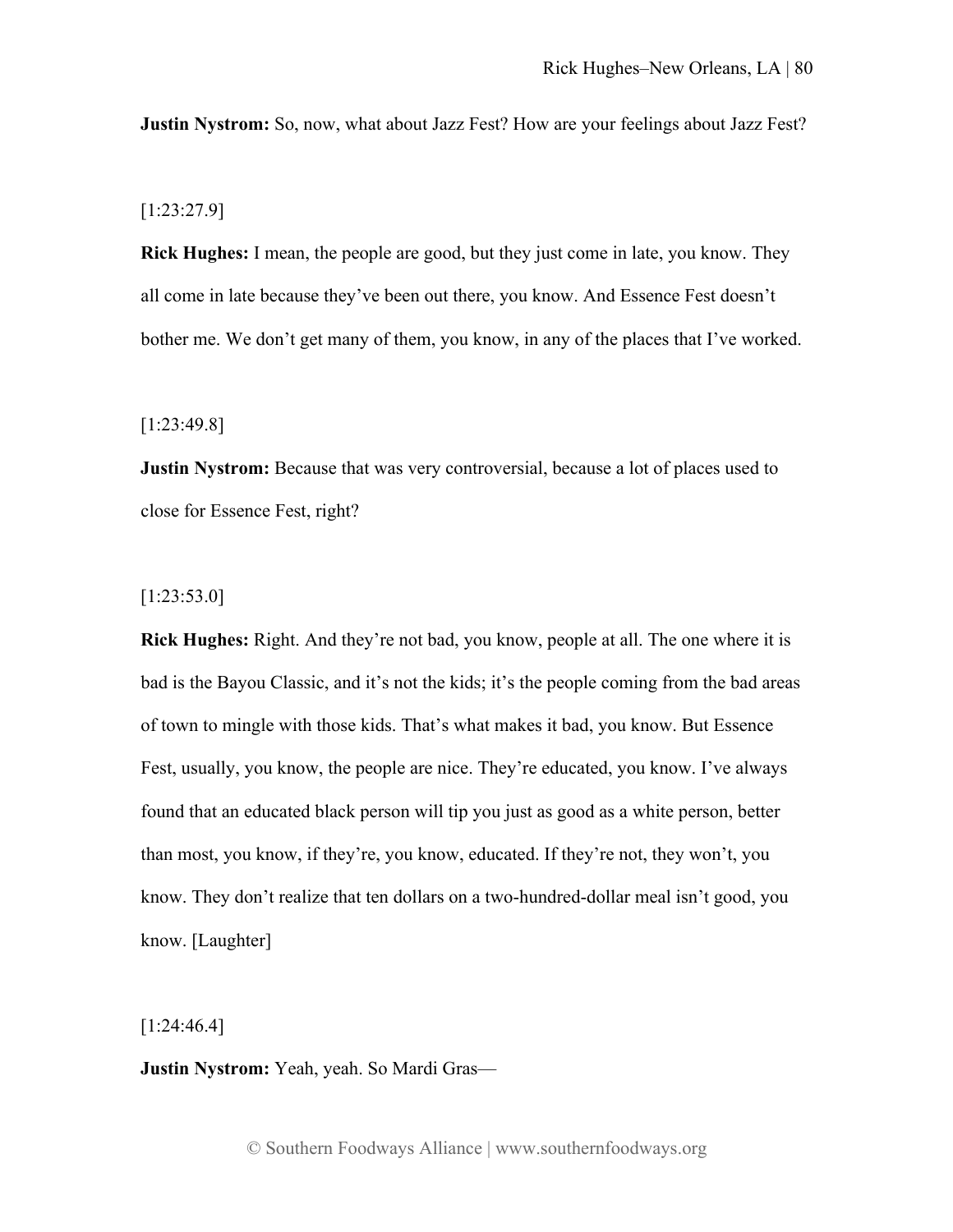[1:24:49.6]

**Rick Hughes:** I hate Mardi Gras.

[1:24:51.1]

**Justin Nystrom:** You hate Mardi Gras?

[1:24:52.2]

**Rick Hughes:** I hate it. I despise it.

[1:24:54.2]

**Justin Nystrom:** Yeah, yeah, because different people have given a different answer about Mardi Gras.

[1:24:57.7]

**Rick Hughes:** Depends upon where they're working.

[1:24:58.8]

**Justin Nystrom:** Yeah. So tell me about that.

[1:25:00.8]

**Rick Hughes:** If a person's in a bar working, you know, they're making money hand over fist. If they're in some little dive, they're making hand over fist, you know, because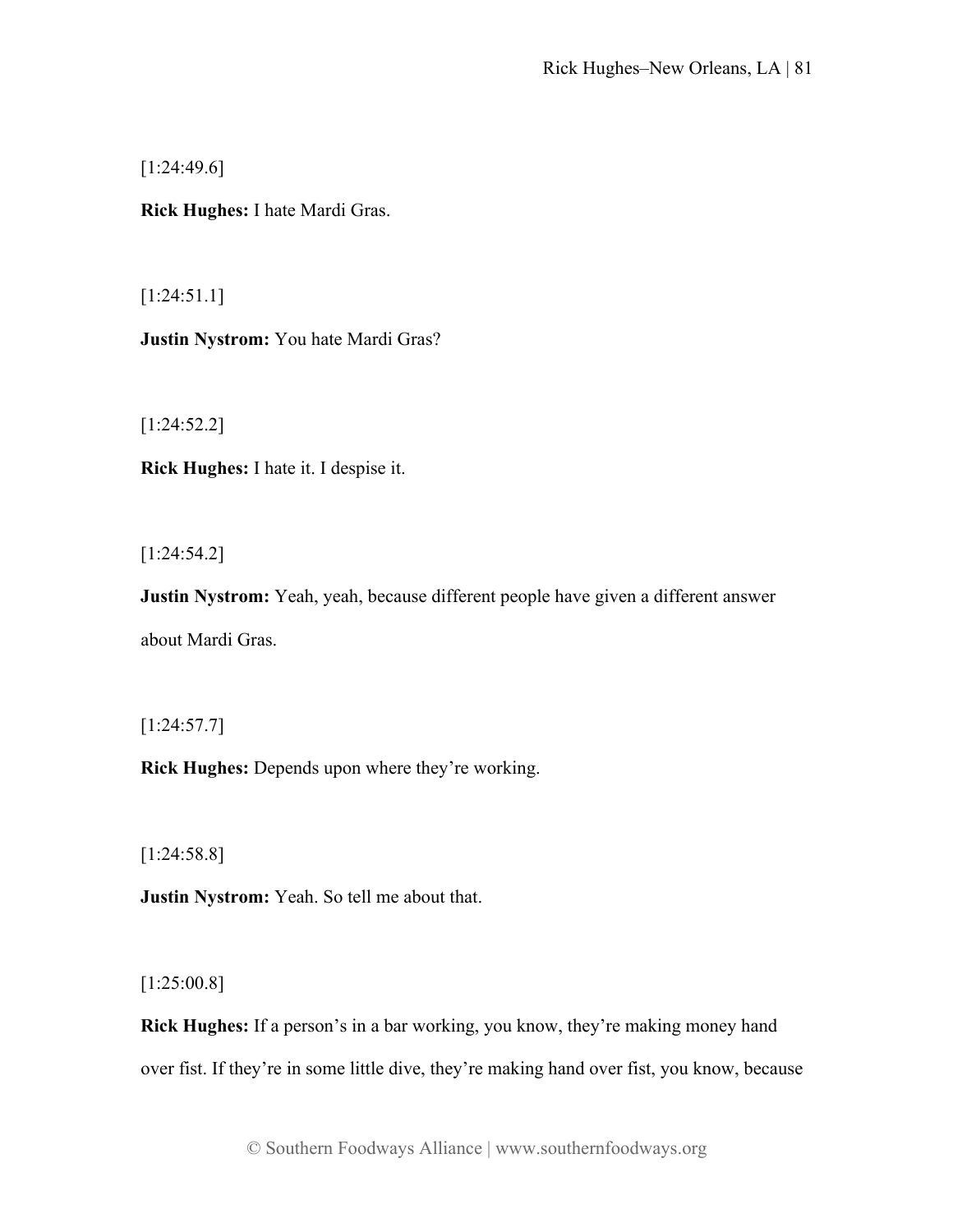the prices are low. If it's a high-end place, you get mostly drunks trying to use the toilet or people go into TMS, toxic menu shock, you know, when they look at the menu, and, you know, then you have to do the whole table, you know. And during Carnival, you're looking for one decent table a night, one decent table, because most of the time, they're like trash, you know, foreigners that don't tip, you know, or drunks that just cause a scene, you know.

[1:26:03.0]

**Justin Nystrom:** Toxic menu syndrome.

[1:26:05.2]

**Rick Hughes:** Toxic menu shock, you know.

[1:26:07.5]

**Justin Nystrom:** Shock. [Laughter] Is that a common term or—

[1:26:10.7]

**Rick Hughes:** It is for me. TMS, yeah. [Laughter]

[1:26:13.7]

**Justin Nystrom:** Did you have anyone else pick that up or—

[1:26:16.5]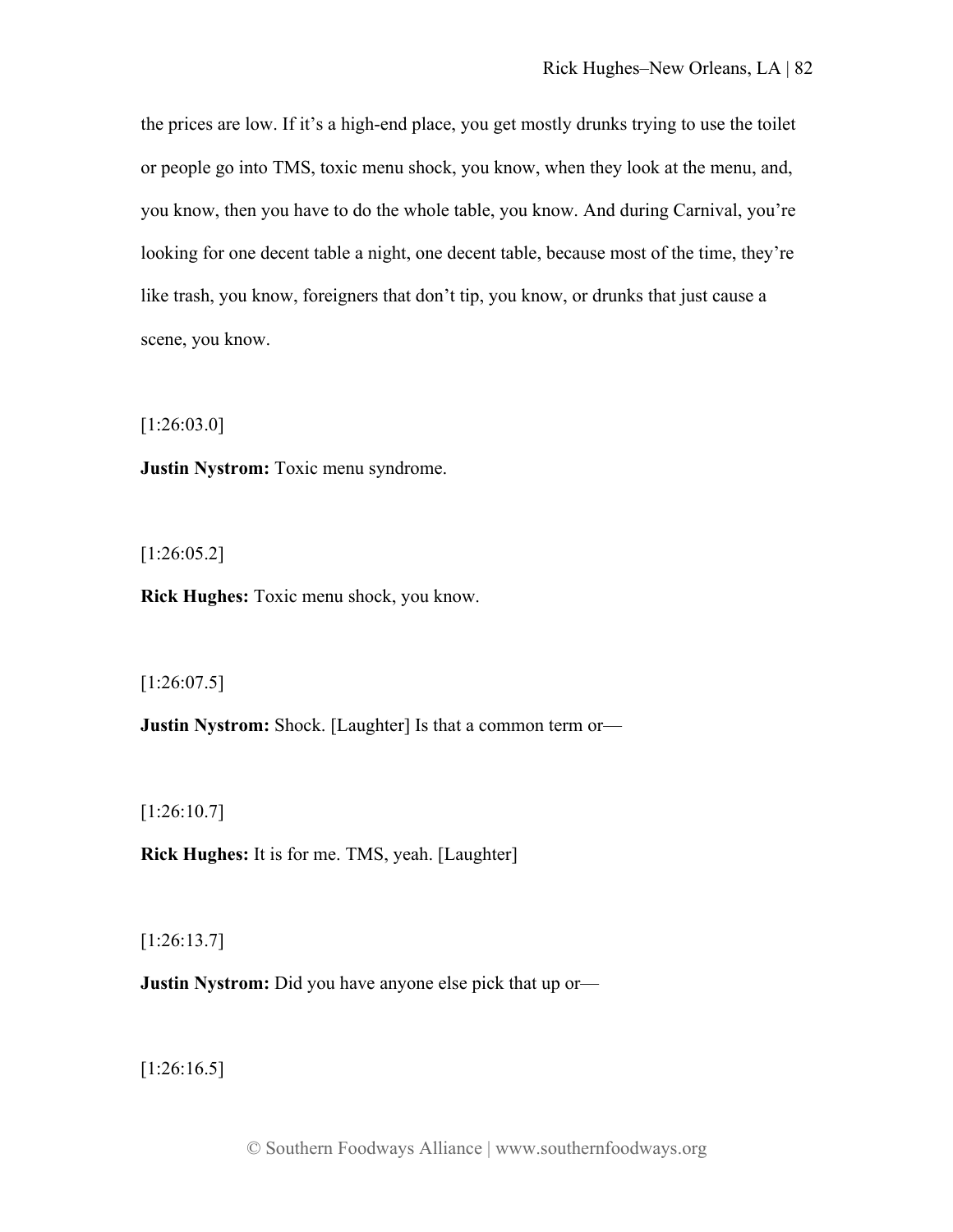**Rick Hughes:** Yeah, Gabie [Sonnier] and Victor [Pizarro] and them know it, yeah, [Laughter], and, of course, Scott, you know. Yeah, probably all of Arnaud's knows it.

[1:26:28.7]

**Justin Nystrom:** [Laughter] I think I know what you mean, but just for the sake of somebody reading this transcript, what do you mean by that?

[1:26:37.1]

**Rick Hughes:** When they open the menu and their eyes dilate when they look at the prices, and they close it up and they, "Oh, I just remembered I have to go someplace else," or, "I just ate. Can I have a cup of soup, please?" And those are the worst, because then, "Oh, I wasn't really hungry. Boy, this bread is delicious, Rick," and then look at you, you know, and they've already ate the whole loaf of bread, you know, and they want you to go get them another one for free, you know. [Laughter]

[1:27:18.2]

**Justin Nystrom:** Oh, my gosh. Yeah, I could see that happening at some places certain times of year. How about the Saints?

[1:27:26.5]

**Rick Hughes:** The Saints?

[1:27:28.3]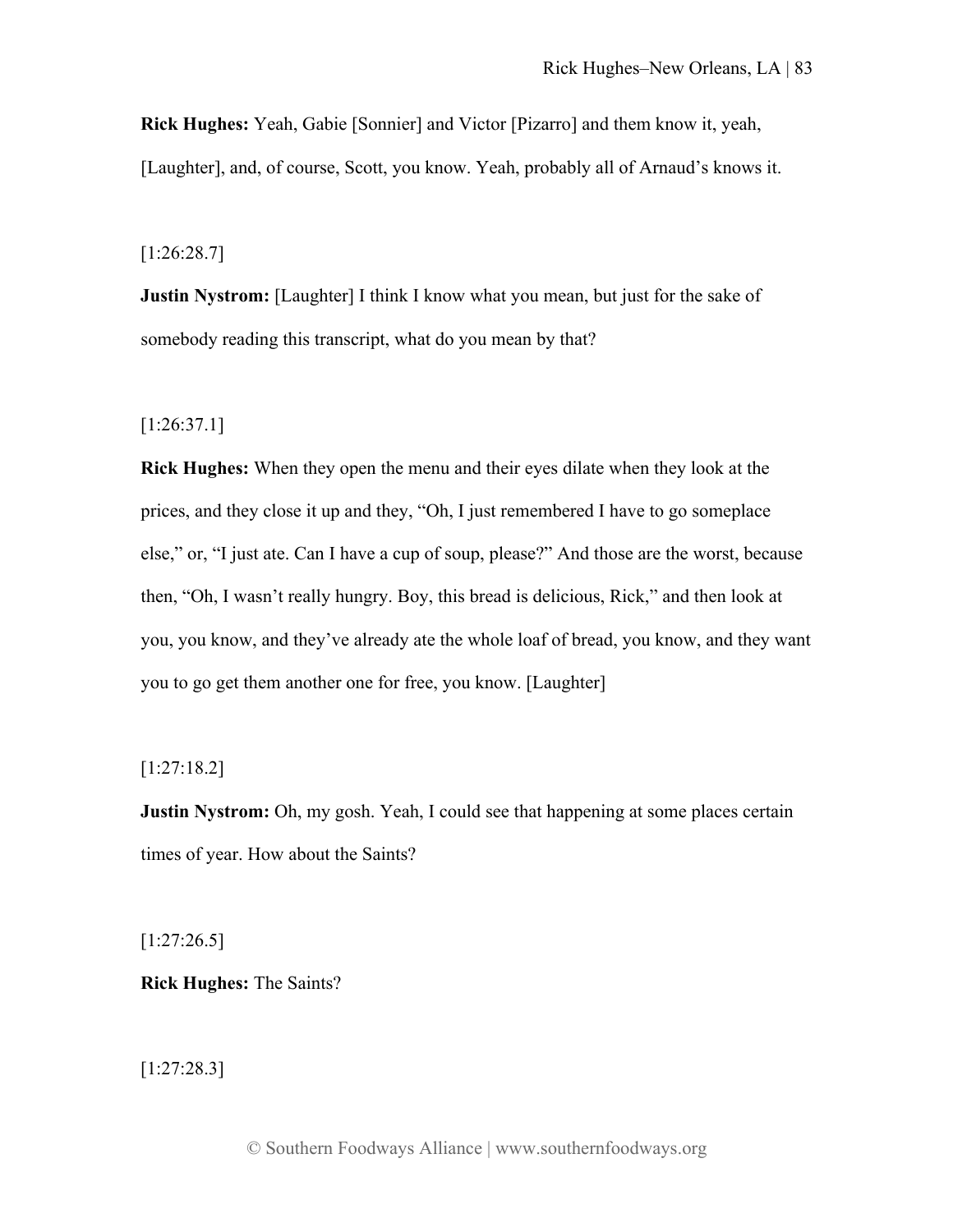#### **Justin Nystrom:** Yeah. I mean—

## [1:27:29.8]

**Rick Hughes:** Oh, yeah, whenever the Saints play, if they win, you know, you're going to get bombarded, especially if it's a noon game. If they lose, you know, not as much, but, you know, the other team's people come in, you know. Yeah, the Saints are great for business. Hopefully, the Pelicans will be, too, now.

## [1:27:54.2]

**Justin Nystrom:** Yeah, yeah. So I had a friend who waited tables that said he always loved when the Saints played San Francisco.

### [1:27:59.0]

**Justin Nystrom:** Oh, yeah. The 49er people are great. You know, they're great tippers. The Bears people are great. The Falcons, eh, off and on. [Nystrom laughs.] You know, I mean, you know, I mean, it's Georgia, you know. You get good ones and you get bad ones.

One of the best tips that I had gotten was Wayne Huizenga. He was the owner of the Miami Dolphins at the time. They had me leave my area at Brennan's to go wait on them, party of thirty, and he gave me like 35 percent on the bill, and he was just as nice as he could be. I mean, he was, like, the best owner you ever wanted to meet. He was bald. He had just a little bit of hair here [demonstrates]. And when he laughed, it was, like, a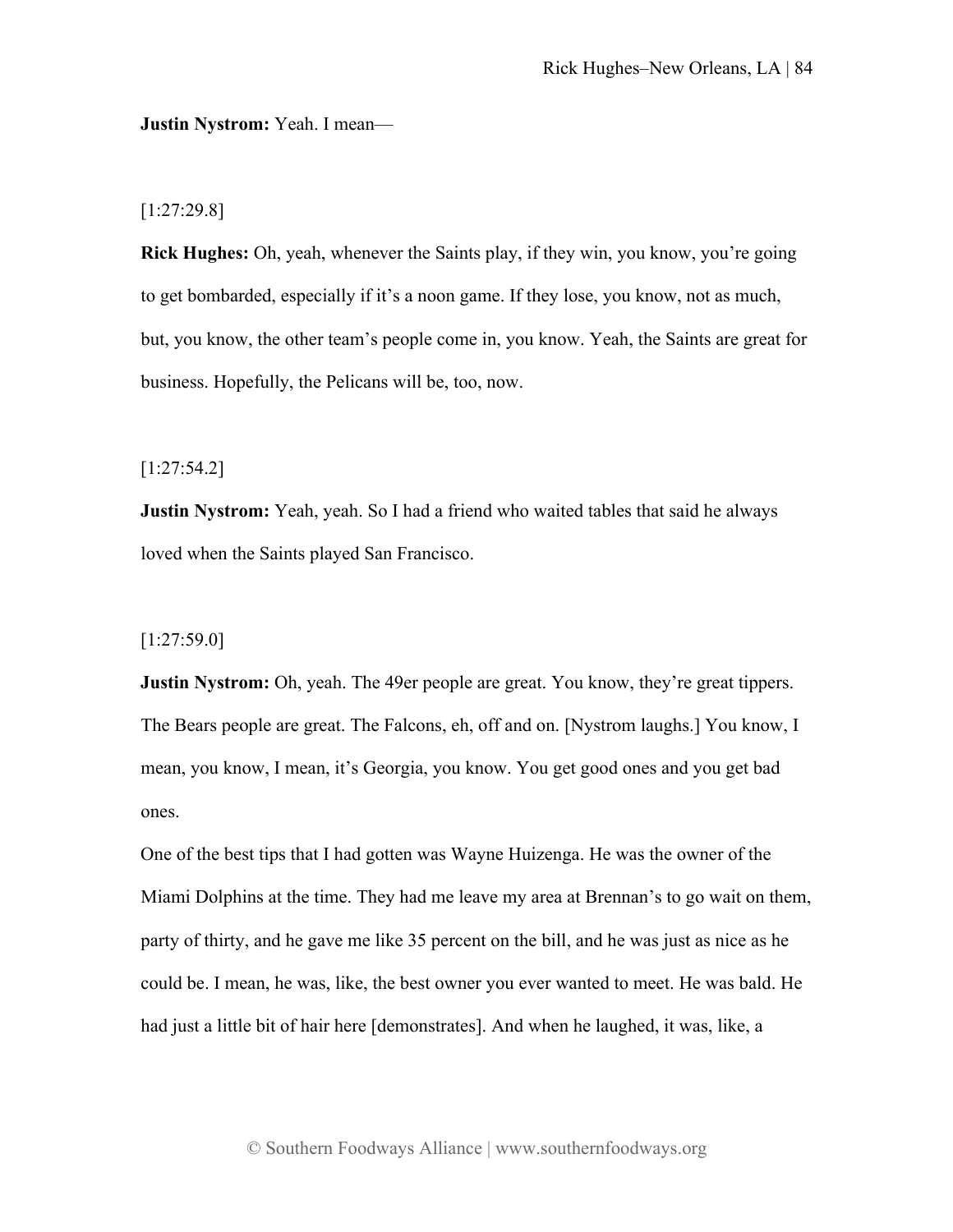genuine laugh, and his face would kind of scrunch like a big frog or something. I mean, he was just wonderful, you know, just a genuine person.

Probably other than Benson, probably the other cheapest one that I've ever waited on was Jerry Jones. The Brennans would give him the meal, and I waited on him, his sons, and his wife. And Jerry likes Dom Pérignon, vintage Dom Pérignon, so, of course, I went and got it for him. You know, this is right after he'd paid Deion Sanders \$35 million or something, which, back in those days, was a lot of money, and they were doing Pepsi commercials together and stuff. He was all over, on everybody's television. So anyway, his bill was like 500 bucks. Everybody in the main dining room was, like, looking at him, I mean, you know, and he's eating it up, you know? And he's about that much [demonstrates] taller than I am, and he's a big guy. His sons are big too. And he says, "Rick, bring me the bill."

And I says, "Sir, the Brennans have already picked it up for you."

And he was all ready for me. He says, "Well, thank you, Rick." And he reaches his hand out. I could see a little green there, so I'm like that [demonstrates], you know, and I could feel the money there. And I'm walking through the dining room and I'm thinking it's got to be at least 100. He didn't pay for nothing, two bottles of vintage Dom, you know. And I opened up, there's a twenty there, so I'm doing this to get at the hundred that I was sure was under, and it wasn't. I looked around like in shock, and the whole dining room saw me, and I was like, "Oh, fuck. I'm in trouble now." [Nystrom laughs.] You know? And he knew what it was, so he got up and went to the toilet, and his oldest son, the one that's gray-haired now—he wasn't then—he come up and he says, "Here, Rick." He says, "Dad's just cheap like that," and hands me a ten.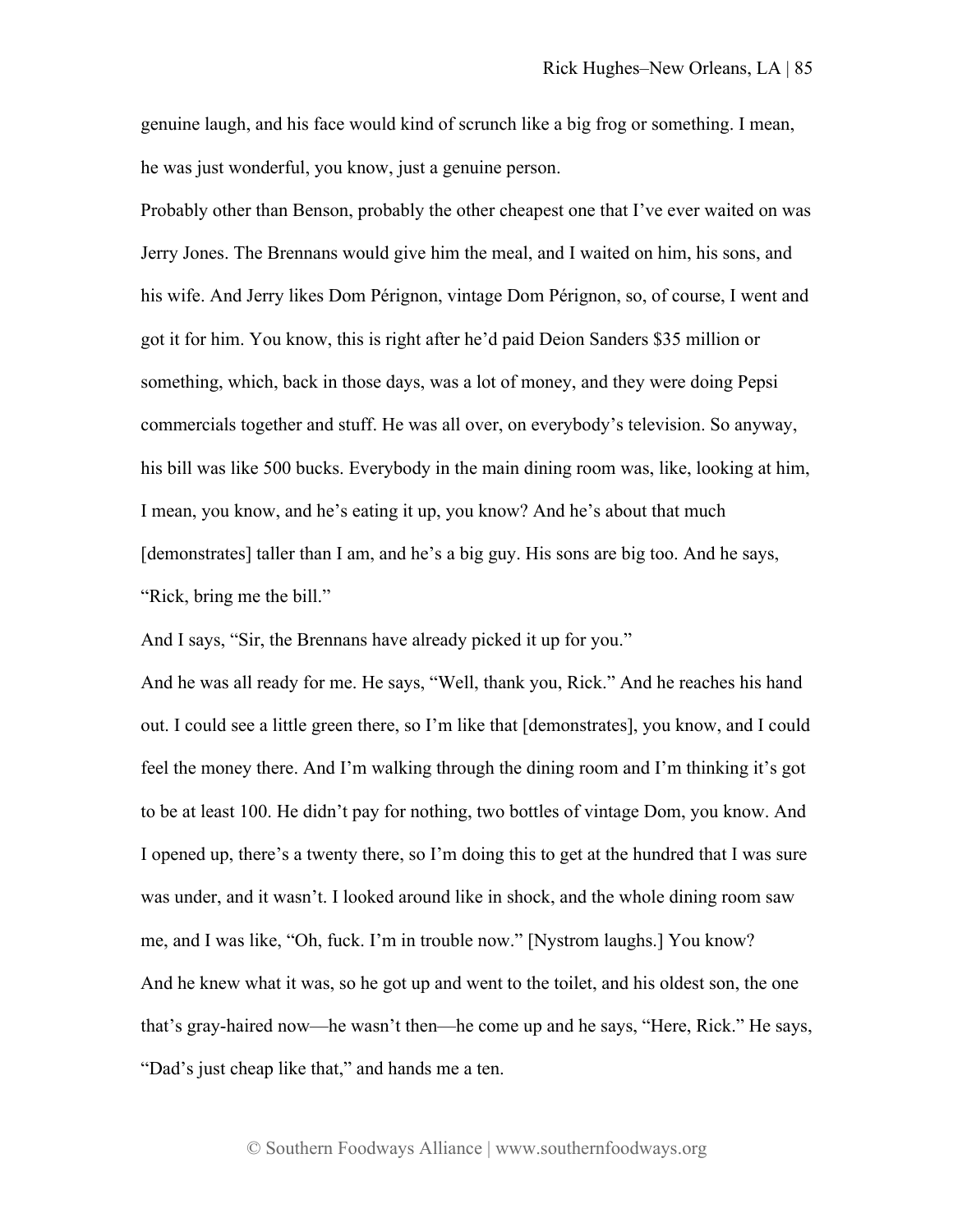I'm like, "Boy, the apple doesn't fall far," I was thinking to myself. [Laughter]

[1:31:30.0]

**Justin Nystrom:** Oh, my.

[1:31:32.5]

**Rick Hughes:** But Benson's bad too. I mean, he was, you know, bless his soul. He was rough.

[1:31:37.8]

**Justin Nystrom:** Yeah, yeah, yeah.

[1:31:39.4]

**Rick Hughes:** Yeah.

[1:31:40.2]

**Justin Nystrom:** That's great stuff. So Mardi Gras is bad, Jazz Fest could be good but late, Saints—any other times of the year that you just really prefer?

[1:31:50.5]

**Rick Hughes:** You know, Chris Ansel had a saying that I found really works. Whenever the weather turns colder, the people are going to come out and eat. If it's raining and they're out in any weather and they're already out, they're going to go out and eat. If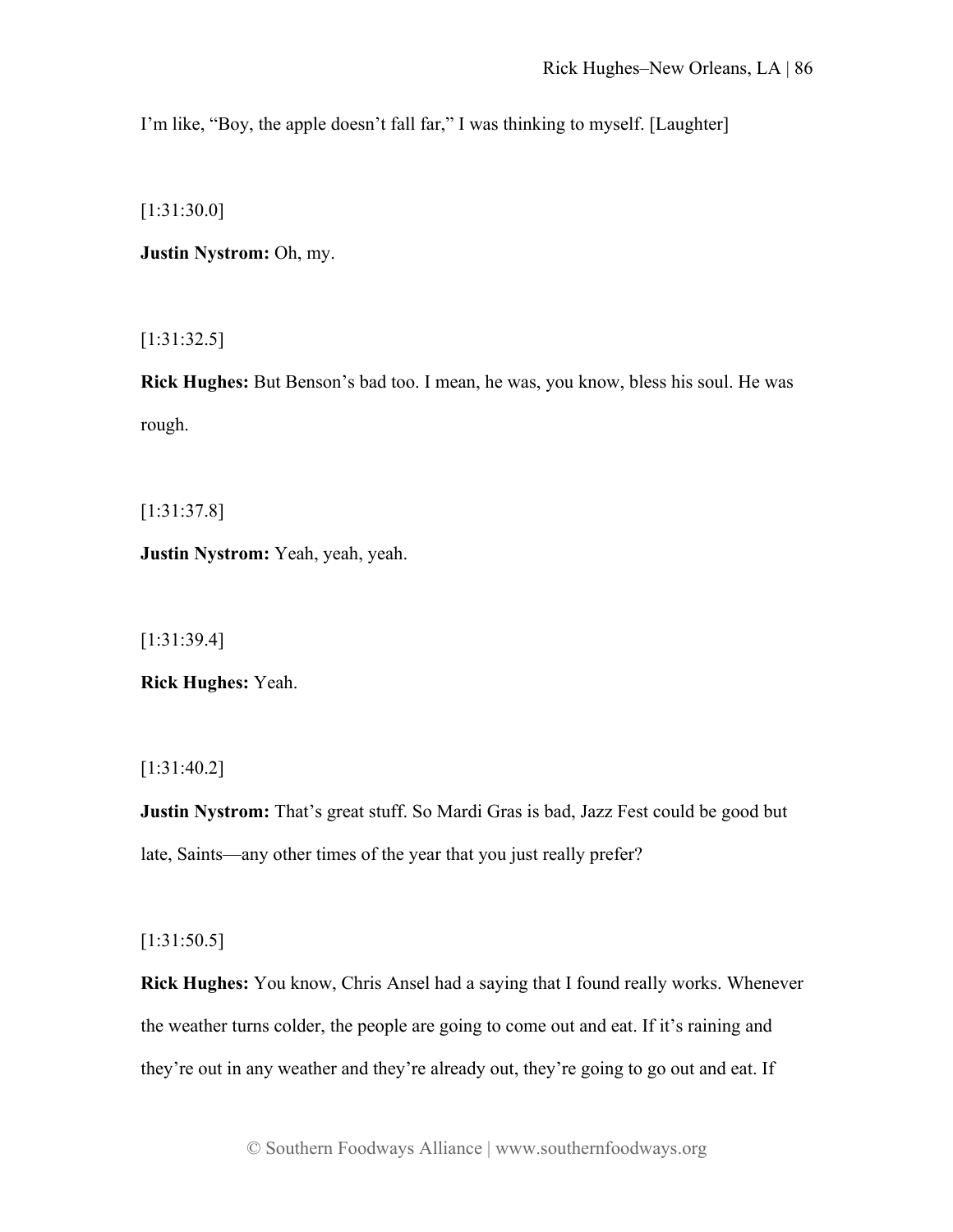they're in their rooms, they're going to eat there. That's, you know, just the way it is, you know.

[1:32:26.4]

**Justin Nystrom:** We're running on an hour and a half, but I wanted to shift some—I've got a few things that I was hoping we could touch on.

[1:32:35.2]

**Rick Hughes:** Sure.

[1:32:36.2]

**Justin Nystrom:** You've been waiting tables a long time. Do you find your customers well, first off, before I talk a little bit about customers, would you describe what you do as a performance?

[1:32:48.2]

**Rick Hughes:** At times, yeah, unless you're really, really busy, and then all you're doing is just making sure, you know, you serve them, you know.

[1:33:00.7]

**Justin Nystrom:** Yeah. Are you the same person in the dining room as you are at home?

[1:33:04.6]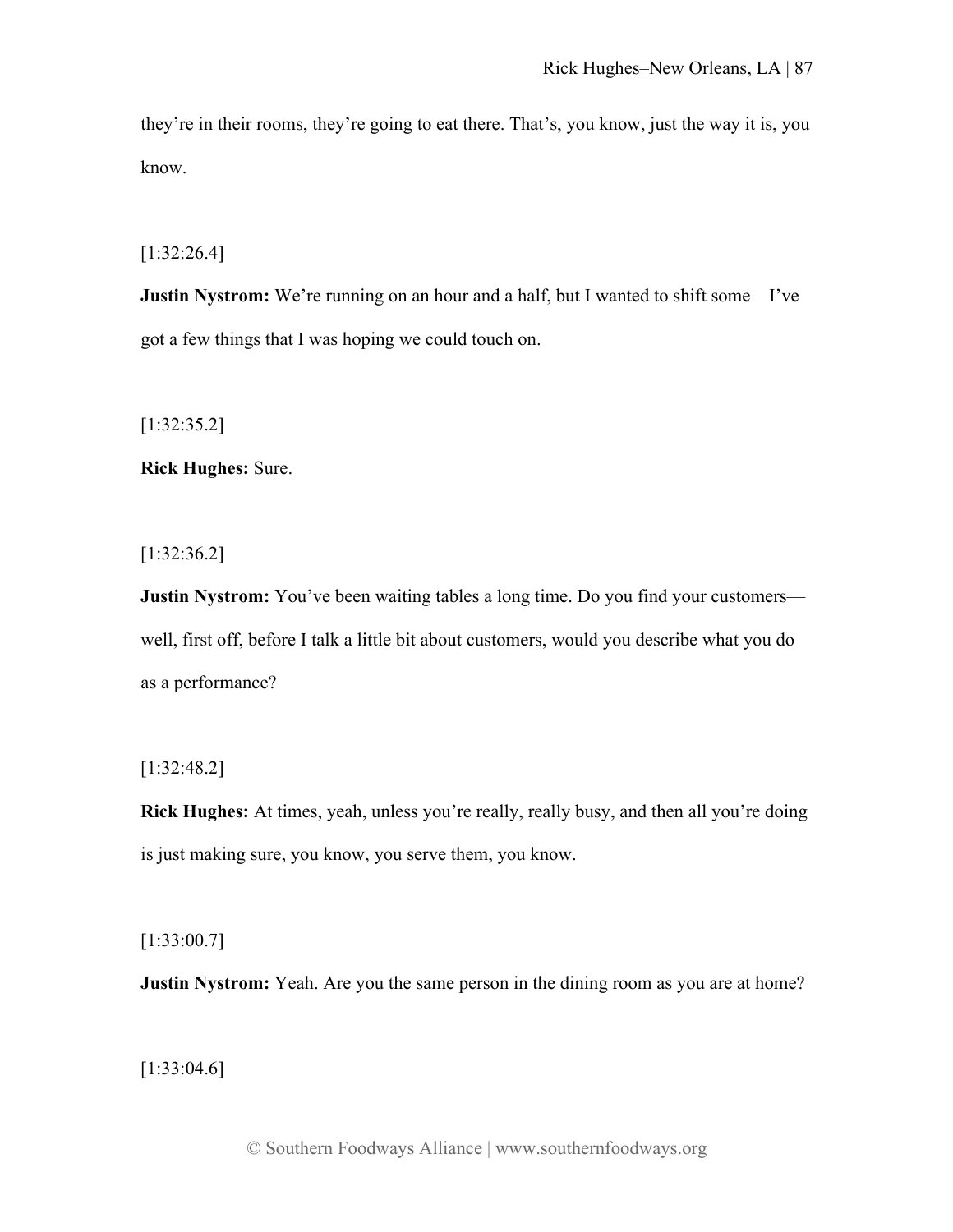**Rick Hughes:** No, no. No, I'm definitely not, you know.

[1:33:10.6]

**Justin Nystrom:** Yeah, yeah, yeah, yeah. So you've seen technology and a lot of things change in the dining since you—you worked in a lot of places with dress codes.

[1:33:21.4]

**Rick Hughes:** Right.

[1:33:22.6]

**Justin Nystrom:** What have you seen change over time?

[1:33:25.7]

**Rick Hughes:** Well, I mean, I can remember, you know, like Commander's and the Caribbean Room, you couldn't get in without a jacket, you know. I mean, they want you to have a tie, but, you know, without a jacket, you're not coming in, you know. And, you know, if you wanted to eat, you'd be wearing someone else's jacket that was left there, you know.

[1:33:58.6]

**Justin Nystrom:** Maybe say "Lips" on it or something.

[1:34:00.4]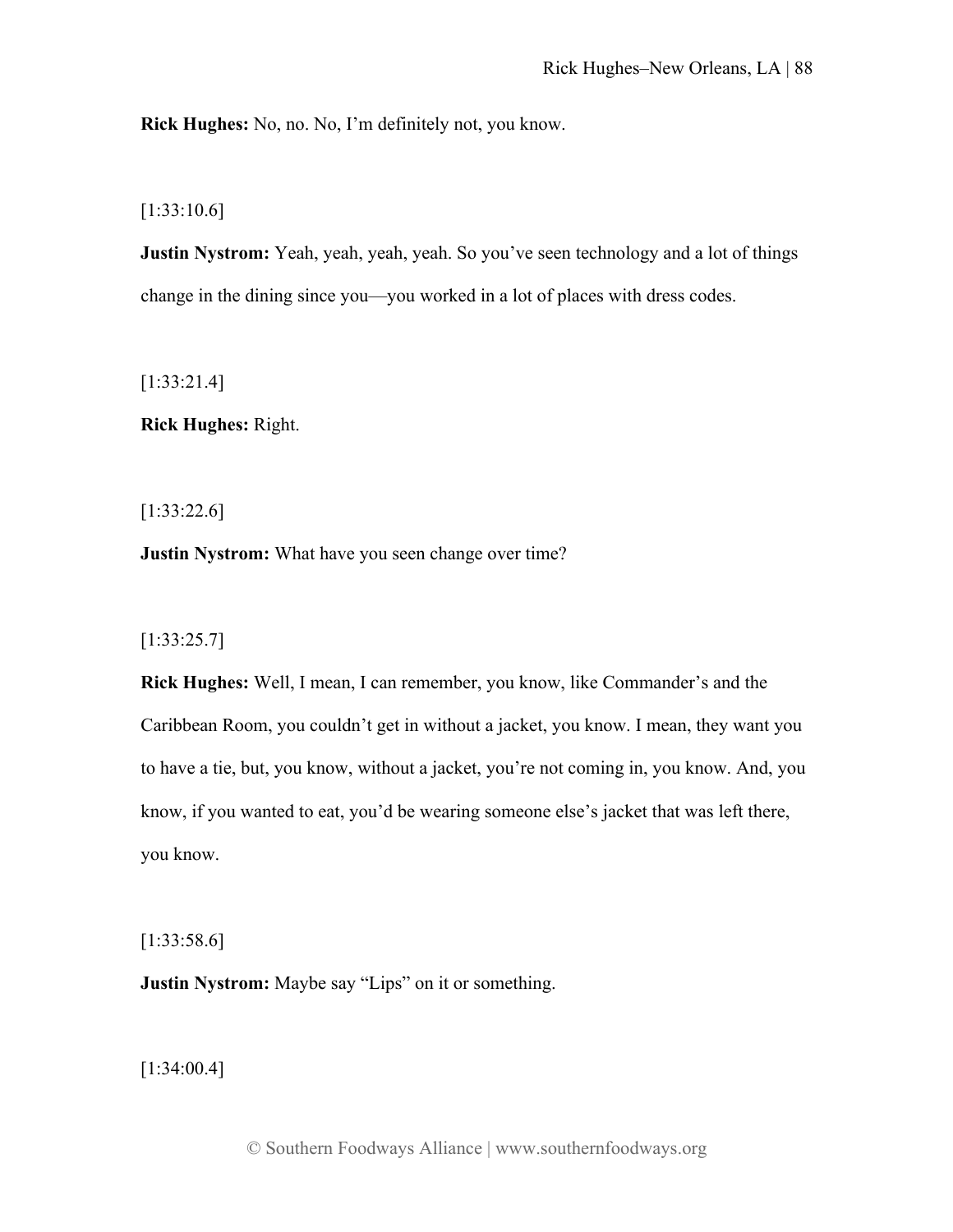**Rick Hughes:** Maybe "Lips," yeah. [Laughter] No, that was a tag I put on his thing, yeah.

[1:34:04.5]

**Justin Nystrom:** Yeah, yeah. So, I mean, nowadays, do you see the dress code waning further—

[1:34:13.5]

**Rick Hughes:** Oh, yeah, yeah.

[1:34:14.6]

**Justin Nystrom:** —or do you think it's bounced back or—

#### [1:34:15.3]

**Rick Hughes:** No, no, it's gone. It's gone, and I can tell you when it started to for Arnaud's, anyway. Right after the storm, they had, like, the Apple people came in town and none of them put on, you know—you know, they all wore, like, slacks and shirts or jeans and shirts, and they weren't going to change for *anybody*, and so right then is when Arnaud's changed. They said, "Okay," you know.

[1:34:54.5]

**Justin Nystrom:** Right after the storm?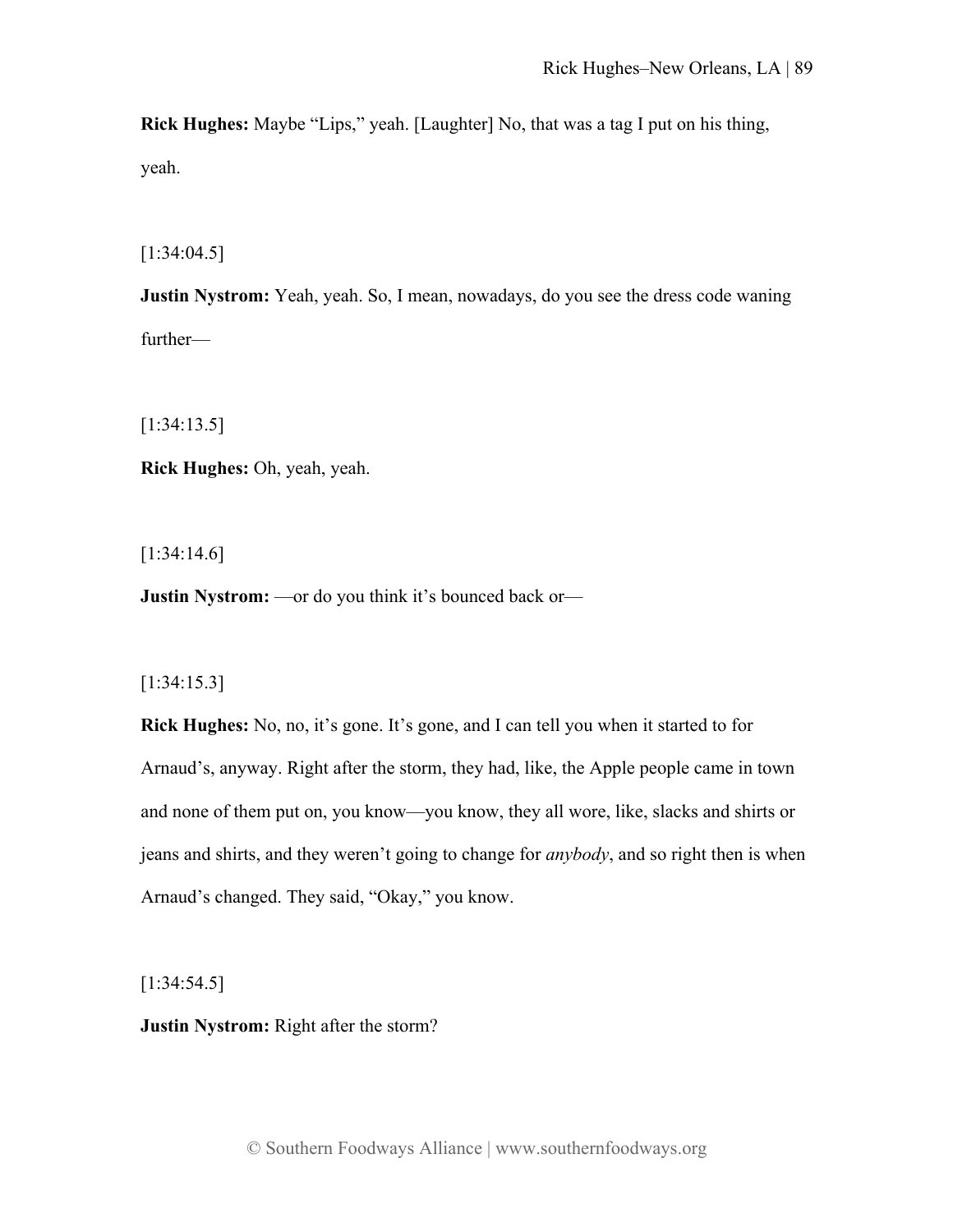[1:34:56.3]

**Rick Hughes:** Yeah.

[1:34:58.2]

**Justin Nystrom:** I've heard some people refer to that as "Katrina casual."

[1:34:58.2]

**Rick Hughes:** Yeah. Yeah, it is.

[1:35:02.1]

**Justin Nystrom:** Yeah, yeah, yeah, yeah.

[1:35:03.3]

**Rick Hughes:** It is. But really it was when all those people from Silicon Valley came, you know, and they had all that money, and these people were not going to let them leave with all that money, you know. [Laughter] They had to give some of it, you know.

[1:35:03.3]

**Justin Nystrom:** They became more flexible.

[1:35:26.4]

**Rick Hughes:** Yes, they did.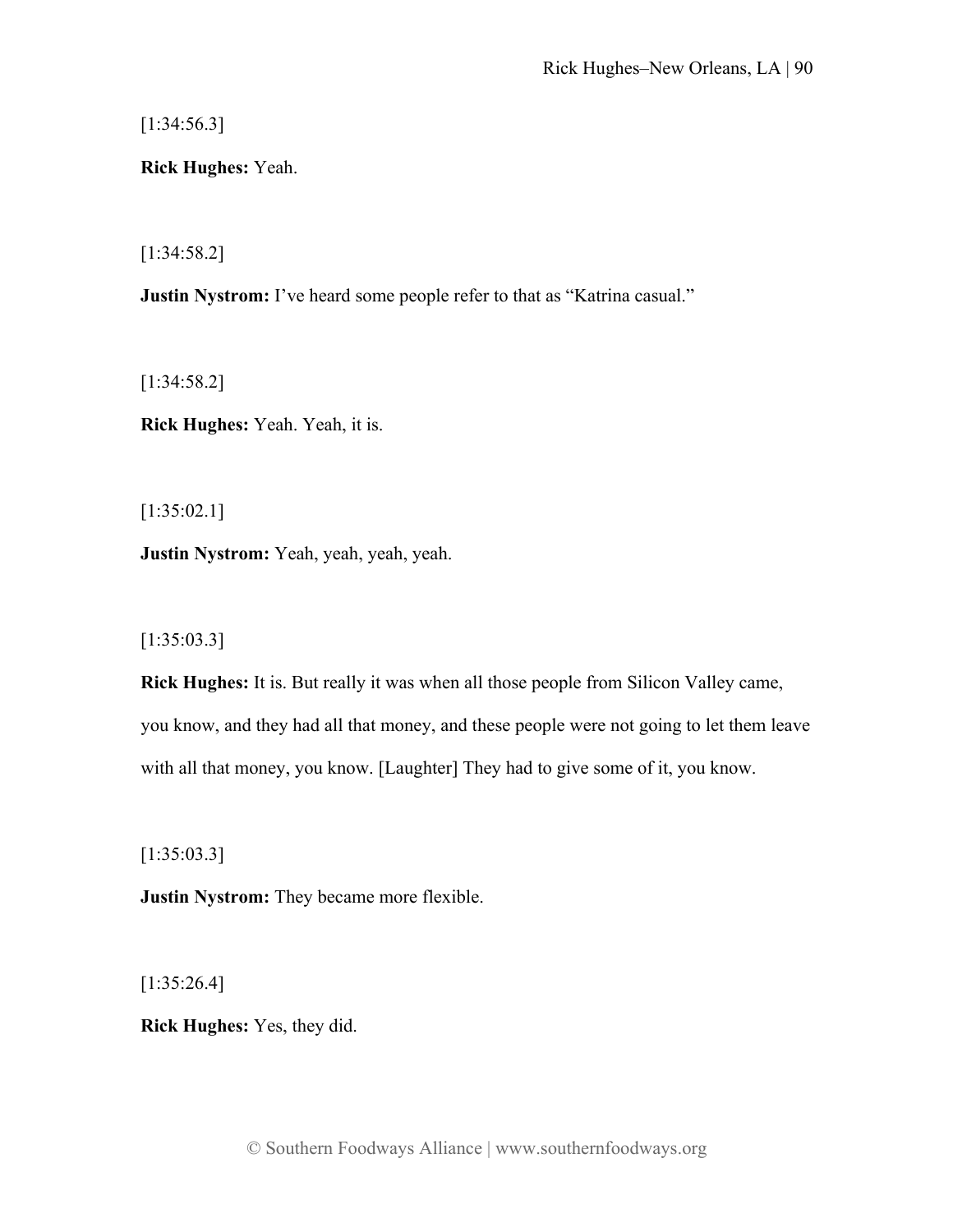[1:35:27.4]

**Justin Nystrom:** Yeah, yeah, yeah. So how about technology? I mean, you see dining rooms, cell phones, when they first kind of became more portable, people answering them in dining rooms, and so there's a progression. Of course, now we have smartphones. When did you first start noticing that kind of stuff in the dining room?

[1:35:44.3]

**Rick Hughes:** In the last few years, really, you know.

[1:35:50.3]

**Justin Nystrom:** Okay. So is that something, like, where people talking on cell phones or stuff like that before smartphones, was that a big deal or—

[1:35:57.8]

**Rick Hughes:** No, no.

[1:35:58.8]

**Justin Nystrom:** So, not in a fine-dining restaurant?

[1:36:03.1]

**Rick Hughes:** No, no, because now they can see what everybody's saying about them on Facebook and stuff, and they have to—they're just drawn to it, you know. So almost every table, you know, somebody's got it out there looking at something.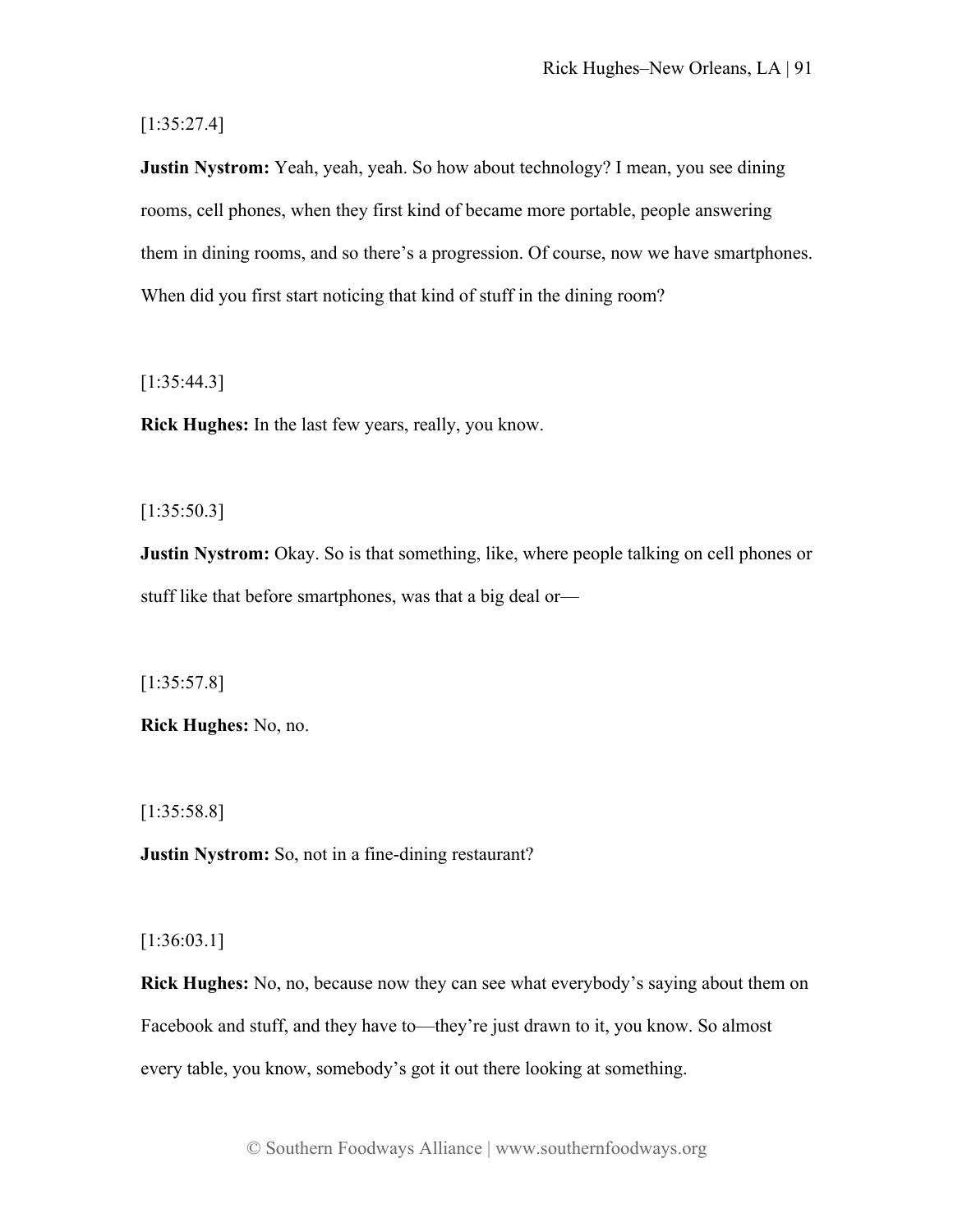[1:36:26.5]

**Justin Nystrom:** Yeah, yeah, yeah. How does that affect you as a waiter?

[1:36:29.7]

**Rick Hughes:** Well, if you're getting an order, you know, you have to kind of get the other people at the table to, like, tell him, "Hey, give him the order," you know, because *you're* not going to do it, you know.

[1:36:54.2]

**Justin Nystrom:** I guess you could send them a text message or something.

[1:36:56.1]

**Rick Hughes:** Yeah. Well, I actually have a flip phone [Laughter], so I couldn't.

[1:37:01.3]

**Justin Nystrom:** I think Scott said you had a flip phone, yeah, yeah.

[1:37:05.4]

**Rick Hughes:** Yeah.

[1:37:05.4]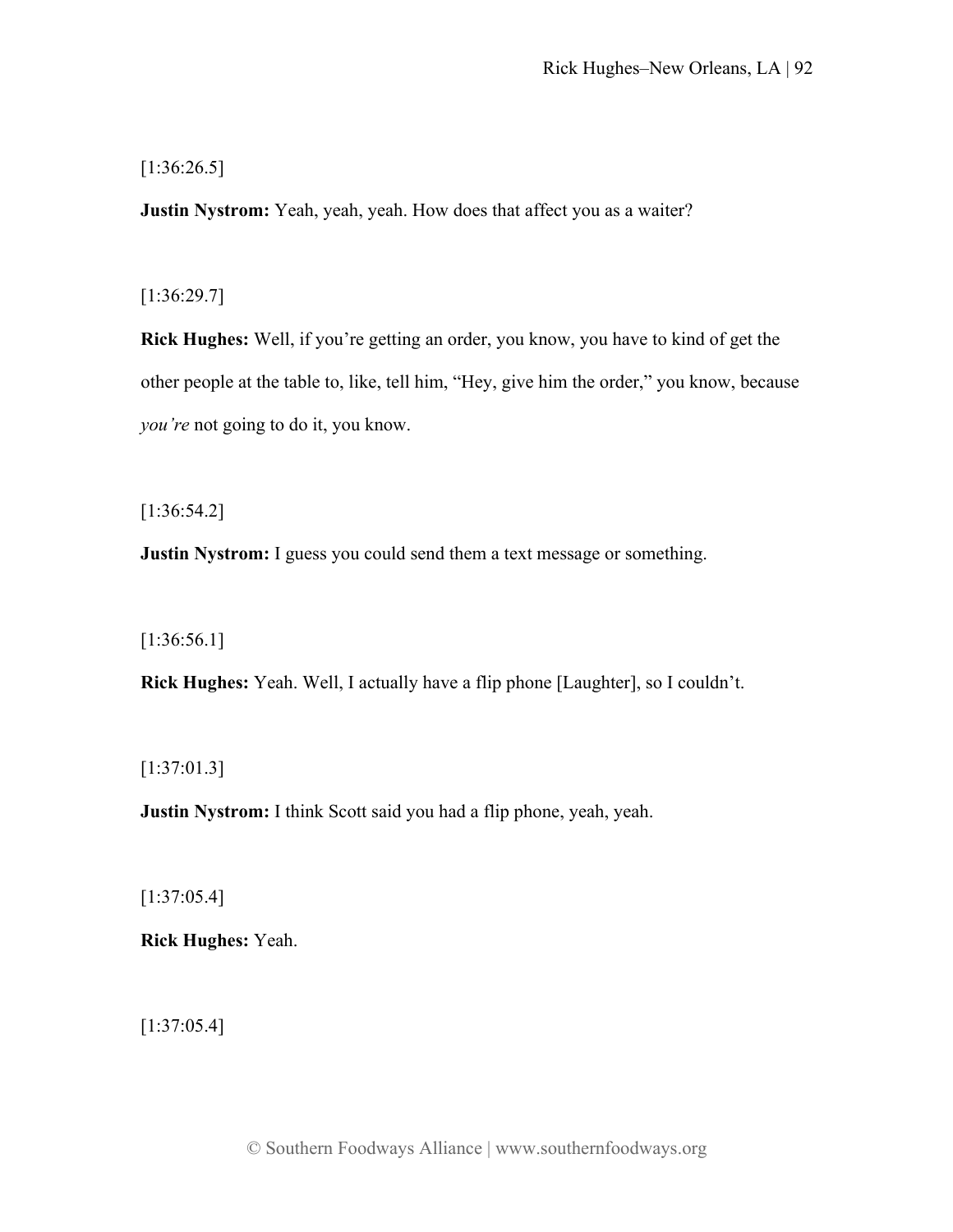**Justin Nystrom:** Yeah, yeah, yeah. What do you say are the biggest changes you've seen over your career in terms of just kind of what affects your life as a server?

## [1:37:19.2]

**Rick Hughes:** The biggest thing is that we're not making any more money and the prices are going up on everything around us. So when I first entered this, you were making a lot of money in that you weren't paying all this out. You know, now with insurance, health insurance, house insurance, you know, I mean, you know, you just have to work, you know.

[1:38:00.3]

**Justin Nystrom:** So it's in two places, right? It's partly the economics of the restaurant, right? So you're paying more of your bill out, or more of your take-home money, you're sharing it.

[1:38:15.1]

**Rick Hughes:** Yeah, oh, yeah, of course, yeah, a *tremendous* amount more.

[1:38:18.8]

**Justin Nystrom:** Yeah, but then it's also the cost of living, right?

[1:38:21.4]

**Rick Hughes:** Yeah.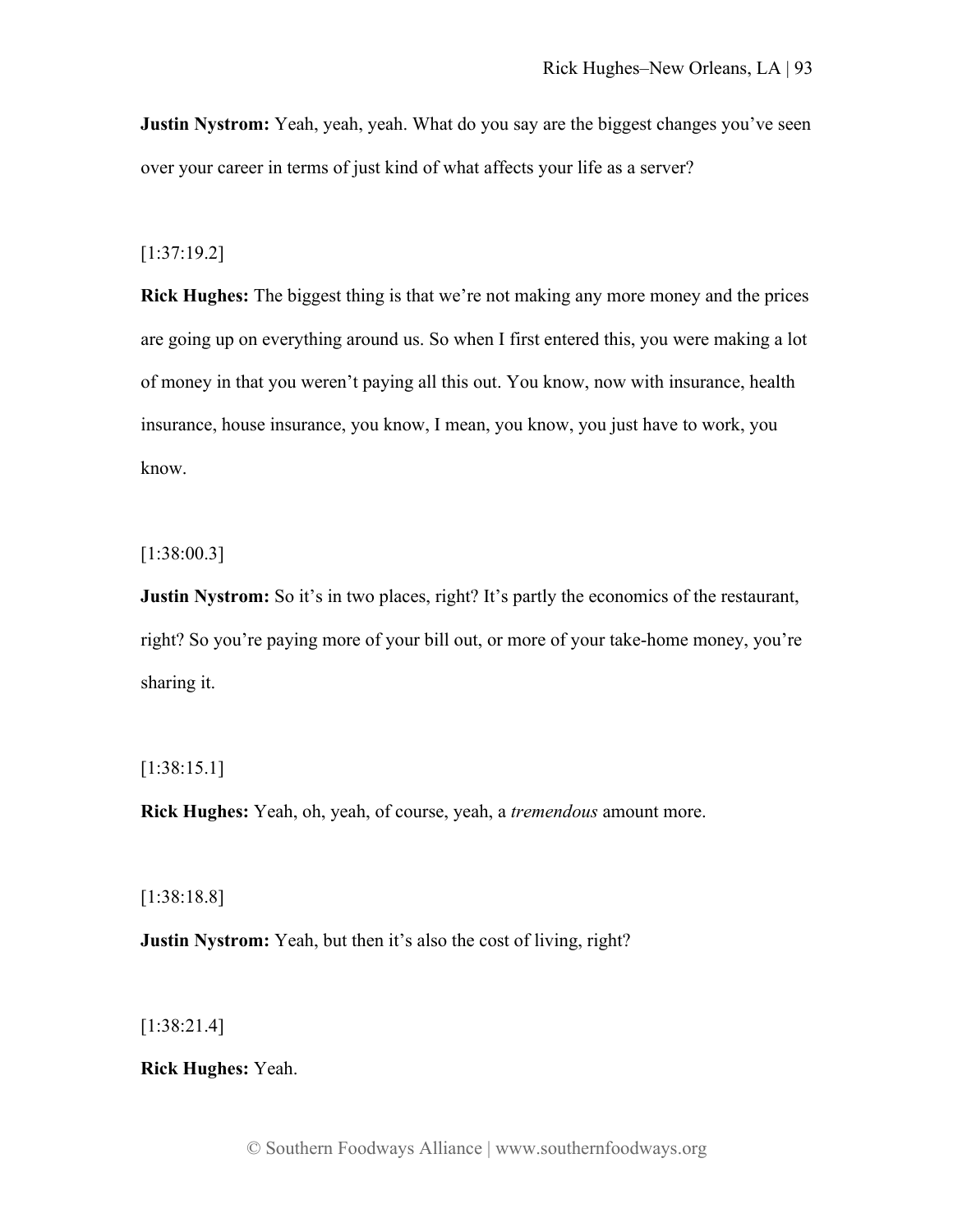[1:38:22.1]

**Justin Nystrom:** Okay.

[1:38:23.0]

**Rick Hughes:** Everything, yeah.

[1:38:23.6]

**Justin Nystrom:** So you're being squeezed in two different places. I just wanted to make sure we're clear that there's not just one place, but two places.

[1:38:28.0]

**Rick Hughes:** Yes, yeah.

[1:38:29.6]

**Justin Nystrom:** Yeah, yeah. Do you think credit cards had a lot to do with that? Computers?

[1:38:34.6]

**Rick Hughes:** I don't know. You know, I think it's just the way of the world, you know. I mean, everything's going up, and the waiter's salary has been the same. I believe the last time I heard, it was twenty-nine years, you know, the same salary.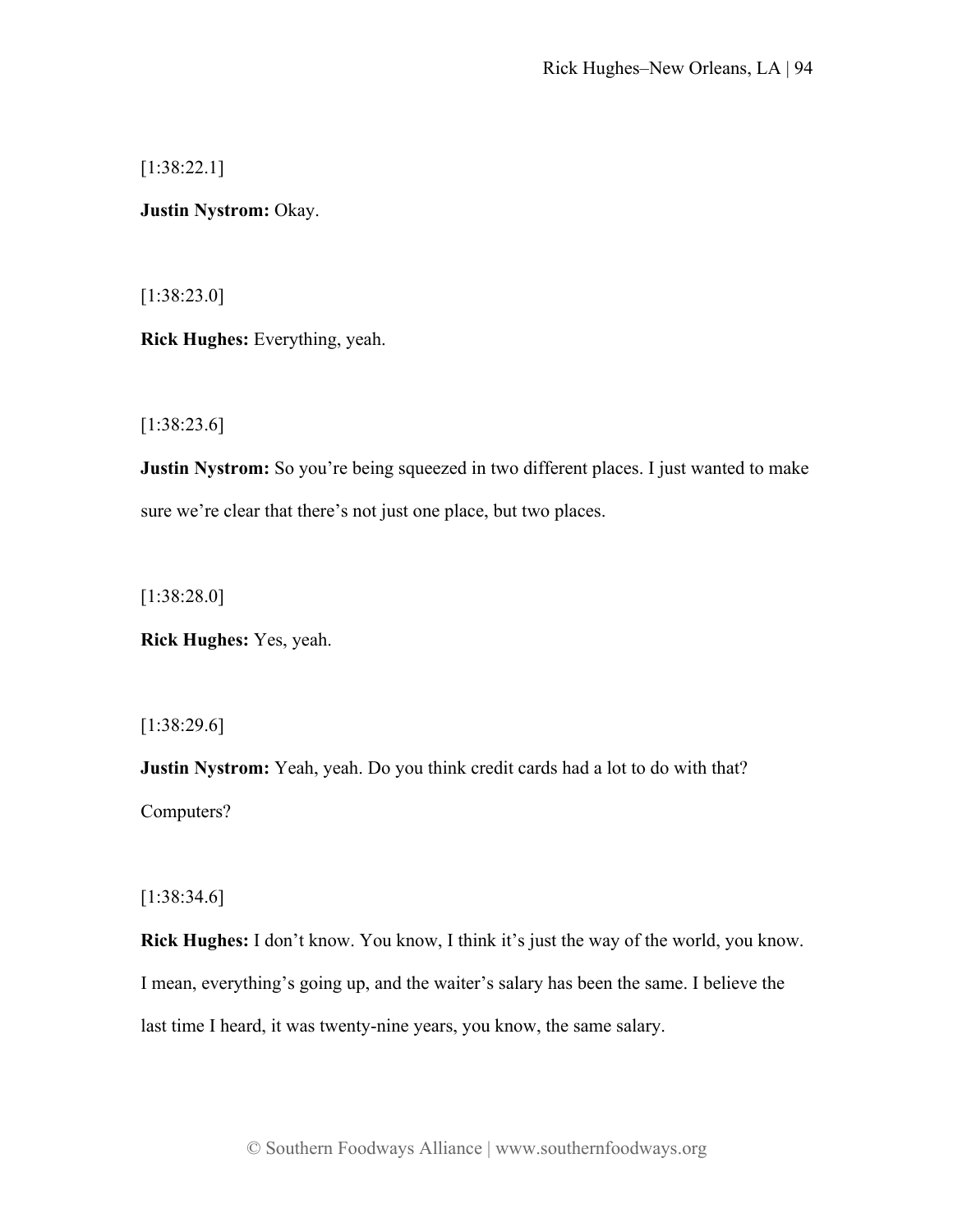[1:38:56.3]

**Justin Nystrom:** The base salary of two-whatever, 2.19?

[1:38:59.0]

**Rick Hughes:** Yeah, I think it went up to 2.19 from 2.13, so we did get that massive raise. [Laughter]

[1:39:09.5]

**Justin Nystrom:** Yeah, yeah, yeah. Make sure you don't spend it all in one place.

[1:39:12.6]

**Rick Hughes:** Right. That's it, yeah.

[1:39:14.5]

**Justin Nystrom:** Yeah, yeah, yeah, yeah. When was the first time you used a point-ofsale system?

[1:39:18.0]

**Rick Hughes:** I think it was in Florida at a place called the Down Under, and I didn't really enjoy it, you know. You know, it was hard for me to—and I almost quit Brennan's when they first came in with that.

[1:39:39.3]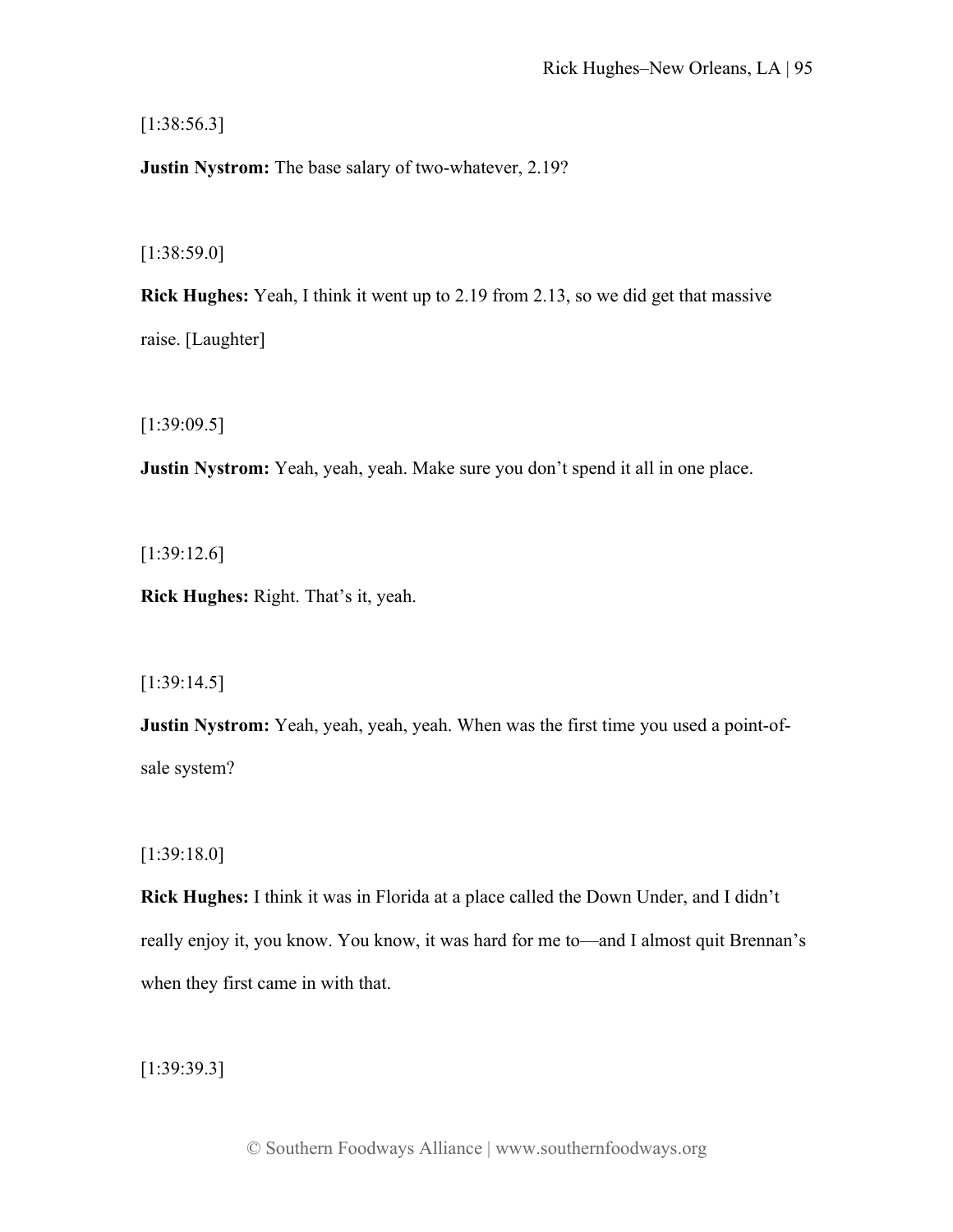**Justin Nystrom:** Yeah, yeah. I heard a version of that. Can you describe that?

[1:39:44.5]

**Rick Hughes:** They said that they were going to do this, and I was like, "I don't want to do it. I just don't want to do it. I don't want to learn this. I don't believe it's going to catch," you know. But, anyway, they did it on New Year's Eve or something, and we were slam-dunk busy, and we actually did more covers than we did the previous year without it. I didn't really like doing it because it was new, you know, and people don't like doing new things when they're, you know, comfy in their old way of doing things. But, you know, it obviously helps everybody, you know. I mean, it's not as personal, you know, as writing notes and stuff. I mean, you can type in some things, you know, but then the other waiters are behind you like, "Come on, come on!" you know.

[1:41:02.3]

**Justin Nystrom:** Yeah, yeah, yeah, harder to personalize your—

[1:41:07.0]

**Rick Hughes:** Oh, yeah.

[1:41:08.1]

**Justin Nystrom:** Yeah, yeah, yeah, yeah, yeah. Cool, cool. Let's see. We've covered a lot of these different things. We've gone a lot of different places, and this has been great.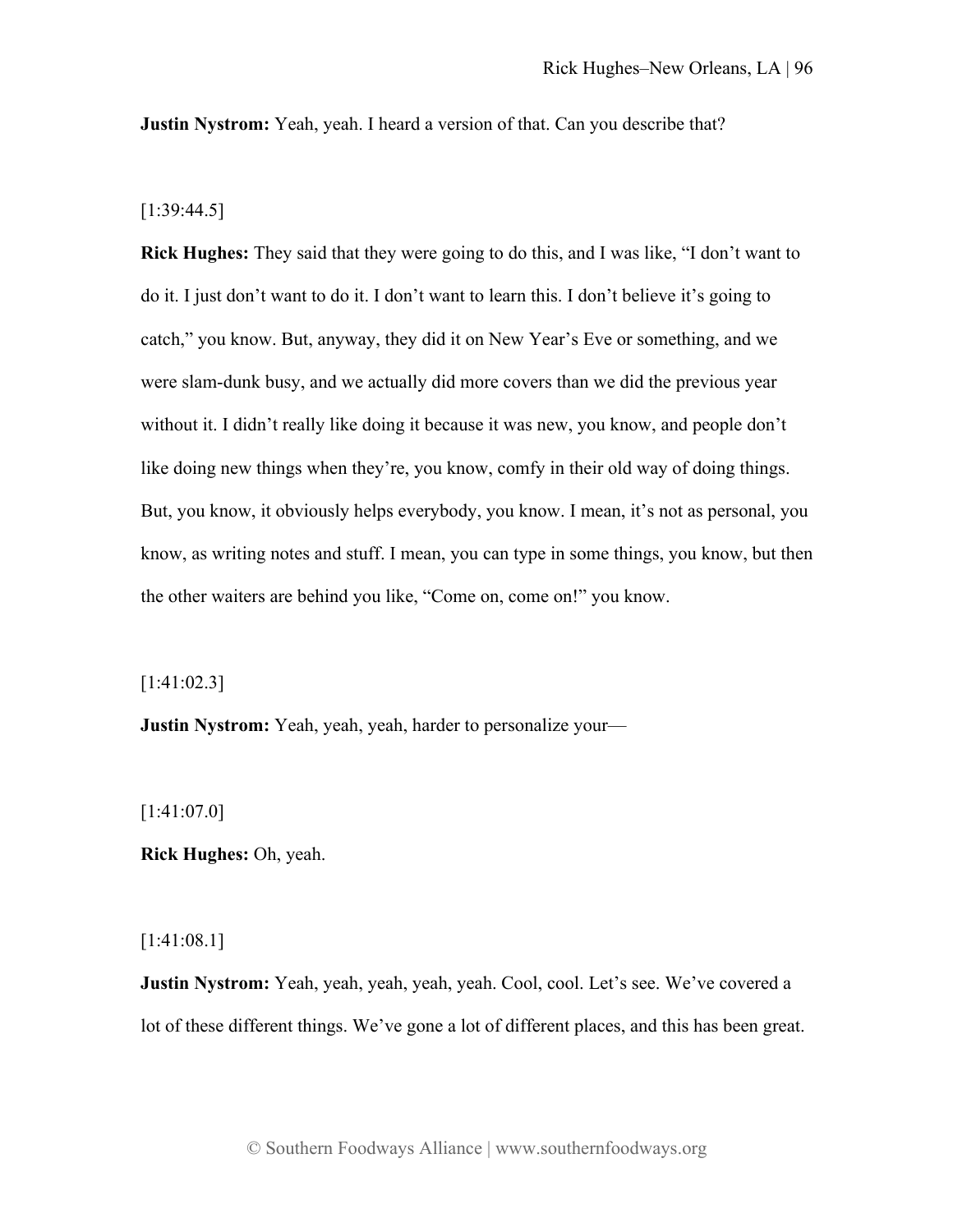[1:41:18.1]

**Rick Hughes:** Yeah, I'm sorry.

[1:41:19.9]

**Justin Nystrom:** No, no, no, it's perfectly, perfectly okay. Do you think the customers are better educated about what they're eating now than they were when you started?

[1:41:29.3]

**Rick Hughes:** Oh, yeah. Yeah, of course they are, yeah.

[1:41:31.3]

**Justin Nystrom:** Has that made your job harder?

## [1:41:33.7]

**Rick Hughes:** At times. It depends upon the person, you know. And they're definitely more educated on wine and liquor, you know.

[1:41:44.4]

**Justin Nystrom:** Yeah, yeah, yeah. So people come in, you find—like, is there a difference—do you still find yourself describing the difference between Cajun and Creole, or is that something—

[1:41:55.6]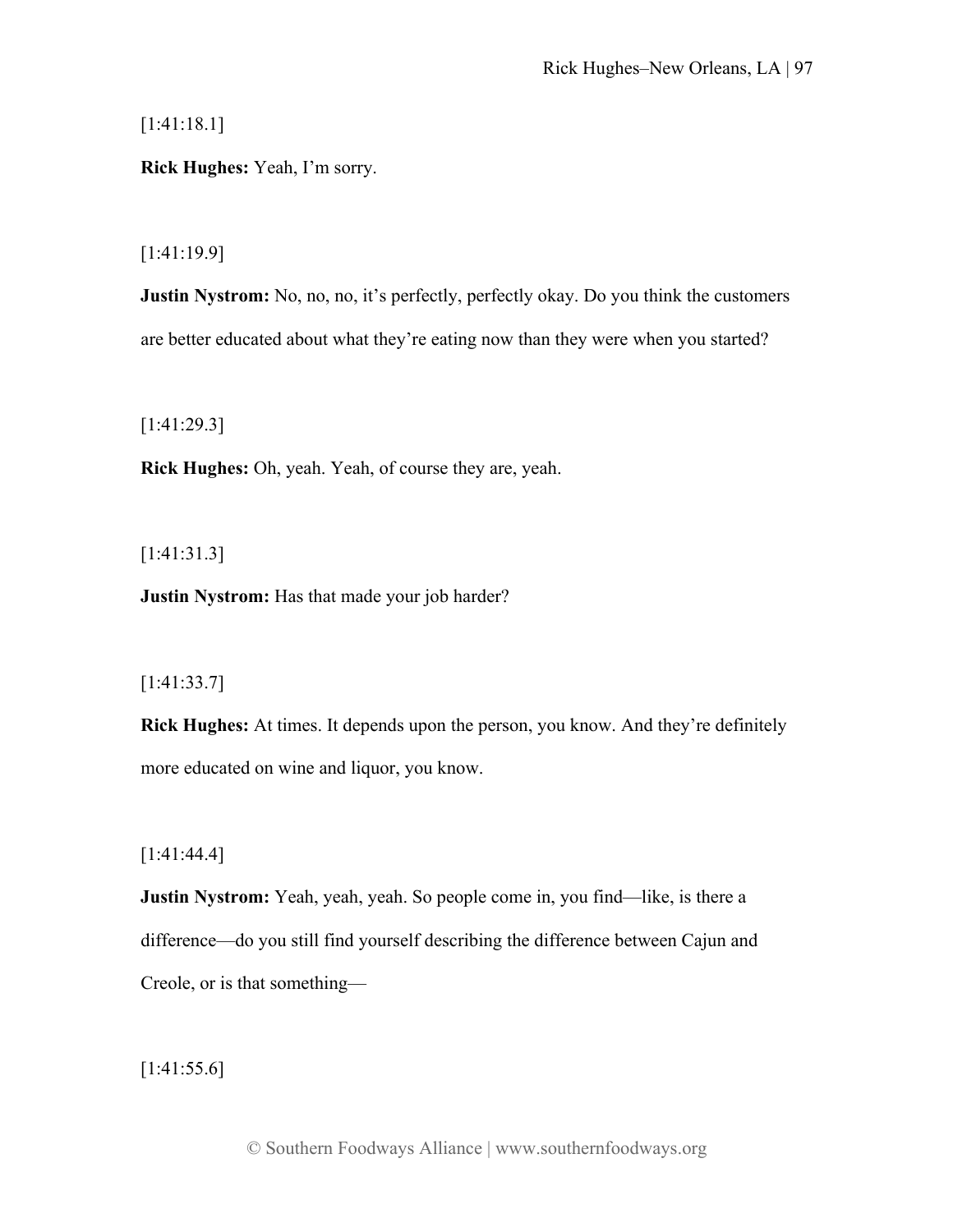**Rick Hughes:** Occasionally, yeah, yeah.

[1:41:57.2]

**Justin Nystrom:** Yeah, but it's not like it was in, say, 1985 where that would be—

[1:42:00.4]

**Rick Hughes:** No, no, no.

[1:42:01.6]

**Justin Nystrom:** Yeah, yeah, yeah.

 $[1:42:02.5]$ 

**Rick Hughes:** No, no. Then every tourist, you had to be—, "Is it hot?"

"No, it's Creole."

"No, but is it full of red pepper?"

"No, it's Creole. The difference is Cajun is with all the spices." And then I tell them why, you know, that the Arcadian people had to live way in the swamp and they didn't have any refrigeration, and that they had to pack the spices and smoke everything.

And then they, "Oh, that's why. That's the difference."

"Yes, ma'am, it is," you know. And then it's fine, you know. But years ago, it was every single table, almost, you know, with a tourist, you know.

[1:42:46.8]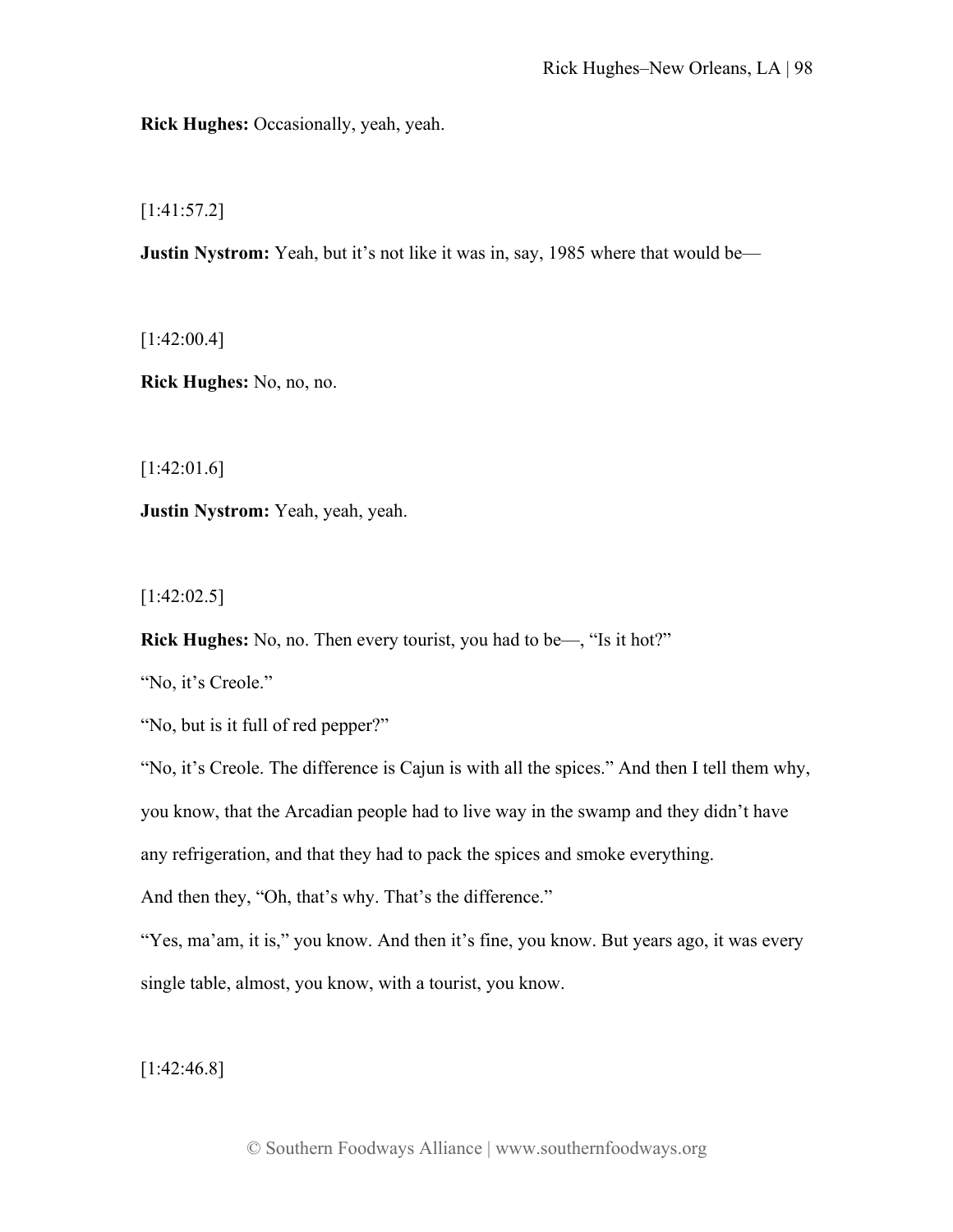**Justin Nystrom:** Yeah, yeah. Well, God bless that progress, I guess, yeah, yeah.

[1:42:50.3]

**Rick Hughes:** Yeah, yeah.

[1:42:51.4]

**Justin Nystrom:** Well, this has been really great. Is there anything else you'd kind of like—observations about being a waiter or, you know, kind of your life as—how much longer do you think you're going to do this?

[1:43:02.2]

**Rick Hughes:** Not that long, because Scott and I are both sixty-six, so maybe a couple of years, you know.

[1:43:10.5]

**Justin Nystrom:** Yeah, yeah. Maybe you'll open your own place, right?

[1:43:14.2]

**Rick Hughes:** No. [Nystrom laughs.] Never, never. That was my dream when Asia and I went to the Keys, and then [Hurricane] Andrew happened. Even though it didn't hit there, it dried up everything down there, you know, and it was like, you know—I called Chris. He says, "Come on home," you know. [Laughter]